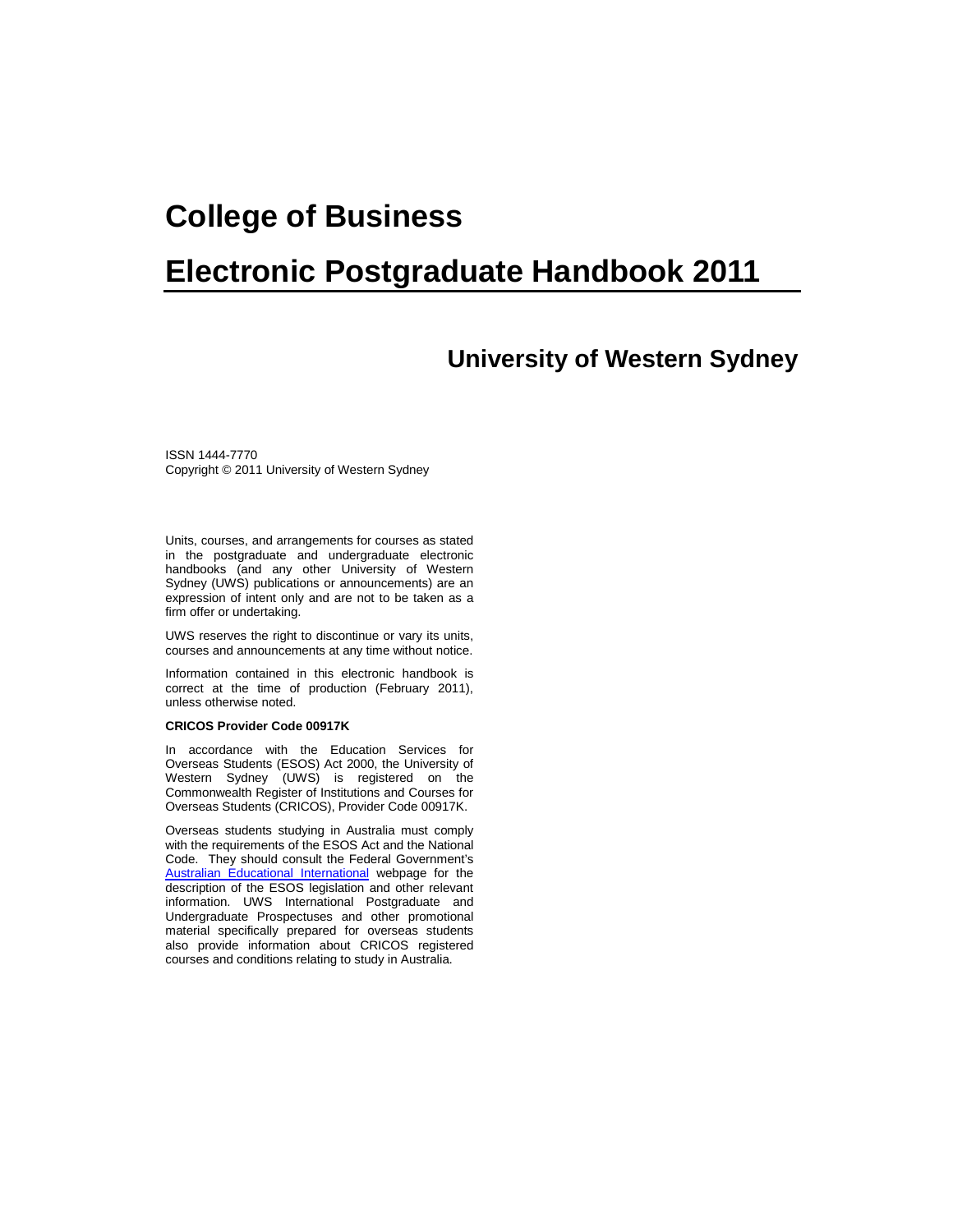### **About the College of Business Electronic Postgraduate Handbook**

#### **Sessions and dates**

There are two main sessions in 2011: Autumn and Spring. Weeks shown in the dateline refer to the session weeks for these main sessions.

The dateline is available at: [http://www.uws.edu.au/students/stuadmin/dateline.](http://www.uws.edu.au/students/stuadmin/dateline)

#### **Unit outlines**

Brief outlines of all UWS postgraduate units listed in the course section are given in the second half of this electronic handbook.

The unit outlines give a brief overview of each unit. For some units this information is not available. Please check the UWS website for more recent information. For more information – details of textbooks, assessment methods, tutorial, group work and practical requirements – contact the unit coordinator.

More information on unit offerings can be found at: [http://handbook.uws.edu.au/hbook/UNIT\\_SEARCH.](http://handbook.uws.edu.au/hbook/UNIT_SEARCH.ASP) [ASP.](http://handbook.uws.edu.au/hbook/UNIT_SEARCH.ASP)

#### **Unit not listed?**

If the unit you are looking for is not in the alphabetical units section, consult your course coordinator for details or check the unit search web page for updated details on all units offered in 2011 at:

[http://handbook.uws.edu.au/hbook/UNIT\\_SEARCH.](http://handbook.uws.edu.au/hbook/UNIT_SEARCH.ASP) [ASP.](http://handbook.uws.edu.au/hbook/UNIT_SEARCH.ASP)

#### **Prerequisites, co-requisites and assumed knowledge**

Students wishing to enrol in a unit for which they do not have the prerequisites or assumed knowledge are advised to discuss their proposed enrolment with an academic adviser.

Where it is necessary to limit the number of students who can enrol in a unit through shortage of space, equipment, library resources, and so on, or to meet safety requirements, preference will be given to students who have completed the unit recommended sequence in the course.

#### **Academic credit**

In most courses, academic credit will be granted for previous studies. For example, UWS has a number of agreements with TAFE to grant credit for successfully completed TAFE studies. Seek advice about credit prior to, or at enrolment.

#### **How to use this electronic book**

The first part of this electronic book contains information about current College of Business postgraduate courses. The next part contains details on current postgraduate unit sets in these courses, and the final part has details of all units within the courses.

The courses are arranged mainly alphabetically. If you know the course code, but not the name, consult the COURSE CODE INDEX.

The units are arranged alphabetically. If you know the code, but not the name, consult the UNIT CODE INDEX at the back of the electronic book.

#### **Check website for updates**

Every effort is taken to ensure that the information contained in this electronic book is correct at time of production. The latest information on course and unit offerings can be found at:

<http://handbook.uws.edu.au/hbook/>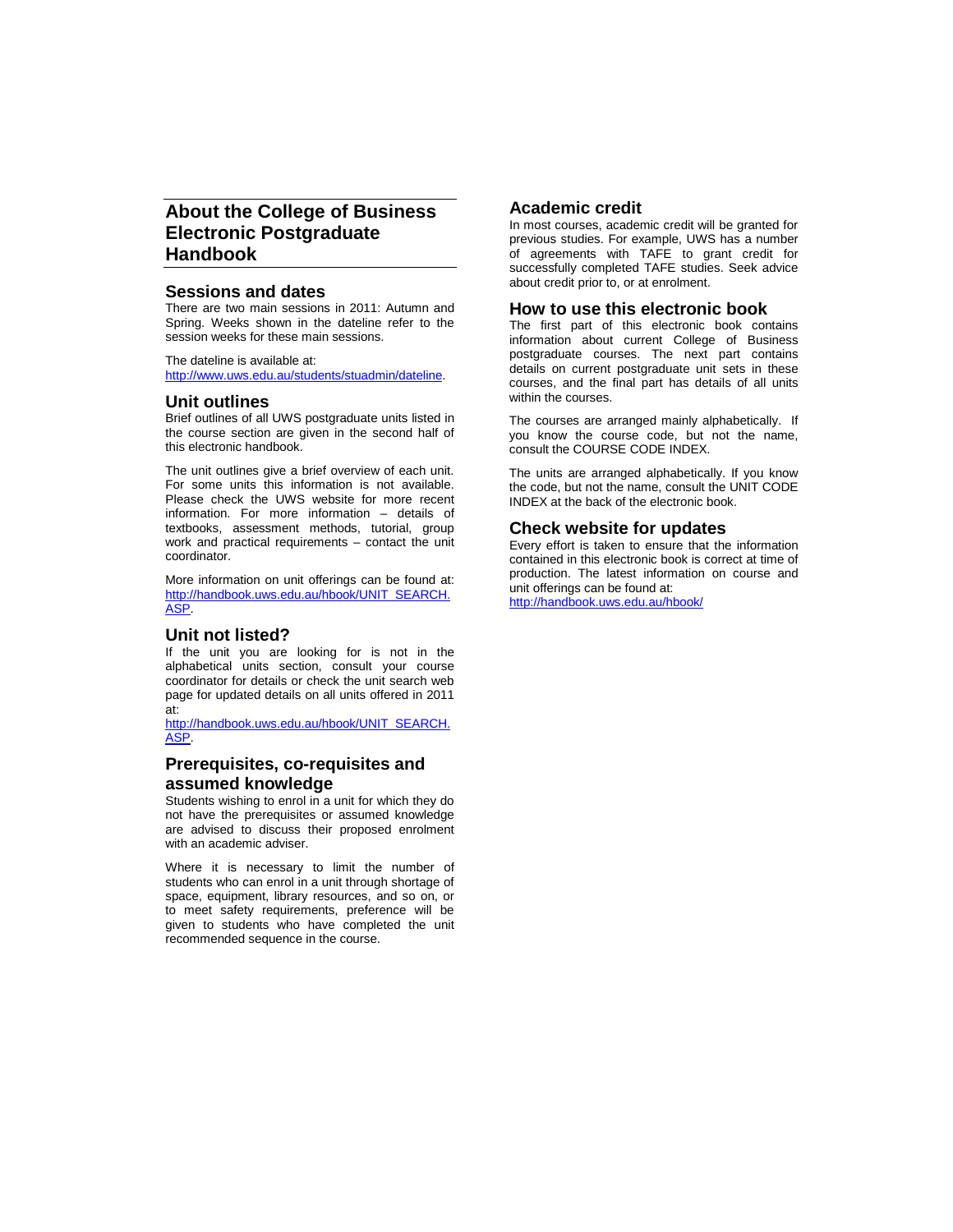### **Contents**

|                  | <b>COLLEGE OF BUSINESS AND LAW</b>                                                    | 1                       |
|------------------|---------------------------------------------------------------------------------------|-------------------------|
| 2691.3           | Master of Accountancy                                                                 | 1                       |
| 2687.2           | Graduate Diploma in Accounting                                                        | 1                       |
| 2686.2           | Graduate Certificate in Accounting                                                    | $\overline{\mathbf{c}}$ |
| 2688.2           | Master of Commerce (Accounting)                                                       | $\overline{\mathbf{c}}$ |
| 2689.2           | Master of Professional Accounting                                                     | 3                       |
| 2746.2           | Master of Professional Accounting (Advanced)                                          | 4                       |
| 2702.1           | Master of Applied Finance                                                             | 4                       |
| 2745.1           | Graduate Diploma in Applied Finance (exit only)                                       | 5                       |
| 2708.2           | Graduate Certificate in Applied Finance                                               | 5                       |
| 2615.2           | Master of Business (Engineering Management)                                           | 6                       |
| 2616.2           | Graduate Diploma in Business (Engineering Management) (exit only)                     | 7                       |
| 2617.2           | Graduate Certificate in Business (Engineering Management)                             | 7                       |
| 2698.4           | Master of Business (Marketing)                                                        | 8                       |
| 2700.3           | Graduate Certificate in Marketing                                                     | 8                       |
| 2624.2           | Master of Business (Operations Management)                                            | 9                       |
| 2625.2           | Graduate Diploma in Business (Operations Management) (exit only)                      | 10                      |
| 2626.2           | Graduate Certificate in Business (Operations Management)                              | 10                      |
| 2655.2           | Graduate Certificate in Business                                                      | 11                      |
| 5500.4           | Master of Business Administration                                                     | 11                      |
| 5501.3           | Graduate Diploma in Business Administration (Exit Only)                               | 12                      |
| 5502.3           | Graduate Certificate in Business Administration                                       | 12                      |
| 2744.1           | Master of Business and Commerce (Research Studies)/PhD                                | 13                      |
| 2749.1           | Master of Business Research Studies (Exit Only)                                       | 15                      |
| 2750.1           | Graduate Diploma in Business Studies (Exit Only)                                      | 15                      |
| 2724.2           | Graduate Certificate in Research Studies                                              | 16                      |
| 2751.1           | Graduate Certificate in Business Studies (Exit Only)                                  | 17                      |
| 2631.2           | Master of Business and Commerce                                                       | 17                      |
| 2632.2           | Graduate Diploma in Business and Commerce (exit only)                                 | 18                      |
| 2633.2           | Graduate Certificate in Business and Commerce (exit only)                             | 18                      |
| 2671.1           | Master of Commerce (Financial Planning)                                               | 19                      |
| 2690.1           | Graduate Certificate in Commerce (Financial Planning)                                 | 19                      |
| 2601.2           | Master of Commerce (Human Resource Management and Industrial                          | 20                      |
|                  | Relations)                                                                            |                         |
| 2602.2           | Graduate Diploma in Human Resource Management and Industrial Relations<br>(exit only) | 21                      |
| 2603.3           | Graduate Certificate in Human Resource Management and Industrial                      | 21                      |
|                  | Relations                                                                             |                         |
| 2725.1           | Master of Commerce (Property Investment and Development)                              | 22                      |
| 2726.1           | Graduate Diploma in Property Investment and Development                               | 23                      |
| 2705.1           | Master of Finance                                                                     | 24                      |
| 2692.3           | Master of International Business                                                      | 24                      |
| 2592.2           | Graduate Certificate in International Business                                        | 25                      |
| 2728.4           | Master of International Hospitality and Hotel Management                              | 25                      |
| 2729.4           | Graduate Diploma in International Hospitality and Hotel Management (exit              | 26                      |
|                  | only)                                                                                 |                         |
| 2730.4           | Graduate Certificate in International Hospitality and Hotel Management                | 26                      |
| 2703.2           | Master of International Trade and Finance                                             | 27                      |
| 2668.1           | Graduate Diploma in Legal Practice                                                    | 28                      |
| <b>SP2000.1</b>  | Specialisation - Property Investment                                                  | 29                      |
| SP2001.1         | Specialisation - Marketing                                                            | 29                      |
| <b>SP2002.1</b>  | Specialisation - Human Resource Management and Industrial Relations                   | 29                      |
| SP21000.1        | Specialisation - Funds Management                                                     | 29                      |
| SP21001.1        | Specialisation - Banking                                                              | 29                      |
| SP21011.1        | Specialisation - Operations Management                                                | 29                      |
| SP21012.1        | Specialisation - Finance                                                              | 30                      |
| <b>SP2706.1</b>  | Specialisation - Treasury                                                             | 30                      |
| <b>SPA2631.1</b> | Specialisation - Accounting                                                           | 30                      |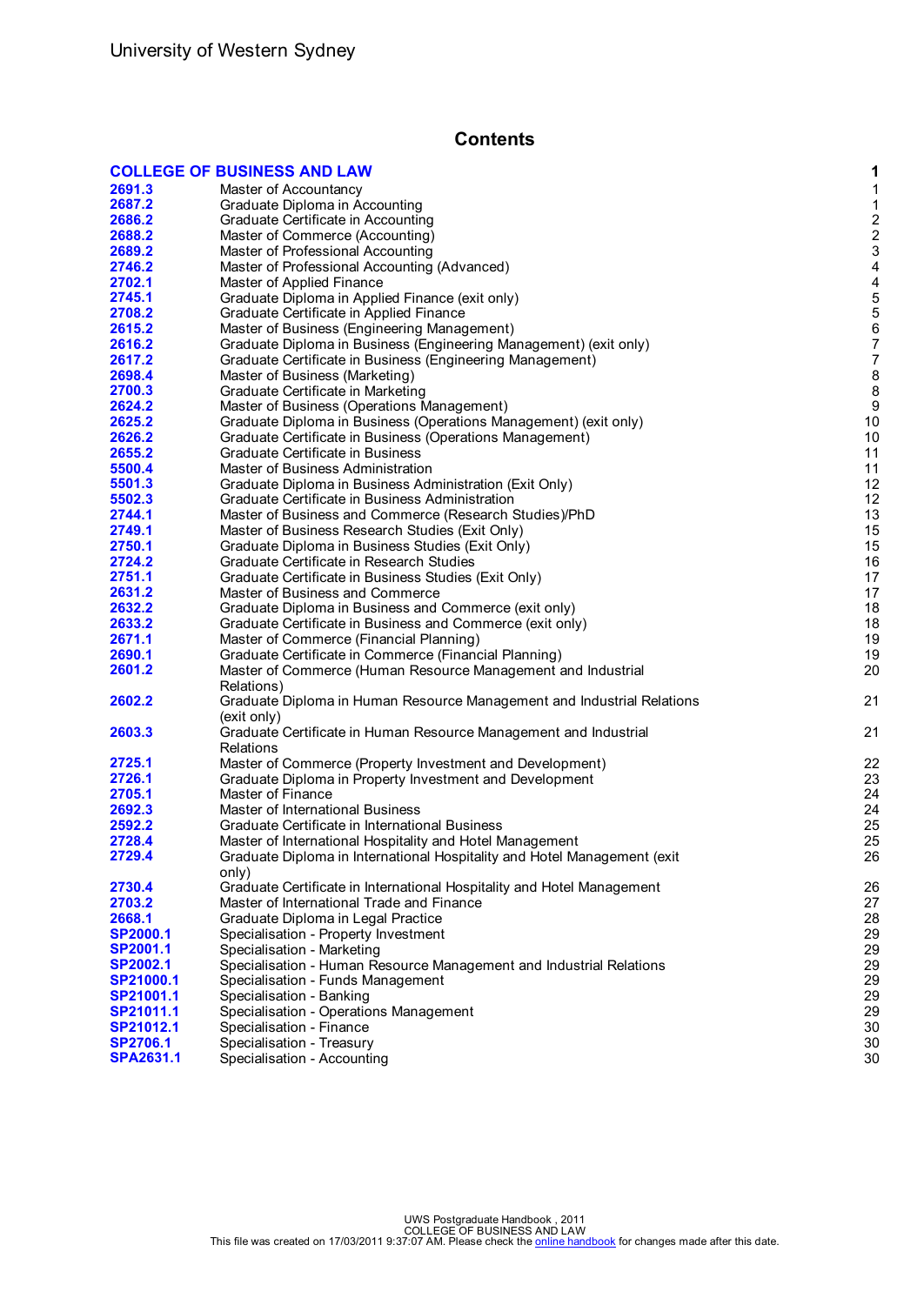University of Western Sydney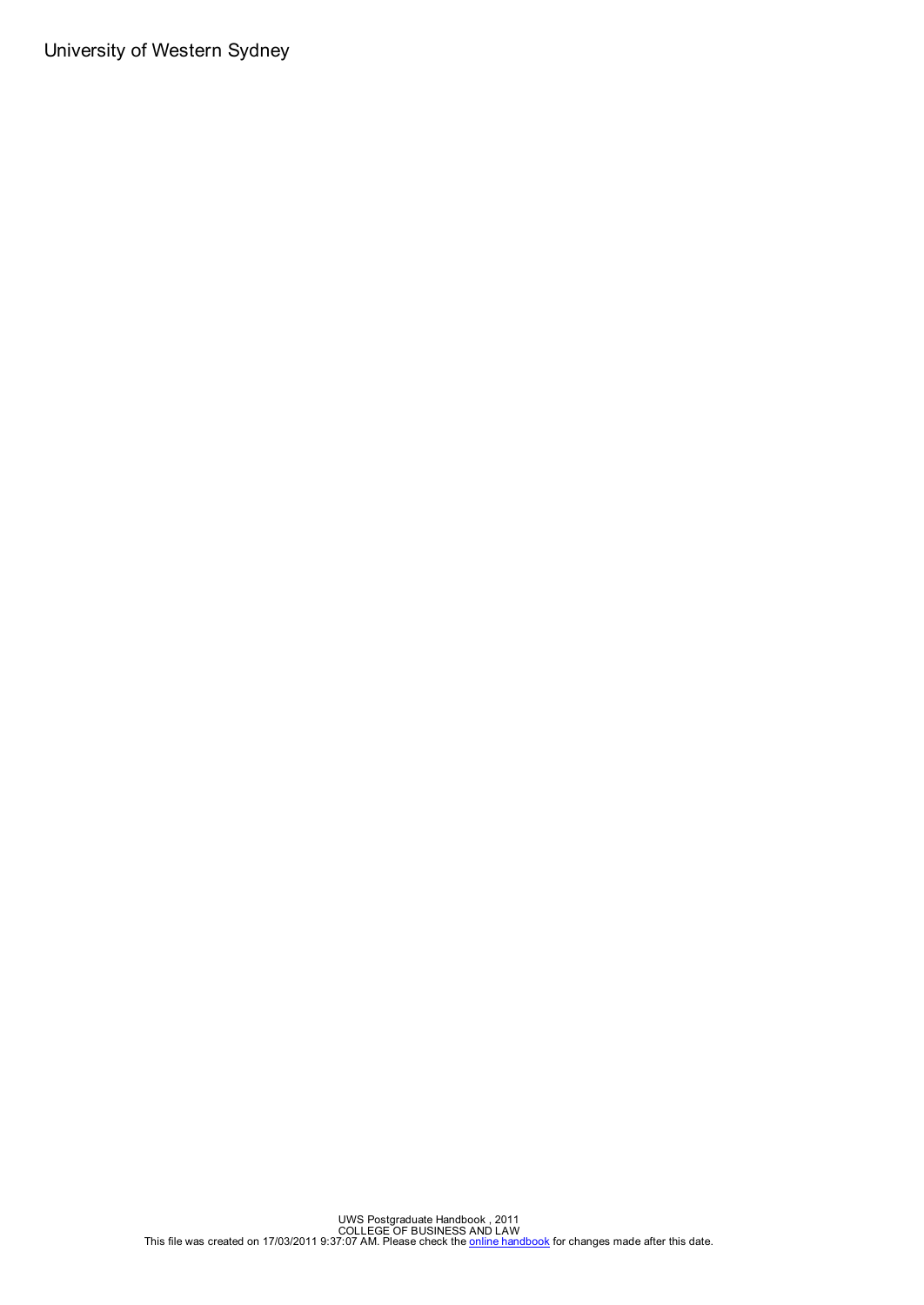## <span id="page-4-0"></span>**COLLEGE OF BUSINESS AND LAW**

## **Master of Accountancy**

## *2691.3*

Students should follow the course structure for the course version relevant to the year they commenced. This version applies to students whose commencement year for this course is 2011 or later.

The Master of Accountancy provides candidates with the opportunity to complete the pre-entry educational requirements for CPA Australia, The Institute of Chartered Accountants in Australia (ICAA) or the National Institute of Accountants (NIA) where a sixteen unit master degree is required. It can also be taken as an extension of the MPA as it contains the same twelve core units as the MPA, plus four additional electives.

### **Study Mode**

Two years full-time or four years part-time.

| Location                    |                        |          |
|-----------------------------|------------------------|----------|
| Campus                      | <b>Attendance Mode</b> |          |
| Parramatta Campus Full Time |                        | Internal |
| Parramatta Campus Part Time |                        | Internal |

### **Advanced Standing**

A maximum of three introductory units may be granted. Advanced standing is not available to students who do not possess an Australian bachelor's degree or equivalent degree.

### **Accreditation**

Accredited by CPA Australia, The Institute of Chartered Accountants in Australia and the National Institute of **Accountants** 

### **Admission**

Applicants must have successfully completed one of the following:

An undergraduate degree, or higher, in any discipline other than an accredited accounting major, or

A university diploma in any discipline, or

An Advanced Diploma in Accounting and have five years full time equivalent business experience.

Applications from Australian and New Zealand citizens and holders of permanent resident visas must be made via the Universities Admissions Centre (UAC).

International applicants must apply directly to the University of Western Sydney via UWS International.

Applicants who have undertaken studies overseas may have to provide proof of proficiency in English. Details of minimum English proficiency requirements and acceptable proof can be found on the Universities Admissions Centre website (UAC).

Overseas qualifications must be deemed by the Australian Education International - National Office of Overseas Skills Recognition (AEI-NOOSR) to be equivalent to Australian qualifications in order to be considered by UAC and UWS.

### **Course Structure**

Qualification for this award requires the successful completion of 160 credit points which includes twelve core units and four electives.

### **Core Units**

| 200396.2 | Introductory Accounting (PG)             |
|----------|------------------------------------------|
| 200424.2 | Statistics for Accountants (PG)          |
| 200425.1 | Economics (PG)                           |
| 200432.1 | Commercial Law (PG)                      |
| 200400.2 | Company Accounting (PG)                  |
| 200426.1 | Corporate Finance (PG)                   |
| 200433.1 | Company Law (PG)                         |
| 200494.1 | Management Accounting (PG)               |
| 200397.1 | Revenue Law (PG)                         |
| 200398.1 | Auditing (PG)                            |
| 200399.1 | Information Systems for Accountants (PG) |
| 200401.1 | Accounting Theory and Applications (PG)  |
|          |                                          |

### **Electives**

Four electives chosen from postgraduate units, at least two of which must be taken from units approved for the Master of Commerce (Accounting), course code 2688, with the selection to be approved by the Head of Program of the Master of Accountancy.

## **Graduate Diploma in Accounting**

## *2687.2*

Students should follow the course structure for the course version relevant to the year they commenced. This version applies to students whose commencement year for this course is 2011 or later.

This program allows students the flexibility of combining accounting, business and law units into an award. Units chosen have to be relevant to accounting. Applicants who have included accounting units in their first degree and are seeking professional recognition in Australia should have their qualifications assessed by CPA Australia, the Institute of Chartered Accountants in Australia (ICAA), or the National Institute of Accountants (NIA). Depending on the number of units required following assessment by a professional body applicants may elect to study the Graduate Certificate in Accounting (four units), or this Graduate Diploma (six units) or the Master of Professional Accounting if more than six units are required. On completion of either the Graduate Certificate in Accounting or Graduate Diploma, graduates may wish to pursue further studies in one of the accounting coursework master programs.

### **Study Mode**

One year full-time or two years part-time.

#### **Location Campus Attendance Mode**

| Campus                      | Attendance mode |          |
|-----------------------------|-----------------|----------|
| Parramatta Campus Full Time |                 | Internal |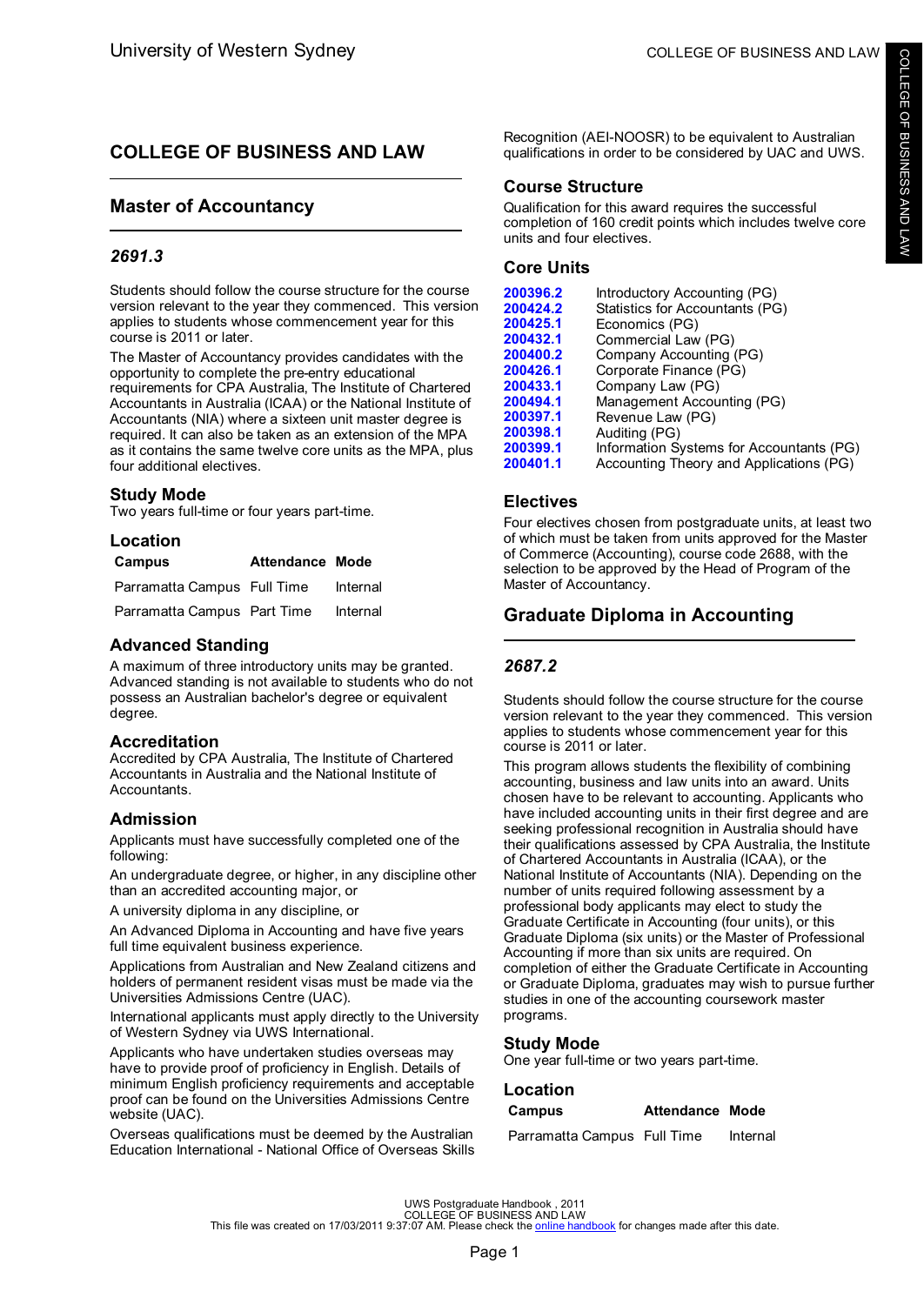#### <span id="page-5-0"></span>**Campus Attendance Mode**

Parramatta Campus Part Time Internal

### **Advanced Standing**

Advanced Standing is not available.

#### **Admission**

Applicants must have successfully completed one of the following:

An undergraduate degree, or higher, in any discipline, or

A university diploma in any discipline, or

An advanced diploma in accounting and have five years full time equivalent business experience.

Applications from Australian and New Zealand citizens and holders of permanent resident visas must be made via the Universities Admissions Centre (UAC).

International applicants must apply directly to the University of Western Sydney via UWS International.

Applicants who have undertaken studies overseas may have to provide proof of proficiency in English. Details of minimum English proficiency requirements and acceptable proof can be found on the Universities Admissions Centre website (UAC).

Overseas qualifications must be deemed by the Australian Education International - National Office of Overseas Skills Recognition (AEI-NOOSR) to be equivalent to Australian qualifications in order to be considered by UAC and UWS.

### **Course Structure**

Qualification for this award requires the successful completion of 60 credit points by choosing six units from either 2689 Master of Professional Accounting (MPA) or 2688 Master of Commerce (Accounting), or any other UWS postgraduate offered units approved by the respective Head of Program.

## **Graduate Certificate in Accounting**

#### *2686.2*

Students should follow the course structure for the course version relevant to the year they commenced. This version applies to students whose commencement year for this course is 2011.

This program allows students the flexibility of combining accounting, business and law units into an award. Units chosen have to be relevant to accounting. Applicants who have included accounting units in their first degree and are seeking professional recognition in Australia should have their qualifications assessed by CPA Australia, the Institute of Chartered Accountants in Australia (ICAA), or the National Institute of Accountants (NIA). Depending on the number of units required following assessment by a professional body applicants may elect to study this Graduate Certificate in Accounting (four units), or the Graduate Diploma (six units) or the Master of Professional Accounting (MPA) if more than six units are required. On completion of either the Graduate Certificate in Accounting graduates may wish to pursue higher level awards.

#### **Study Mode**

Six months full-time or one year part-time.

#### **Location**

| Campus                      | <b>Attendance Mode</b> |          |
|-----------------------------|------------------------|----------|
| Parramatta Campus Full Time |                        | Internal |
| Parramatta Campus Part Time |                        | Internal |

#### **Advanced Standing**

Advanced Standing is not available.

#### **Admission**

Applicants must have successfully completed one of the following:

An undergraduate degree or higher in any discipline, or A university diploma in any discipline, or

An advanced diploma in accounting and have three years full-time equivalent business experience.

Applications from Australian and New Zealand citizens and holders of permanent resident visas must be made via the Universities Admissions Centre (UAC).

International applicants must apply directly to the University of Western Sydney via UWS International.

Applicants who have undertaken studies overseas may have to provide proof of proficiency in English. Details of minimum English proficiency requirements and acceptable proof can be found on the Universities Admissions Centre website (UAC).

Overseas qualifications must be deemed by the Australian Education International - National Office of Overseas Skills Recognition (AEI-NOOSR) to be equivalent to Australian qualifications in order to be considered by UAC and UWS.

#### **Course Structure**

Qualification for this award requires the successful completion of 40 credit points by choosing four units from either Master of Professional Accounting (MPA), course code 2689, or Master of Commerce (Accounting), course code 2688, or any other UWS postgraduate offered units approved by the respective Head of Program.

## **Master of Commerce (Accounting)**

#### *2688.2*

Students should follow the course structure for the course version relevant to the year they commenced. This version applies to students whose commencement year for this course is 2011 or later.

This course is for accounting graduates and is specifically aimed at qualified accountants motivated to enhance their knowledge in accounting. Students select contemporary topics based on research and case studies on accounting issues related to world-class organisations. It also allows students the possibility of furthering qualifications to Master of Commerce (Honours) or PHD.

#### **Study Mode**

One year full-time or two years part-time.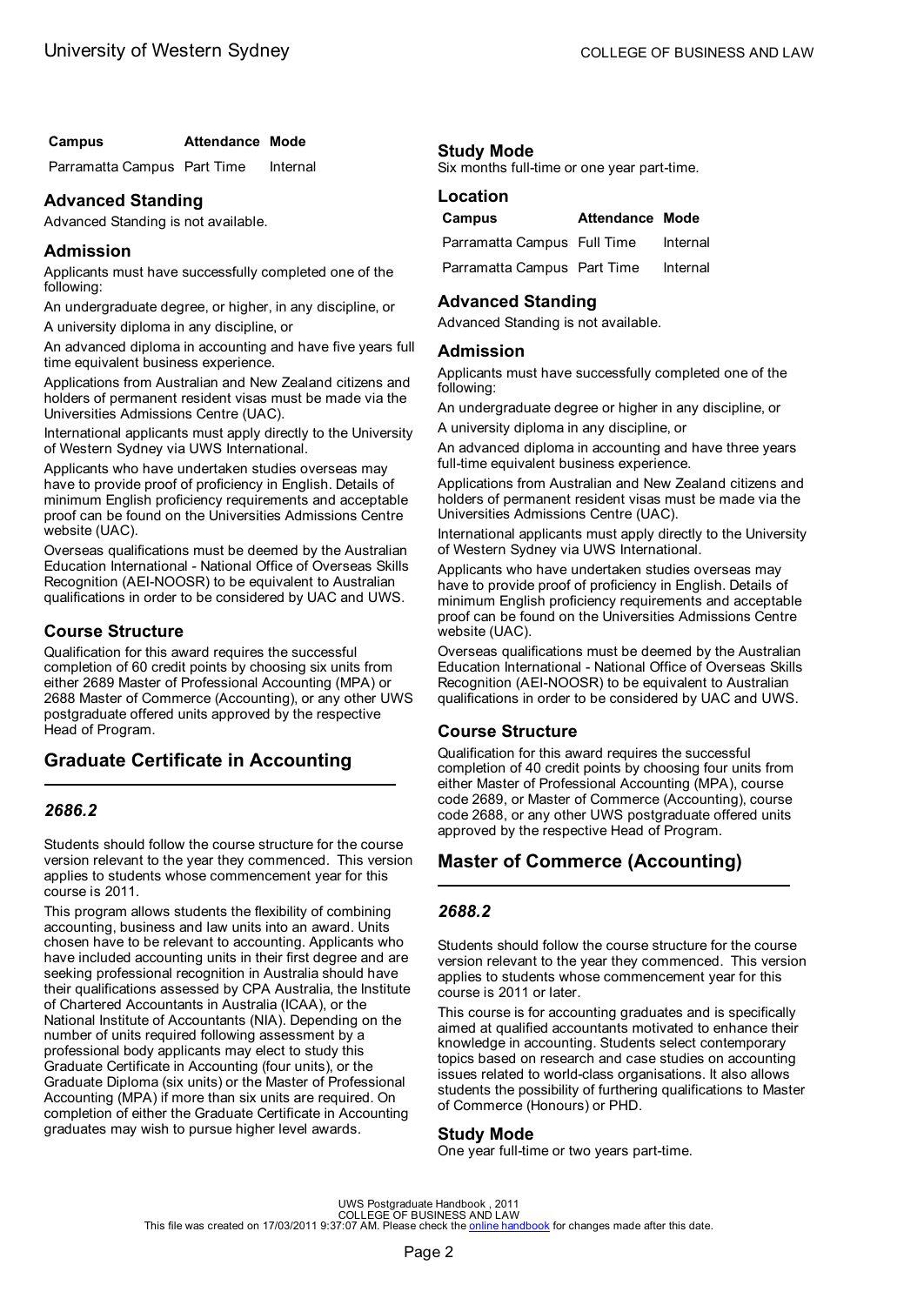### <span id="page-6-0"></span>**Location**

| Campus                      | <b>Attendance Mode</b> |          |
|-----------------------------|------------------------|----------|
| Parramatta Campus Full Time |                        | Internal |
| Parramatta Campus Part Time |                        | Internal |

### **Admission**

Applicants must have successfully completed one of the following:

An undergraduate degree with a major in accounting, or

A masters degree in accounting, or

A graduate diploma in accounting.

Applications from Australian and New Zealand citizens and holders of permanent resident visas must be made via the Universities Admissions Centre (UAC).

International applicants must apply directly to the University of Western Sydney via UWS International.

Applicants who have undertaken studies overseas may have to provide proof of proficiency in English. Details of minimum English proficiency requirements and acceptable proof can be found on the Universities Admissions Centre website (UAC).

Overseas qualifications must be deemed by the Australian Education International - National Office of Overseas Skills Recognition (AEI-NOOSR) to be equivalent to Australian qualifications in order to be considered by UAC and UWS.

### **Course Structure**

Qualification for this award requires the successful completion of 80 credit points which includes two core units and a selection of six alternate units.

Applicants seeking professional recognition should have their qualifications assessed by a professional body (as outlined under the Graduate Certificate in Accounting), and may include two law units from the Master of Professional Accounting programme. If more than two units are required for professional recognition then the Graduate Certificate or Graduate Diploma or Master of Professional Accounting should be studied wherever appropriate, prior to this degree.

#### **Core Units**

| 200394.1 | Accounting Research (PG) |
|----------|--------------------------|
| 200395.1 | Accounting Theory (PG)   |

### **Elective Units**

**[51206.1](#page-41-0)** Development of Accounting Information (PG)<br>**51214.1** Financial Statement Analysis (PG) **[51214.1](#page-44-0)** Financial Statement Analysis (PG)<br>**200389.1** Accounting Research Essay (PG) **[200389.1](#page-34-0)** Accounting Research Essay (PG) **[200390.1](#page-36-0)** Business Essay (PG) [200391.1](#page-34-0) Accounting Research Project (PG)<br>200392.2 International Accounting (PG) **[200392.2](#page-46-0)** International Accounting (PG) **[200415.1](#page-39-0)** Corporate Failure and Forensic Accounting (PG) **[200416.1](#page-36-0)** Assurance Services (PG) **[200422.1](#page-61-0)** Strategic Management Accounting (PG) Public Sector Accounting and Financial Control (PG) **[200464.1](#page-62-0)** The Role of Accounting in Corporate Governance (PG) **[200497.1](#page-59-0)** Social and Environmental Accounting (PG)

**[200693.1](#page-34-0)** Accounting Professional Engagement (PG)

Two electives may be chosen from any other Masters level units offered by UWS and approved by the Head of Program. Students must ensure that prerequisite requirements have been satisfied prior to enrolling into any electives. Two of the following units offered within the Master of Professional Accounting program may be chosen:

| 200397.1 | Revenue Law (PG)    |
|----------|---------------------|
| 200432.1 | Commercial Law (PG) |
| 200433.1 | Company Law (PG)    |

## **Master of Professional Accounting**

### *2689.2*

Students should follow the course structure for the course version relevant to the year they commenced. This version applies to students whose commencement year for this course is 2011 or later.

This course is an accredited graduate conversion course which provides opportunities for applicants holding a degree in any discipline, other than an accredited accounting major, recognised as equivalent to an Australian three year undergraduate (bachelor) degree, to complete the pre-entry education requirements for CPA Australia, The Institute of Chartered Accountants in Australia (ICAA) and The National Institute of Accountants (NIA).

### **Study Mode**

One and a half years full-time or three years part-time.

#### **Location**

| Campus                      | <b>Attendance Mode</b> |          |
|-----------------------------|------------------------|----------|
| Parramatta Campus Full Time |                        | Internal |
| Parramatta Campus Part Time |                        | Internal |

#### **Advanced Standing**

A maximum of three introductory units may be granted as advanced standing.

#### **Accreditation**

Accredited by CPA Australia, The Institute of Chartered Accountants in Australia and the National Institute of Accountants.

#### **Admission**

Applicants must have successfully completed an undergraduate degree, or higher, in any discipline other than an accredited accounting major.

Applications for the course must be made through the Universities Admissions Centre (UAC).

International applicants must apply directly to the University of Western Sydney via UWS International.

Applicants who have undertaken studies overseas may have to provide proof of proficiency in English. Details of minimum English proficiency requirements and acceptable proof can be found on the Universities Admissions Centre website (UAC).

UWS Postgraduate Handbook , 2011 COLLEGE OF BUSINESS AND LAW This file was created on 17/03/2011 9:37:07 AM. Please check the online [handbook](http://handbook.uws.edu.au/hbook/) for changes made after this date.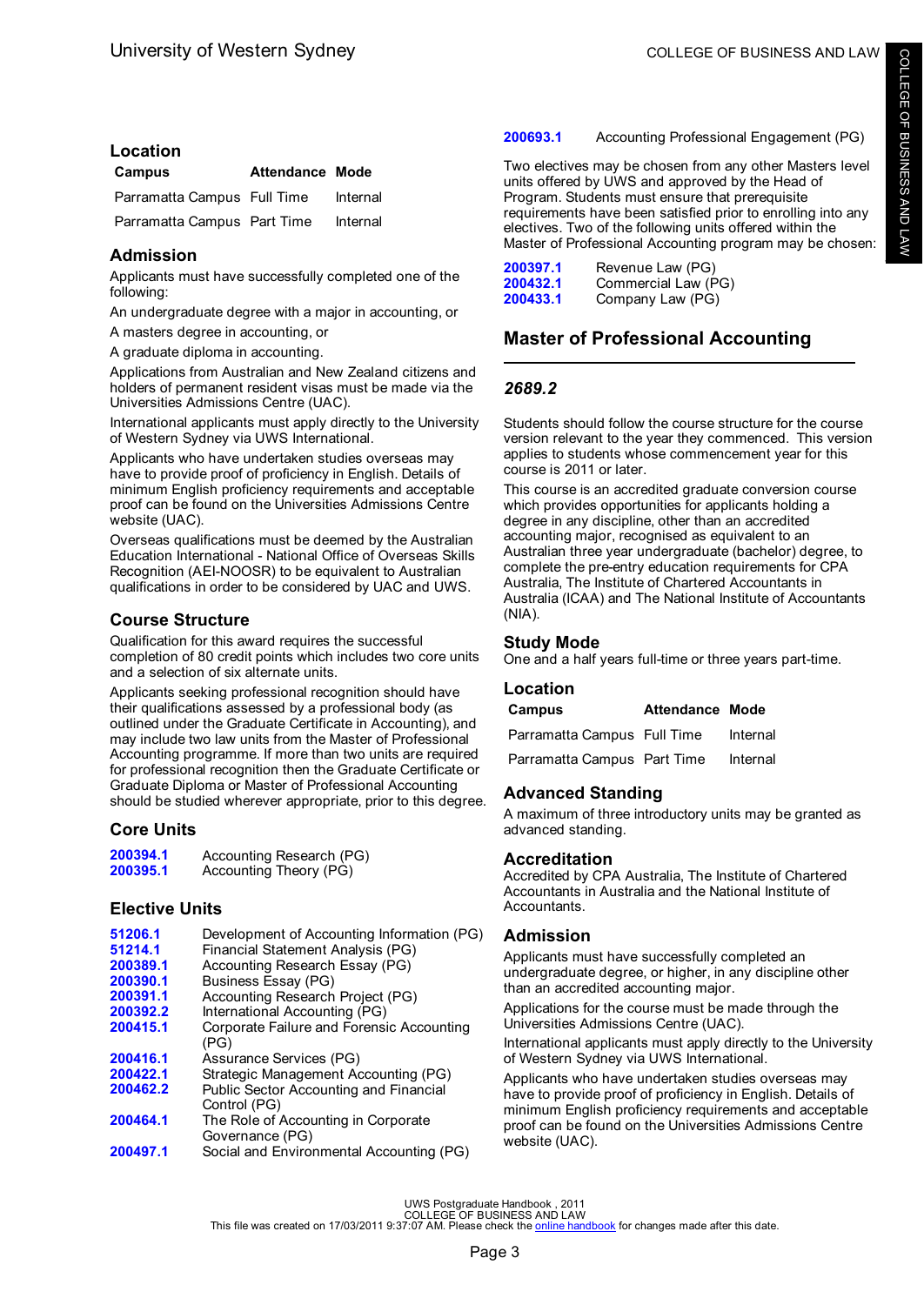<span id="page-7-0"></span>Overseas qualifications must be deemed by the Australian Education International - National Office of Overseas Skills Recognition (AEI-NOOSR) to be equivalent to Australian qualifications in order to be considered by UAC and UWS.

#### **Course Structure**

Qualification for this award requires the successful completion of 120 credit points which consists of the core units listed below.

### **Core Units**

| 200396.2 | Introductory Accounting (PG)             |
|----------|------------------------------------------|
| 200424.2 | Statistics for Accountants (PG)          |
| 200425.1 | Economics (PG)                           |
| 200432.1 | Commercial Law (PG)                      |
| 200400.2 | Company Accounting (PG)                  |
| 200426.1 | Corporate Finance (PG)                   |
| 200433.1 | Company Law (PG)                         |
| 200494.1 | Management Accounting (PG)               |
| 200397.1 | Revenue Law (PG)                         |
| 200398.1 | Auditing (PG)                            |
| 200399.1 | Information Systems for Accountants (PG) |
| 200401.1 | Accounting Theory and Applications (PG)  |
|          |                                          |

### **Master of Professional Accounting (Advanced)**

## *2746.2*

Students should follow the course structure for the course version relevant to the year they commenced. This version applies to students whose commencement year for this course is from 2011 or later.

This course is an accredited graduate conversion course which provides opportunities for applicants holding a degree in any discipline, other than an accredited accounting major, recognised as equivalent to an Australian three year undergraduate degree, to complete the pre-entry educational requirements for CPA Australia, the Institute of Chartered Accountants in Australia (ICAA) and the National Institute of Accountants (NIA). In addition to the 12 core curriculum pre-admission educational requirements, this course includes two units specifically designed to enhance employment skills for those completing the program. The two units are intended to provide the opportunity for students to improve research skills, and to develop logical arguments and analytical skills in a business context along with enhanced communication skills.

### **Study Mode**

Two years full-time or four years part-time.

| Location |  |
|----------|--|
|----------|--|

| <b>Attendance Mode</b><br>Campus |  |
|----------------------------------|--|
|----------------------------------|--|

Parramatta Campus Full Time Internal

#### **Accreditation**

Accredited by CPA Australia, The Institute of Chartered Accountants in Australia and the National Institute of Accountants.

#### **Admission**

Applicants must have successfully completed an undergraduate degree, or higher, in any discipline other than an accredited accounting major.

Applications from Australian citizens and holders of permanent resident visas must be made via the Universities Admissions Centre (UAC).

International applicants must apply directly to the University of Western Sydney via UWS International.

Applicants who have undertaken studies overseas may have to provide proof of proficiency in English. Details of minimum English proficiency requirements and acceptable proof can be found on the Universities Admissions Centre website (UAC).

Overseas qualifications must be deemed by the Australian Education International - National Office of Overseas Skills Recognition (AEI-NOOSR) to be equivalent to Australian qualifications in order to be considered by UAC and UWS.

### **Course Structure**

Qualification for this award requires the successful completion of 140 credit points which comprises the core units listed below.

| 200396.2 | Introductory Accounting (PG)             |
|----------|------------------------------------------|
| 200432.1 | Commercial Law (PG)                      |
| 200692.1 | Research and Communicating Skills for    |
|          | Accounting (PG)                          |
| 200400.2 | Company Accounting (PG)                  |
| 200424.2 | Statistics for Accountants (PG)          |
| 200425.1 | Economics (PG)                           |
| 200433.1 | Company Law (PG)                         |
| 200399.1 | Information Systems for Accountants (PG) |
| 200401.1 | Accounting Theory and Applications (PG)  |
| 200426.1 | Corporate Finance (PG)                   |
| 200494.1 | Management Accounting (PG)               |
| 200397.1 | Revenue Law (PG)                         |
| 200398.1 | Auditing (PG)                            |
| 200693.1 | Accounting Professional Engagement (PG)  |
|          |                                          |

## **Master of Applied Finance**

### *2702.1*

Students should follow the course structure for the course version relevant to the year they commenced. This version applies to students whose commencement year for this course is mid-2007 or later.

The Master of Applied Finance prepares students for executive careers in finance, banking, funds management and corporate treasuries. The degree is specifically designed to encompass all these fields so that students can choose the units appropriate to their career opportunities. It provides students with the technical knowledge necessary to function in an evolving and increasingly sophisticated financial environment with an emphasis on the practical application of these techniques. All of the units have been developed by individuals who are actively involved in the financial sector.

#### **Study Mode**

Four quarters fulltime or the part-time equivalent.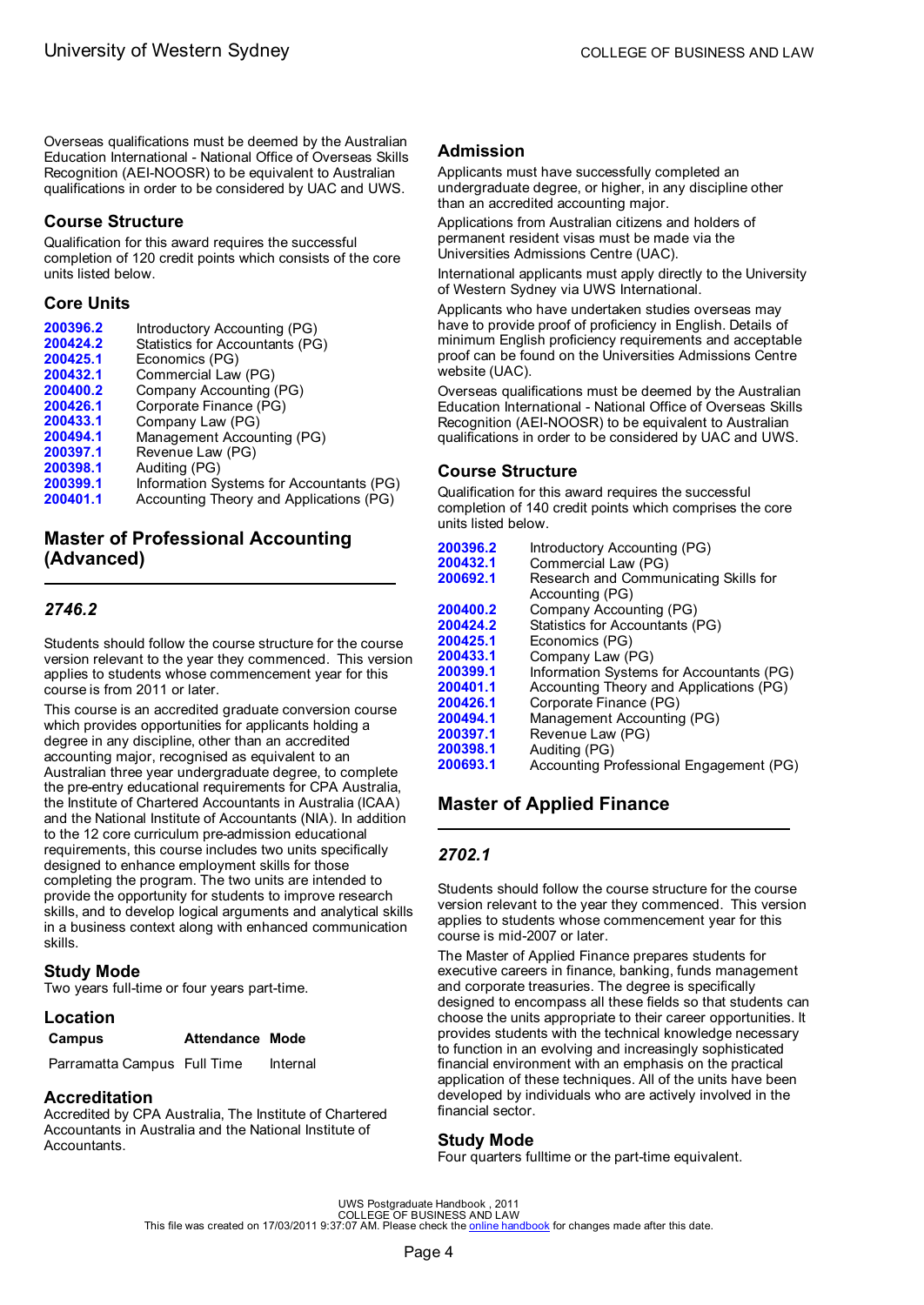<span id="page-8-0"></span>

| Location                    |                 |          |  |
|-----------------------------|-----------------|----------|--|
| <b>Campus</b>               | Attendance Mode |          |  |
| Parramatta Campus Full Time |                 | Internal |  |
| Parramatta Campus Part Time |                 | Internal |  |
| Westmead                    | Full Time       | Internal |  |
| Westmead                    | Part Time       | Internal |  |

### **Accreditation**

The Master of Applied Finance fulfils the educational requirements for admission as a Senior Associate (SA Fin) of Finsia - the Financial Services Institute of Australasia. Senior Associate membership with Finsia also requires at least three years career experience in the financial services industry. The Master of Applied Finance also allows graduates to satisfy the education requirements for professional membership of the Finance and Treasury Association - Certified Finance and Treasury Professional (FTA-CFTP).

#### **Admission**

Applicants must have successfully completed an undergraduate degree in Business or Commerce or

A Graduate Certificate in Applied Finance.

Applications from Australian and New Zealand citizens and holders of permanent resident visas must be made via the Universities Admissions Centre (UAC).

International applicants must apply directly to the University of Western Sydney via UWS International.

Applicants who have undertaken studies overseas may have to provide proof of proficiency in English. Details of minimum English proficiency requirements and acceptable proof can be found on the Universities Admissions Centre website (UAC).

Overseas qualifications must be deemed by the Australian Education International - National Office of Overseas Skills Recognition (AEI-NOOSR) to be equivalent to Australian qualifications in order to be considered by UAC and UWS.

### **Course Structure**

Qualification for this award requires the successful completion of 80 credit points which includes three core units and five alternate units.

Students are permitted to complete up to two units from any other Masters degree offered by the College of Business as part of the five alternate units.

#### **Core Units**

| 200426.1 | Corporate Finance (PG)                   |
|----------|------------------------------------------|
| 51163.1  | Financial Institutions and Markets (MAF) |
| 51168.1  | Funds Management and Portfolio Selection |

#### **Alternate Units**

| H7331.1<br>51054.1 | International Trade and Industry Economics |
|--------------------|--------------------------------------------|
|                    | Financial Modelling                        |
| 51165.1            | Financial Institution Management           |
| 51166.1            | Credit and Lending Decisions               |
| 51169.1            | Derivatives                                |

| 51167.1  | Law of Finance and Securities          |
|----------|----------------------------------------|
| 51171.1  | Real Estate Finance and Investment     |
| 51172.1  | Marketing of Financial Products        |
| 51173.1  | Strategic Bank Management              |
| 51211.1  | International Finance                  |
| 51212.1  | Security Analysis and Portfolio Theory |
| 200425.1 | Economics (PG)                         |

#### **Specialisations**

| SP21001.1 | Banking                 |
|-----------|-------------------------|
| SP21000.1 | <b>Funds Management</b> |
| SP2706.1  | Treasury                |

The following specialisation in Property Investment is also available to students enrolled in the Master of Applied Finance:

**[SP2000.1](#page-32-0)** Property Investment

## **Graduate Diploma in Applied Finance (exit only)**

### *2745.1*

This is an exit only award for students who have completed 60 credit points, including three core and three alternate units. Students apply to 2702.1 Master of Applied Finance and exit with the Graduate Diploma award.

#### **Location**

| Campus                      | Attendance Mode |          |
|-----------------------------|-----------------|----------|
| Parramatta Campus Full Time |                 | Internal |
| Parramatta Campus Part Time |                 | Internal |

#### **Accreditation**

The Graduate Diploma in Applied Finance fulfils the educational requirements for admission as a Senior Associate (SA Fin) of Finsia - the Financial Services Institute of Australasia. Senior Associate membership with Finsia also requires at least three years career experience in the financial services industry.

#### **Course Structure**

Students may exit this award on completion of 60 credit points which include three core and three alternate units. Details are listed under the Master of Applied Finance.

## **Graduate Certificate in Applied Finance**

### *2708.2*

Students should follow the course structure for the course version relevant to the year they commenced. This version applies to students whose commencement year for this course is mid-2007 or later.

The Graduate Certificate in Applied Finance addresses practitioners in finance, banking, funds management and corporate treasuries, who want to improve their professional position. The degree is specifically designed to encompass all these fields so that students can choose the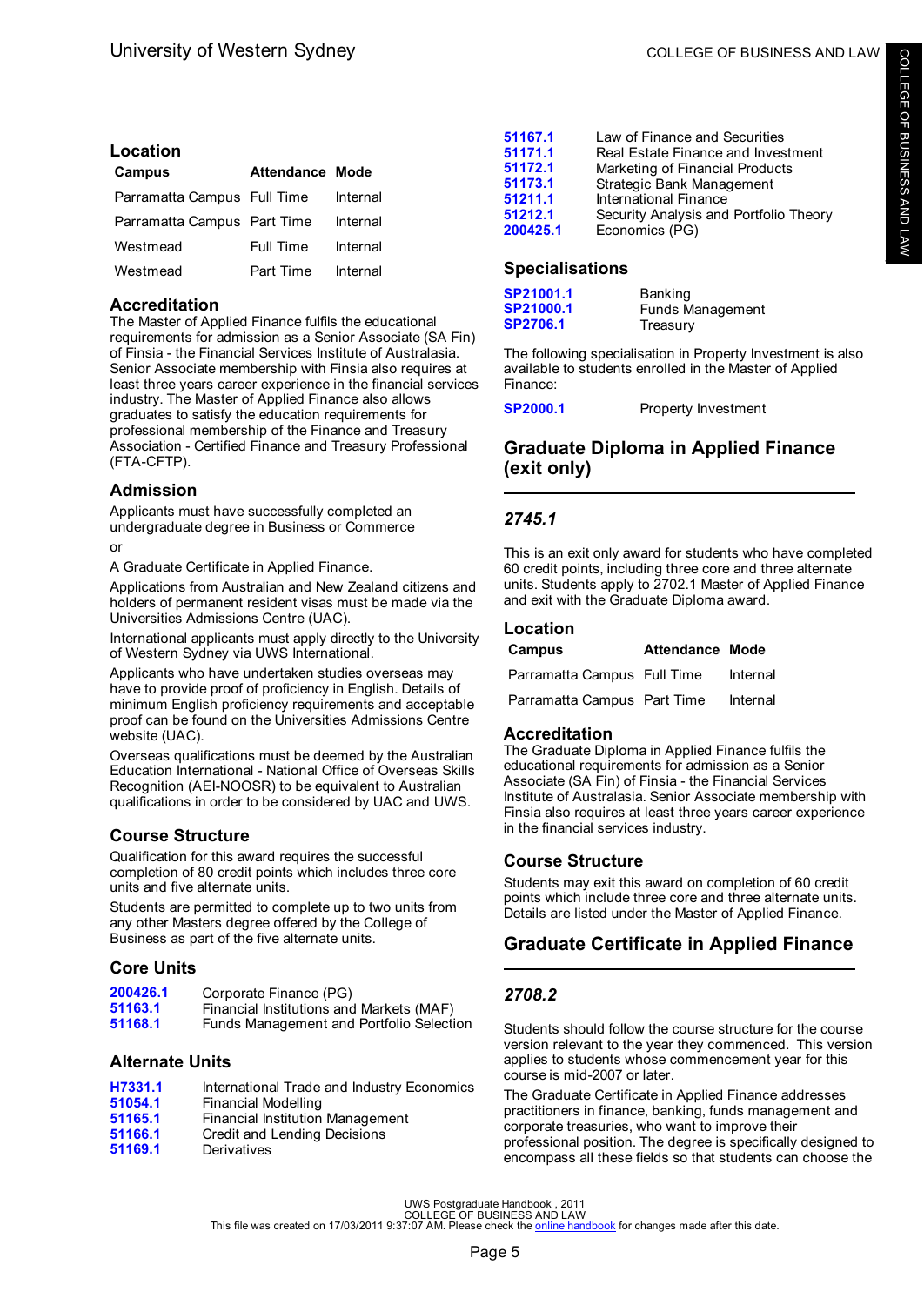<span id="page-9-0"></span>units appropriate to their career opportunities. It provides students with a first round of technical knowledge necessary to function in an evolving and increasingly sophisticated financial environment with an emphasis on the practical application of these techniques.

#### **Study Mode**

Six months full-time. Part-time may be completed over three or four Quarters.

#### **Location**

| Campus                      | <b>Attendance Mode</b> |          |
|-----------------------------|------------------------|----------|
| Parramatta Campus Full Time |                        | Internal |
| Parramatta Campus Part Time |                        | Internal |
| Westmead                    | Full Time              | Internal |
| Westmead                    | Part Time              | Internal |

### **Accreditation**

The Graduate Certificate in Applied Finance fulfils the educational requirements for admission as an Associate (A Fin) of Finsia - the Financial Services Institute of Australasia, provided the applicant is at least working in the financial services industry.

#### **Admission**

Applicants must have successfully completed an undergraduate degree in any discipline or have at least four years full time equivalent work experience as a supervisor or manager in one of the following areas: finance, applied finance, accounting, taxation.

Applications from Australian and New Zealand citizens and holders of permanent resident visas must be made via the Universities Admissions Centre (UAC).

International applicants must apply directly to the University of Western Sydney via UWS International.

Applicants who have undertaken studies overseas may have to provide proof of proficiency in English. Details of minimum English proficiency requirements and acceptable proof can be found on the Universities Admissions Centre website (UAC).

Overseas qualifications must be deemed by the Australian Education International - National Office of Overseas Skills Recognition (AEI-NOOSR) to be equivalent to Australian qualifications in order to be considered by UAC and UWS.

#### **Course Structure**

Successful students will be able to progress into the Master of Applied Finance once they have completed 40 credit points as per the course unit structure. This would normally entail obtaining a credit average for this award.

Qualification for this award requires the successful completion of 40 credit points, comprising three core units and one alternate unit.

#### **Core Units**

| 200426.1 | Corporate Finance (PG)                   |
|----------|------------------------------------------|
| 51163.1  | Financial Institutions and Markets (MAF) |
| 51168.1  | Funds Management and Portfolio Selection |

#### **Alternate Units**

| 200425.1 | Economics (PG)                             |
|----------|--------------------------------------------|
| 51054.1  | <b>Financial Modelling</b>                 |
| 51165.1  | Financial Institution Management           |
| 51166.1  | Credit and Lending Decisions               |
| 51167.1  | Law of Finance and Securities              |
| 51169.1  | Derivatives                                |
| 51172.1  | Marketing of Financial Products            |
| 51211.1  | International Finance                      |
| 51212.1  | Security Analysis and Portfolio Theory     |
| H7331.1  | International Trade and Industry Economics |
|          |                                            |

### **Master of Business (Engineering Management)**

#### *2615.2*

Students should follow the course structure for the course version relevant to the year they commenced. This version applies to students whose commencement year for this course is 2010 (Quarter 3) or later.

The course will equip engineers and other technical professionals with the necessary knowledge, skills and competencies for making a successful transition into management roles. In today's era of rapid technological change, engineers need to acquire skills to integrate technology, quality, productivity and globalisation imperatives into organisational decision making. This course will focus on engineering organisation and management practice, strategic technology management, project management and operations management.

#### **Study Mode**

One year full-time or two years part-time.

#### **Location**

| Campus                      | Attendance Mode |          |
|-----------------------------|-----------------|----------|
| Parramatta Campus Full Time |                 | Internal |
| Parramatta Campus Part Time |                 | Internal |

**Admission**

Applicants must have successfully completed:

An undergraduate degree in any discipline,

#### or

A Graduate Certificate in Engineering Management, Operations Management or Business.

Applications from Australian citizens and holders of permanent resident visas must be made via the Universities Admissions Centre (UAC).

International applicants must apply directly to the University of Western Sydney via UWS International.

Applicants who have undertaken studies overseas may have to provide proof of proficiency in English. Details of minimum English proficiency requirements and acceptable proof can be found on the Universities Admissions Centre website (UAC).

Overseas qualifications must be deemed by the Australian Education International - National Office of Overseas Skills

UWS Postgraduate Handbook , 2011 COLLEGE OF BUSINESS AND LAW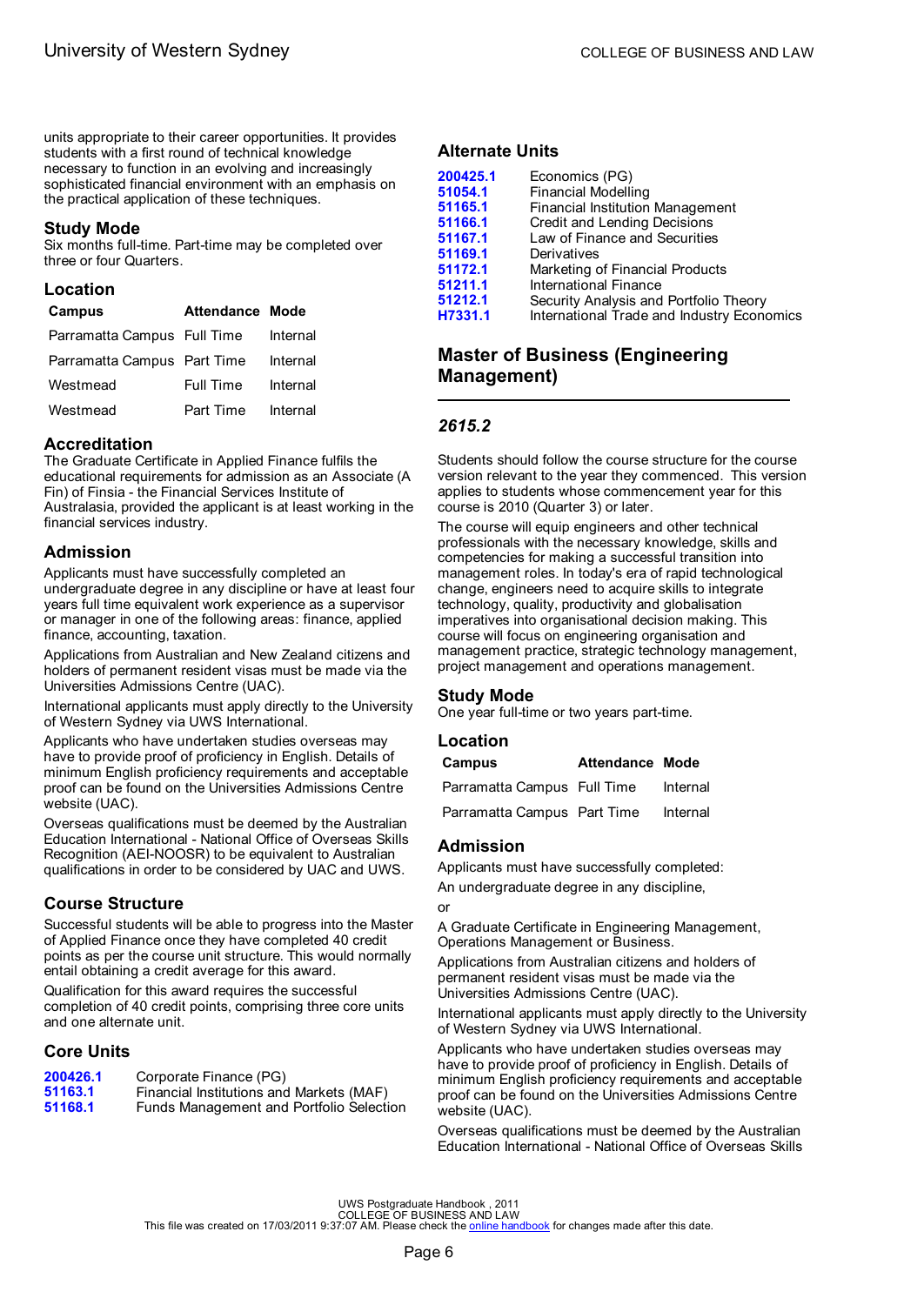<span id="page-10-0"></span>Recognition (AEI-NOOSR) to be equivalent to Australian qualifications in order to be considered by UAC and UWS

#### **Course Structure**

Qualification for this award requires the successful completion of 80 credit points as per the recommended sequence below. Electives may be chosen from any approved UWS postgraduate units.

Students may only enrol in a maximum of 20 credit points per Quarter.

### **Recommended Sequence**

#### **Quarter 1**

**[200223.2](#page-54-0)** Operations Management

Elective or additional Alternate unit

#### **Quarter 2**

**[51240.2](#page-56-0)** Project Management

Alternate unit selected from pool below

#### **Quarter 3**

**[51286.2](#page-39-0)** Contemporary Engineering Organisation and Management Practice

Alternate unit selected from pool below

#### **Quarter 4**

**[H7104.2](#page-61-0)** Strategic Technology Management

Elective or additional Alternate unit

#### **Alternate Units**

| H7072.1  | <b>Risk Management</b>                 |
|----------|----------------------------------------|
| 51109.2  | Strategic Analysis and Decision-Making |
| 51259.2  | Purchasing and Materials Management    |
| 51276.2  | Business Re-engineering                |
| 51277.2  | Innovation and Entrepreneurship        |
| 200224.2 | Management of Quality                  |
| 200227.2 | Performance Measurement and            |
|          | Benchmarking                           |
| 200329.2 | Supply Chain Management                |
| 200691.1 | <b>Business Research Paper</b>         |
|          |                                        |

### **Graduate Diploma in Business (Engineering Management) (exit only)**

#### *2616.2*

Students should follow the course structure for the course version relevant to the year they commenced. This version applies to students whose commencement year for this course is 2010 (Quarter 3) or later.

This is an exit award only. Applicants apply to 2615.2 Master of Business (Engineering Management) and exit with the Graduate Diploma award.

| Location                    |                        |          |
|-----------------------------|------------------------|----------|
| Campus                      | <b>Attendance Mode</b> |          |
| Parramatta Campus Full Time |                        | Internal |
| Parramatta Campus Part Time |                        | Internal |

## **Graduate Certificate in Business (Engineering Management)**

## *2617.2*

Students should follow the course structure for the course version relevant to the year they commenced. This version applies to students whose commencement year for this course is from 2010 (Quarter 3) or later.

This course is a pathway for graduates and non-graduates to a Masters program. The Master of Business (Engineering Management) will equip engineers and other technical professionals with the necessary knowledge, skills and competencies for making a successful transition into management roles. In today's era of rapid technological change, engineers need to acquire skills to integrate technology, quality, productivity and globalisation imperatives into organisational decision making. This course will focus on engineering organisation and management practice, strategic technology management, project management and operations management.

#### **Study Mode**

Six months full-time or one year part-time.

#### **Location**

| <b>Campus</b>               | <b>Attendance Mode</b> |          |
|-----------------------------|------------------------|----------|
| Parramatta Campus Full Time |                        | Internal |
| Parramatta Campus Part Time |                        | Internal |

#### **Admission**

An undergraduate degree in any discipline or

An Australian accredited Diploma or Advanced Diploma in business plus a minimum of four years general work experience in an engineering or business related field or

A minimum of four years professional/managerial work experience in an engineering or business field.

Applications from Australian citizens and holders of permanent resident visas must be made via the Universities Admissions Centre (UAC).

International applicants must apply directly to the University of Western Sydney via UWS International.

Applicants who have undertaken studies overseas may have to provide proof of proficiency in English. Details of minimum English proficiency requirements and acceptable proof can be found on the Universities Admissions Centre website (UAC).

Overseas qualifications must be deemed by the Australian Education International - National Office of Overseas Skills Recognition (AEI-NOOSR) to be equivalent to Australian qualifications in order to be considered by UAC and UWS

UWS Postgraduate Handbook , 2011 COLLEGE OF BUSINESS AND LAW This file was created on 17/03/2011 9:37:07 AM. Please check the online [handbook](http://handbook.uws.edu.au/hbook/) for changes made after this date.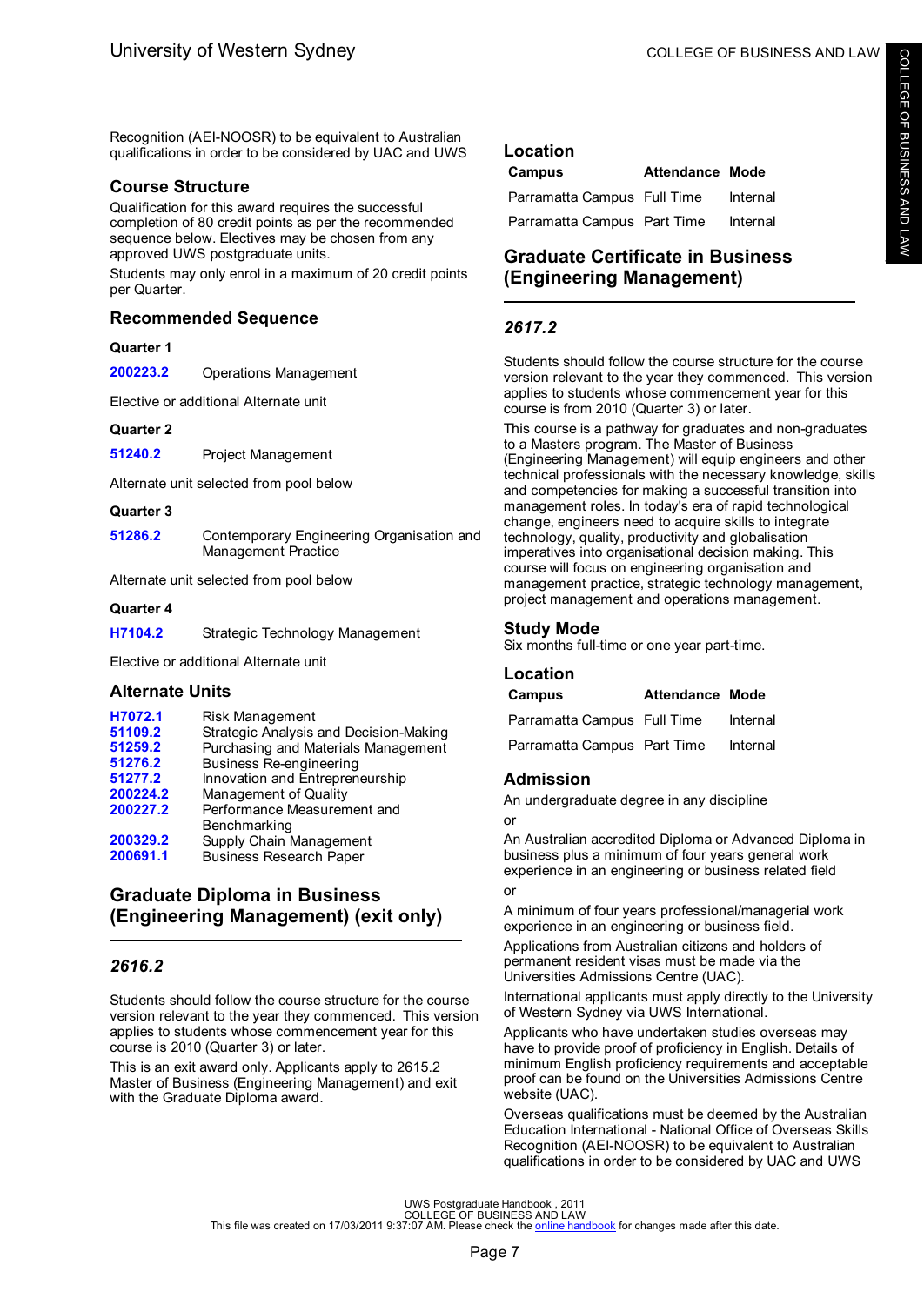#### <span id="page-11-0"></span>**Course Structure**

Qualification for this award requires the successful completion of 40 credit points which includes a minimum of two core units and a maximum of two alternate units selected from 2615.2 Master of Business (Engineering Management).

Students may only enrol in a maximum of 20 credit points per Quarter.

#### **Core Units**

Students must complete a minimum of two core units from the following:

| 200223.2 | Operations Management                     |
|----------|-------------------------------------------|
| 51240.2  | <b>Project Management</b>                 |
| 51286.2  | Contemporary Engineering Organisation and |
|          | Management Practice                       |
| H7104.2  | Strategic Technology Management           |

#### **Alternate Units**

Students must complete a maximum of two alternate units from the following:

| H7072.1  | <b>Risk Management</b>                 |
|----------|----------------------------------------|
| 51109.2  | Strategic Analysis and Decision-Making |
| 51259.2  | Purchasing and Materials Management    |
| 51276.2  | Business Re-engineering                |
| 51277.2  | Innovation and Entrepreneurship        |
| 200224.2 | Management of Quality                  |
| 200227.2 | Performance Measurement and            |
|          | Benchmarking                           |
| 200329.2 | Supply Chain Management                |
| 200691.1 | <b>Business Research Paper</b>         |
|          |                                        |

## **Master of Business (Marketing)**

### *2698.4*

Students should follow the course structure for the course version relevant to the year they commenced. This version applies to students whose commencement year for this course is Spring 2010 or later.

This course prepares suitably qualified people for positions in marketing through an academically rigorous and practically relevant professional marketing education. The course builds on a core foundation of marketing studies and equips students with the knowledge, skills and attitude necessary to operate effectively as marketing managers. The course is ideally suited for those wishing to develop their marketing knowledge, skills and aptitude to perform as professional marketing managers.

#### **Study Mode**

One year full-time or the part-time equivalent.

#### **Location**

| Campus                      | <b>Attendance Mode</b> |          |
|-----------------------------|------------------------|----------|
| Parramatta Campus Full Time |                        | Internal |
| Parramatta Campus Part Time |                        | Internal |

#### **Admission**

Applicants must have successfully completed:

An undergraduate degree or higher, in any discipline or

A Graduate Certificate in Marketing.

Applications from Australian and New Zealand citizens and holders of permanent resident visas must be made via the Universities Admissions Centre (UAC).

International applicants must apply directly to the University of Western Sydney via UWS International.

Applicants who have undertaken studies overseas may have to provide proof of proficiency in English. Details of minimum English proficiency requirements and acceptable proof can be found on the Universities Admissions Centre website (UAC).

Overseas qualifications must be deemed by the Australian Education International - National Office of Overseas Skills Recognition (AEI-NOOSR) to be equivalent to Australian qualifications in order to be considered by UAC and UWS.

### **Course Structure**

Qualification for this award requires the successful completion of 80 credit points which include six core units and two alternate units.

#### **Core units**

| 200737.1 | <b>Marketing Systems</b>        |
|----------|---------------------------------|
| 200732.1 | <b>Creating Markets</b>         |
| 200734.1 | <b>Strategic Value Creation</b> |
| 200733.1 | <b>Applied Channel Systems</b>  |
| 200726.1 | Information for Business        |
|          |                                 |

Choose one

| 200280.2 | Masters Project            |
|----------|----------------------------|
| 200769.1 | <b>Business Internship</b> |

#### **Alternate units**

| 200738.1 | Marketing Innovation                   |
|----------|----------------------------------------|
| 200735.1 | Marketing in Context                   |
| 51012.2  | International Marketing                |
| 200730.1 | Contemporary Issues in Marketing       |
| 200736.1 | <b>Customer Relationship Marketing</b> |
| 200731.1 | <b>Multicultural Marketing</b>         |
|          |                                        |

## **Graduate Certificate in Marketing**

#### *2700.3*

Students should follow the course structure for the course version relevant to the year they commenced. This version applies to students whose commencement year for this course is 2010 or later.

This course introduces students to marketing through an academically rigorous and practically relevant professional marketing education. The course provides a comprehensive grounding in fundamental marketing principles and practice. The course is ideally suited for those wishing to develop their marketing knowledge, skills

UWS Postgraduate Handbook , 2011 COLLEGE OF BUSINESS AND LAW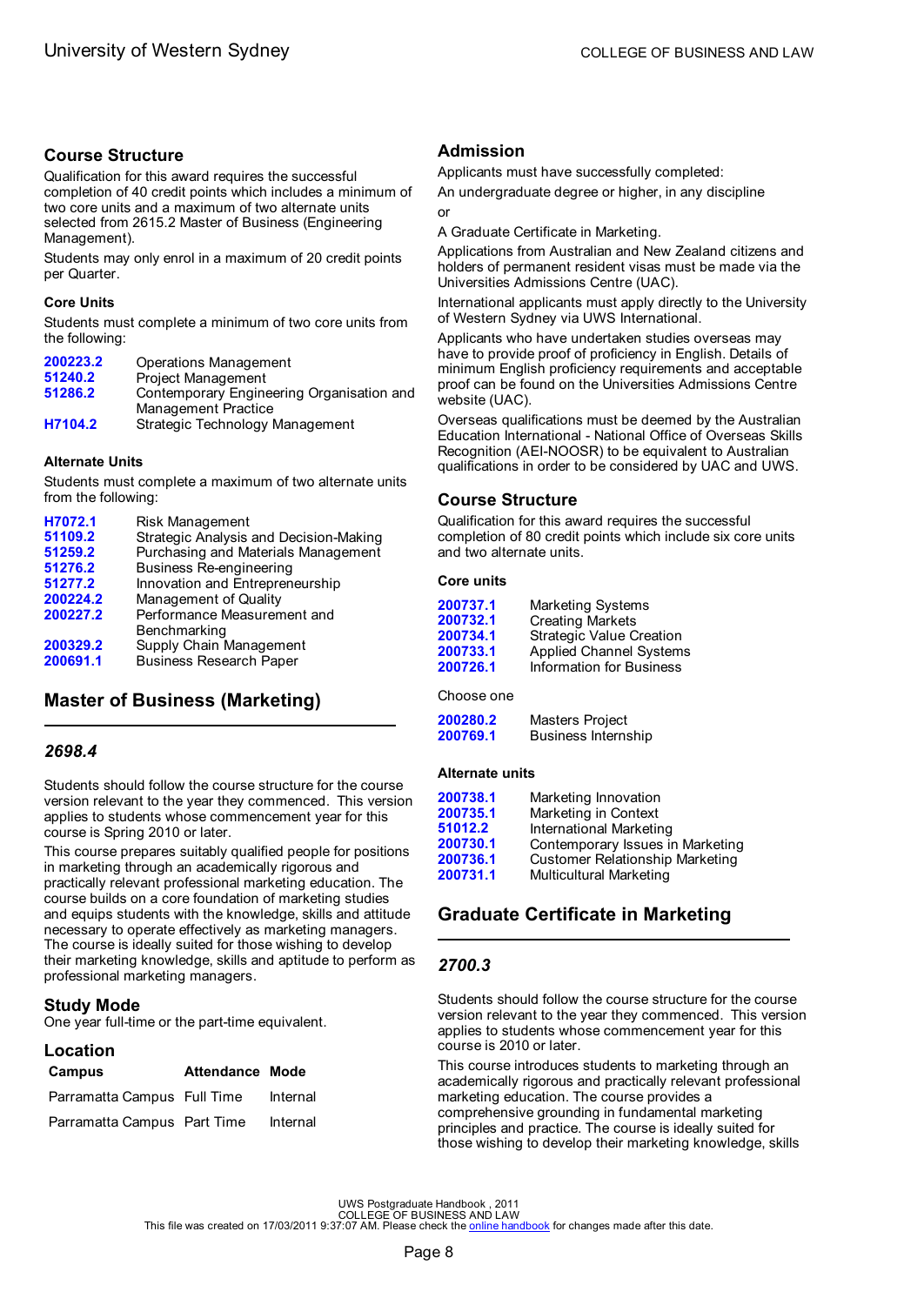<span id="page-12-0"></span>and aptitude to perform as professional marketing managers.

#### **Study Mode**

Two quarters full-time or the part-time equivalent.

#### **Location**

| Campus                      | Attendance Mode |          |
|-----------------------------|-----------------|----------|
| Parramatta Campus Full Time |                 | Internal |
| Parramatta Campus Part Time |                 | Internal |

#### **Admission**

Applicants must have successfully completed an undergraduate degree in any discipline

#### o

At least four years full-time equivalent (FTE) general work experience.

Applications from Australian and New Zealand citizens and holders of permanent resident visas must be made via the Universities Admissions Centre (UAC).

International applicants must apply directly to the University of Western Sydney via UWS International.

Applicants who have undertaken studies overseas may have to provide proof of proficiency in English. Details of minimum English proficiency requirements and acceptable proof can be found on the Universities Admissions Centre website (UAC).

Overseas qualifications must be deemed by the Australian Education International - National Office of Overseas Skills Recognition (AEI-NOOSR) to be equivalent to Australian qualifications in order to be considered by UAC and UWS.

#### **Course Structure**

Qualification for this award requires the successful completion of 40 credit points which include four core units.

#### **Core Units**

| <b>Marketing Systems</b>        |
|---------------------------------|
| <b>Creating Markets</b>         |
| <b>Strategic Value Creation</b> |
| Information for Business        |
|                                 |

## **Master of Business (Operations Management)**

### *2624.2*

Students should follow the course structure for the course version relevant to the year they commenced. This version applies to students whose commencement year for this course is 2010 (Quarter 3) or later.

This course is designed for those who wish to prepare for senior operations management roles in manufacturing or service organisations, in both the private and public sectors. The course includes operations management, quality management, supply chain management, logistics, and project management. The course is intended to assist graduates to develop the perspectives and skills necessary for an integrated approach to planning, implementing,

upgrading and managing business operations that enhance customer value and organisational effectiveness.

#### **Study Mode**

One year full-time or two years part-time.

#### **Location**

| Campus                      | <b>Attendance Mode</b> |          |
|-----------------------------|------------------------|----------|
| Parramatta Campus Full Time |                        | Internal |
| Parramatta Campus Part Time |                        | Internal |

#### **Admission**

An undergraduate degree in any discipline

or

A Graduate Certificate in Engineering Management, Operations Management or Business

Applications from Australian citizens and holders of permanent resident visas must be made via the Universities Admissions Centre (UAC).

International applicants must apply directly to the University of Western Sydney via UWS International.

Applicants who have undertaken studies overseas may have to provide proof of proficiency in English. Details of minimum English proficiency requirements and acceptable proof can be found on the Universities Admissions Centre website (UAC).

Overseas qualifications must be deemed by the Australian Education International - National Office of Overseas Skills Recognition (AEI-NOOSR) to be equivalent to Australian qualifications in order to be considered by UAC and UWS.

#### **Course Structure**

Qualification for this award requires the successful completion of 80 credit points as per the recommended sequence below. Electives may be chosen from any approved UWS postgraduate units.

Students may only enrol in a maximum of 20 credit points per Quarter.

### **Recommended Sequence**

**Quarter 1**

**[200223.2](#page-54-0)** Operations Management

Elective (or additional alternate unit)

#### **Quarter 2**

**[51240.2](#page-56-0)** Project Management

Alternate unit (select from pool below)

**Quarter 3**

**[200224.2](#page-50-0)** Management of Quality

Alternate unit (select from pool below)

#### **Quarter 4**

**[200329.2](#page-61-0)** Supply Chain Management

Elective (or additional alternate unit)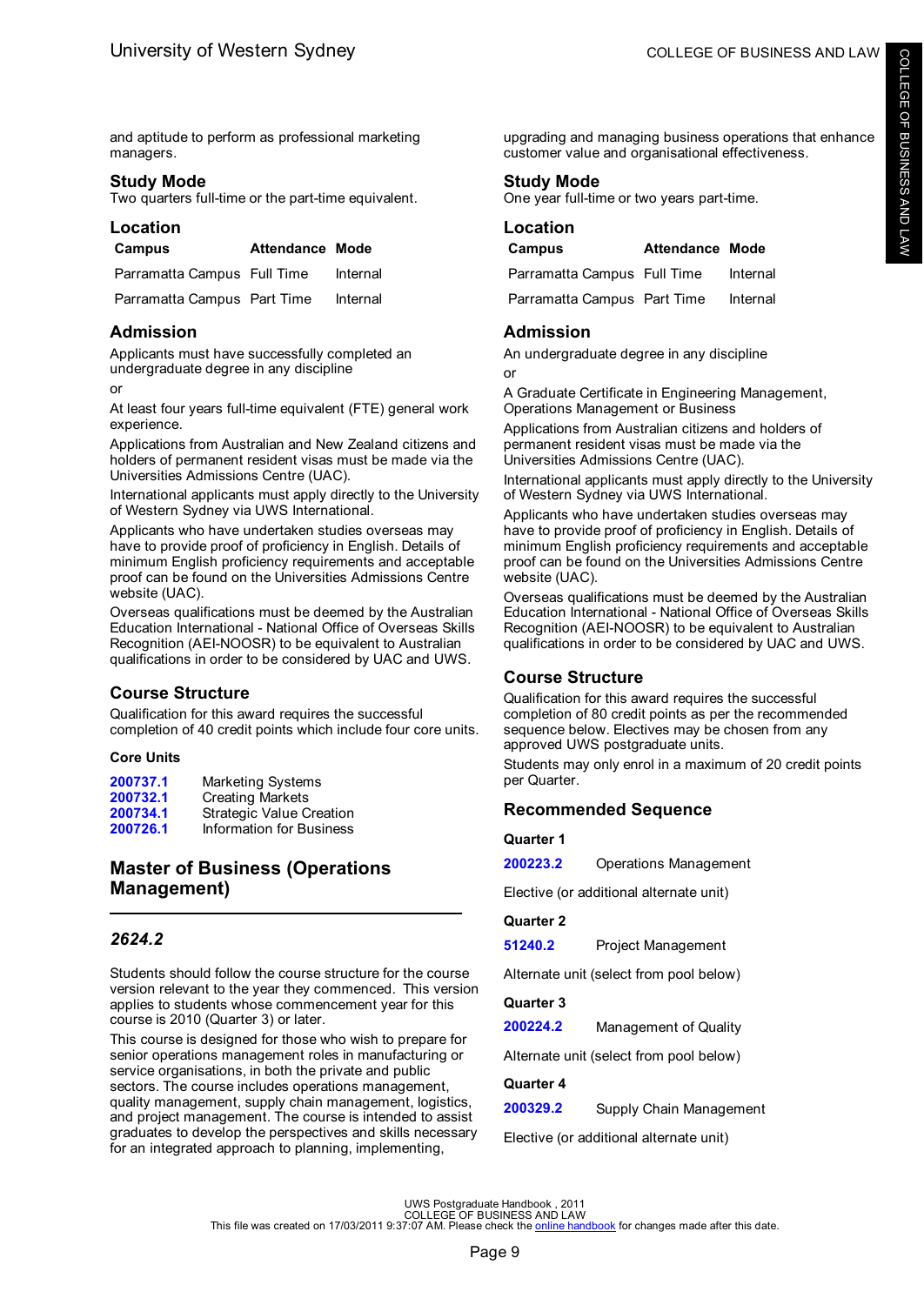### <span id="page-13-0"></span>**Alternate Units**

| H7072.1  | <b>Risk Management</b>                    |
|----------|-------------------------------------------|
|          |                                           |
| H7104.2  | Strategic Technology Management           |
| 51109.2  | Strategic Analysis and Decision-Making    |
| 51259.2  | Purchasing and Materials Management       |
| 51276.2  | <b>Business Re-engineering</b>            |
| 51277.2  | Innovation and Entrepreneurship           |
| 51286.2  | Contemporary Engineering Organisation and |
|          | <b>Management Practice</b>                |
| 200227.2 | Performance Measurement and               |
|          | Benchmarking                              |
| 200691.1 | <b>Business Research Paper</b>            |
|          |                                           |

### **Graduate Diploma in Business (Operations Management) (exit only)**

### *2625.2*

Students should follow the course structure for the course version relevant to the year they commenced. This version applies to students whose year of commencement in this course is 2010 (Quarter 3) or later.

This is an exit award only. Applicants apply to 2624.2 Master of Business (Operations Management) and exit with the Graduate Diploma award.

| Location                    |                 |          |  |
|-----------------------------|-----------------|----------|--|
| Campus                      | Attendance Mode |          |  |
| Parramatta Campus Full Time |                 | Internal |  |
| Parramatta Campus Part Time |                 | Internal |  |

### **Graduate Certificate in Business (Operations Management)**

### *2626.2*

Students should follow the course structure for the course version relevant to the year they commenced. This version applies to students whose commencement year for this course is 2010 (Quarter 3) or later.

The course is a pathway for graduates and non-graduates to a Masters program for those who wish to prepare for senior operations management roles in manufacturing or service organisations, in both the private and public sectors. The course includes operations management, quality management, supply chain management, logistics, and project management. The course is intended to assist graduates to develop the perspectives and skills necessary for an integrated approach to planning, implementing, upgrading and managing business operations that enhance customer value and organisational effectiveness.

#### **Study Mode**

Six months full-time or one year part-time.

| Location                    |                        |          |          |
|-----------------------------|------------------------|----------|----------|
| Campus                      | <b>Attendance Mode</b> |          | 200227.2 |
| Parramatta Campus Full Time |                        | Internal | 200691.1 |

#### **Campus Attendance Mode**

Parramatta Campus Part Time Internal

#### **Admission**

An undergraduate degree in any discipline or

An Australian accredited Diploma or Advanced Diploma in business plus a minimum of four years general work experience in an operations management or business related field

or

A minimum of four years professional/managerial work experience in an operations management or business related field.

Applications from Australian citizens and holders of permanent resident visas must be made via the Universities Admissions Centre (UAC).

International applicants must apply directly to the University of Western Sydney via UWS International.

Applicants who have undertaken studies overseas may have to provide proof of proficiency in English. Details of minimum English proficiency requirements and acceptable proof can be found on the Universities Admissions Centre website (UAC).

Overseas qualifications must be deemed by the Australian Education International - National Office of Overseas Skills Recognition (AEI-NOOSR) to be equivalent to Australian qualifications in order to be considered by UAC and UWS.

### **Course Structure**

Qualification for this award requires the successful completion of 40 credit points which includes a minimum of two core units and a maximum of two alternate units selected from 2624.2 Master of Business (Operations Management).

Students may only enrol in a maximum of 20 credit points per Quarter.

#### **Core Units**

Students must complete a minimum of two core units from the following:

| 200223.2 | Operations Management   |
|----------|-------------------------|
| 51240.2  | Project Management      |
| 200224.2 | Management of Quality   |
| 200329.2 | Supply Chain Management |

#### **Alternate Units**

Students must complete a maximum of two alternate units from the following:

| H7072.1  | Risk Management                           |
|----------|-------------------------------------------|
| H7104.2  | Strategic Technology Management           |
| 51109.2  | Strategic Analysis and Decision-Making    |
| 51259.2  | Purchasing and Materials Management       |
| 51276.2  | <b>Business Re-engineering</b>            |
| 51277.2  | Innovation and Entrepreneurship           |
| 51286.2  | Contemporary Engineering Organisation and |
|          | <b>Management Practice</b>                |
| 200227.2 | Performance Measurement and               |
|          | Benchmarking                              |
| 200691.1 | <b>Business Research Paper</b>            |

UWS Postgraduate Handbook , 2011 COLLEGE OF BUSINESS AND LAW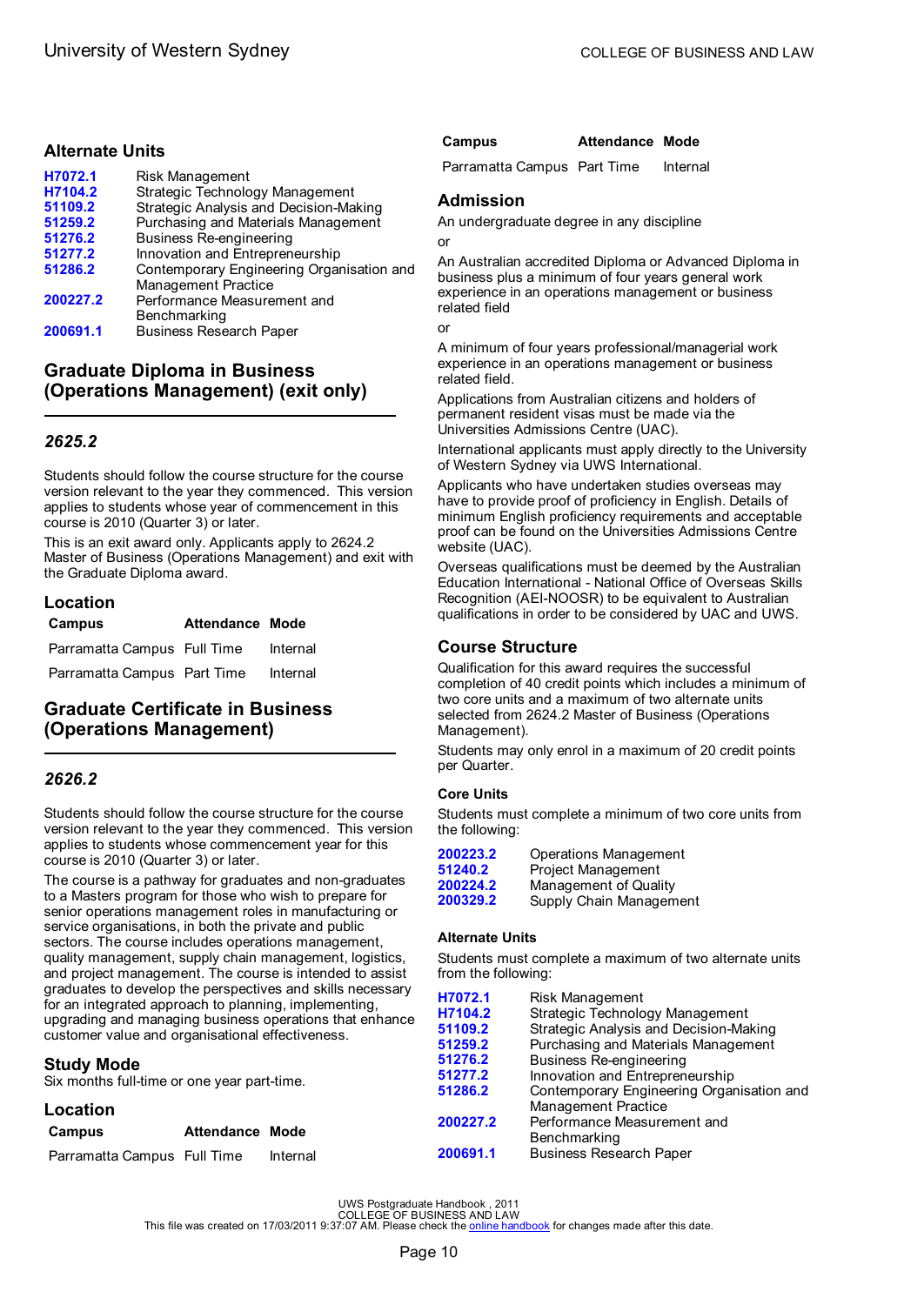## <span id="page-14-0"></span>**Graduate Certificate in Business**

## *2655.2*

Students should follow the course structure for the course version relevant to the year they commenced. This version applies to students whose commencement year for this course is 2011 or later.

This course is suitable for those seeking a broadly based business qualification to consolidate previous undergraduate learning and/or practical supervisory or management experience. The course allows for postgraduate units to be completed from a variety of business related disciplines. In consultation with the Head of Program students may choose to complete any four units for career and personal advancement or interest. Alternatively students can complete the four core units of any Master degree with the intention of applying to study at Master's level in the future.

This program may also be offered in collaboration with industry partners.

## **Study Mode**

Six months full-time or one year part-time.

| Location                    |                  |          |  |
|-----------------------------|------------------|----------|--|
| Campus                      | Attendance Mode  |          |  |
| Industry                    | <b>Full Time</b> | Internal |  |
| Industry                    | Part Time        | Internal |  |
| Parramatta Campus Full Time |                  | Internal |  |
| Parramatta Campus Part Time |                  | Internal |  |

## **Admission**

Applicants must possess:

An undergraduate degree or higher in any discipline, or

A diploma or advanced diploma, together with a minimum of four years full time general work experience,

#### or

At least four years full time equivalent managerial or professional experience.

Applications from Australian and New Zealand citizens and holders of permanent resident visas must be made via the Universities Admissions Centre (UAC).

International applicants must apply directly to the University of Western Sydney via UWS International.

Applicants who have undertaken studies overseas may have to provide proof of proficiency in English. Details of minimum English proficiency requirements and acceptable proof can be found on the Universities Admissions Centre website (UAC).

Overseas qualifications must be deemed by the Australian Education International - National Office of Overseas Skills Recognition (AEI-NOOSR) to be equivalent to Australian qualifications in order to be considered by UAC and UWS.

### **Course Structure**

Qualification for this award requires the successful completion of four postgraduate units totalling 40 credit points and must be approved by the Head of Program. The maximum enrolment load is two 10 credit point units per quarter.

The four units will consist of units from the following disciplines:

- **°** Accounting
- **° Economics**
- **°** Finance
- **° Hospitality**
- **°** Human Resource Management and Industrial Relations
- **°** International Business
- **°** Law
- **°** Management
- **°** Marketing
- **°** Operations and Engineering Management

This degree may be studied as preparation for entry into various graduate awards.

## **Master of Business Administration**

## *5500.4*

Students should follow the course structure for the course version relevant to the year they commenced. This version applies to students whose commencement year for this course is 2011 or later.

The MBA is a high quality generalist management degree. It is an ideal postgraduate program for any individual seeking to gain a greater depth and understanding of the core functions of management and business administration. It is designed to develop the skills, knowledge and competencies of managers and future managers who conduct business locally and internationally. The composition of the MBA provides a wealth of valuable grounding for managers. It equips managers to not only oversee the day-to-day operations of the organisation but also, more broadly, to manage their people, manage their money, and manage their markets, and to do so with an appreciation of the value chain that the people, money and markets constitute. Emphasis is placed on functional and applied skills, complemented by cultural studies designed to enable managers to act sensitively, appropriately and effectively in the international business environment. With a mix of theory and practice throughout the program, the MBA is relevant and immediately applicable to your workplace.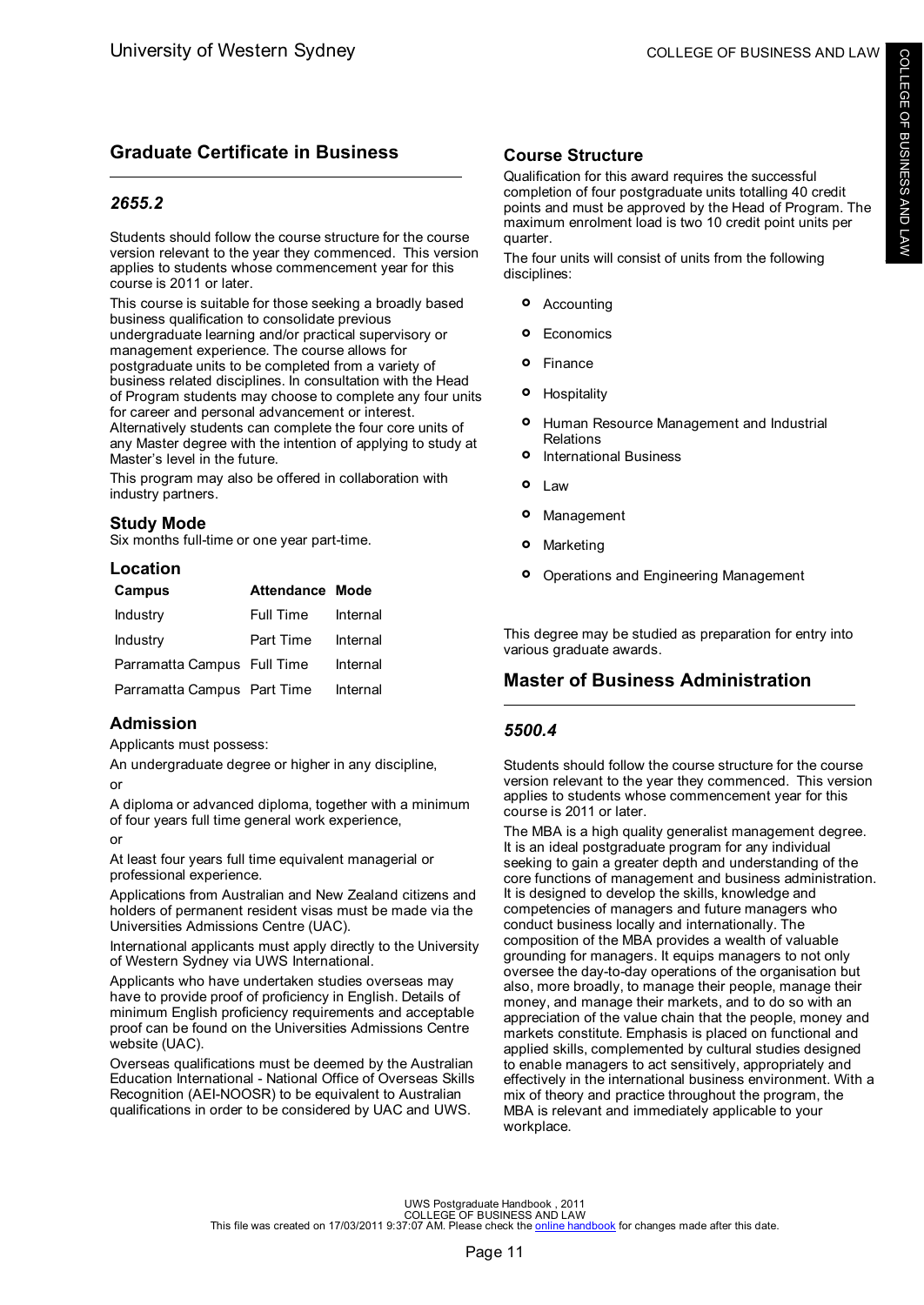<span id="page-15-0"></span>One year full-time or two to three years part-time.

| Location                             |                        |          |  |
|--------------------------------------|------------------------|----------|--|
| Campus                               | <b>Attendance Mode</b> |          |  |
| Parramatta Campus Full Time Internal |                        |          |  |
| Parramatta Campus Part Time          |                        | Internal |  |

### **Admission**

Applicants must have:

- **•** Successfully completed an undergraduate degree, or higher in any discipline and have a minimum three higher, in any discipline and have a minimum three years full-time equivalent managerial/professional work experience; or
- **•** Successfully completed an undergraduate degree, or higher in any discipline and have a minimum six higher, in any discipline and have a minimum six years full-time equivalent general work experience; or
- **°** Successfully completed a Graduate Certificate in Business Administration or Graduate Diploma in Business Administration

Applications from Australian and New Zealand citizens and holders of permanent resident visas must be made via the Universities Admissions Centre (UAC).

International applicants must apply directly to the University of Western Sydney via UWS International.

Applicants who have undertaken studies overseas may have to provide proof of proficiency in English. Details of minimum English proficiency requirements and acceptable proof can be found on the Universities Admissions Centre website (UAC).

Overseas qualifications must be deemed by the Australian Education International - National Office of Overseas Skills Recognition (AEI-NOOSR) to be equivalent to Australian qualifications in order to be considered by UAC and UWS.

### **Course Structure**

Qualification for this award requires the successful completion of 120 credit points. This includes eight core and four electives as per the structure below.

### **Core Units**

| 500000.1 | Marketing Management                   |
|----------|----------------------------------------|
| 500001.2 | Value Chain Management                 |
| 500002.2 | Managing People                        |
| 500003.2 | <b>Financial Management</b>            |
| 500004.1 | <b>International Business</b>          |
| U51043.2 | Contemporary Organisation Behaviour    |
| U51045.3 | Accounting Perspectives for Management |
| U51050.2 | Strategic Management (MBA)             |
|          |                                        |

And four elective units.

### **Elective Units**

| 500009.2 | International Financial Management |
|----------|------------------------------------|
| 500010.2 | <b>Investment Management</b>       |
| 500011.1 | Managing E-Business                |
| 500014.1 | Managerial Psychology              |
| 500016.1 | International Marketing Management |
| 500017.2 | Governance and Ethics              |
| 500018.2 | <b>Negotiation for Managers</b>    |
| 500019.1 | <b>Conflict Resolution</b>         |

| 500020.1 | Competitive Intelligence                              |
|----------|-------------------------------------------------------|
| 500024.1 | Management Research Project I                         |
| 500025.1 | Management Research Project II                        |
| 500031.2 | Management Principles for Company<br><b>Directors</b> |
| 500032.2 | <b>Economic Contexts for Managers</b>                 |
| 500033.1 | Consumer Behaviour                                    |
|          | $\blacksquare$                                        |

**[500036.2](#page-53-0)** Methods of Business Research<br>**500041.2** Creating Sustainable Organisat **[500041.2](#page-40-0)** Creating Sustainable Organisations

Students in this course can exit with either of the following on completion of the relevant units.

5501 Graduate Diploma in Business Administration 5502 Graduate Certificate in Business Administration

### **Graduate Diploma in Business Administration (Exit Only)**

### *5501.3*

Students should follow the course structure for the course version relevant to the year they commenced. This version applies to students whose commencement year for this course is 2011 or later.

This is an exit award consisting of 60 credit points. Applicants apply to 5500.4 Master Business Administration and exit with the Graduate Diploma in Business Administration.

#### **Study Mode**

Six months full-time or nine to twelve months part-time.

#### **Location**

| Campus                      | Attendance Mode |          |
|-----------------------------|-----------------|----------|
| Parramatta Campus Full Time |                 | Internal |
| Parramatta Campus Part Time |                 | Internal |

#### **Course Structure**

Students may exit the Master of Business Administration after the successful completion of the following six units (60 cp).

#### **Core Units**

| U51043.2 | Contemporary Organisation Behaviour    |
|----------|----------------------------------------|
| U51045.3 | Accounting Perspectives for Management |
| 500000.1 | Marketing Management                   |
| 500001.2 | Value Chain Management                 |
| 500002.2 | Managing People                        |
| 500003.2 | <b>Financial Management</b>            |
|          |                                        |

### **Graduate Certificate in Business Administration**

#### *5502.3*

Students should follow the course structure for the course version relevant to the year they commenced. This version applies to students whose commencement year for this course is 2011 or later.

UWS Postgraduate Handbook , 2011 COLLEGE OF BUSINESS AND LAW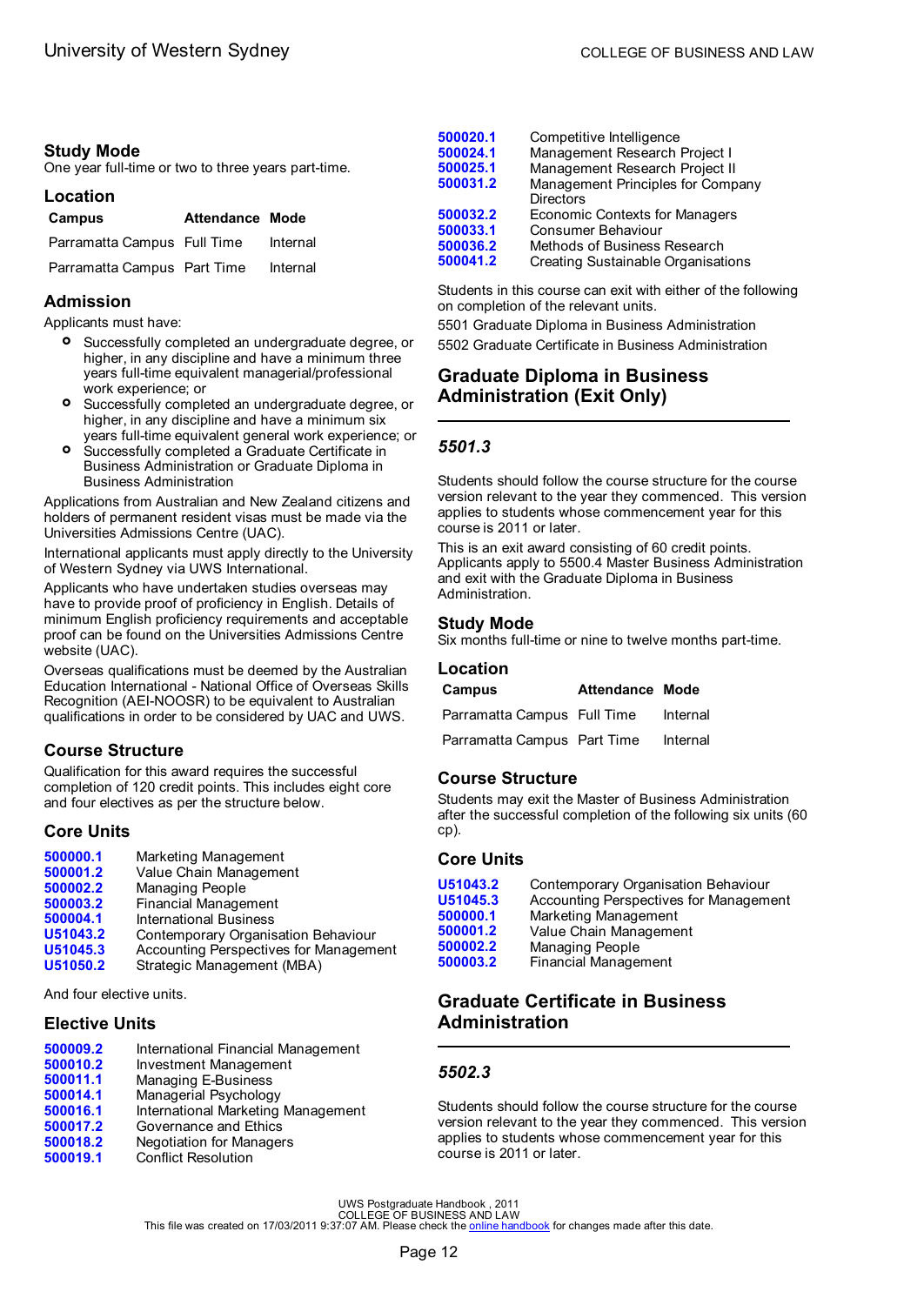COLLEGE <u>ር</u> BUSINESS }<br>6

LAW

<span id="page-16-0"></span>The Graduate Certificate in Business Administration is designed to set the foundation of knowledge and skills in the core competencies of business and management.

The certificate is not only the first stage towards progressing to a Graduate Diploma or the MBA, but may also be taken as a stand-alone program.

The certificate is the perfect introduction to gaining an understanding of the workings of the management and the business arena. It offers practical strategies to approach the challenges involved in managing people, money and markets and shows how these core areas are linked.

The certificate is a particularly useful program for those who seek to immediately enhance career opportunities and for those who have been away from study for a long period of time. It is also a valuable introduction to postgraduate university studies.

### **Study Mode**

Six months full-time. May be completed over three or four quarters part-time.

#### **Location**

| Campus                      | Attendance Mode |          |
|-----------------------------|-----------------|----------|
| Parramatta Campus Full Time |                 | Internal |
| Parramatta Campus Part Time |                 | Internal |

### **Admission**

Applicants must have:

- **°** Successfully completed an undergraduate degree, or higher, in any discipline and have a minimum three years full-time equivalent managerial/professional work experience; or
- **•** Successfully completed an undergraduate degree, or higher in any discipline and have a minimum six higher, in any discipline and have a minimum six years full-time equivalent general work experience; or
- **°** Successfully completed an Advanced Diploma in any discipline and have a minimum six years full-time equivalent general work experience; or
- **°** A minimum of eight years full-time equivalent professional/managerial work experience

Applications from Australian and New Zealand citizens and holders of permanent resident visas must be made via the Universities Admissions Centre (UAC).

International applicants must apply directly to the University of Western Sydney via UWS International.

Applicants who have undertaken studies overseas may have to provide proof of proficiency in English. Details of minimum English proficiency requirements and acceptable proof can be found on the Universities Admissions Centre website (UAC).

Overseas qualifications must be deemed by the Australian Education International - National Office of Overseas Skills Recognition (AEI-NOOSR) to be equivalent to Australian qualifications in order to be considered by UAC and UWS.

### **Course Structure**

Qualification for this award requires the successful completion of 40 credit points.

The Graduate Certificate in Business Administration (GCBA) is a nested qualification within the MBA, comprising 40 credit points of study as follows:

Choose four of

| U51043.2 | Contemporary Organisation Behaviour    |
|----------|----------------------------------------|
| U51045.3 | Accounting Perspectives for Management |
| 500000.1 | Marketing Management                   |
| 500001.2 | Value Chain Management                 |
| 500002.2 | Managing People                        |
| 500003.2 | <b>Financial Management</b>            |

### **Master of Business and Commerce (Research Studies)/PhD**

### *2744.1*

The Master of Business and Commerce (Research Studies)/ PhD programme is designed for professionals interested in expanding their theoretical and practical knowledge in a range of scientific fields such as Accounting, Marketing and International Business, Management (including Human Resource Management and Operations Management), and Finance. It allows students to undertake flexible coursework study in areas of business interest as well as providing appropriate research skills training.

The Doctor of Philosophy (PhD) component provides training and education with the objective of producing graduates with the capacity to conduct research independently at a high level of originality and quality. A PhD candidate should uncover new knowledge either by the discovery of new facts, the formulation of theories or the innovative re-interpretation of known data and established ideas.

### **Study Mode**

Four and a half years full-time (one and a half years for the Master of Business and Commerce (Research Studies) plus three years for the PhD).

### **Location**

**Campus Attendance Mode**

| Parramatta Campus Full Time |  | Internal |
|-----------------------------|--|----------|

### **Admission**

This course is only available to International students. Please contact the Head of Program for further information.

### **Course Structure**

The coursework component of the Master of Business and Commerce (Research Studies) is structured on a total of 120 credit points to provide students with a discipline and research based coursework.

The PhD component of the course will be completed according to the current UWS Doctor of Philosophy policy.

The degree incorporates a research training component of 42 percent (comprising 50 credit points at Master and Doctoral level units in methodology, literature review and research proposal development). The units are as follows.

**[200299.2](#page-37-0)** Business Research Skills Seminar

Note: the following two units are 20 credit point units

**[200361.3](#page-35-0)** Advanced Thesis Preparation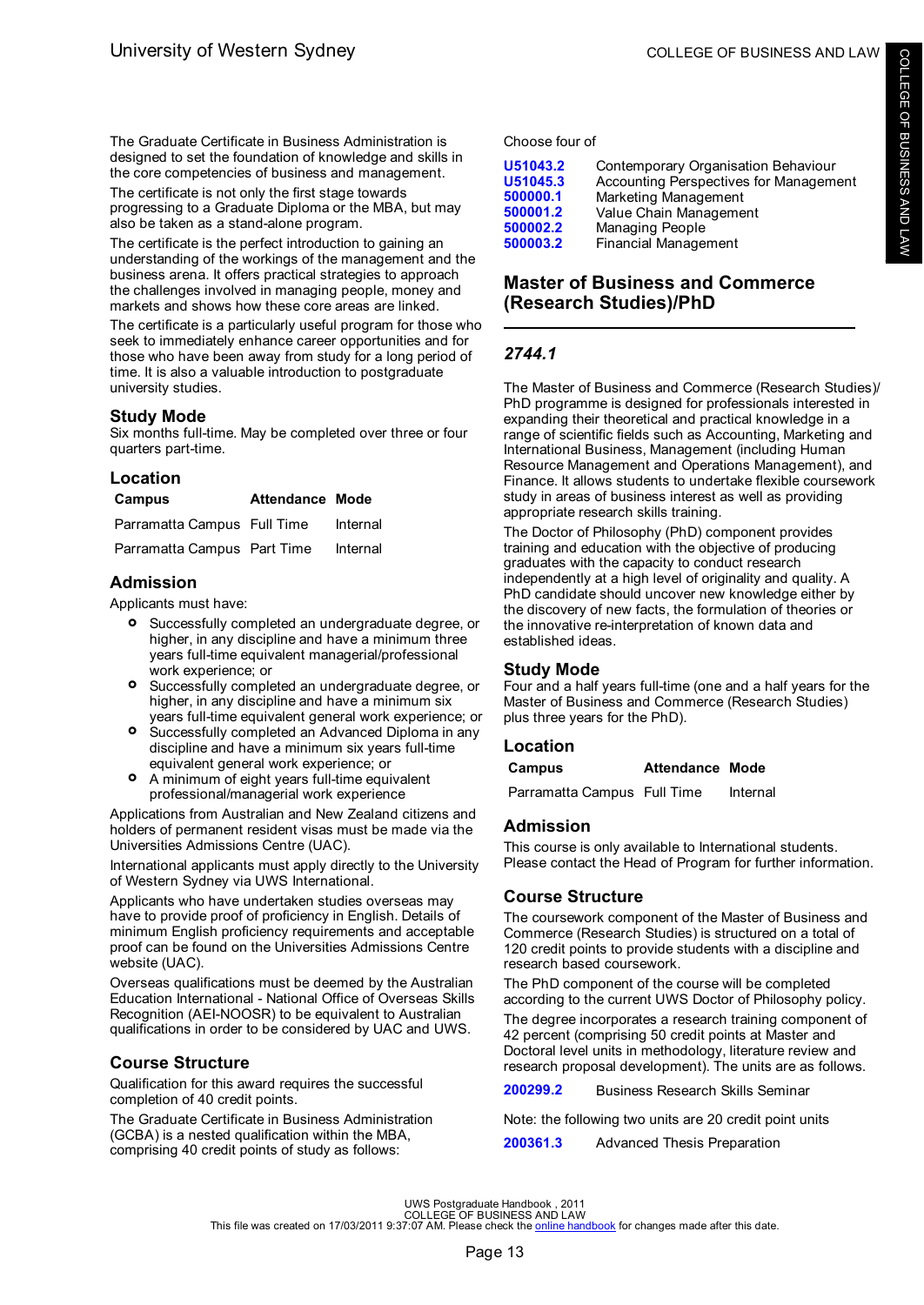| 200743.1 | <b>Philosophical Foundations of Business</b> |
|----------|----------------------------------------------|
|          | Research                                     |

The other coursework component will be 70 credit points of discipline-based content and comprising of units already approved by the University at the postgraduate level. Students will be able to select their coursework units from the following specialisations:

## **Accounting Specialisation**

#### **For students entering the program without a prior undergraduate degree in Accounting**

| 200396.2 | Introductory Accounting (PG)             |
|----------|------------------------------------------|
| 200397.1 | Revenue Law (PG)                         |
| 200398.1 | Auditing (PG)                            |
| 200399.1 | Information Systems for Accountants (PG) |
| 200400.2 | Company Accounting (PG)                  |
| 200401.1 | Accounting Theory and Applications (PG)  |
| 200424.2 | Statistics for Accountants (PG)          |
| 200425.1 | Economics (PG)                           |
| 200426.1 | Corporate Finance (PG)                   |
| 200432.1 | Commercial Law (PG)                      |
| 200433.1 | Company Law (PG)                         |
| 200494.1 | Management Accounting (PG)               |
| 200692.1 | Research and Communicating Skills for    |
|          | Accounting (PG)                          |
| 200693.1 | Accounting Professional Engagement (PG)  |

#### **For students entering the program with a prior undergraduate degree in Accounting**

#### **Core Units (20 credit points)**

| 200394.1 | Accounting Research (PG) |
|----------|--------------------------|
| 200395.1 | Accounting Theory (PG)   |

#### **Alternate Units (50 credit points)**

| 51206.1                          | Development of Accounting Information (PG)                                                                                        |
|----------------------------------|-----------------------------------------------------------------------------------------------------------------------------------|
| 51214.1                          | Financial Statement Analysis (PG)                                                                                                 |
| 200389.1                         | Accounting Research Essay (PG)                                                                                                    |
| 200390.1                         | Business Essay (PG)                                                                                                               |
| 200391.1                         | Accounting Research Project (PG)                                                                                                  |
| 200392.2                         | International Accounting (PG)                                                                                                     |
| 200415.1                         | Corporate Failure and Forensic Accounting                                                                                         |
| 200416.1<br>200422.1<br>200462.2 | (PG)<br>Assurance Services (PG)<br>Strategic Management Accounting (PG)<br>Public Sector Accounting and Financial<br>Control (PG) |
| 200464.1                         | The Role of Accounting in Corporate<br>Governance (PG)                                                                            |
| 200465.1                         | Financial Accounting - Critical Analysis (PG)                                                                                     |
| 200497.1                         | Social and Environmental Accounting (PG)                                                                                          |
| 200693.1                         | Accounting Professional Engagement (PG)                                                                                           |
| H7343.1                          | Special Topic in Accounting A (PG)                                                                                                |
| H7344.1                          | Special Topic in Accounting B (PG)                                                                                                |

## **Finance Specialisation**

| 200425.1 | Economics (PG)                    |
|----------|-----------------------------------|
| 200426.1 | Corporate Finance (PG)            |
| 200695.1 | Income Property Appraisal         |
| 200696.1 | Property Investment Analysis (V2) |

| 51054.1         | Financial Modelling                        |
|-----------------|--------------------------------------------|
| 51163.1         | Financial Institutions and Markets (MAF)   |
| 51168.1         | Funds Management and Portfolio Selection   |
| 51165.1         | <b>Financial Institution Management</b>    |
| 51166.1         | Credit and Lending Decisions               |
| 51169.1         | Derivatives                                |
| 51171.1         | Real Estate Finance and Investment         |
| 51173.1         | Strategic Bank Management                  |
| 51211.1         | International Finance                      |
| 51212.1         | Security Analysis and Portfolio Theory     |
| <b>CO810A.1</b> | <b>Property Portfolio Analysis</b>         |
| H7331.1         | International Trade and Industry Economics |
| <b>MCB612.1</b> | Property Finance and Taxation              |

### **Human Resource Management and Industrial Relations Specialisation**

| 200715.1 | Contemporary Applied Research in<br><b>Employment Relations</b> |
|----------|-----------------------------------------------------------------|
| 200716.1 | Developing Human Capital                                        |
| 200717.1 | <b>Employment Relations Professional Practice</b>               |
| 200718.1 | Human Resource Management                                       |
| 200719.1 | Industrial Relations and Workplace Change                       |
| 200720.1 | International and Global Employment                             |
|          | Relations                                                       |
| 200721.1 | Reward Management                                               |
| 200722.1 | <b>Strategic Employment Relations</b>                           |
| 200723.1 | Work, Society and Labour Markets                                |
| 200724.1 | Workforce Planning                                              |
| 200725.1 | Workplace Management Dynamics                                   |

## **Supply Chain Management Specialisation**

| 51240.2  | Project Management                  |
|----------|-------------------------------------|
| 51259.2  | Purchasing and Materials Management |
| 51277.2  | Innovation and Entrepreneurship     |
| 200223.2 | <b>Operations Management</b>        |
| 200224.2 | Management of Quality               |
| 200227.2 | Performance Measurement and         |
|          | Benchmarking                        |
| 200329.2 | Supply Chain Management             |
| H7104.2  | Strategic Technology Management     |
|          |                                     |

## **Marketing Specialisation**

#### **Core Units (complete 60 credit points from the following units)**

| 200280.2 | <b>Masters Project</b>          |
|----------|---------------------------------|
| 200726.1 | <b>Information for Business</b> |
| 200732.1 | <b>Creating Markets</b>         |
| 200733.1 | Applied Channel Systems         |
| 200734.1 | <b>Strategic Value Creation</b> |
| 200737.1 | Marketing Systems               |

#### **Alternative Units (complete 10 credit points from the following)**

| 51012.2  | International Marketing                |
|----------|----------------------------------------|
| 200730.1 | Contemporary Issues in Marketing       |
| 200731.1 | Multicultural Marketing                |
| 200735.1 | Marketing in Context                   |
| 200736.1 | <b>Customer Relationship Marketing</b> |
| 200738.1 | Marketing Innovation                   |

UWS Postgraduate Handbook , 2011 COLLEGE OF BUSINESS AND LAW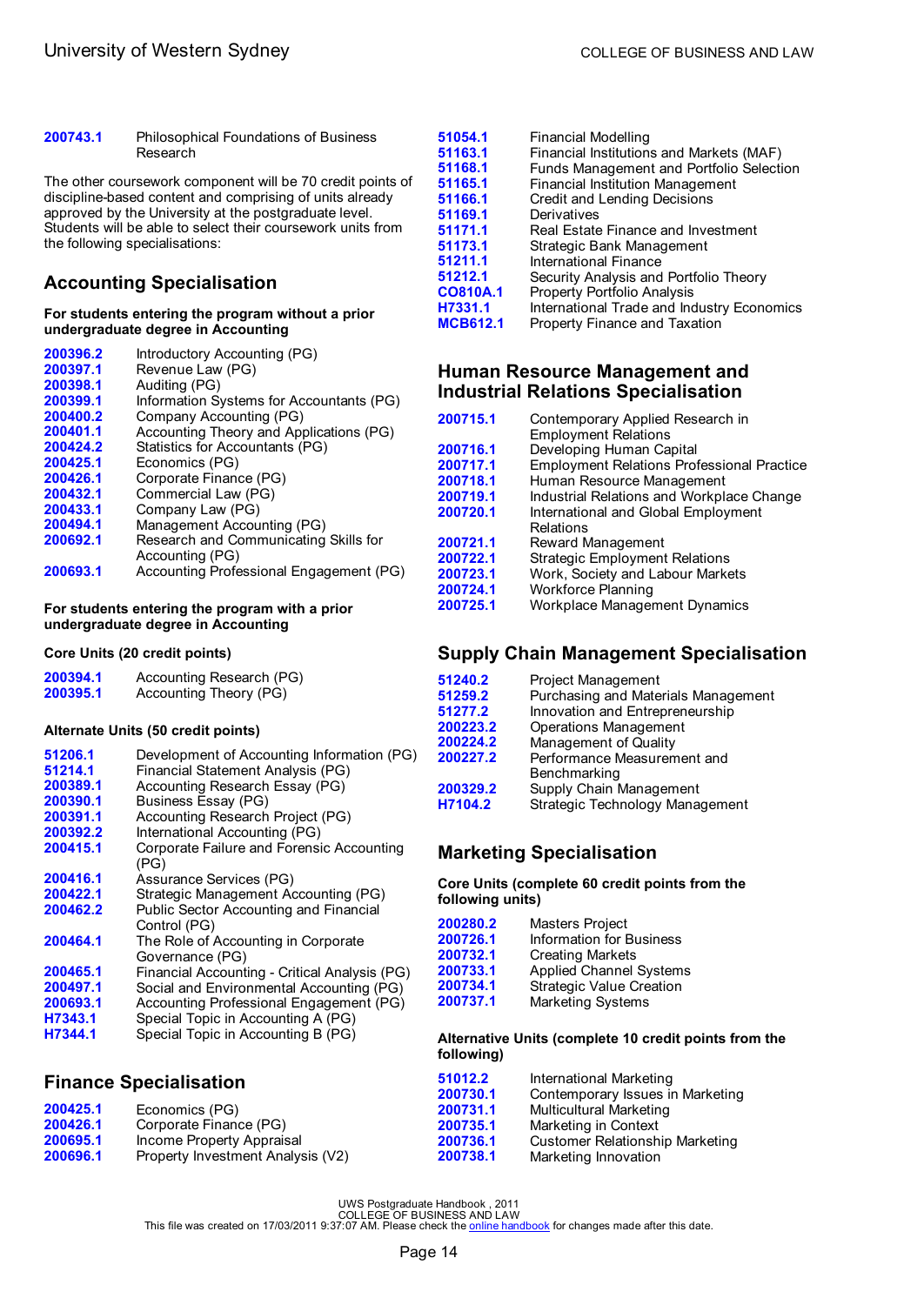## <span id="page-18-0"></span>**International Business Specialisation**

#### **Core Units (complete 60 credit points from the following units)**

| 51026.2  | International Business Environment |
|----------|------------------------------------|
| 51211.1  | International Finance              |
| 200726.1 | Information for Business           |
| 200727.1 | <b>Global Business</b>             |
| 200728.1 | Global Networks                    |
| 200280.2 | Masters Project                    |

#### **Alternative Units (complete 10 credit points from the following)**

| 51012.2<br>200729.1 | International Marketing<br>Aspects of International Business Law |
|---------------------|------------------------------------------------------------------|
| 200730.1            | Contemporary Issues in Marketing                                 |
| 200731.1            | <b>Multicultural Marketing</b>                                   |
| 200232.3            | Global E-Business Marketing                                      |

In order for students to progress into the PhD research program, they will have an average of 75 percent or greater across all units and have obtained a unit grade greater than 74 percent for 200361 Advanced Thesis Preparation.

Higher Degree Research applicants should submit their application to the PhD program for assessment by the relevant School who will recommend admission and appoint a supervisory panel. The College of Business Research and Higher Degree Committee (CBHDRC) will endorse the School''s recommendation for approval by the Executive Dean.

As part of this evaluation, successful candidature will be dependent on the availability of appropriate topics and available supervision. In order to facilitate this transition, students will be given ongoing academic advice regarding potential doctoral projects during the course of their Master's study.

## **Master of Business Research Studies (Exit Only)**

### *2749.1*

This Master of Business Research Studies is an exit degree for students who are enrolled in the Doctor of Business Administration.

Students who successfully complete the Master of Business Research Studies will have a good understanding of philosophical foundations of business research and will have developed skills in critically analysing existing literatures on their chosen topic of interest.

#### **Study Mode**

One year full-time or two years part-time

#### **Location**

| Campus                        | <b>Attendance Mode</b> |             |
|-------------------------------|------------------------|-------------|
| Campbelltown Campus Full Time |                        | Multi Modal |
| Campbelltown Campus Part Time |                        | Multi Modal |

| Campus            | <b>Attendance Mode</b> |             |
|-------------------|------------------------|-------------|
| Parramatta Campus | Full Time              | Multi Modal |
| Parramatta Campus | Part Time              | Multi Modal |

### **Admission**

This is an exit award only. Applicants apply to 8038 or 8039 Doctor of Business Administration and exit with the Master of Business Research Studies.

### **Course Structure**

Qualification for this award requires the successful completion of 80 credit points, including the units listed below.

| 200743.1 | <b>Philosophical Foundations of Business</b> |
|----------|----------------------------------------------|
|          | Research                                     |
| 200744.2 | Critical Literature Review                   |
| 200745.1 | Advanced Research Skills                     |
|          |                                              |

plus 20 credit points of elective units at Masters level

### **Graduate Diploma in Business Studies (Exit Only)**

### *2750.1*

This Graduate Diploma in Business Studies is an exit degree for students who are enrolled in the Doctor of Business Administration.

Students who successfully complete the Graduate Diploma in Business Studies will have an understanding of philosophical foundations of business research and have developed their skills in critically analysing existing literatures on their chosen topic of interest.

#### **Study Mode**

Nine months full-time or one and a half years part-time.

| Location                      |                  |             |  |
|-------------------------------|------------------|-------------|--|
| Campus                        | Attendance Mode  |             |  |
| Campbelltown Campus Full Time |                  | Multi Modal |  |
| Campbelltown Campus Part Time |                  | Multi Modal |  |
| Parramatta Campus             | <b>Full Time</b> | Multi Modal |  |
| Parramatta Campus             | Part Time        | Multi Modal |  |

#### **Admission**

This is an exit award only. Applicants apply to 8038 or 8039 Doctor of Business Administration and exit with the Graduate Diploma in Business Studies.

#### **Course Structure**

Qualification for this award requires the successful completion of 60 credit points, including the units listed below.

| 200743.1 | <b>Philosophical Foundations of Business</b> |
|----------|----------------------------------------------|
|          | Research                                     |
| 200744.2 | Critical Literature Review                   |
|          |                                              |

Students will also be required to complete

UWS Postgraduate Handbook , 2011 COLLEGE OF BUSINESS AND LAW This file was created on 17/03/2011 9:37:07 AM. Please check the online [handbook](http://handbook.uws.edu.au/hbook/) for changes made after this date.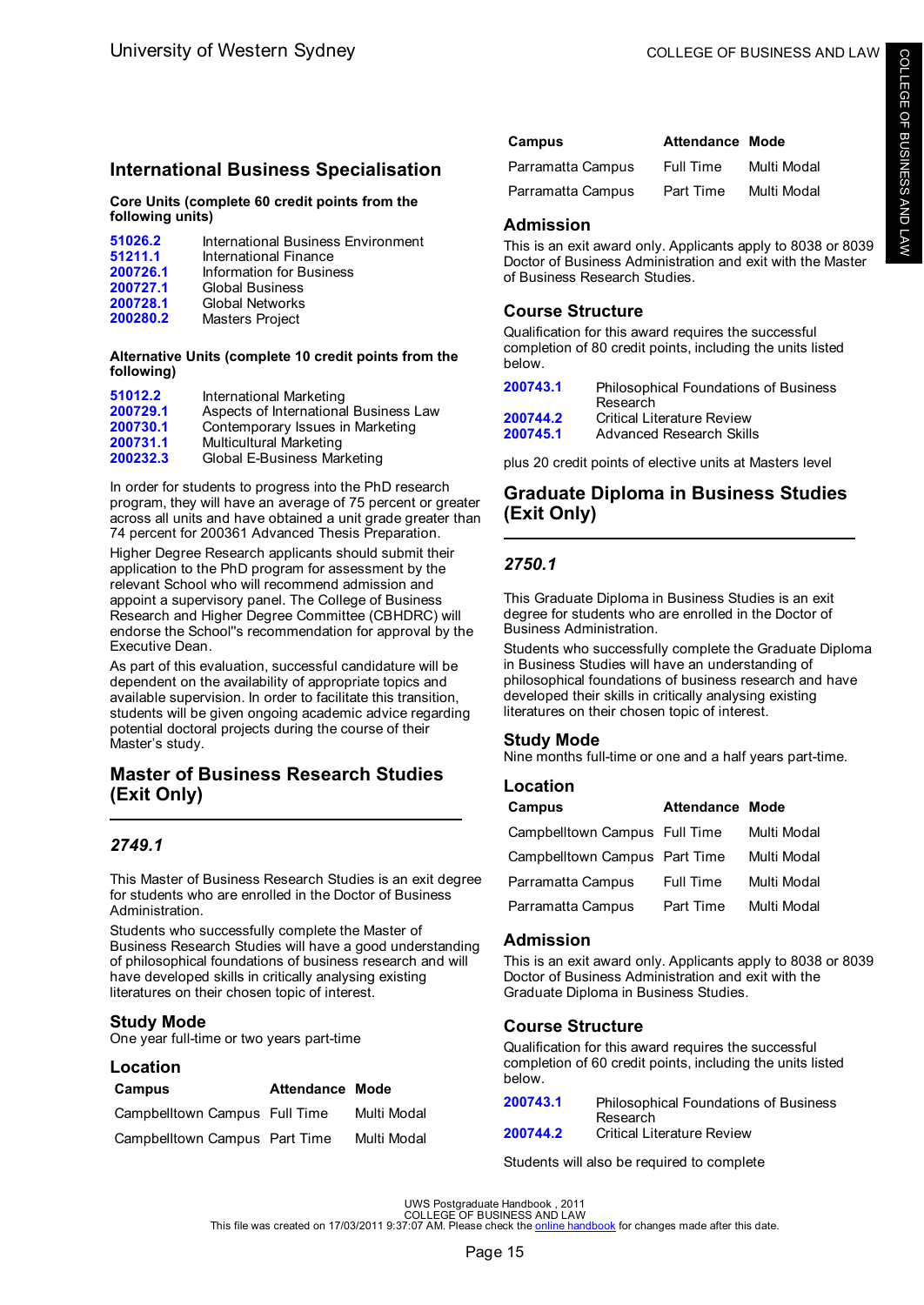#### <span id="page-19-0"></span>**[200745.1](#page-35-0)** Advanced Research Skills

or

plus 20 credit points of elective units at Masters level

# **Graduate Certificate in Research Studies**

### *2724.2*

Students should follow the course structure for the course version relevant to the year they commenced. This version applies to students whose commencement year for this course is 2011 or later.

This is a qualifying program as 'front-on' for research degrees as well as a stand alone award for those who do not wish to pursue research degrees.

### **Study Mode**

Six months full-time or one year part-time.

#### **Location**

| Campus                        | Attendance Mode |          |
|-------------------------------|-----------------|----------|
| Campbelltown Campus Full Time |                 | Internal |
| Campbelltown Campus Part Time |                 | Internal |
| Hawkesbury Campus             | Full Time       | Internal |
| Hawkesbury Campus             | Part Time       | Internal |
| Parramatta Campus             | Full Time       | Internal |
| Parramatta Campus             | Part Time       | Internal |
| <b>Penrith Campus</b>         | Full Time       | Internal |
| <b>Penrith Campus</b>         | Part Time       | Internal |

#### **Admission**

Applicants must have successfully completed an undergraduate degree, or higher, in any discipline and

Submitted a completed Graduate Certificate Research Studies Supplementary Application to the Head of Program. Additional Information for Applicants

Places in this course are restricted and are subject to the University being able to provide an appropriate academic supervisor relevant to the area of research to be undertaken.

### **Course Structure**

Qualification for this award requires the successful completion of 40 credit points as per the recommended sequence below (one 20 credit point unit and two 10 credit point units). Students who wish to move to a research award must achieve a satisfactory level in this course.

### **Recommended Sequence**

One of the following 20 credit point units - as approved by the appropriate College Course Advisor and proposal supervisor.

Choose one

**[200361.3](#page-35-0)** Advanced Thesis Preparation

(This is a 20 credit point unit offered over two consecutive quarters)

**[300411.3](#page-58-0)** Research Methodology and Experimental Design

Plus a Research Skills unit as per list below (10 credit points), as approved by the appropriate College Course Advisor and proposal supervisor.

Plus an Advanced Topic/elective unit (10 credit points) - as approved by the appropriate College Course Advisor and proposal supervisor.

### **College of Business students**

#### **Full-time and Part-time**

**[200361.3](#page-35-0)** Advanced Thesis Preparation

(This is a 20 credit point unit offered over two consecutive quarters)

Research Skills unit (10 credit points)

Advanced Topic/elective unit (10 credit points)

### **College of Health and Science students**

### **Full-time**

Choose one of

**[200361.3](#page-35-0)** Advanced Thesis Preparation

(This is a 20 credit point unit offered over two consecutive quarters)

**[300411.3](#page-58-0)** Research Methodology and Experimental Design

#### Choose one

| 300398.1 | Methods of Researching               |
|----------|--------------------------------------|
| EH838A.1 | Research Methods: Science in Context |

Plus one Advanced Topic/elective unit (10 credit points)

#### **Part-time**

- 
- **[300411.3](#page-58-0)** Research Methodology and Experimental Design

#### Choose one

**[300398.1](#page-53-0)** Methods of Researching **[EH838A.1](#page-58-0)** Research Methods: Science in Context

Plus one Advanced Topic/elective unit (10 credit points)

### **College of Arts students**

#### **Full-time and Part-time**

**[200361.3](#page-35-0)** Advanced Thesis Preparation

(This is a 20 credit point unit offered over two consecutive quarters)

Research Skills unit Advanced Topic/elective unit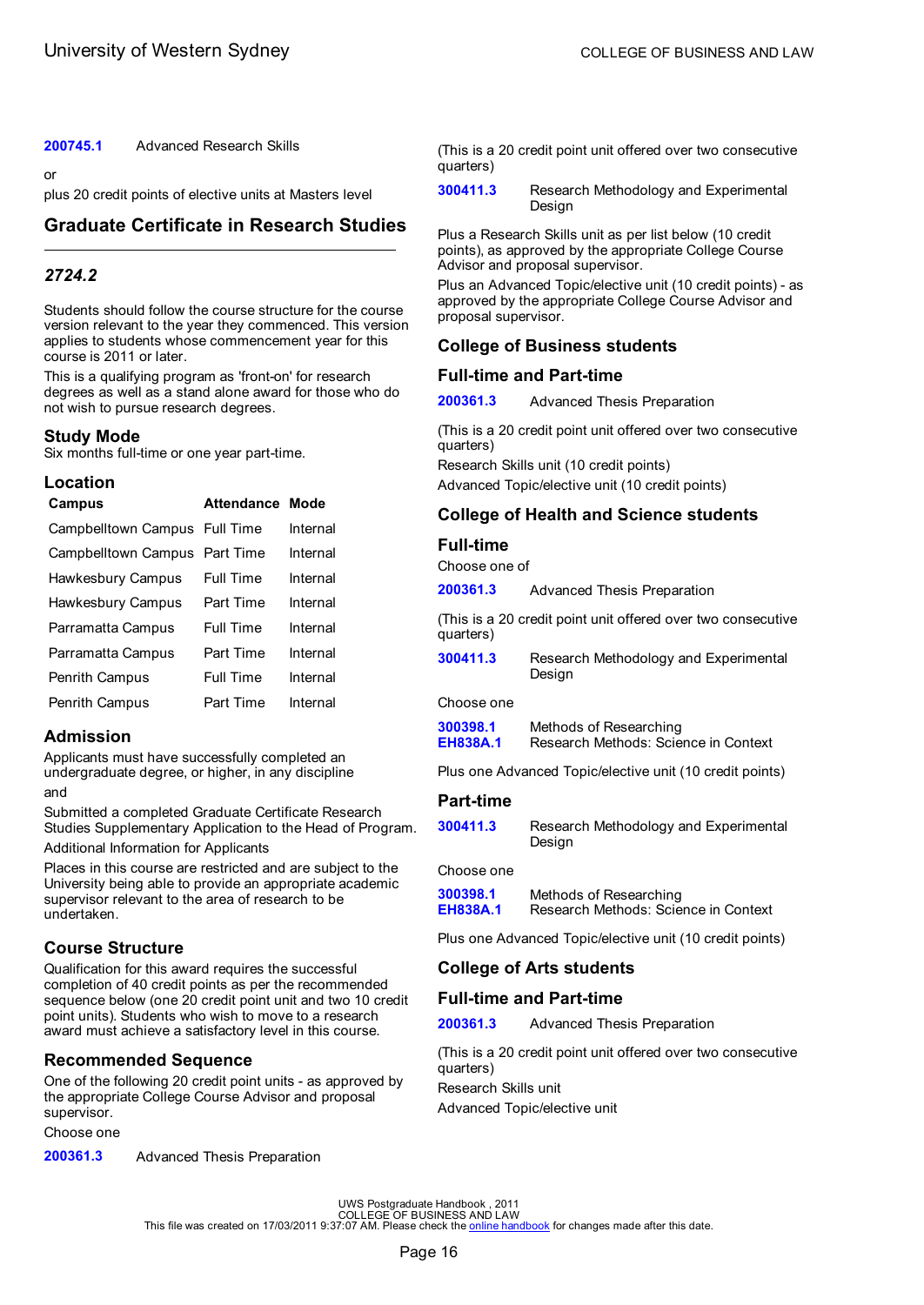### <span id="page-20-0"></span>**Examples of Research Skills units**

#### **Business Discipline**

**[200299.2](#page-37-0)** Business Research Skills Seminar

#### **Health and Science Discipline**

**[300398.1](#page-53-0)** Methods of Researching<br>**EH838A.1** Research Methods: Scie Research Methods: Science in Context

#### **Humanities & Languages Discipline**

| 100710.1 | Introduction to Honours Research          |
|----------|-------------------------------------------|
| A7444.1  | Language and Linguistics Research Methods |

#### **Social Sciences Discipline**

**[400421.1](#page-58-0)** Research Methods for Humanities and Social Sciences

#### **Education Discipline**

| <b>SE828A.1</b> | Qualitative Research Design |
|-----------------|-----------------------------|
| <b>SE813A.1</b> | Social Ecology Research     |

#### **Examples of Advanced Topics/Electives - College of Arts**

| 100271.1 | Modern Japanese History                       |
|----------|-----------------------------------------------|
| 100294.2 | Warlords, Artists and Emperors: Power and     |
|          | Authority in Premodern Japan                  |
| 100693.1 | Evidence-based Professional Practice          |
| 100703.1 | Independent Study 1                           |
| 100704.1 | Independent Study 2                           |
| 100705.2 | Independent Study 3                           |
| 100921.1 | Interpreting and Translation Theory           |
| 100926.2 | The Language of the Law                       |
| 100963.2 | Interpreting Australia: Australian Historians |
|          | and Historiography                            |
| 101297.1 | Languages and Linguistics Special Project     |
| 101416.1 | Creativity: Theory and Practice               |
| 101417.1 | Project Seminar and Proposal                  |
| 400548.2 | Honours Pathway                               |
| 400585.1 | Theories of the Social                        |
|          |                                               |

### **Graduate Certificate in Business Studies (Exit Only)**

#### *2751.1*

The Graduate Certificate in Business Studies is an exit degree for students who are enrolled in the Doctor of Business Administration.

Students who successfully complete the Graduate Certificate in Business Studies will have an awareness of philosophical foundations of business research and improved skills in critically analysing existing literatures on their chosen topic of interest.

#### **Study Mode**

Six months full-time or one year part-time.

#### **Location**

| <b>Campus</b>                 | <b>Attendance Mode</b> |             |
|-------------------------------|------------------------|-------------|
| Campbelltown Campus Full Time |                        | Multi Modal |
| Campbelltown Campus Part Time |                        | Multi Modal |
| Parramatta Campus             | Full Time              | Multi Modal |
| Parramatta Campus             | Part Time              | Multi Modal |

#### **Admission**

This is an exit award only. Applicants apply to 8038 or 8039 Doctor of Business Administration and exit with the Graduate Certificate in Business Studies.

#### **Course Structure**

Qualification for this award requires the successful completion of 40 credit points, including the units listed below.

| 200743.1 | <b>Philosophical Foundations of Business</b> |
|----------|----------------------------------------------|
|          | Research                                     |

Choose one

| 200744.2 | Critical Literature Review |
|----------|----------------------------|
| 200745.1 | Advanced Research Skills   |

## **Master of Business and Commerce**

### *2631.2*

Students should follow the course structure for the course version relevant to the year they commenced. This version applies to students whose commencement year for this course is 2010 or later.

Through its foundation of a solid business and commerce core, this degree provides graduates with a general knowledge of the basics of business e.g. Accounting and Finance, Marketing, Human Resource Management and Industrial Relations. Upon completion of the core, students may complete four units in one of the following specialisations: Accounting, Finance, Human Resource Management/Industrial Relations, Marketing, or Operations Management. Alternatively students may elect to complete a non specialisation where four units can be chosen from the various specialisations.

Students complete the four core units in the Master of Business and Commerce and four units in any one specialisation for a total of 80 credit points. This course has a mid-year intake and is suitable for graduates holding a bachelors degree in any discipline from a recognised university.

#### **Study Mode**

One year full-time or two years part-time.

#### **Location**

| Campus                      | Attendance Mode |          |
|-----------------------------|-----------------|----------|
| Parramatta Campus Full Time |                 | Internal |
| Parramatta Campus Part Time |                 | Internal |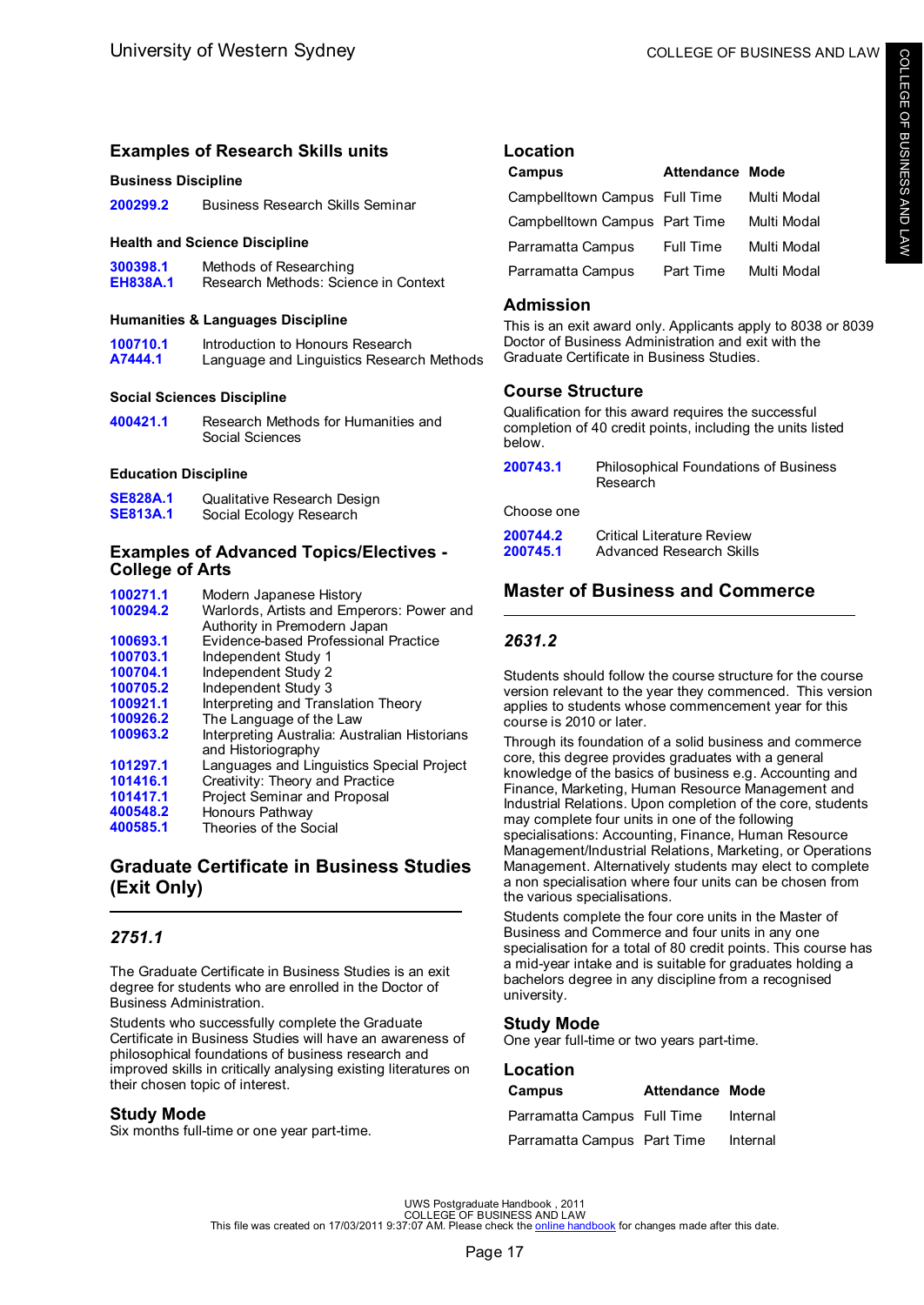### <span id="page-21-0"></span>**Admission**

Applicants must have successfully completed an undergraduate degree in any discipline

or

a Graduate Certificate in any discipline

or

five years full-time equivalent managerial/professional work experience.

Applications from Australian and New Zealand citizens and holders of permanent resident visas must be made via the Universities Admissions Centre (UAC).

International applicants must apply directly to the University of Western Sydney via UWS International.

Applicants who have undertaken studies overseas may have to provide proof of proficiency in English. Details of minimum English proficiency requirements and acceptable proof can be found on the Universities Admissions Centre website (UAC).

Overseas qualifications must be deemed by the Australian Education International - National Office of Overseas Skills Recognition (AEI-NOOSR) to be equivalent to Australian qualifications in order to be considered by UAC and UWS.

### **Course Structure**

Qualification for this award requires the successful completion of 80 credit points which include the units listed below.

Students must complete the four core units and choose four units from one of the specialistions listed below.

#### **Exit Awards**

2632 Graduate Diploma in Business and Commerce - 60 credit points, comprising four core units plus two specialisation units.

2633 Graduate Certificate in Business and Commerce - 40 credit points, comprising all four core units.

#### **Core Units**

| 200718.1 | Human Resource Management |
|----------|---------------------------|
| 200768.1 | Management Skills         |

Choose one

| 200495.2 | Accounting: A Business Perspective (PG) |  |
|----------|-----------------------------------------|--|
| 200396.2 | Introductory Accounting (PG)            |  |

Students undertaking the Accounting specialisation must choose 200396 Introductory Accounting (PG).

Choose one of

| 200737.1 | <b>Marketing Systems</b> |
|----------|--------------------------|
| 200425.1 | Economics (PG)           |

Students undertaking the Marketing specialisation must choose 200737 Marketing Systems.

## **Specialisations**

| SPA2631.1 | Accounting                    |
|-----------|-------------------------------|
| SP2001.1  | Marketing                     |
| SP21012.1 | Finance                       |
| SP2002.1  | Human Resource Management and |
|           | Industrial Relations          |

### **[SP21011.1](#page-32-0)** Operations Management

### **No Specialisation Option One**

Students must complete the four core units and choose four units from across the College of Business postgraduate unit offerings to attain generic Master of Business and Commerce.

### **No Specialisation Option Two**

With Head of Program approval, students may choose up to two units from outside the College of Business as part of their no specialisation option. Students then complete the remaining two units from units available within the specialisations

## **Graduate Diploma in Business and Commerce (exit only)**

### *2632.2*

Students should follow the course structure for the course version relevant to the year they commenced. This version applies to students whose commencement year for this course is 2010 or later.

This is an exit award consisting of 60 CPs made up of four core units plus two specialisation units. Applicants apply to 2631 Master of Business and Commerce and exit with the Graduate Diploma award. Further details are available from the Master of Business and Commerce listing.

#### **Location**

#### **Campus Attendance Mode**

Parramatta Campus Full Time Internal

## **Graduate Certificate in Business and Commerce (exit only)**

## *2633.2*

Students should follow the course structure for the course version relevant to the year they commenced. This version applies to students whose commencement year for this course is 2010 or later.

This is an exit award consisting of 40 credit points made up of four core units. Applicants apply to 2631 Master of Business and Commerce and exit with the Graduate Certificate award. Further details are available from the Master of Business and Commerce listing.

#### **Location**

| Campus                      | <b>Attendance Mode</b> |          |
|-----------------------------|------------------------|----------|
| Parramatta Campus Full Time |                        | Internal |
| Parramatta Campus Part Time |                        | Internal |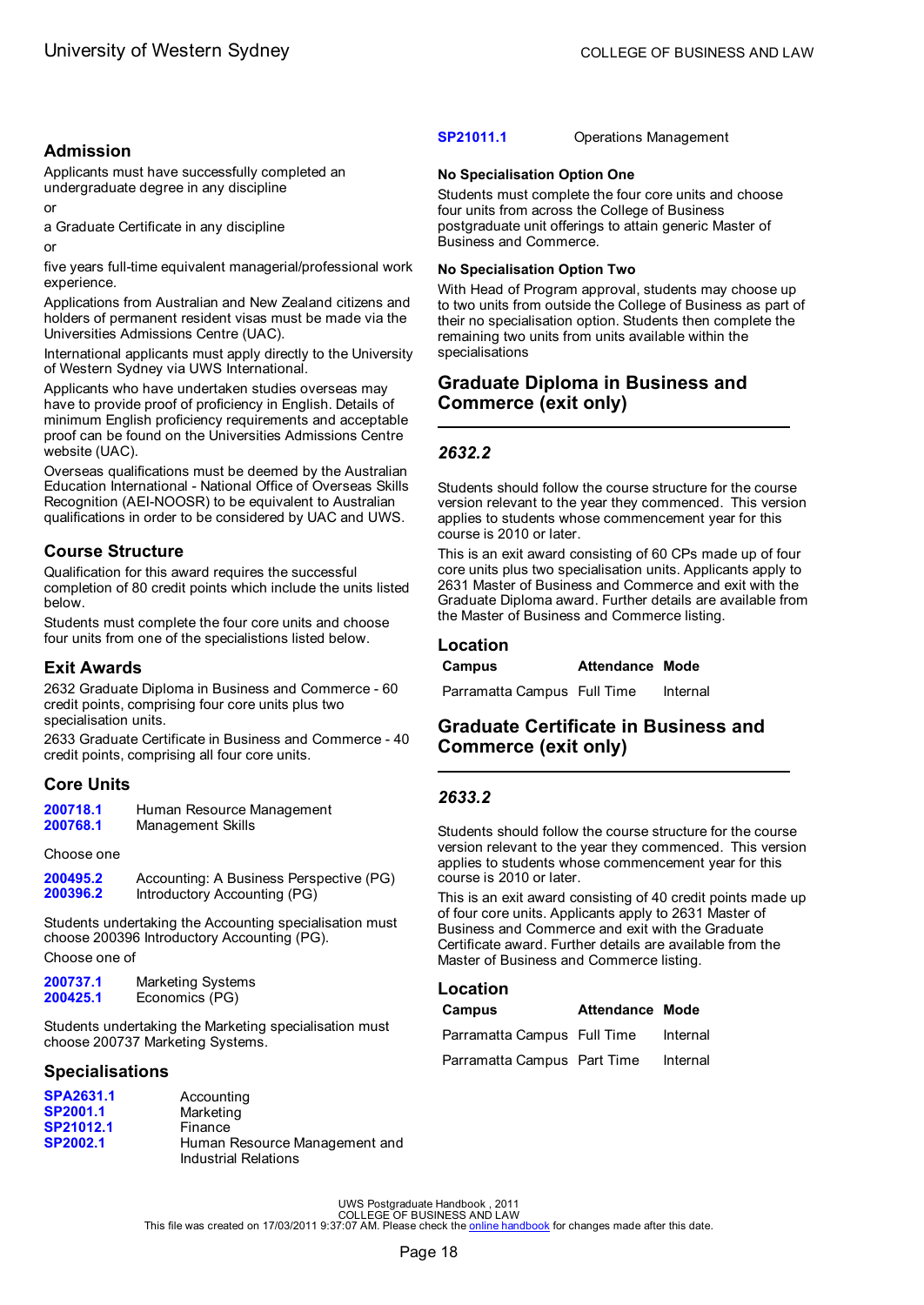## <span id="page-22-0"></span>**Master of Commerce (Financial Planning)**

## *2671.1*

Students should follow the course structure for the course version relevant to the year they commenced. This version applies to students whose commencement year for this course is 2004 or later.

The course is designed to provide the educational basis to enable students to increase competence as professional financial advisers and enable them to gain an advanced knowledge and understanding of the financial planning industry. With the increasing complexity of taxation laws, the ageing population and the focus on self-reliance in retirement, the financial planning industry is developing as a distinct profession in Australia. Individuals and organisations require the skills of professionally equipped financial planners to assist them in effective investment and risk management and also with complex retirement planning strategies.

## **Study Mode**

This course is offered externally, one year full-time or two years part-time.

### **Location**

| Campus                      | Attendance Mode |          |
|-----------------------------|-----------------|----------|
| Parramatta Campus Full Time |                 | External |
| Parramatta Campus Part Time |                 | External |

## **Advanced Standing**

Advanced standing may be granted for postgraduate units successfully completed at UWS or other recognised academic institutions, or postgraduate level units successfully completed with a recognised professional body. The maximum advanced standing allowed is 20 credit points comprising 25% of total study.

### **Accreditation**

This course is accredited by the Financial Planning Association (CFP) as meeting entry requirements into the CFP Professional Education Program and is listed on the ASIC Register of courses meeting both levels of RG146 requirements. The course is also an approved postgraduate qualification meeting the educational requirements for the CPA Australia specialisation in Financial Planning.

### **Admission**

Applicants must have successfully completed an undergraduate degree in any discipline or

A Graduate Certificate or Graduate Diploma in financial services, accounting or finance.

Applications from Australian citizens and holders of permanent resident visas must be made via the Universities Admissions Centre (UAC).

International applicants must apply directly to the University of Western Sydney via UWS International.

Applicants who have undertaken studies overseas may have to provide proof of proficiency in English. Details of minimum English proficiency requirements and acceptable proof can be found on the Universities Admissions Centre website (UAC).

Overseas qualifications must be deemed by the Australian Education International - National Office of Overseas Skills Recognition (AEI-NOOSR) to be equivalent to Australian qualifications in order to be considered by UAC and UWS.

## **Course Structure**

Qualification for this award requires the successful completion of 80 credit points which includes five core units and three electives.

Students who successfully complete 2690 Graduate Certificate in Commerce (Financial Planning) are able to apply to progress to this course.

### **Core Units**

**[CO801A.1](#page-55-0)** Principles of Financial Planning (PG) **[CO802A.1](#page-55-0)** Principles of Investment Planning (PG) Planning for Retirement (PG) **[CO804A.1](#page-46-0)** Insurance & Risk Management (PG)<br>**CO805A.1** Estate Planning and Professional **[CO805A.1](#page-42-0)** Estate Planning and Professional Responsibilities (PG)

## **Electives**

Electives may be chosen from any any postgraduate units offered by UWS or a selection made from the list of alternate units below.

### **Alternate Units**

| Taxation Planning and Implications (PG)   |
|-------------------------------------------|
| Current Issues in Financial Planning (PG) |
| Capital Gains Tax (PG)                    |
|                                           |

## **Graduate Certificate in Commerce (Financial Planning)**

### *2690.1*

Students should follow the course structure for the course version relevant to the year they commenced. This version applies to students whose commencement year for this course is 2004 or later.

This course is designed for those who do not possess an undergraduate qualification, but who seek to pursue a postgraduate award relevant to the financial planning environment. Financial planning is an expanding area of practice for financial advisers, paraplanners, administration and support staff, risk writers, researchers and approved product list managers. Successful study within this award may allow articulation to the related Masters degree.

#### **Study Mode**

This course is offered externally, six months full-time or one year part-time.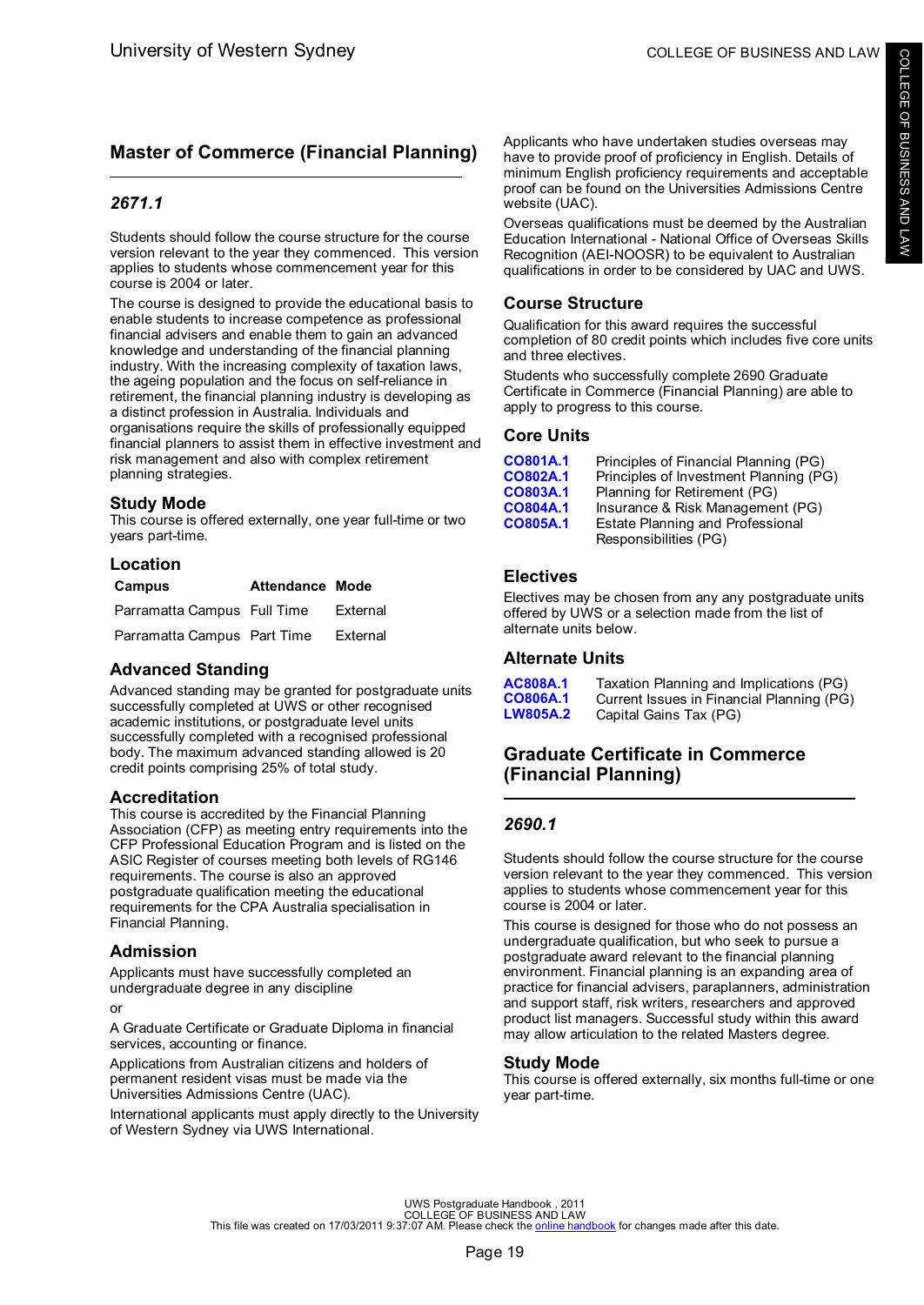### <span id="page-23-0"></span>**Location**

| Campus                      | <b>Attendance Mode</b> |          |
|-----------------------------|------------------------|----------|
| Parramatta Campus Full Time |                        | External |
| Parramatta Campus Part Time |                        | External |

### **Advanced Standing**

Advanced standing will be assessed in accordance with UWS policy.

#### **Accreditation**

Selected units may assist with the requirements of Regulatory Guideline 146 (RG146) training for financial product advisers.

#### **Admission**

Applicants must have successfully completed an undergraduate degree, or higher, in any discipline or

three years full-time equivalent work experience in financial services or a related area.

Applications from Australian and New Zealand citizens and holders of permanent resident visas must be made via the Universities Admissions Centre (UAC).

International applicants must apply directly to the University of Western Sydney via UWS International.

Applicants who have undertaken studies overseas may have to provide proof of proficiency in English. Details of minimum English proficiency requirements and acceptable proof can be found on the Universities Admissions Centre website (UAC).

Overseas qualifications must be deemed by the Australian Education International - National Office of Overseas Skills Recognition (AEI-NOOSR) to be equivalent to Australian qualifications in order to be considered by UAC and UWS.

#### **Course Structure**

Qualification for this award requires the successful completion of four units selected from the list of alternate units below. Not all units are available in every semester.

Students may progress to Master of Commerce (Financial Planning), course code 2671 on completion of this award.

#### **Alternate Units**

| CO801A.1 | Principles of Financial Planning (PG)   |
|----------|-----------------------------------------|
| CO802A.1 | Principles of Investment Planning (PG)  |
| CO803A.1 | Planning for Retirement (PG)            |
| CO804A.1 | Insurance & Risk Management (PG)        |
| CO805A.1 | Estate Planning and Professional        |
|          | Responsibilities (PG)                   |
| AC808A.1 | Taxation Planning and Implications (PG) |
|          |                                         |

### **Master of Commerce (Human Resource Management and Industrial Relations)**

### *2601.2*

Students should follow the course structure for the course version relevant to the year they commenced. This version applies to students whose commencement year for this course is 2009 (Quarter 3) or later.

This course equips graduates to work in the fields of human resource management and industrial relations. Key functional areas are considered within a strategic and contextualised framework, with an underlying objective of searching for ways to strengthen organisations for all stakeholders. This education builds the necessary knowledge base for working in employment relations, but the emphasis is knowledge in action, as inspired by the Australia Human Resource Institute's capabilities for HR professionals and UWS graduate attributes designed to bring knowledge to life.

#### **Study Mode**

One year full-time or two years part-time.

#### **Location**

| Campus                      | <b>Attendance Mode</b> |          |
|-----------------------------|------------------------|----------|
| Parramatta Campus Full Time |                        | Internal |
| Parramatta Campus Part Time |                        | Internal |

#### **Accreditation**

The Master of Commerce (HRM/IR) is accredited by the Australian Human Resources Institute (AHRI). Accreditation means that the program has effective quality assurance and that learning addresses the Model of Excellence of the AHRI, derived from international research on HR competencies.

#### **Admission**

Applicants must have successfully completed an undergraduate degree (or equivalent) in human resource management/industrial relations or Business-related areas or

Successful completion of a Graduate Certificate in Human Resource Management and Industrial Relations (or study deemed equivalent).

Applications from Australian and New Zealand citizens and holders of permanent resident visas must be made via the Universities Admissions Centre (UAC).

International applicants must apply directly to the University of Western Sydney via UWS International.

Applicants who have undertaken studies overseas may have to provide proof of proficiency in English. Details of minimum English proficiency requirements and acceptable proof can be found on the Universities Admissions Centre website (UAC).

Overseas qualifications must be deemed by the Australian Education International - National Office of Overseas Skills Recognition (AEI-NOOSR) to be equivalent to Australian.

### **Course Structure**

Qualification for this award requires the successful completion of 80 credit points which include the units listed below. Students may exit with a Graduate Diploma or Graduate Certificate on completion of the relevant units.

Students may enrol in a maximum of 20 credit points per quarter.

UWS Postgraduate Handbook , 2011 COLLEGE OF BUSINESS AND LAW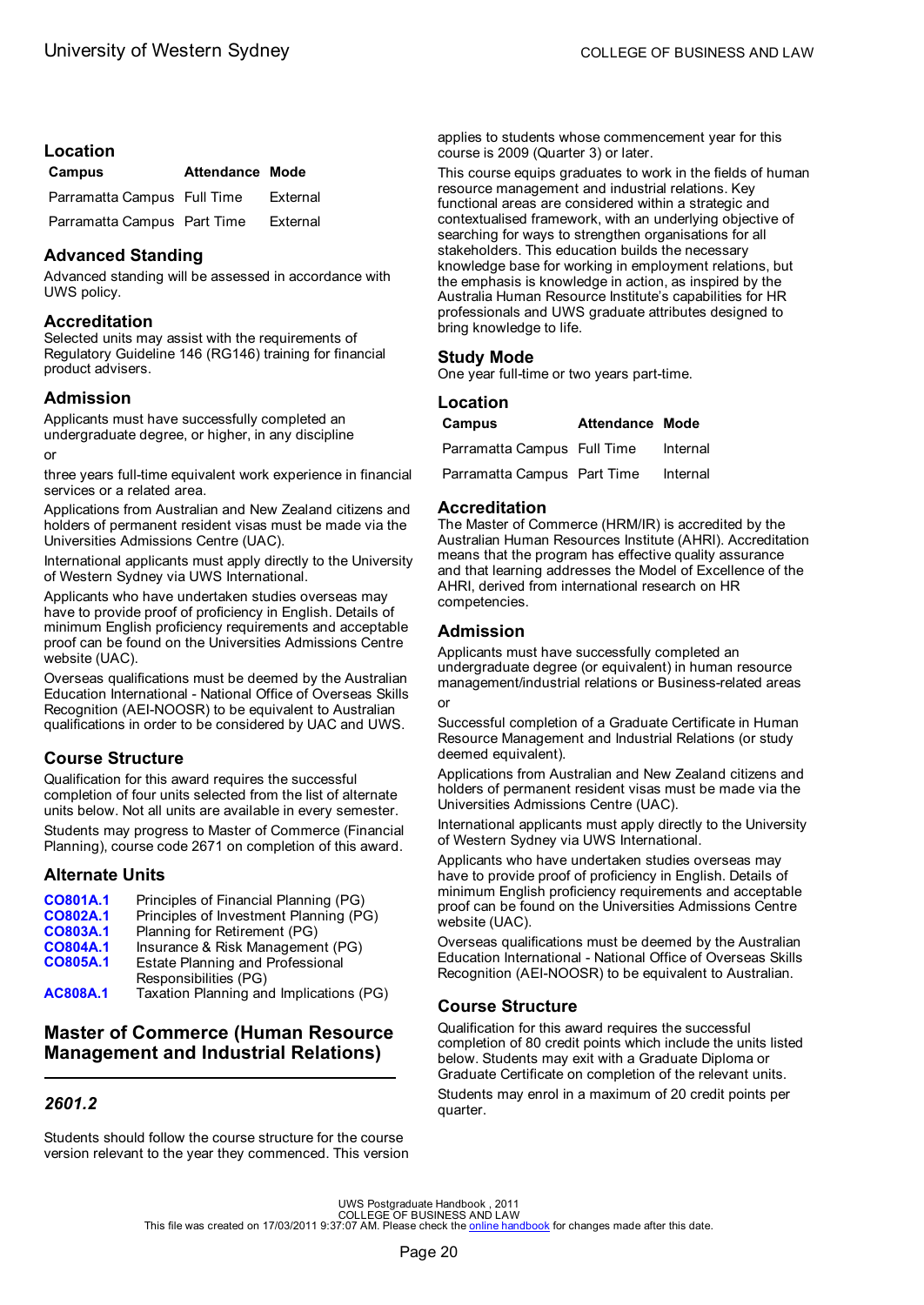## <span id="page-24-0"></span>**Exit Awards**

## **Recommended Sequence**

### **Full-time**

#### **Year 1**

Choose one

[200718.1](#page-45-0) Human Resource Management

or (for approved students only)

| 200715.1 | Contemporary Applied Research in |
|----------|----------------------------------|
|          | <b>Employment Relations</b>      |

And three alternate units (from the list below) And one elective

### **Alternate Units**

| <b>Employment Relations Law</b>                   |
|---------------------------------------------------|
| <b>Advanced Thesis Preparation</b>                |
| Developing Human Capital                          |
| <b>Employment Relations Professional Practice</b> |
| International and Global Employment               |
| Relations                                         |
| Reward Management                                 |
| Work, Society and Labour Markets                  |
| Workforce Planning                                |
| Occupational Health Management                    |
| Safety and Risk Management                        |
|                                                   |

Only one unit from 300677 or 300391 can be selected.

### **Graduate Diploma in Human Resource Management and Industrial Relations (exit only)**

### *2602.2*

This is an Exit course only. Applicants apply to 2601 Master of Commerce (Human Resource Management and Industrial Relations) and exit with the Graduate Diploma award.

#### **Location**

| <b>Campus</b>               | <b>Attendance Mode</b> |          |
|-----------------------------|------------------------|----------|
| Parramatta Campus Full Time |                        | Internal |
| Parramatta Campus Part Time |                        | Internal |

## **Course Structure**

Qualification for this award requires the successful completion of 60 credit points which include the units listed in the recommended sequence below.

Students may enrol in a maximum of 20 credit points per quarter.

## **Recommended Sequence**

### **Full-time**

**Year 1**

#### **Quarter 1**

| 200718.1 | Human Resource Management                 |
|----------|-------------------------------------------|
|          |                                           |
| 200719.1 | Industrial Relations and Workplace Change |

#### **Quarter 2**

| 200725.1 | Workplace Management Dynamics |  |
|----------|-------------------------------|--|
|          |                               |  |

One alternate unit from the list below.

#### **Quarter 3**

One alternate unit from the list below. One Elective

### **Alternate Units**

| 200767.1 | <b>Employment Relations Law</b>                   |
|----------|---------------------------------------------------|
| 200361.3 | <b>Advanced Thesis Preparation</b>                |
| 200716.1 | Developing Human Capital                          |
| 200717.1 | <b>Employment Relations Professional Practice</b> |
| 200720.1 | International and Global Employment               |
|          | Relations                                         |
| 200721.1 | Reward Management                                 |
| 200723.1 | Work, Society and Labour Markets                  |
| 200724.1 | <b>Workforce Planning</b>                         |
| 300391.1 | Occupational Health Management                    |
| 300677.1 | Safety and Risk Management                        |
|          |                                                   |

Only one unit from 300677 or 300391 can be selected.

### **Graduate Certificate in Human Resource Management and Industrial Relations**

### *2603.3*

Students should follow the course structure for the course version relevant to the year they commenced. This version applies to students whose commencement year for this course is 2011 or later.

This course provides an introduction to human resource management and industrial relations in a business context for those who may have employment relations responsibilities as part of their role or who may be considering moving into employment relations from other specialisations. It also provides an admission pathway to the Master program. Key functional areas and processes are considered within a contextualised framework.

### **Study Mode**

Six months full-time or one year part-time.

| Location                    |                 |          |
|-----------------------------|-----------------|----------|
| Campus                      | Attendance Mode |          |
| Parramatta Campus Full Time |                 | Internal |
| Parramatta Campus Part Time |                 | Internal |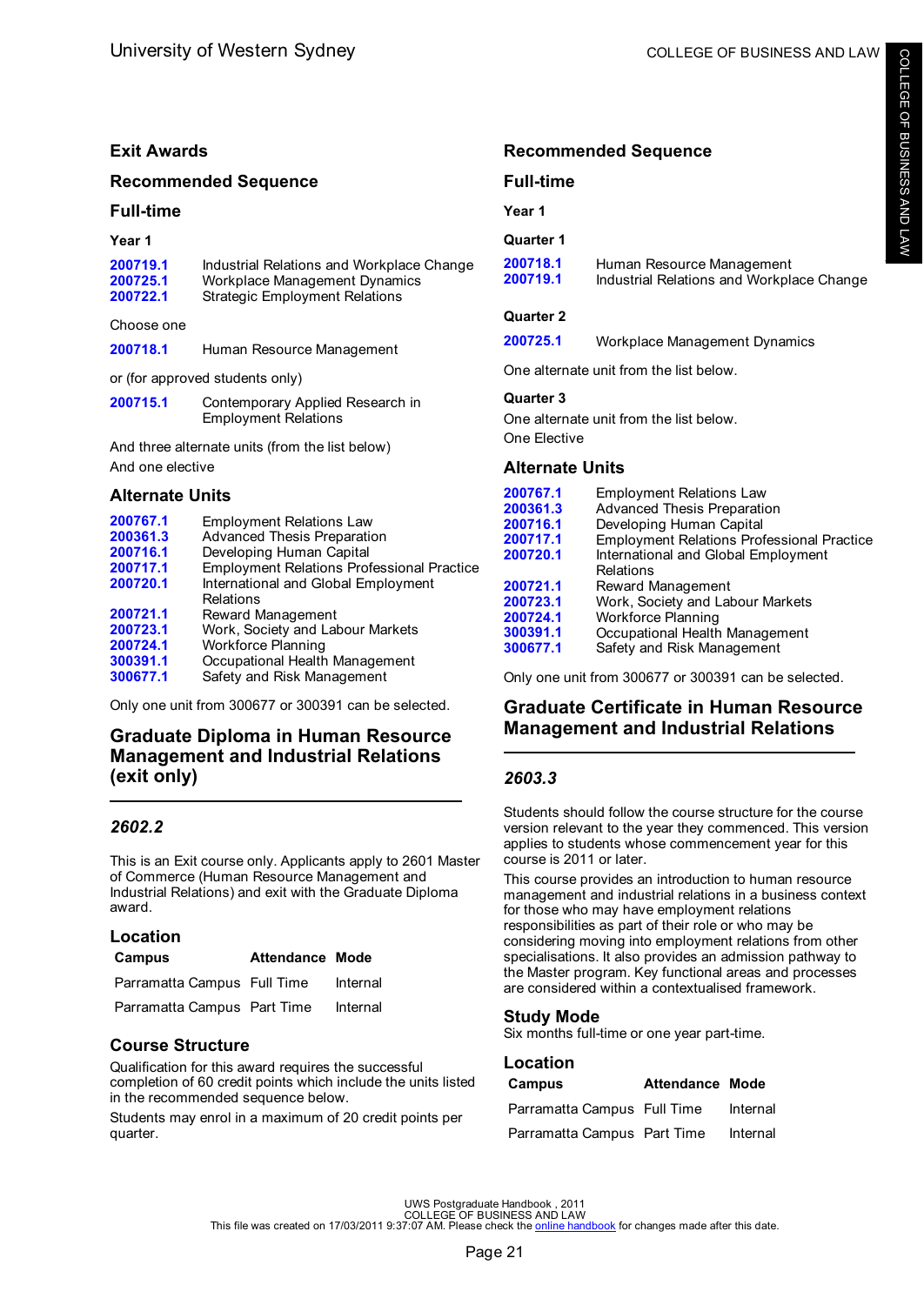### <span id="page-25-0"></span>**Admission**

Applicants must have successfully completed:

An undergraduate degree, or higher, in any area, or

Other post-secondary qualifications in human resource management/industrial relations plus a minimum of four years work experience in human resource management/ industrial relations or business-related fields,

or

A minimum of four years professional/managerial work experience in human resource management/industrial relations or related fields.

Applications from Australian and New Zealand citizens and holders of permanent resident visas must be made via the Universities Admissions Centre (UAC).

International applicants must apply directly to the University of Western Sydney via UWS International.

Applicants who have undertaken studies overseas may have to provide proof of proficiency in English. Details of minimum English proficiency requirements and acceptable proof can be found on the Universities Admissions Centre website (UAC).

Overseas qualifications must be deemed by the Australian Education International - National Office of Overseas Skills Recognition (AEI-NOOSR) to be equivalent to Australian qualifications in order to be considered by UAC and UWS.

### **Course Structure**

Qualification for this award requires the successful completion of 40 credit points which include the units listed below.

Students may enrol in a maximum of 20 credit points per quarter.

#### **Full-time**

**Year 1**

**[200718.1](#page-45-0)** Human Resource Management **[200717.1](#page-42-0)** Employment Relations Professional Practice

And two General Business Units from the list below.

### **Business Units**

| 200495.2 | Accounting: A Business Perspective (PG) |
|----------|-----------------------------------------|
| 200223.2 | Operations Management                   |
| 51002.1  | Marketing Management                    |
| 200425.1 | Economics (PG)                          |
|          |                                         |

#### **Progression to Master of Commerce (Human Resource Management and Industrial Relations)**

After successful completion of the Graduate Certificate in Human Resources and Industrial Relations you may wish to progress to the Master of Commerce (HRM/IR). Please be aware that you will need to successfully complete a further 6 units for the Master degree (3 core and 3 alternate units).

## **Master of Commerce (Property Investment and Development)**

### *2725.1*

Students should follow the course structure for the course version relevant to the year they commenced. This version applies to students whose commencement year for this course is 2006 or later.

This course provides the opportunity for advanced level of study in property investment and development. It allows students to understand the multi-disciplinary nature of property investment and development, and to develop the analytical and decision making skills necessary for property investment and development, and property professionals.

#### **Study Mode**

One year full-time or two years part-time.

#### **Location**

| Campus                | <b>Attendance Mode</b> |          |
|-----------------------|------------------------|----------|
| Sydney CBD Full Time  |                        | Internal |
| Cudnov CDD, Dort Time |                        | $hat =$  |

Sydney CBD Part Time Internal

#### **Accreditation**

This course is designed to meet the requirements for membership of the Australian Property Institute (API).

### **Admission**

Applicants must have successfully completed an undergraduate degree, or higher, in a relevant field such as property, business, finance, town planning, building/ construction, architecture and engineering.

Applications from Australian and New Zealand citizens and holders of permanent resident visas must be made via the Universities Admissions Centre (UAC).

International applicants must apply directly to the University of Western Sydney via UWS International.

Applicants who have undertaken studies overseas may have to provide proof of proficiency in English. Details of minimum English proficiency requirements and acceptable proof can be found on the Universities Admissions Centre website (UAC).

Overseas qualifications must be deemed by the Australian Education International - National Office of Overseas Skills Recognition (AEI-NOOSR) to be equivalent to Australian qualifications in order to be considered by UAC and UWS.

### **Course Structure**

Qualification for this award requires the successful completion of 80 credit points which includes the units listed in the recommended sequence below.

**Year 1**

**Full time**

#### **Autumn session**

| CO809A.1 | The Property Environment          |
|----------|-----------------------------------|
| 200696.1 | Property Investment Analysis (V2) |

UWS Postgraduate Handbook , 2011 COLLEGE OF BUSINESS AND LAW This file was created on 17/03/2011 9:37:07 AM. Please check the online [handbook](http://handbook.uws.edu.au/hbook/) for changes made after this date.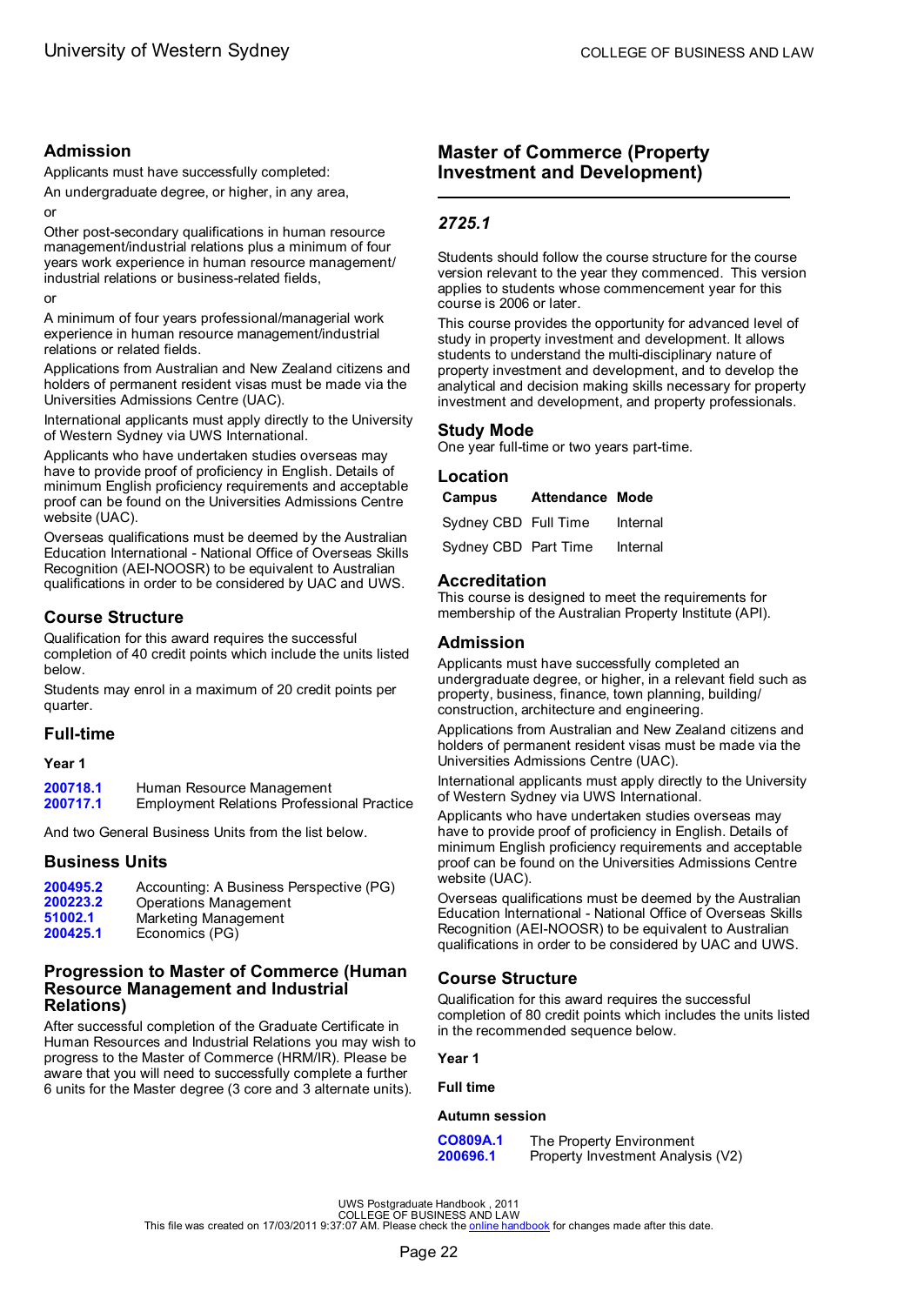<span id="page-26-0"></span>

| CO810A.1        | Property Portfolio Analysis |
|-----------------|-----------------------------|
| <b>MCB617.1</b> | Property Development (V2)   |

#### **Spring session**

| <b>MCB612.1</b> | Property Finance and Taxation |
|-----------------|-------------------------------|
| 200695.1        | Income Property Appraisal     |
| <b>DN805A.1</b> | <b>Feasibility Studies</b>    |
| CO813A.1        | Project                       |

#### **Part time**

**Year 1**

#### **Autumn session**

| CO809A.1 | The Property Environment          |
|----------|-----------------------------------|
| 200696.1 | Property Investment Analysis (V2) |

#### **Spring session**

| <b>MCB612.1</b> | Property Finance and Taxation |
|-----------------|-------------------------------|
| 200695.1        | Income Property Appraisal     |

#### **Year 2**

#### **Autumn session**

| <b>CO810A.1</b> | <b>Property Portfolio Analysis</b> |  |
|-----------------|------------------------------------|--|
| <b>MCB617.1</b> | Property Development (V2)          |  |

#### **Spring session**

| <b>DN805A.1</b> | <b>Feasibility Studies</b> |
|-----------------|----------------------------|
| CO813A.1        | Project                    |

### **Graduate Diploma in Property Investment and Development**

#### *2726.1*

Students should follow the course structure for the course version relevant to the year they commenced. This version applies to students whose commencement year for this course is 2006 or later.

This program aims to provide the opportunity for diploma level of study in property investment and development. It allows students to understand the multi-disciplinary nature of property investment and development, and to develop the analytical and decision making skills necessary for property investment and development, and property professionals.

This course has no mid-year intake.

#### **Study Mode**

One year full-time or one and a half years part-time.

#### **Location**

| Campus               | <b>Attendance Mode</b> |          |
|----------------------|------------------------|----------|
| Sydney CBD Full Time |                        | Internal |
| Sydney CBD Part Time |                        | Internal |

#### **Accreditation**

This course is designed to meet the requirements for membership of the Australian Property Institute (API).

#### **Admission**

Applicants must have successfully completed an Advanced Diploma in a Valuation

or

Have a minimum of five years full-time equivalent senior employment experience in property or a property related area.

Applications from Australian and New Zealand citizens and holders of permanent resident visas must be made via the Universities Admissions Centre (UAC).

International applicants must apply directly to the University of Western Sydney via UWS International.

Applicants who have undertaken studies overseas may have to provide proof of proficiency in English. Details of minimum English proficiency requirements and acceptable proof can be found on the Universities Admissions Centre website (UAC).

Overseas qualifications must be deemed by the Australian Education International - National Office of Overseas Skills Recognition (AEI-NOOSR) to be equivalent to Australian qualifications in order to be considered by UAC and UWS.

### **Course Structure**

Qualification for this award requires the successful completion of 60 credit points including the units listed in the recommended sequence below.

#### **Recommended Sequence**

#### **Full time**

**Year 1**

#### **Autumn session**

| CO809A.1                    | The Property Environment                                         |
|-----------------------------|------------------------------------------------------------------|
| 200696.1<br><b>CO810A.1</b> | Property Investment Analysis (V2)<br>Property Portfolio Analysis |
| <b>MCB617.1</b>             | Property Development (V2)                                        |

#### **Spring session**

**[MCB612.1](#page-56-0)** Property Finance and Taxation<br>**200695.1** Income Property Appraisal **[200695.1](#page-45-0)** Income Property Appraisal

#### **Part time**

**Year 1**

#### **Autumn session**

| CO809A.1 | The Property Environment          |
|----------|-----------------------------------|
| 200696.1 | Property Investment Analysis (V2) |

#### **Spring session**

| MCB612.1 | Property Finance and Taxation |
|----------|-------------------------------|
| 200695.1 | Income Property Appraisal     |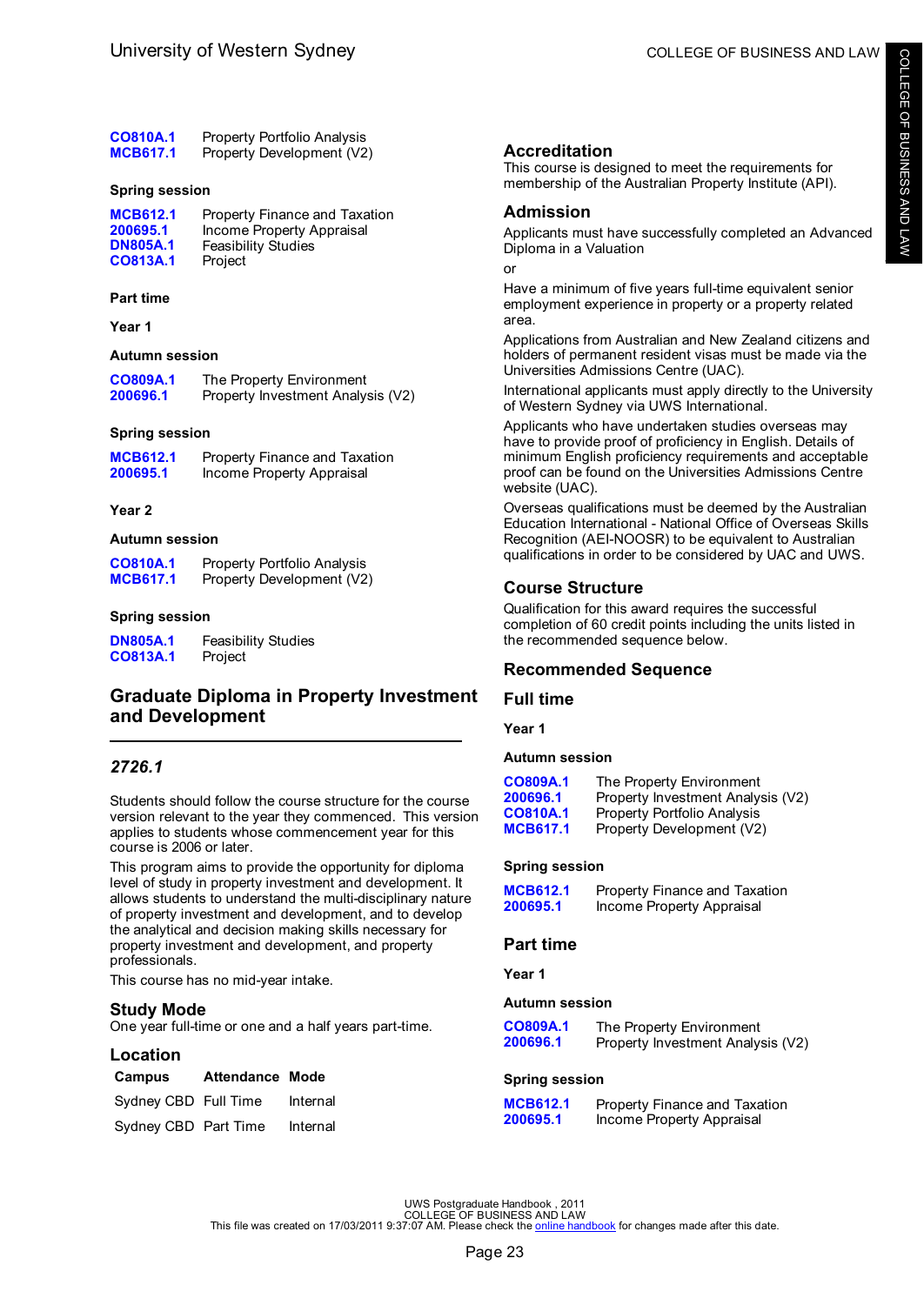#### <span id="page-27-0"></span>**Year 2**

#### **Autumn session**

| CO810A.1        | <b>Property Portfolio Analysis</b> |
|-----------------|------------------------------------|
| <b>MCB617.1</b> | Property Development (V2)          |

### **Master of Finance**

### *2705.1*

Students should follow the course structure for the course version relevant to the year they commenced. This version applies to students whose commencement year for this course is mid-2007 or later.

The Master of Finance prepares students for executive careers in finance, banking, funds management and corporate treasuries. The degree is specifically designed to encompass all these fields so that students can choose the units appropriate to their career opportunities. The degree provides students with the technical knowledge necessary to function in an evolving and increasingly sophisticated financial environment with an emphasis on the practical application of these techniques. All of the units have been developed by individuals who are actively involved in the financial sector.

#### **Study Mode**

One and a half years full-time or three years part-time.

#### **Location**

| <b>Campus</b>               | <b>Attendance Mode</b> |          |
|-----------------------------|------------------------|----------|
| Parramatta Campus Full Time |                        | Internal |
| Parramatta Campus Part Time |                        | Internal |
| Westmead                    | Full Time              | Internal |
| Westmead                    | Part Time              | Internal |

#### **Accreditation**

The Master of Finance fulfils the educational requirements for admission as a Senior Associate (SA Fin) of Finsia - the Financial Services Institute of Australasia. Senior Associate membership with Finsia also requires at least 3 years career experience in the financial services industry. The Master of Finance also allows graduates to satisfy the education requirements for professional membership of the Finance and Treasury Association - Certified Finance and Treasury Professional (FTA-CFTP).

#### **Admission**

Applicants must have successfully completed an undergraduate degree in Business or Commerce

or

A Graduate Certificate in Applied Finance.

Applications from Australian and New Zealand citizens and holders of permanent resident visas must be made via the Universities Admissions Centre (UAC).

International applicants must apply directly to the University of Western Sydney via UWS International.

Applicants who have undertaken studies overseas may have to provide proof of proficiency in English. Details of minimum English proficiency requirements and acceptable proof can be found on the Universities Admissions Centre website (UAC).

Overseas qualifications must be deemed by the Australian Education International - National Office of Overseas Skills Recognition (AEI-NOOSR) to be equivalent to Australian qualifications in order to be considered by UAC and UWS.

#### **Course Structure**

Qualification for this award requires the successful completion of 120 credit points which include units listed below.

Students generally complete two units per quarter.

#### **Core Units**

| 51054.1  | Financial Modelling                      |
|----------|------------------------------------------|
| 51163.1  | Financial Institutions and Markets (MAF) |
| 51168.1  | Funds Management and Portfolio Selection |
| 51169.1  | Derivatives                              |
| 51212.1  | Security Analysis and Portfolio Theory   |
| 200426.1 | Corporate Finance (PG)                   |
|          |                                          |

Students are permitted to complete up to two units from any other Masters degree offered by the College of Business as part of the six alternate units.

#### **Alternate Units**

| 51165.1  | Financial Institution Management           |
|----------|--------------------------------------------|
| 51166.1  | Credit and Lending Decisions               |
| 51167.1  | Law of Finance and Securities              |
| 51171.1  | Real Estate Finance and Investment         |
| 51172.1  | Marketing of Financial Products            |
| 51173.1  | Strategic Bank Management                  |
| 51211.1  | International Finance                      |
| 200425.1 | Economics (PG)                             |
| H7331.1  | International Trade and Industry Economics |
|          |                                            |

#### **Specialisations**

| SP21001.1 | Banking                    |
|-----------|----------------------------|
| SP2706.1  | Treasury                   |
| SP2000.1  | <b>Property Investment</b> |

### **Master of International Business**

#### *2692.3*

Students should follow the course structure for the course version relevant to the year they commenced. This version applies to students whose commencement year for this course is Spring 2010 or later.

This course introduces students to the necessary foundation knowledge from which to undertake or more effectively undertake work in the broad field of international business. This course is ideally suited for those wishing to develop their knowledge of the international business environment as well as acquiring the skills and aptitude to work in this complex area.

#### **Study Mode**

One year full-time or the part-time equivalent.

UWS Postgraduate Handbook , 2011 COLLEGE OF BUSINESS AND LAW This file was created on 17/03/2011 9:37:07 AM. Please check the online [handbook](http://handbook.uws.edu.au/hbook/) for changes made after this date.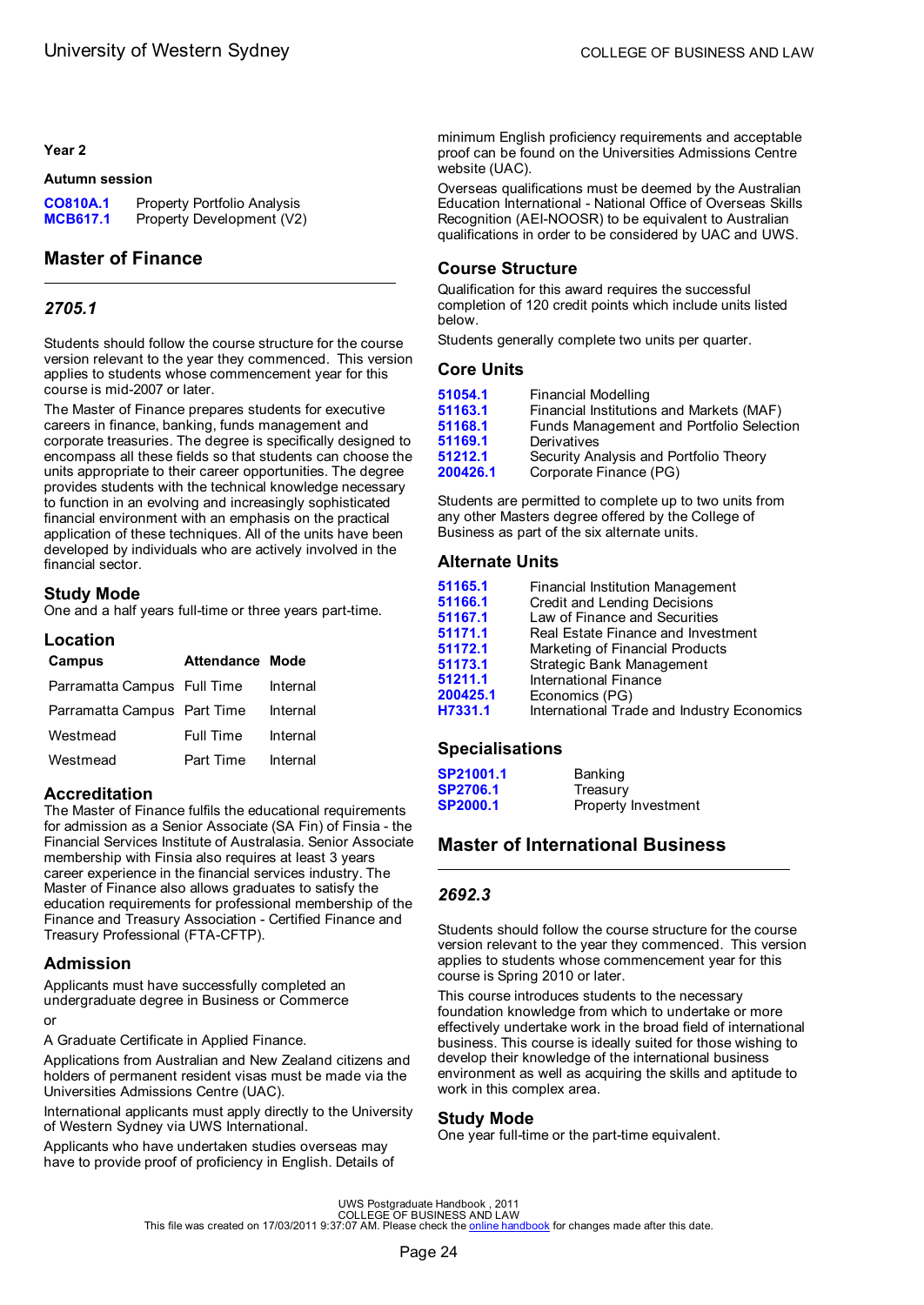## <span id="page-28-0"></span>**Location**

| Campus                      | Attendance Mode |          |
|-----------------------------|-----------------|----------|
| Parramatta Campus Full Time |                 | Internal |
| Parramatta Campus Part Time |                 | Internal |

## **Admission**

Applicants must have successfully completed:

An undergraduate degree or higher, in any discipline or

A Graduate Certificate in International Business.

Applications from Australian and New Zealand citizens and holders of permanent resident visas must be made via the Universities Admissions Centre (UAC).

International applicants must apply directly to the University of Western Sydney via UWS International.

Applicants who have undertaken studies overseas may have to provide proof of proficiency in English. Details of minimum English proficiency requirements and acceptable proof can be found on the Universities Admissions Centre website (UAC).

Overseas qualifications must be deemed by the Australian Education International - National Office of Overseas Skills Recognition (AEI-NOOSR) to be equivalent to Australian qualifications in order to be considered by UAC and UWS.

### **Course Structure**

Qualification for this award requires the successful completion of 80 credit points which include six core units and two alternate units.

#### **Exit Award**

#### **Core units**

| 51026.2  | International Business Environment |
|----------|------------------------------------|
| 51211.1  | International Finance              |
| 200727.1 | <b>Global Business</b>             |
| 200728.1 | <b>Global Networks</b>             |
| 200726.1 | Information for Business           |

#### Choose one

| 200280.2 | Masters Project     |
|----------|---------------------|
| 200769.1 | Business Internship |

#### **Alternate units**

| 200731.1 | Multicultural Marketing               |
|----------|---------------------------------------|
| 200729.1 | Aspects of International Business Law |
| 51012.2  | International Marketing               |
| 200232.3 | Global E-Business Marketing           |
| 200730.1 | Contemporary Issues in Marketing      |

### **Graduate Certificate in International Business**

### *2592.2*

Students should follow the course structure for the course version relevant to the year they commenced. This version applies to students whose commencement year for this course is 2010 or later.

This course introduces students to the necessary foundation knowledge from which to undertake or more effectively undertake work in the broad field of international business.

#### **Study Mode**

Two quarters full-time or the part-time equivalent.

#### **Location**

| Campus                      | Attendance Mode |          |
|-----------------------------|-----------------|----------|
| Parramatta Campus Full Time |                 | Internal |
| Parramatta Campus Part Time |                 | Internal |

### **Admission**

Applicants must have successfully completed an undergraduate degree in any discipline

or

At least four years full-time equivalent general work experience.

Applications from Australian citizens and holders of permanent resident visas must be made via the Universities Admissions Centre (UAC).

Applicants who have undertaken studies overseas may have to provide proof of proficiency in English. Details of minimum English proficiency requirements and acceptable proof can be found on the Universities Admissions Centre website (UAC).

Overseas qualifications must be deemed by the Australian Education International - National Office of Overseas Skills Recognition (AEI-NOOSR) to be equivalent to Australian qualifications in order to be considered by UAC and UWS.

### **Course Structure**

Qualification for this award requires the successful completion of 40 credit points which include four core units.

| 51026.2  | International Business Environment |
|----------|------------------------------------|
| 200727.1 | <b>Global Business</b>             |
| 200728.1 | <b>Global Networks</b>             |
| 200726.1 | Information for Business           |
|          |                                    |

### **Master of International Hospitality and Hotel Management**

## *2728.4*

Students should follow the course structure for the course version relevant to the year they commenced. This version applies to students whose commencement year for this course is 2011 or later.

Hospitality and hotel management is a growth sector, making an enormous contribution to the economic, social and human resource development of regions throughout the world. It requires professional managers, and this program is designed to equip students with the professional skills and knowledge required to lead in this industry. It examines the management of sales, revenue, people, finance, facilities and operations for hotels, restaurants,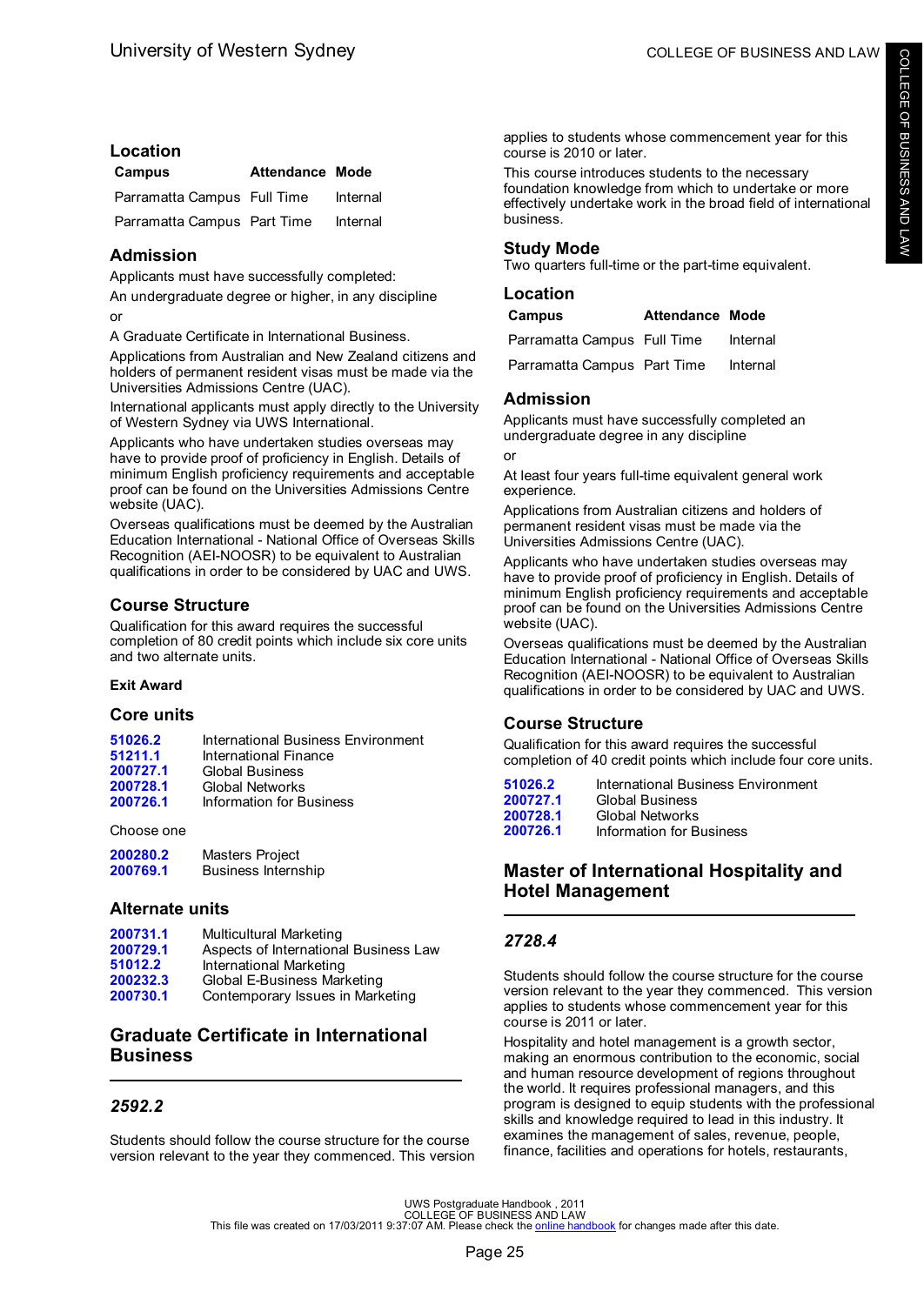<span id="page-29-0"></span>events and other hospitality businesses through a strategic framework that incorporates culture, globalisation, environmental sustainability and innovation.

#### **Study Mode**

One year full-time or two years part-time.

#### **Location**

| Campus                             | Attendance Mode |          |
|------------------------------------|-----------------|----------|
| Parramatta Campus Full Time        |                 | Internal |
| <b>Parramatta Campus Part Time</b> |                 | Internal |

### **Admission**

An undergraduate degree in any discipline

or

A Graduate Certificate in International Hospitality and Hotel Management

 $\Omega$ 

A graduate certificate in a business-related area.

Applications from Australian and New Zealand citizens and holders of permanent resident visas must be made via the Universities Admissions Centre (UAC).

International applicants must apply directly to the University of Western Sydney via UWS International.

Applicants who have undertaken studies overseas may have to provide proof of proficiency in English. Details of minimum English proficiency requirements and acceptable proof can be found on the Universities Admissions Centre website (UAC).

Overseas qualifications must be deemed by the Australian Education International - National Office of Overseas Skills Recognition (AEI-NOOSR) to be equivalent to Australian qualifications in order to be considered by UAC and UWS.

### **Course Structure**

Exit points from this award are Graduate Diploma in International Hospitality and Hotel Management, Graduate Certifcate in International Hospitality and Hotel Management.

Qualification for this award requires the successful completion of 80 credit points from the recommended sequence below.

Students may only enrol in a maximum of 20 credit points per quarter.

#### **Recommended Sequence**

#### **Full-time**

| <b>Quarter 1</b><br>200760.1<br>200761.1 | Managing the Hospitality Workforce<br>Managing the Hospitality Context | industry. I<br>people, fil<br>restauran<br>through a<br>globalisat |
|------------------------------------------|------------------------------------------------------------------------|--------------------------------------------------------------------|
| <b>Quarter 2</b>                         |                                                                        | <b>Study N</b>                                                     |
| 200763.1                                 | Sales Management and Marketing for<br>Hospitality                      | Six month                                                          |
|                                          |                                                                        | Locatio                                                            |
| Choose one                               |                                                                        | <b>Campus</b>                                                      |
| 200762.1<br>200769.1                     | The International Hospitality Industry<br>Business Internship          | Parrama                                                            |

| <b>Quarter 3</b> |                                                                   |
|------------------|-------------------------------------------------------------------|
| 200260.1         | Financial Management for Hospitality and<br><b>Hotel Managers</b> |
| 200764.1         | Managing the Hospitality Experience                               |
| <b>Quarter 4</b> |                                                                   |
| 200765.1         | Hospitality Operations and Revenue<br>Management                  |
| 200766.1         | Applied Strategic Hospitality Management                          |

### **Graduate Diploma in International Hospitality and Hotel Management (exit only)**

#### *2729.4*

This is an exit award consisting of 60 CPs. Applicants apply to 2728.4 Master of International Hospitality and Hotel Management and exit with the Graduate Diploma in International Hospitality and Hotel Management.

#### **Study Mode**

One year full-time or one and a half years part time.

### **Location**

| Campus                      | <b>Attendance Mode</b> |          |
|-----------------------------|------------------------|----------|
| Parramatta Campus Full Time |                        | Internal |
| Parramatta Campus Part Time |                        | Internal |

### **Graduate Certificate in International Hospitality and Hotel Management**

### *2730.4*

Students should follow the course structure for the course version relevant to the year they commenced. This version applies to students whose commencement year for this course is 2011 or later.

Hospitality and hotel management is a growth sector, making an enormous contribution to the economic, social and human resources development of regions throughout the world. It requires professional managers, and this program is designed to introduce students to the professinal skills and knowledge required to lead in this It examines the management of sales, revenue, nance, facilities and operations for hotels, ts, events and other hospitality businesses strategic framework that incorporates culture, ion, environmental sustainability and innovation.

#### **Study Mode**

is full-time or one year part-time.

#### **Location**

| Campus                      | <b>Attendance Mode</b> |          |
|-----------------------------|------------------------|----------|
| Parramatta Campus Full Time |                        | Internal |

UWS Postgraduate Handbook , 2011 COLLEGE OF BUSINESS AND LAW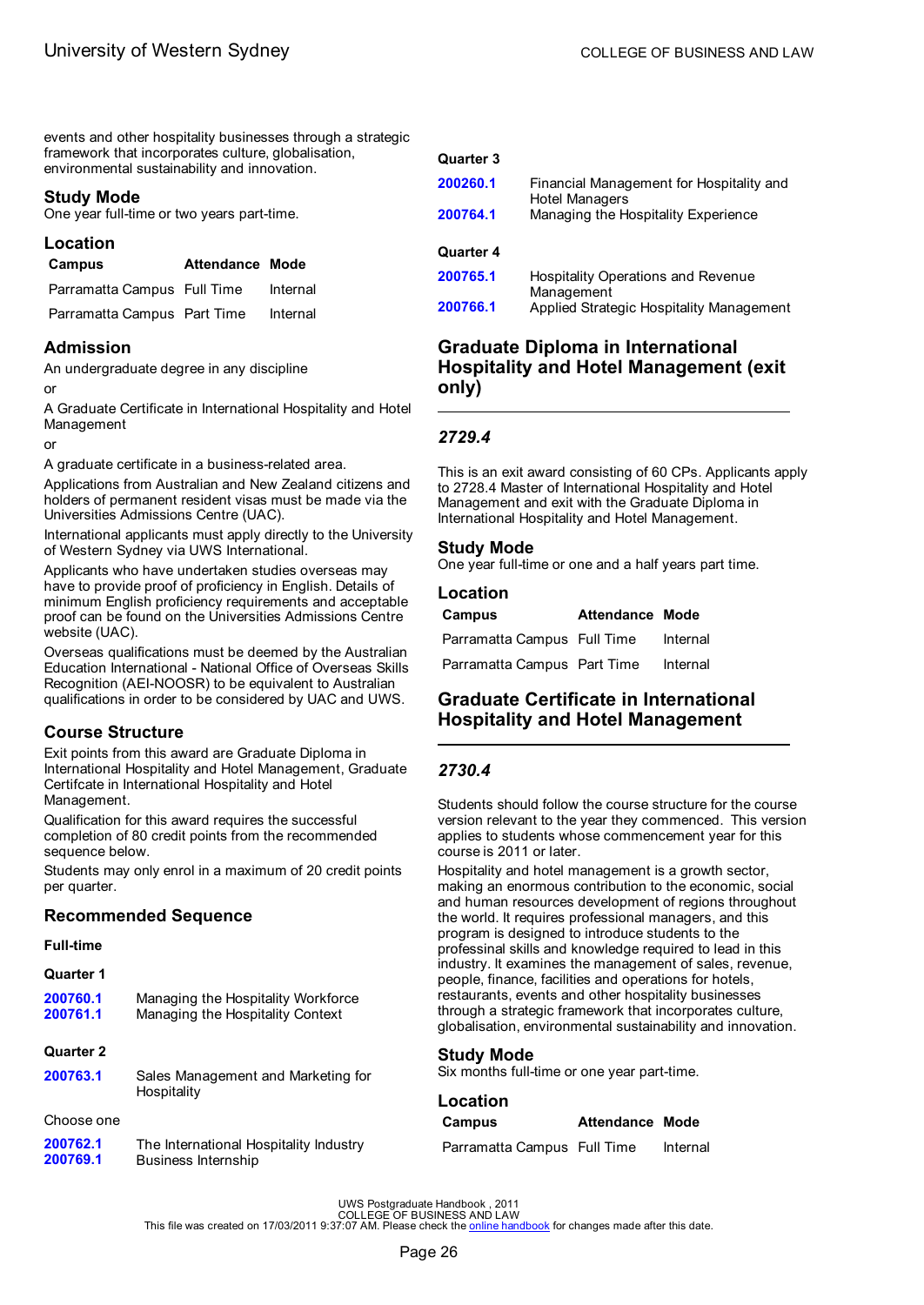<span id="page-30-0"></span>

| Campus | Attendance Mode |  |
|--------|-----------------|--|
|        |                 |  |

Parramatta Campus Part Time Internal

### **Admission**

An undergraduate degree (or equivalent) in any area or

Other post-secondary qualifications in hospitality, tourism or business plus a minimum of four years work experience in hospitality, tourism or business related fields

or

A minimum of four years professional/managerial work experience in hospitality, tourism or business-related fields.

Applications from Australian and New Zealand citizens and holders of permanent resident visas must be made via the Universities Admissions Centre (UAC).

International applicants must apply directly to the University of Western Sydney via UWS International.

Applicants who have undertaken studies overseas may have to provide proof of proficiency in English. Details of minimum English proficiency requirements and acceptable proof can be found on the Universities Admissions Centre website (UAC).

Overseas qualifications must be deemed by the Australian Education International - National Office of Overseas Skills Recognition (AEI-NOOSR) to be equivalent to Australian qualifications in order to be considered by UAC and UWS.

### **Course Structure**

Students may only enrol in a maximum of 20 credit points per quarter.

Qualifications for this award requires the successful completion of four units (40 credit points) from the Master of International Hospitality and Hotel Management core units. Any 40 credit points from

#### **Quarter One**

| 200760.1 | Managing the Hospitality Workforce |
|----------|------------------------------------|
| 200761.1 | Managing the Hospitality Context   |

#### **Quarter Two**

**[200763.1](#page-59-0)** Sales Management and Marketing for **Hospitality** 

#### Choose one

**[200762.1](#page-62-0)** The International Hospitality Industry **[200769.1](#page-37-0)** Business Internship

#### **Quarter Three**

| 200260.1 | Financial Management for Hospitality and |
|----------|------------------------------------------|
|          | Hotel Managers                           |
| 200764.1 | Managing the Hospitality Experience      |

#### **Quarter Four**

| 200765.1 | Hospitality Operations and Revenue       |
|----------|------------------------------------------|
|          | Management                               |
| 200766.1 | Applied Strategic Hospitality Management |

## **Master of International Trade and Finance**

### *2703.2*

Students should follow the course structure for the course version relevant to the year they commenced. This version applies to students whose commencement year for this course is mid-2007 or later.

The Master of International Trade and Finance equips students with advanced tools that will enable them to handle complex issues relevant to open economies. It gives graduate economists and practitioners an opportunity to upgrade their skills in the areas of international economics, trade and finance, thus providing better career opportunities at a senior level in both the private and public sectors.

#### **Study Mode**

Four quarters full-time or the part-time equivalent.

#### **Location**

| Campus                      | <b>Attendance Mode</b> |          |
|-----------------------------|------------------------|----------|
| Parramatta Campus Full Time |                        | Internal |
| Parramatta Campus Part Time |                        | Internal |

#### **Accreditation**

The Master of International Trade and Finance fulfils the educational requirements for admission as a Senior Associate (SA Fin) of Finsia - the Financial Services Institute of Australasia. Senior Associate membership with Finsia also requires at least three years career experience in the financial services industry

#### **Admission**

An undergraduate degree in Business or Commerce or

A Graduate Certificate in Applied Finance.

Applications from Australian and New Zealand citizens and holders of permanent resident visas must be made via the Universities Admissions Centre (UAC).

International applicants must apply directly to the University of Western Sydney via UWS International.

Applicants who have undertaken studies overseas may have to provide proof of proficiency in English. Details of minimum English proficiency requirements and acceptable proof can be found on the Universities Admissions Centre website (UAC).

Overseas qualifications must be deemed by the Australian Education International - National Office of Overseas Skills Recognition (AEI-NOOSR) to be equivalent to Australian qualifications in order to be considered by UAC and UWS.

#### **Course Structure**

Qualification for this award requires the successful completion of 80 credit points which consists of the eight core units.

#### **Core Units**

| 200425.1 | Economics (PG)         |
|----------|------------------------|
| 200426.1 | Corporate Finance (PG) |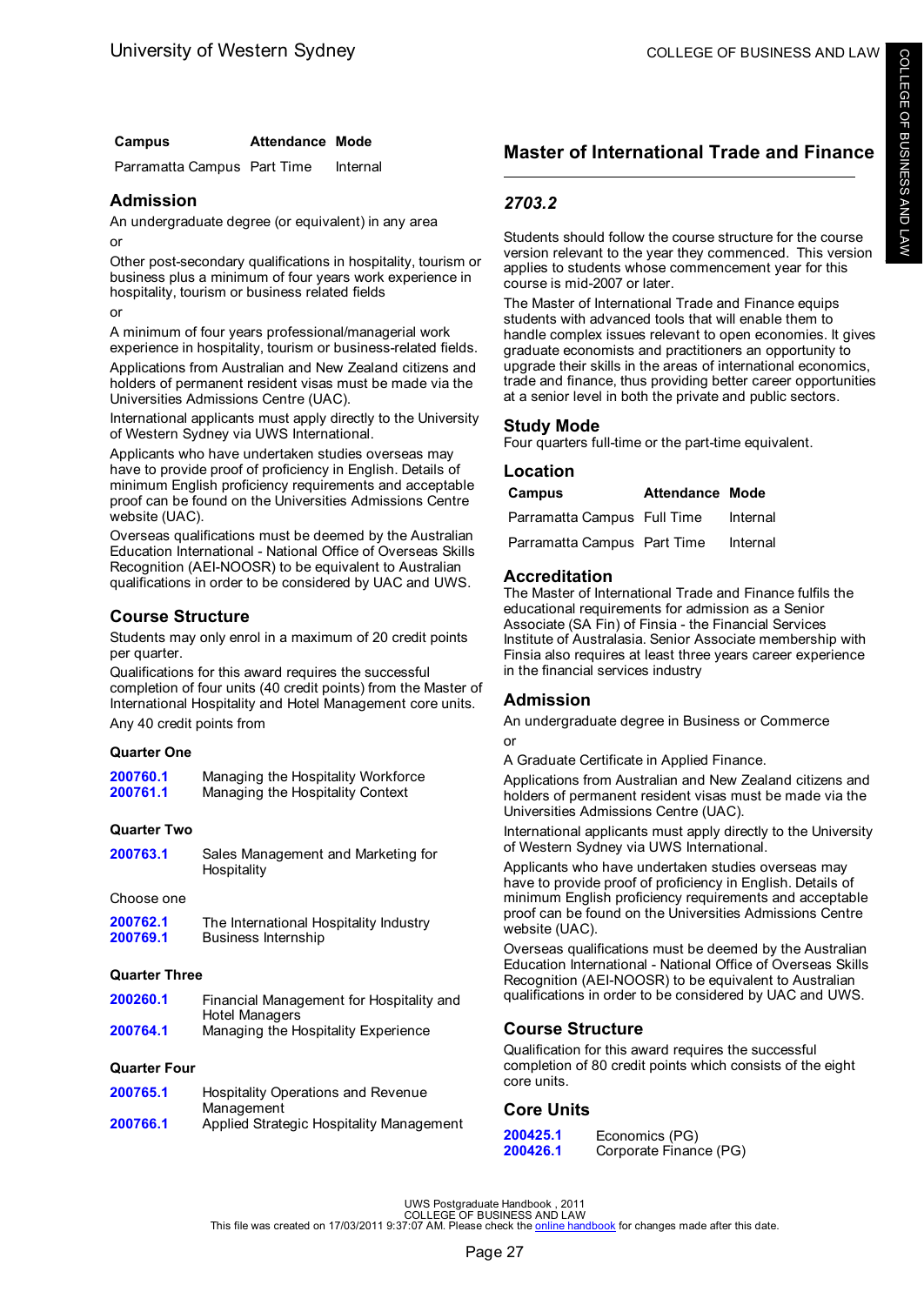<span id="page-31-0"></span>

| 51054.1 | Financial Modelling                        |
|---------|--------------------------------------------|
| 51163.1 | Financial Institutions and Markets (MAF)   |
| 51168.1 | Funds Management and Portfolio Selection   |
| 51169.1 |                                            |
|         | Derivatives                                |
| 51211.1 | International Finance                      |
| H7331.1 | International Trade and Industry Economics |

## **Graduate Diploma in Legal Practice**

#### *2668.1*

Students should follow the course structure for the course version relevant to the year they commenced. This version applies to students whose commencement year for this course is 2004 or later.

This course is only available to UWS LLB students.

This course offers a practical legal training at the postgraduate level. It is designed for those who are seeking to be accredited as legal practitioners and is directed at those who hold an undergraduate legal qualification from UWS.

#### **Study Mode**

One year full-time or two years part-time.

#### **Location**

| Campus                      | <b>Attendance Mode</b> |          |
|-----------------------------|------------------------|----------|
| Parramatta Campus Full Time |                        | Internal |
| Parramatta Campus Part Time |                        | Internal |

#### **Advanced Standing**

Applicants may be eligible for advanced standing in F7030 Professional Legal Skills.

#### **Accreditation**

This course is accredited with the Legal Profession Admission Board as satisfying the requirements for admission to practice in New South Wales.

#### **Admission**

Applicants must have successfully completed 12 core units from the UWS LLB course.

Applications from Australian and New Zealand citizens and holders of permanent resident visas must be made via the Universities Admissions Centre (UAC).

International applicants must apply directly to the University of Western Sydney via UWS International.

Applicants who have undertaken studies overseas may have to provide proof of proficiency in English. Details of minimum English proficiency requirements and acceptable proof can be found on the Universities Admissions Centre website (UAC).

Overseas qualifications must be deemed by the Australian Education International - National Office of Overseas Skills Recognition (AEI-NOOSR) to be equivalent to Australian qualifications in order to be considered by UAC and UWS.

#### **Course Structure**

This course is only available to UWS students who have completed or will complete the skills components of the

completion of 80 credit points which includes four core units (20 credit points each) plus a professional placement.

Students must complete all other units prior to enrolling for their Professional Legal Placement.

#### **Core Units**

| F7030.1 | Professional Legal Skills             |
|---------|---------------------------------------|
| F7031.1 | Legal Practice: Ethics and Management |
| F7032.1 | <b>Transactional Legal Practice</b>   |
| F7033.1 | Litigious Legal Practice              |

#### **Professional Legal Placement**

**[F7034.1](#page-55-0)** Professional Legal Practice

This unit must be undertaken in order to gain admission to practice in NSW.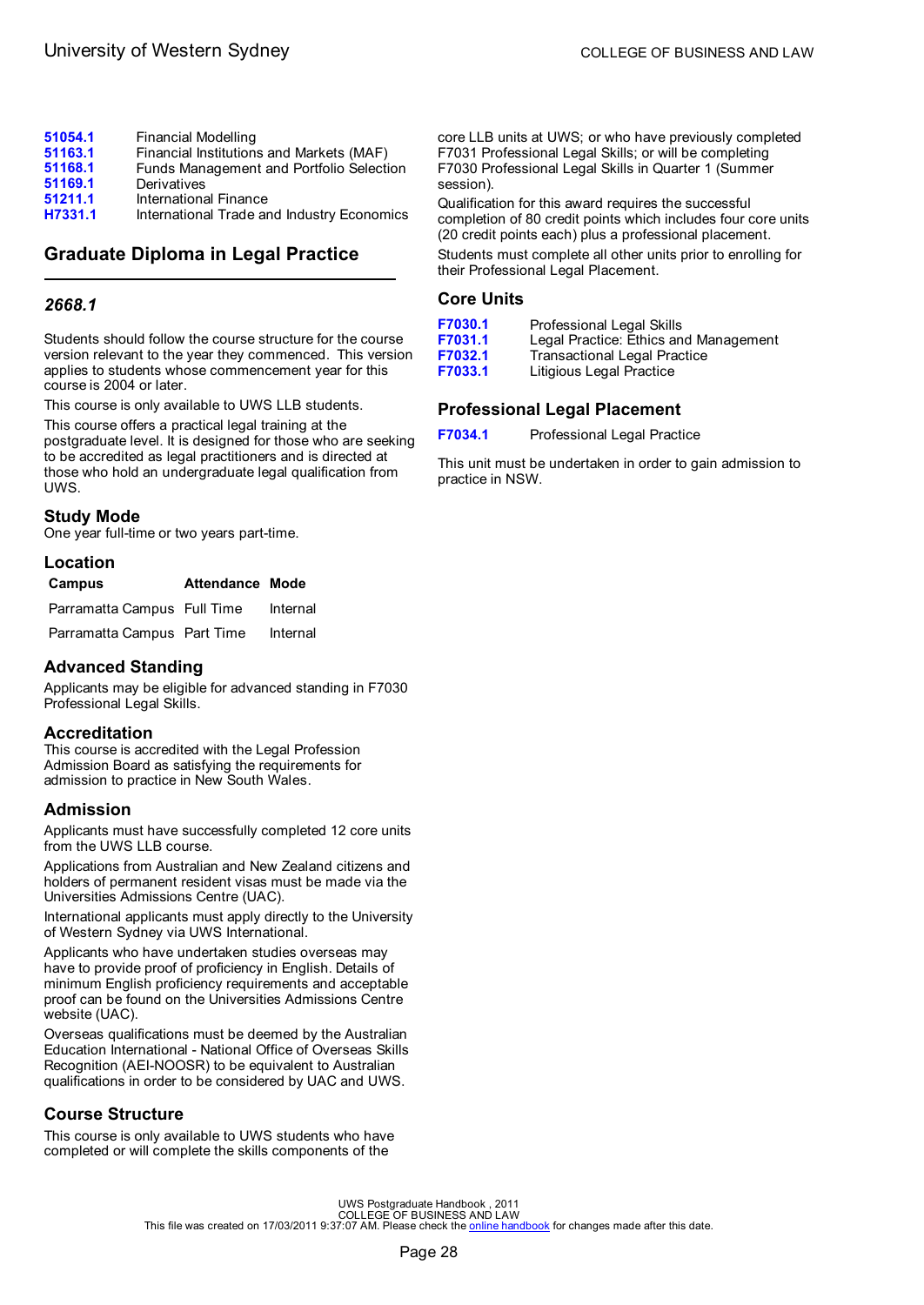#### <span id="page-32-0"></span>**Unit Sets**

#### **Specialisation - Property Investment**

#### *SP2000.1*

#### **Offer**

**Campus Mode**

Parramatta Campus Internal

#### **Unit Set Structure**

| 200695.1        | Income Property Appraisal          |
|-----------------|------------------------------------|
| <b>MCB612.1</b> | Property Finance and Taxation      |
| 200696.1        | Property Investment Analysis (V2)  |
| <b>CO810A.1</b> | <b>Property Portfolio Analysis</b> |

### **Specialisation - Marketing**

#### *SP2001.1*

### **Offer**

**Campus Mode**

Parramatta Campus Internal

#### **Unit Set Structure**

| 200732.1 | <b>Creating Markets</b>  |  |
|----------|--------------------------|--|
| 200726.1 | Information for Business |  |

#### Choose two of

| 200734.1 | <b>Strategic Value Creation</b>        |
|----------|----------------------------------------|
| 200733.1 | <b>Applied Channel Systems</b>         |
| 51012.2  | International Marketing                |
| 200736.1 | <b>Customer Relationship Marketing</b> |
| 200738.1 | Marketing Innovation                   |
| 200731.1 | Multicultural Marketing                |

#### **Specialisation - Human Resource Management and Industrial Relations**

#### *SP2002.1*

#### **Offer**

**Campus Mode**

Parramatta Campus Internal

#### **Unit Set Structure**

Choose four of

| 200716.1 | Developing Human Capital                  |
|----------|-------------------------------------------|
| 200719.1 | Industrial Relations and Workplace Change |

| 200720.1 | International and Global Employment |
|----------|-------------------------------------|
|          | <b>Relations</b>                    |
| 200721.1 | Reward Management                   |
| 200723.1 | Work, Society and Labour Markets    |
| 200724.1 | Workforce Planning                  |
| 200725.1 | Workplace Management Dynamics       |
| 200767.1 | <b>Employment Relations Law</b>     |

### **Specialisation - Funds Management**

#### *SP21000.1*

### **Offer**

| Campus | Mode |
|--------|------|
|--------|------|

Parramatta Campus Internal

#### **Unit Set Structure**

| 51169.1 | Derivatives                            |
|---------|----------------------------------------|
| 51054.1 | Financial Modelling                    |
| 51165.1 | Financial Institution Management       |
| 51212.1 | Security Analysis and Portfolio Theory |

### **Specialisation - Banking**

#### *SP21001.1*

| <b>Offer</b> |      |
|--------------|------|
| Campus       | Mode |

Parramatta Campus Internal

#### **Unit Set Structure**

| 51166.1 | Credit and Lending Decisions     |
|---------|----------------------------------|
| 51165.1 | Financial Institution Management |
| 51167.1 | Law of Finance and Securities    |
| 51172.1 | Marketing of Financial Products  |

#### **Specialisation - Operations Management**

#### *SP21011.1*

**Campus Mode**

Parramatta Campus Internal

### **Unit Set Structure**

#### **Core unit**

| 200223.2 |  | <b>Operations Management</b> |
|----------|--|------------------------------|
|----------|--|------------------------------|

#### And choose three of

| 51240.2  | Project Management                  |
|----------|-------------------------------------|
| 51259.2  | Purchasing and Materials Management |
| 200224.2 | Management of Quality               |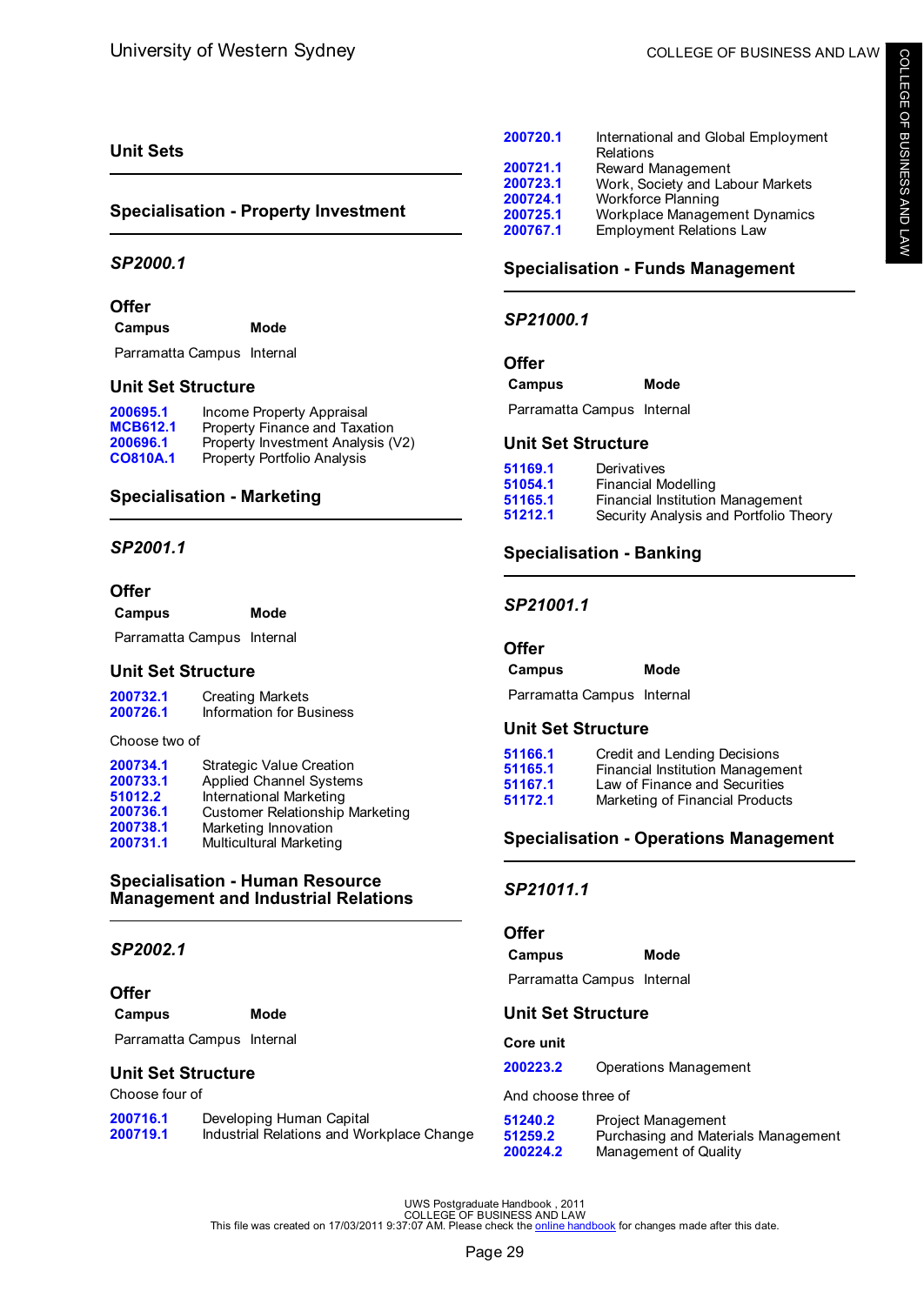<span id="page-33-0"></span>

| 200227.2 | Performance Measurement and     |
|----------|---------------------------------|
|          | Benchmarking                    |
| 200329.2 | Supply Chain Management         |
| H7104.2  | Strategic Technology Management |

#### **Specialisation - Finance**

#### *SP21012.1*

#### **Offer**

**Campus Mode**

Parramatta Campus Internal

#### **Unit Set Structure**

Units are offered in quarters

| 51164.1 | Finance                                  |
|---------|------------------------------------------|
| 51168.1 | Funds Management and Portfolio Selection |
| 51169.1 | Derivatives                              |
| 51211.1 | International Finance                    |

A different finance unit as agreed by the finance course advisor may be chosen depending on student background and interest.

### **Specialisation - Treasury**

### *SP2706.1*

#### **Offer**

**Campus Mode**

Parramatta Campus Internal

#### **Unit Set Structure**

| Credit and Lending Decisions           |
|----------------------------------------|
| Derivatives                            |
| Financial Institution Management       |
| Security Analysis and Portfolio Theory |
|                                        |

### **Specialisation - Accounting**

### *SPA2631.1*

#### **Offer**

| Campus | Mode |
|--------|------|
|        |      |

Parramatta Campus Internal

### **Unit Set Structure**

| 51214.1  | Financial Statement Analysis (PG)        |
|----------|------------------------------------------|
| 200399.1 | Information Systems for Accountants (PG) |
| 200400.2 | Company Accounting (PG)                  |
| 200494.1 | Management Accounting (PG)               |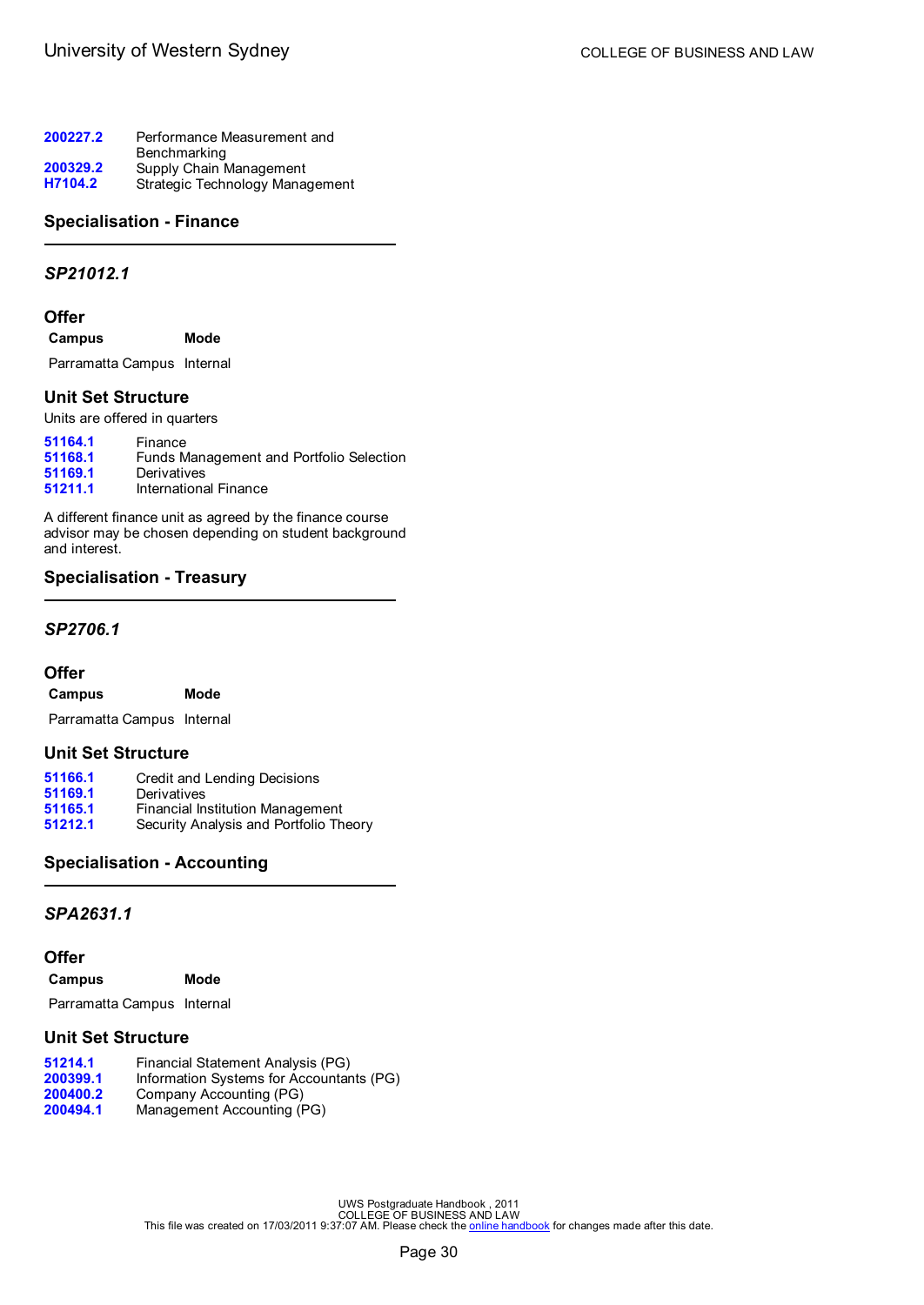### <span id="page-34-0"></span>**Units**

#### **U51045.3 Accounting Perspectives for Management**

**Credit Points** 10 **Level** 7

#### **Equivalent Units**

200495 - Accounting: A Business Perspective

#### **Incompatible Units**

200396 - Introductory Accounting

#### **Special Requirements**

Students must be enrolled in one of the following courses: 5500 Master of Business Administration, 5501 Graduate Diploma in Business Administration (Exit Only), 5502 Graduate Certificate in Business Administration, 9009 SGSM PG Non-Award Program to be eligible to enrol in this unit. Students undertaking a post-graduate specialisation in accounting are not permitted to enrol in U51045 as they are required to complete 200396 Introductory Accounting.

...........

Accounting Perspectives for Managers focuses on the analytical uses of accounting information for managers. It emphasises the role of both financial and management accounting in measuring, processing and communicating information that is useful in making economic decisions.

#### **200693.1 Accounting Professional Engagement (PG)**

#### **Credit Points** 10 **Level** 7

#### **Assumed Knowledge**

It is expected that students would be well advanced in their studies of accounting so they can bring together and apply the learned skills to modern business and commercial problems. As a minimum they should have completed the core accounting units. Students would be expected to undertake this unit in their final semester.

#### **Prerequisite**

**[200494.1](#page-50-0)** Management Accounting (PG) AND **200400.1** Company Accounting (PG)

#### **Special Requirements**

Students wishing to take this unit as an elective need approval from the Head of Program or Course Advisor and must be enrolled in a postgraduate program within the College of Business.

This unit focusses on the role that Accountants play in the effective management of businesses, using consulting problems and "real" case studies involving a wide range of business related issues.

...........

### **200394.1 Accounting Research (PG)**

**Credit Points** 10 **Level** 7

#### **Assumed Knowledge**

Bachelor's degree in Accounting

#### **Special Requirements**

Students wishing to take this unit as an elective need approval from the Head of Program or Course Advisor and must be enrolled in a postgraduate program within the College of Business.

...........

This unit is concerned with understanding theory construction and research in accounting. It aims to equip students with an understanding of contemporary accounting research, which emanates from different theoretical perspectives and philosophies. A further aim is to critically evaluate recent research - throwing light on theory construction, professional development and applications to accounting and related areas.

### **200389.1 Accounting Research Essay (PG)**

#### **Credit Points** 10 **Level** 7

#### **Assumed Knowledge**

Bachelor's degree in Accounting. Students need to have been introduced to accounting research methods.

#### **Prerequisite**

**200394.1** Accounting Research (PG)

#### **Special Requirements**

Students wishing to take this unit as an elective need approval from the Head of Program or Course Advisor and must be enrolled in a postgraduate program within the College of Business.

...........

The Unit develops students' critical and analytical skills. Students undertake and complete a research essay in areas relevant to the business environment and/or theoretical development. Research essays are offered in consultation with staff who posses research interests and experience in relevant areas and the ability to apply business and industry needs.

### **200391.1 Accounting Research Project (PG)**

**Credit Points** 20 **Level** 7

#### **Assumed Knowledge**

Bachelor's degree in Accounting. Students need to have been introduced to accounting research methods before attempting this unit.

#### **Prerequisite**

**200394.1** Accounting Research (PG)

#### **Special Requirements**

Students wishing to take this unit as an elective need approval from the Head of Program or Course Advisor and must be enrolled in a postgraduate program within the College of Business.

...........

UWS Postgraduate Handbook , 2011 COLLEGE OF BUSINESS AND LAW This file was created on 17/03/2011 9:37:07 AM. Please check the online [handbook](http://handbook.uws.edu.au/hbook/) for changes made after this date.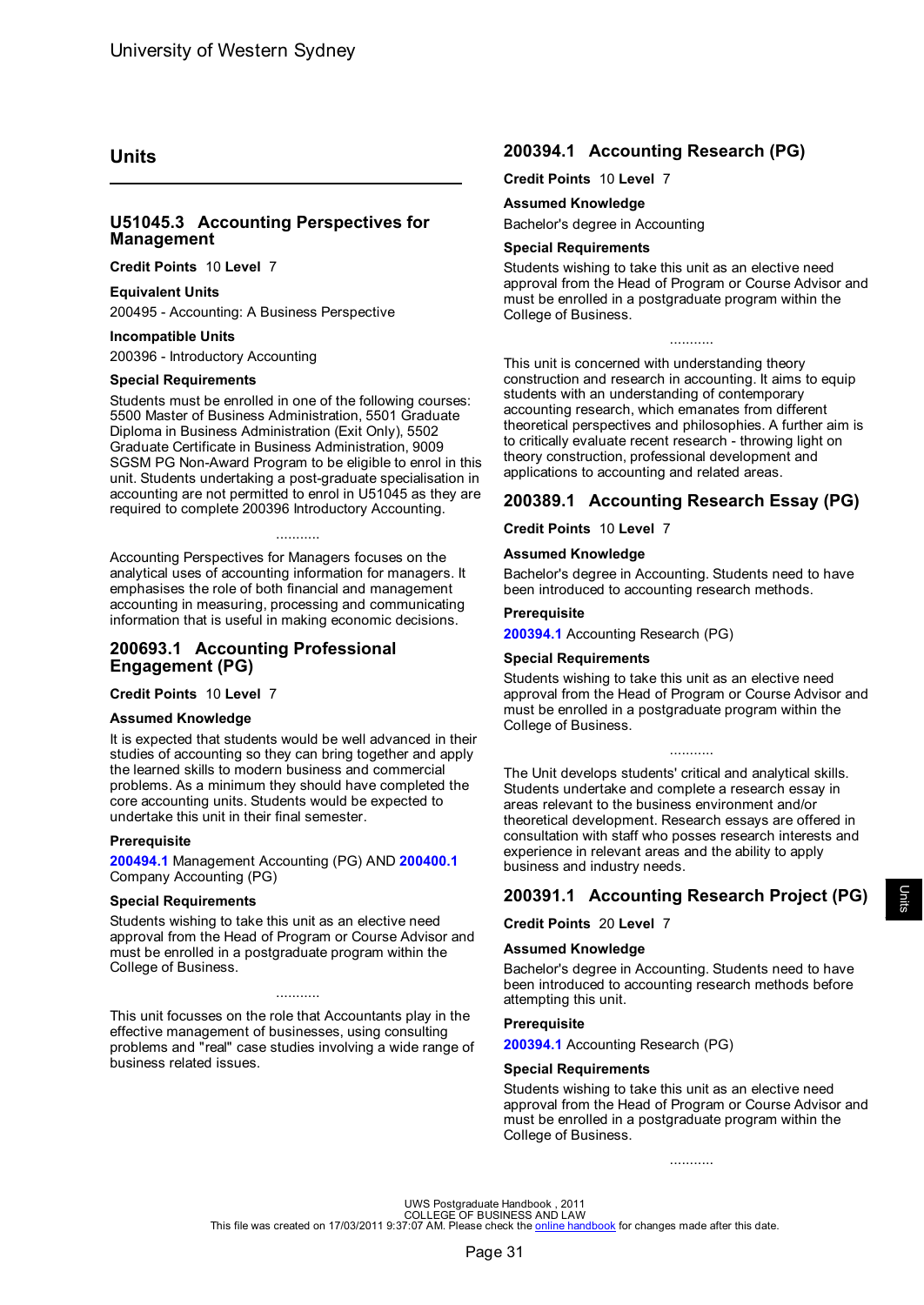<span id="page-35-0"></span>The unit develops students' critical and analytical skills. Students undertake and complete a research project in an area with relevance to the business environment. Research projects are offered in consultation with staff who possess research interests and experience in the relevant areas of business and industry.

### **200395.1 Accounting Theory (PG)**

**Credit Points** 10 **Level** 7

#### **Special Requirements**

Students wishing to take this unit as an elective need approval from the Head of Program or Course Advisor and must be enrolled in a postgraduate program within the College of Business.

...........

This unit examines the role of accounting in society, including the function of the accounting profession in this context. The nature of the different theories advanced to explain accounting including accounting as a measurement function are also examined. Particular accounting models relevant in the current environment are also considered, together with the broader economic, sociological and ethical issues raised by their application.

#### **200401.1 Accounting Theory and Applications (PG)**

**Credit Points** 10 **Level** 7

**Prerequisite 200396.1** Introductory Accounting

**Corequisite 200400.1** Company Accounting (PG)

**Equivalent Units** 51264 - Financial Accounting D (PG)

#### **Special Requirements**

Students wishing to take this unit as an elective need approval from the Head of Program or Course Advisor and must be enrolled in a postgraduate program within the College of Business.

...........

Basic questions of the role accounting performs in society are considered from economic, social and environmental perspectives. The nature of the statements advanced to give accounting legitimacy, together with their philosophical underpinnings, are examined. Selected accounting theories and philosophies will be examined and advanced applications in alternative accounting models considered.

#### **200495.2 Accounting: A Business Perspective (PG)**

**Credit Points** 10 **Level** 7

#### **Equivalent Units**

U51045 - Accounting Perspectives for Management

#### **Incompatible Units**

200396 - Introductory Accounting

#### **Special Requirements**

Students wishing to take this unit as an elective need approval from the Head of Program or Course Advisor and must be enrolled in a postgraduate program within the College of Business. Students undertaking a post-graduate specialisation in accounting should not be permitted to enrol in 200495 as they are required to complete 200396 Introductory Accounting.

Accounting: A Business Perspective focuses on the analytical uses of accounting information by managers. It emphasizes the role of both financial and management accounting in measuring, processing and communicating information that is useful in making economic decisions

### **200745.1 Advanced Research Skills**

**Credit Points** 20 **Level** 7

### **200361.3 Advanced Thesis Preparation**

...........

**Credit Points** 20 **Level** 7

#### **Assumed Knowledge**

Completion of a cognate Bachelors degree or equivalent.

#### **Special Requirements**

This unit can only taken by students enrolled in courses 2724 Graduate Certificate in Research Studies, 2744 Master of Business and Commerce (Reasearch Studies)/ PhD, 3647 Master of Science, 4651 Master of Health Science, 2601 Master of Commerce (Human Resources Management and Industrial Relations) or 2602 Graduate Diploma in Human Resource Management and Industrila Relations (exit only) who have been assigned an academic supervisor for the unit.

...........

This is a 20 credit point unit offered over two consecutive quarters. The main focus of this unit is on understanding how a research problem is identified, how literature in a research area is critically evaluated and how a comprehensive research proposal is formulated. The unit is primarily designed to assess the research readiness of the students. The overarching goal of this unit is to develop a critical spirit of inquiry by providing a structured and systematic way of thinking about writing a comprehensive research proposal. It allows students to become familiar with the requirements of thesis writing from an early stage. The unit provides students with the opportunity to engage in a structured literature review to assist in selecting an appropriate research topic. The unit also develops an appreciation for ethical issues in research in higher degrees. Key assessment criteria include writing a critical evaluation of research papers from the literature within a chosen topic, writing and presenting a defensible research proposal.

### **200733.1 Applied Channel Systems**

**Credit Points** 10 **Level** 7

#### **Equivalent Units**

51014 - Business Marketing Strategy

UWS Postgraduate Handbook , 2011 COLLEGE OF BUSINESS AND LAW This file was created on 17/03/2011 9:37:07 AM. Please check the online [handbook](http://handbook.uws.edu.au/hbook/) for changes made after this date.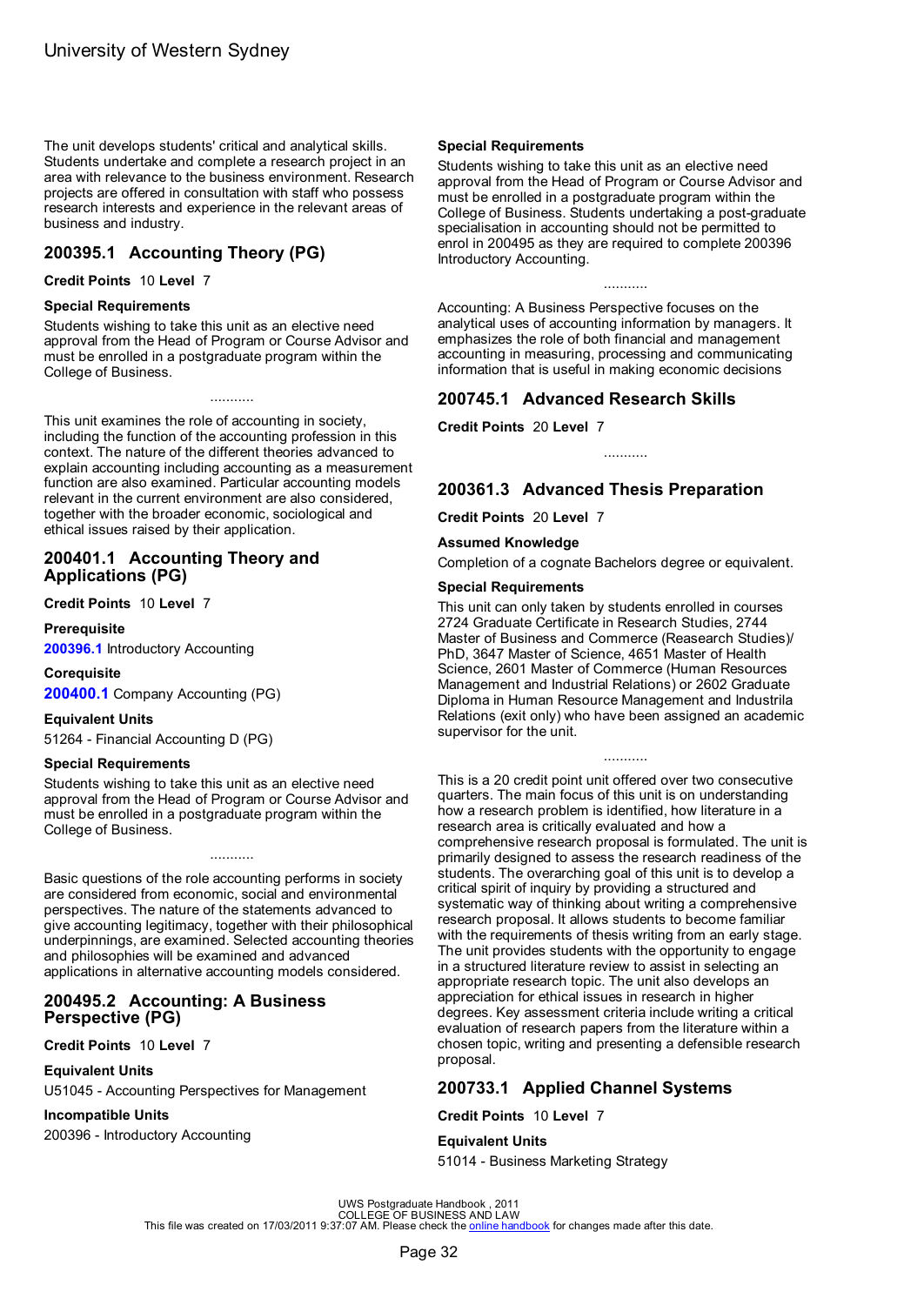<span id="page-36-0"></span>This unit introduces students to various channel structures and their differing supply and distribution patterns; especially contemporary channel structures (Retail, eMarkets, etc.) will be addressed. Topics include value chain strategy and management, negotiation as well as the dealing with power and other relationship atmosphere elements.

...........

### **200766.1 Applied Strategic Hospitality Management**

#### **Credit Points** 10 **Level** 7

#### **Equivalent Units**

200201 - Strategic Tourism & Hospitality Management, 200259 - Strategic Hospitality and Hotel Management

...........

Understanding of strategic management (including its implementation) equips hospitality professionals for contributing to decisions to enhance organisational viability in response to pressures from competitors and changing contexts, harnessing the organisation's human resources, knowledge and creativity. This unit provides opportunities for undertaking strategic analysis using a range of frameworks, theories and tools in application to case studies. Skills for researching contemporary industry trends and other aspects of environmental scanning will be developed and showcased in reports and other media. The unit allows some choice of focus around contemporary issues facing hotels, restaurants, or special events to best suit students' career aspirations.

### **200729.1 Aspects of International Business Law**

...........

**Credit Points** 10 **Level** 7

International Law has been defined as that body of law which regulates States and which States feel bound to observe. It also seeks to order human affairs at the international level. As developments in technology and travel continue to shrink the distance between States, issues of International Law become increasingly important. The Unit lays the foundation for an understanding of various aspects of this system of law, particularly in its impact upon international business and the regulation of international transactions. It also deals with its relationship with domestic Australian law. It will challenge students to critically analyse the system and suggest ways in which the rules and principles can and should develop in the future in order to accommodate the changing needs and values of the international community of nations in its commercial dealings with one another.

### **200416.1 Assurance Services (PG)**

#### **Credit Points** 10 **Level** 7

#### **Assumed Knowledge**

Bachelor's degree in Accounting

#### **Special Requirements**

Students wishing to take this unit as an elective need approval from the Head of Program or Course Advisor and must be enrolled in a postgraduate program within the College of Business.

#### ...........

This unit is intended to expand disciplinary perspectives in auditing and assurance services and to give guidance for research in auditing. It examines the differences in philosophies and methods and compares contemporary and traditional approaches to assurance services. The unit also incorporates an examination of "white collar crime" and explores the role of expert witnesses and audit documentation.

#### **200398.1 Auditing (PG)**

**Credit Points** 10 **Level** 7

#### **Prerequisite**

**200400.1** Company Accounting (PG) AND **200396.1** Introductory Accounting

#### **Equivalent Units**

51267 - Auditing (PG)

#### **Special Requirements**

Students wishing to take this unit as an elective need approval from the Head of Program or Course Advisor and must be enrolled in a postgraduate program within the College of Business.

...........

The aim of this unit is to examine the nature of modern auditing, the purposes it serves and the framework within which it operates.

### **200390.1 Business Essay (PG)**

**Credit Points** 10 **Level** 7

#### **Assumed Knowledge**

Bachelor's degree in Accounting

#### **Prerequisite**

**[200394.1](#page-34-0)** Accounting Research (PG)

#### **Corequisite**

**200393.1** Accounting and Business Research Concepts and Methods

#### **Special Requirements**

Students wishing to take this unit as an elective need approval from the Head of Program or Course Advisor and must be enrolled in a postgraduate program within the College of Business.

#### ...........

The unit develops students' critical and analytical skills. Students undertake and complete a research essay in an area relevant to the business environment and/or theoretical development. Research essays are offered in consultation with staff who posses research interests and experience in areas and the relevant ability to apply business and industry needs.

UWS Postgraduate Handbook , 2011 COLLEGE OF BUSINESS AND LAW This file was created on 17/03/2011 9:37:07 AM. Please check the online [handbook](http://handbook.uws.edu.au/hbook/) for changes made after this date.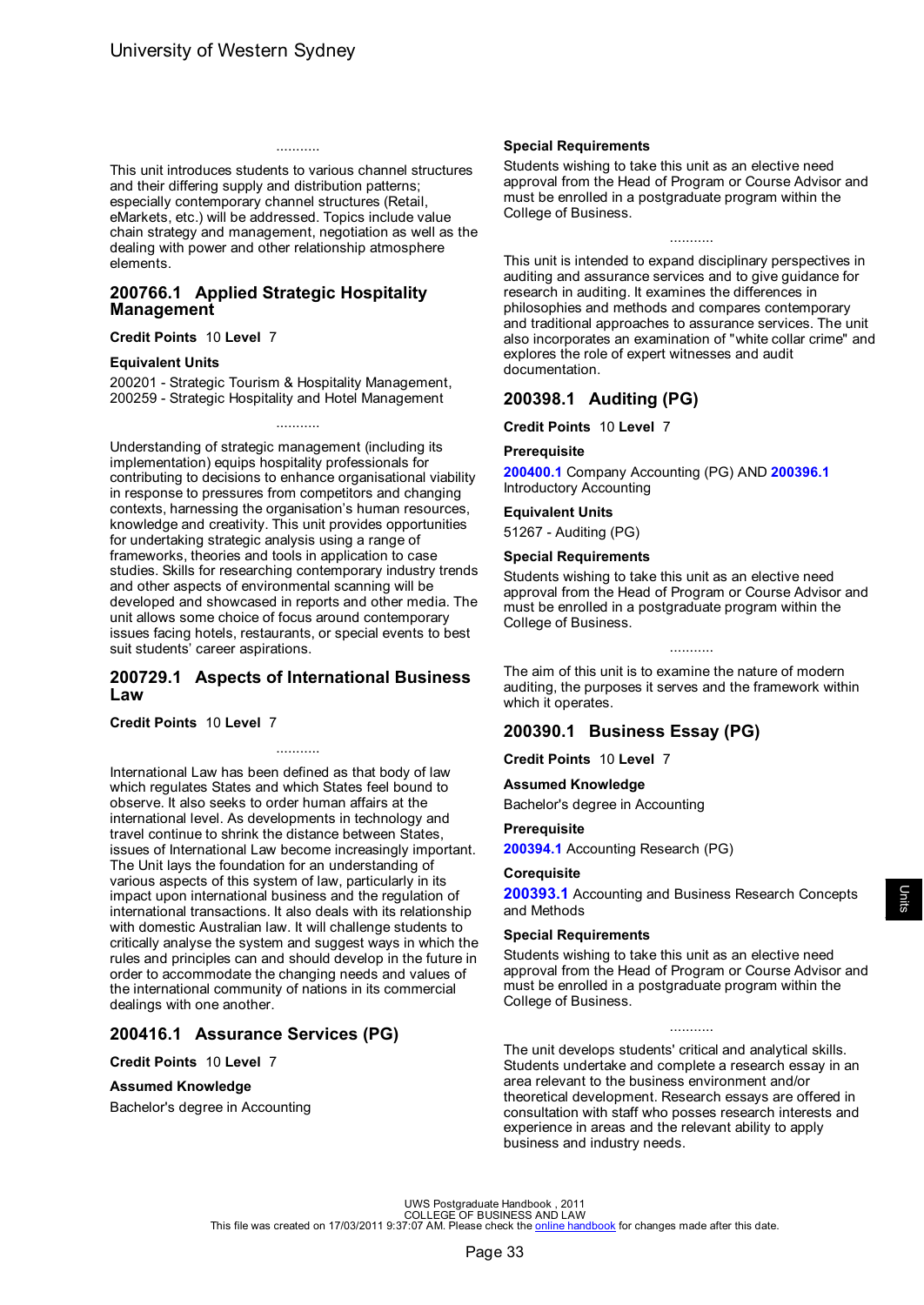## <span id="page-37-0"></span>**200769.1 Business Internship**

#### **Credit Points** 10 **Level** 7

#### **Equivalent Units**

200280 - Masters Project

### **Special Requirements**

Students must have completed 40 credit points of core units in their approved program of study in a post-graduate business course. Enrolment in this unit is competitive and subject to availability of internship places (administered by the Careers and Cooperative Education Unit CCEU). Students who wish to enrol in this unit must contact their Head of Program.

...........

The Business Internship is designed for students who want to gain industry experience and further their studies through a 10-week business internship. This Business Internship unit is based on a project style unit which requires students to undertake a research project in their chosen field whilst attending an industry based internship. These highly sought after internships will be filled on a competitive basis and will be arranged by the UWS Careers and Cooperative Education Unit (CCEU).

## **51276.2 Business Re-engineering**

#### **Credit Points** 10 **Level** 7

#### **Special Requirements**

Only students enrolled in a postgraduate program can enrol in this unit.

...........

This unit provides an understanding of the principles and practice of re-engineering to enable the design of business processes that can enhance customer value creation while simultaneously enhancing corporate performance. The principles of business re-engineering aim at achieving breakthrough improvements in performance through a critical analysis and redesign of existing business processes. The unit aims to equip the participants with the necessary tools and techniques for carrying out a critical analysis and redesign of the operations, processes, organisation and culture of business establishments.

## **200691.1 Business Research Paper**

#### **Credit Points** 10 **Level** 7

#### **Special Requirements**

Authorisation required by Head of Program.

This unit engages the academy with commerce by integrating theory with secondary research to solve real-life business problems. Typically students choose a specific area of the discipline relevant to their graduate award and investigate a related problem at a workplace.

...........

## **200299.2 Business Research Skills Seminar**

...........

**Credit Points** 10 **Level** 5

This unit introduces students to core concepts of business research, qualitative, quantitative and mixed methodologies frequently used in business research. The unit prepares students to be able to justify the methods and tools used in their Higher Degree by Research thesis and thus allowing them to work towards the methodology chapter of their thesis.

## **LW805A.2 Capital Gains Tax (PG)**

**Credit Points** 10 **Level** 7

#### **Prerequisite**

**[AC808A.1](#page-62-0)** Taxation Planning and Implications (PG)

#### **Special Requirements**

Students wishing to take this unit as an elective need approval from the Head of Program or Course Advisor and must be enrolled in a postgraduate program within the College of Business.

...........

At the completion of this course students should have an understanding of the complexities of the taxation of capital gains in Australia; an in depth understanding of the relevant capital gains provisions in the income tax legislation; and an understanding of the practical applications of the legislation in relation to the taxation of capital gains.

## **200432.1 Commercial Law (PG)**

**Credit Points** 10 **Level** 7

#### **Equivalent Units**

51226 - Commercial Law (PG)

### **Special Requirements**

Students wishing to take this unit as an elective need approval from the Head of Program or Course Advisor and must be enrolled in a postgraduate program within the College of Business.

...........

This unit deals with concepts of Australian law and commercial legal obligations that are of importance both to professional practice and to studies in later units. The unit topics are: Australian Legal Institutions and Sources of Law, Case Law and Doctrines of Precedent, Legislation and Statutory Interpretation, The Australian Federation and Concepts of Constitutional Law, Principles of Tortious Liability, and the formation, vitiation, performance and discharge of contracts, including agency, sale of goods and consumer transactions.

## **200400.2 Company Accounting (PG)**

**Credit Points** 10 **Level** 7

### **Prerequisite**

**[200396.2](#page-48-0)** Introductory Accounting (PG)

### **Corequisite**

**[200433.1](#page-38-0)** Company Law (PG)

### **Equivalent Units**

51254 - Financial Accounting C (PG)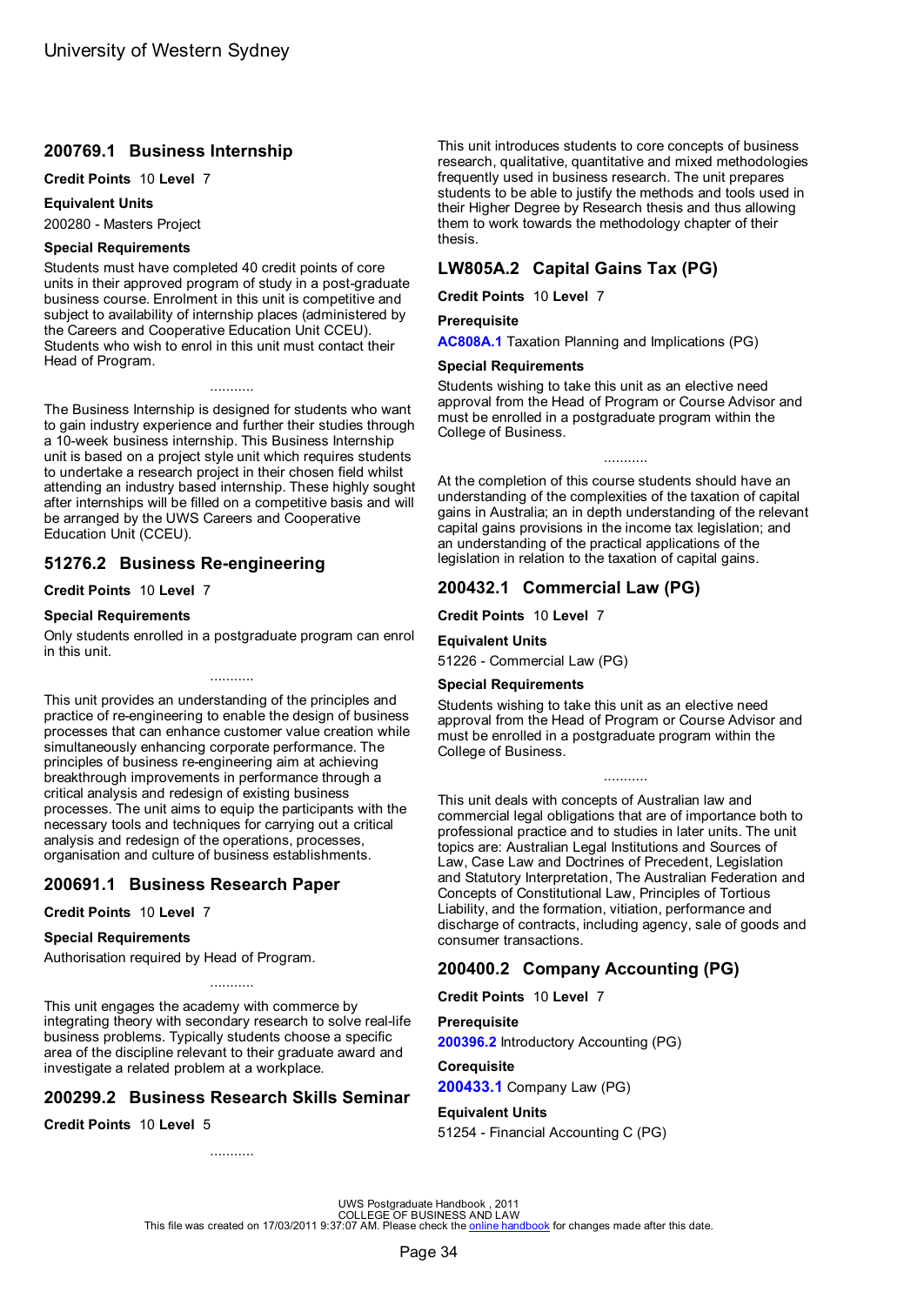#### <span id="page-38-0"></span>**Special Requirements**

Students wishing to take this unit as an elective need approval from the Head of School or Course Advisor and must be enrolled in a postgraduate program within the College of Business.

...........

The goal of this unit is to identify the accounting issues that arise from the various forms of corporate organisation and how these translate into disclosure issues for financial reporting purposes. The unit includes company formation and liquidation; accounting for a group of related companies and other associated entities includig partnerships, joint ventures and trusts.

### **200433.1 Company Law (PG)**

**Credit Points** 10 **Level** 7

#### **Prerequisite**

**[200432.1](#page-37-0)** Commercial Law (PG)

## **Equivalent Units**

51227 - Company Law (PG)

#### **Special Requirements**

Students wishing to take this unit as an elective need approval from the Head of Program or Course Advisor and must be enrolled in a postgraduate program within the College of Business.

...........

This unit deals with legal issues concerning various aspects of company; incorporation, regulation, membership and capital, company management, corporate officers, meetings, relations of the company with outsiders, accounts, reports and other disclosures, arrangements and reconstruction, receivers and winding up, share acquisition and takeovers. It also focuses on a review of public policy underlying law in the above areas.

### **500020.1 Competitive Intelligence**

#### **Credit Points** 10 **Level** 7

#### **Special Requirements**

Students must be enrolled in one of the following courses: 5500 Master of Business Administration , 5501 Graduate Diploma in Business Administration (Exit Only) , 5502 Graduate Certificate in Business Administration , 9001 Master of Business Administration (UWS), 9003 Graduate Diploma in Business Administration (UWS), 9004 Graduate Certificate in Business Administration (UWS), 9009 SGSM PG Non-Award Program to be eligible to enrol in this unit.

...........

This unit is about how to compete effectively and to minimise the risks involved in managerial decision-making. Intelligent approaches and practices are concerned with efficient and effective programs that can focus on: 1) profiling industries and competitors; 2) transforming gathered information into actionable intelligence; 3) utilising all members in the firm as intelligence antennae; 4) addressing evolving critical issues to facilitate organisational renewal; and 5) using ethical and legal means in the process of gathering and using publicly available information.

## **500019.1 Conflict Resolution**

**Credit Points** 10 **Level** 7

#### **Special Requirements**

Students must be enrolled in one of the following courses: 5500 Master of Business Administration, 5501 Graduate Diploma in Business Administration (Exit Only), 5502 Graduate Certificate in Business Administration, 9001 Master of Business Administration (UWS), 9003 Graduate Diploma in Business Administration (UWS), 9004 Graduate Certificate in Business Administration (UWS), 9009SGSM PG Non-Award Program to be eligible to enrol in this unit.

...........

Whilst the unit is an introduction to the whole Dispute Resolution (DR) movement and the processes known as Alternative Dispute Resolution, the unit concentrates on negotiation, mediation, evaluation and the essential communication skills for resolving disputes. The history and use of these processes will be covered. The most recent thinking will be introduced, together with some of the current issues. The resolution of differing types of disputes will be addressed. Practical skills will be emphasised and students will be given ample practical exercises to encourage them to integrate the skills. Students will be encouraged to become aware of their own personal style and of the values, attitudes and culture they bring to the resolution of conflicts and of the other styles they can access as appropriate.

## **500033.1 Consumer Behaviour**

**Credit Points** 10 **Level** 7

### **Incompatible Units**

51003 - Buyer Behaviour

#### **Special Requirements**

Students must be enrolled in one of the following courses: 5500 Master of Business Administration, 5501 Graduate Diploma in Business Administration (Exit Only) , 5502 Graduate Certificate in Business Administration , 9001 Master of Business Administration (UWS), 9003 Graduate Diploma in Business Administration (UWS), 9004 Graduate Certificate in Business Administration (UWS), 9009 SGSM PG Non-Award Program to be eligible to enrol in this unit.

...........

This unit provides an appreciation of the social and psychological foundations to the way markets and managers behave, thus allowing managers to understand and influence consumer behaviour. It does this by reviewing the influences on behaviour (culture, social class and reference group) and individual differences (personality, motivations, memory and learning) and by showing how these factors are manifested in buyer attitudes, perceptions, and decision making. The unit encourages students to apply theoretical concepts to explain behaviour in a range of organizational and marketing situations.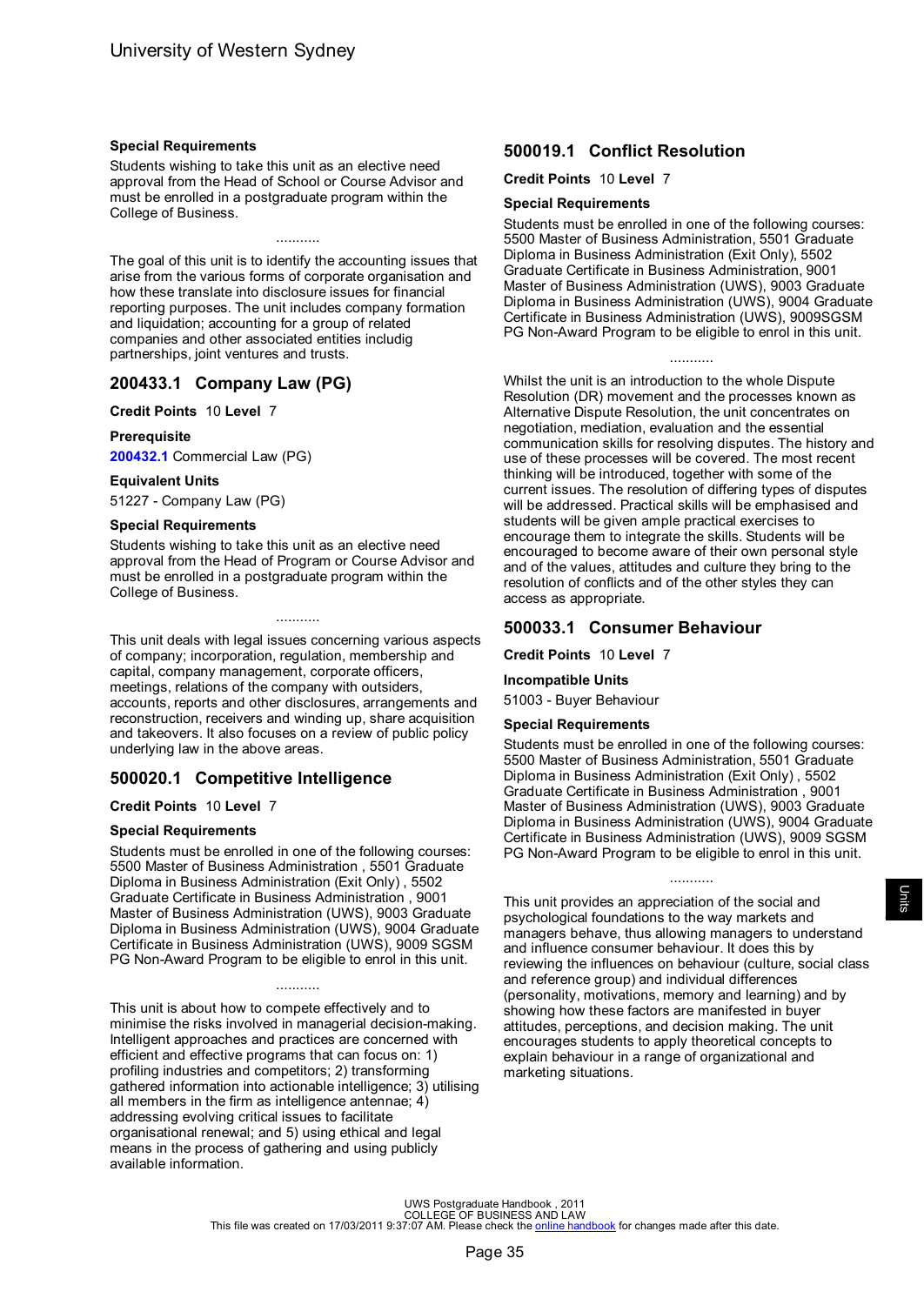### <span id="page-39-0"></span>**200715.1 Contemporary Applied Research in Employment Relations**

#### **Credit Points** 10 **Level** 7

#### **Assumed Knowledge**

Advanced knowledge of human resource management and industrial relations from completing at least 40 credit points of specialist postgraduate study.

#### **Incompatible Units**

51106 - Contemporary Issues in Employment Relations

...........

This unit equips Employment Relations professionals to undertake research and analyse contemporary issues confronting organisations and industries. This studentcentred unit provides close supervision of the research and analytical practices of students in order to enhance skill development via application to contemporary topics. Students have scope to focus on issues that are of particular concern or interest for their careers or their organisations. As an integrating unit, it allows students to bring together their knowledge and questions developed throughout their program of study to produce reports and other media that showcase professional practice and demonstrate their achievements. Relevance of stakeholders' perspectives and multidisciplinarity are highlighted.

### **51286.2 Contemporary Engineering Organisation and Management Practice**

**Credit Points** 10 **Level** 7

#### **Special Requirements**

Only students enrolled in a postgraduate program can enrol in this unit.

...........

The aim of this unit is to facilitate a transition of technical personnel into management roles and to provide necessary development for successful performance in managerial roles. The pressures of economic change, globalisation, technological advancement and market changes requires a broad range of managerial skills, knowledge and understanding of contemporary issues within dynamic organisational settings. This unit provides participants with an overview of contemporary management philosophies and practices integrating a wide range of management disciplines and skills including the fundamentals of management, leadership, people skills, globalisation, technology, ethics and contemporary issues in managing engineering-based organisations.

## **200730.1 Contemporary Issues in Marketing**

### **Credit Points** 10 **Level** 7

#### **Equivalent Units**

200512 - Contemporary Issues in International Marketing

This unit aims to build upon the knowledge gained in the foundation marketing and business units by applying the knowledge gained in that unit to specific contemporary conceptual and empirical issues in international marketing.

...........

Topics include dealing with complexity and environmental turbulence, sustainability, corporate social responsibility as well as implications of changing economies.

## **U51043.2 Contemporary Organisation Behaviour**

**Credit Points** 10 **Level** 7

#### **Incompatible Units**

200768 - Management Skills

#### **Special Requirements**

Only students enrolled in course codes 5500 Master of Business Administration and 9009 SGSM PG Non-Award Program can enrol in this unit.

...........

Contemporary Organisation Behaviour has been designed to offer you tools which can help you manage people in an increasingly complex organisational climate. Therefore, the objectives of the unit focus on critically evaluating how organisations, groups and teams and individual behaviour can affect work performance and productivity.

### **200415.1 Corporate Failure and Forensic Accounting (PG)**

**Credit Points** 10 **Level** 7

### **Assumed Knowledge**

Bachelor's degree in Accounting

#### **Special Requirements**

Students wishing to take this unit as an elective need approval from the Head of Program or Course Advisor and must be enrolled in a postgraduate program within the College of Business.

........... In the same way that the medical profession learns from autopsies, the accounting profession can learn from examining corporate collapses. This unit provides valuable lessons in accounting by examining booms and busts of

previous periods and reviewing the reports of inspectors and forensic accountants who have identified deficiencies in accounting methods, internal controls and auditing.

### **200426.1 Corporate Finance (PG)**

**Credit Points** 10 **Level** 7

#### **Assumed Knowledge**

Secondary school mathematics, and introductory economics or microeconomics.

#### **Equivalent Units**

51164.1 - Finance, 51270.1 - Corporate Finance (PG)

#### **Special Requirements**

Only students enrolled in the following degrees are able to enrol in this unit: 2705 Master of Finance, 2702 Master of Applied Finance, 2704 or 2745 Graduate Diploma in Applied Finance, 2708 Graduate Certificate in Applied Finance, 2703 Master of International Trade and Finance, 2689 Master of Professional Accounting, 2691 Master of Accountancy, 2742 Master of Vocational Accounting, 2686 Graduate Certificate in Accounting and 2687 Graduate

UWS Postgraduate Handbook , 2011 COLLEGE OF BUSINESS AND LAW

This file was created on 17/03/2011 9:37:07 AM. Please check the online [handbook](http://handbook.uws.edu.au/hbook/) for changes made after this date.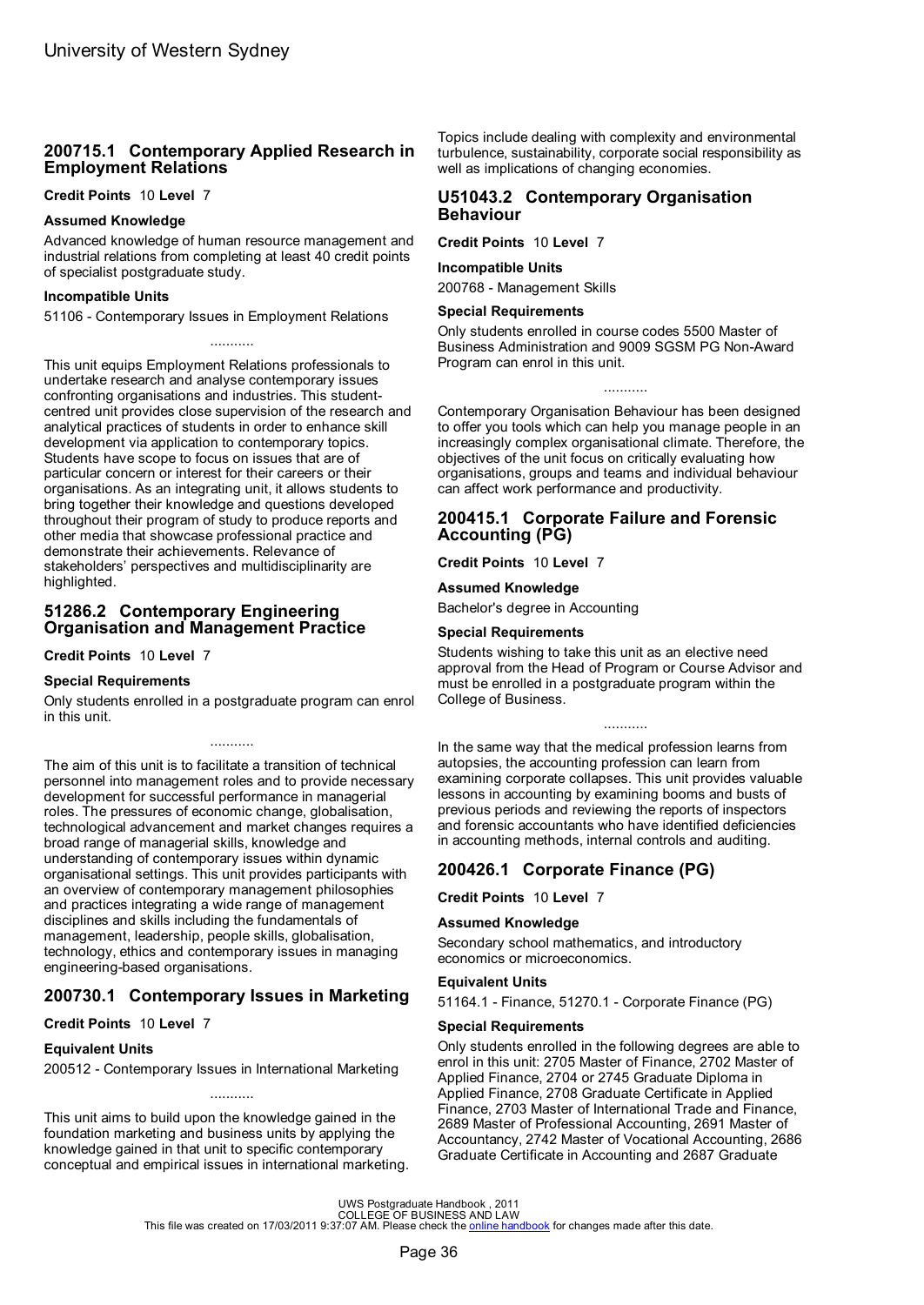<span id="page-40-0"></span>Diploma in Accounting, 2655 Graduate Certificate in Business.

#### ...........

As an introductory finance unit, this unit introduces the fundamental concepts of finance theory and tools of financial decision-making in the context of Australian institutional environment. These concepts relate primarily to the time value of money, risk and return, capital budgeting and capital structure. The purpose of the unit is to develop an understanding of the basic practices of financial management from the perspective of a firm (both large and small). Students examine the investment, financing and dividend decisions of corporations.

## **200732.1 Creating Markets**

**Credit Points** 10 **Level** 7

#### **Equivalent Units**

51003 - Buyer Behaviour

Understanding markets is central to the effective management of the marketing system. This unit is designed to provide a framework for exploring wellestablished, current, and emerging topics in consumer and organisational buyer behaviour. An applied approach is used to explore how buyers (from different organisational, social and culturally diverse backgrounds) behave and how strategic marketing efforts can be adapted to create value in different markets.

...........

### **500041.2 Creating Sustainable Organisations**

**Credit Points** 10 **Level** 7

#### **Prerequisite**

**[U51043.2](#page-39-0)** Contemporary Organisation Behaviour AND **[500001.2](#page-63-0)** Value Chain Management

#### **Special Requirements**

Only students enrolled in course codes 5500 Master of Business Administration or 9009 SGSM PG Non-Award Program can enrol in this unit.

...........

Creating Sustainable Organisations equips participants to lead in organisations in ways that enable them to be part of the solution to the environmental and social problems of the planet. It encourages continual reflection on the nature and implications of sustainability issues through the application of theories and concepts derived from open systems approaches to real-life situations. It also fosters an understanding of organisational change for sustainability and how competitive advantage can be achieved through green business. Creating Sustainable Organisations will enable graduates to integrate sustainability with corporate strategy, and analyse sustainability within the context of globalisation and international business.

## **101416.1 Creativity: Theory and Practice**

#### **Credit Points** 20 **Level** 5

#### **Assumed Knowledge**

Students must have completed the third year of the undergraduate program (or equivalent) in the Fine Arts, Electronic Arts, Contemporary Arts, Music, Performance, Communication or Design (Visual Communication) bachelor degrees.

#### **Corequisite**

**[101417.1](#page-56-0)** Project Seminar and Proposal

#### **Special Requirements**

Students must be eligible for admission into the School of Communication Arts Honours program in order to take this unit. The proposed research must be in an area that can be supervised by a full-time academic staff member of the School of Communication Arts. This is a 20 credit point unit. Successful completion of a combination of any two of the following 10 credit point units will be accepted as equivalent for progression purposes: 100638.1 - Investigative Procedures in the Contemporary Arts, 100938 - Communication and Creative Industries, 101064 - Reading the Contemporary, 101168 - Honours Seminar. Please see your Course Advisor or Head of Program to obtain Advanced Standing if applicable.

Research in communication arts utilises a range of investigative procedures appropriate to the theory and practice of each creative discipline. This unit will introduce fundamental research languages, methods and outcomes relevant to the communication arts disciplines, and encourage students to develop approaches best suited to their theory and practice. Students will write and defend a research proposal and paper for a research program; the unit will enable students to apply a rigorous research framework to their work. Students will engage with a range of significant and critical texts which address broad implications of practices and theories in creative disciplines.

...........

## **51166.1 Credit and Lending Decisions**

**Credit Points** 10 **Level** 7

#### **Assumed Knowledge**

51163 Financial Institutions and Markets and/or 51164 Finance / 200426 Corporate Finance.

#### **Special Requirements**

Only students enrolled in the following degrees are able to enrol in this unit: 2705 Master of Finance, 2702 Master of Applied Finance, 2704 or 2745 Graduate Diploma in Applied Finance, 2708 Graduate Certificate in Applied Finance.

...........

This unit teaches techniques necessary for running a successful lending book. It outlines the steps which must be taken in performing credit evaluation, and provides the analytical techniques necessary to carry out such evaluation. This unit does not cover the legal aspects of financial institution lending.

...........

## **200744.2 Critical Literature Review**

**Credit Points** 20 **Level** 7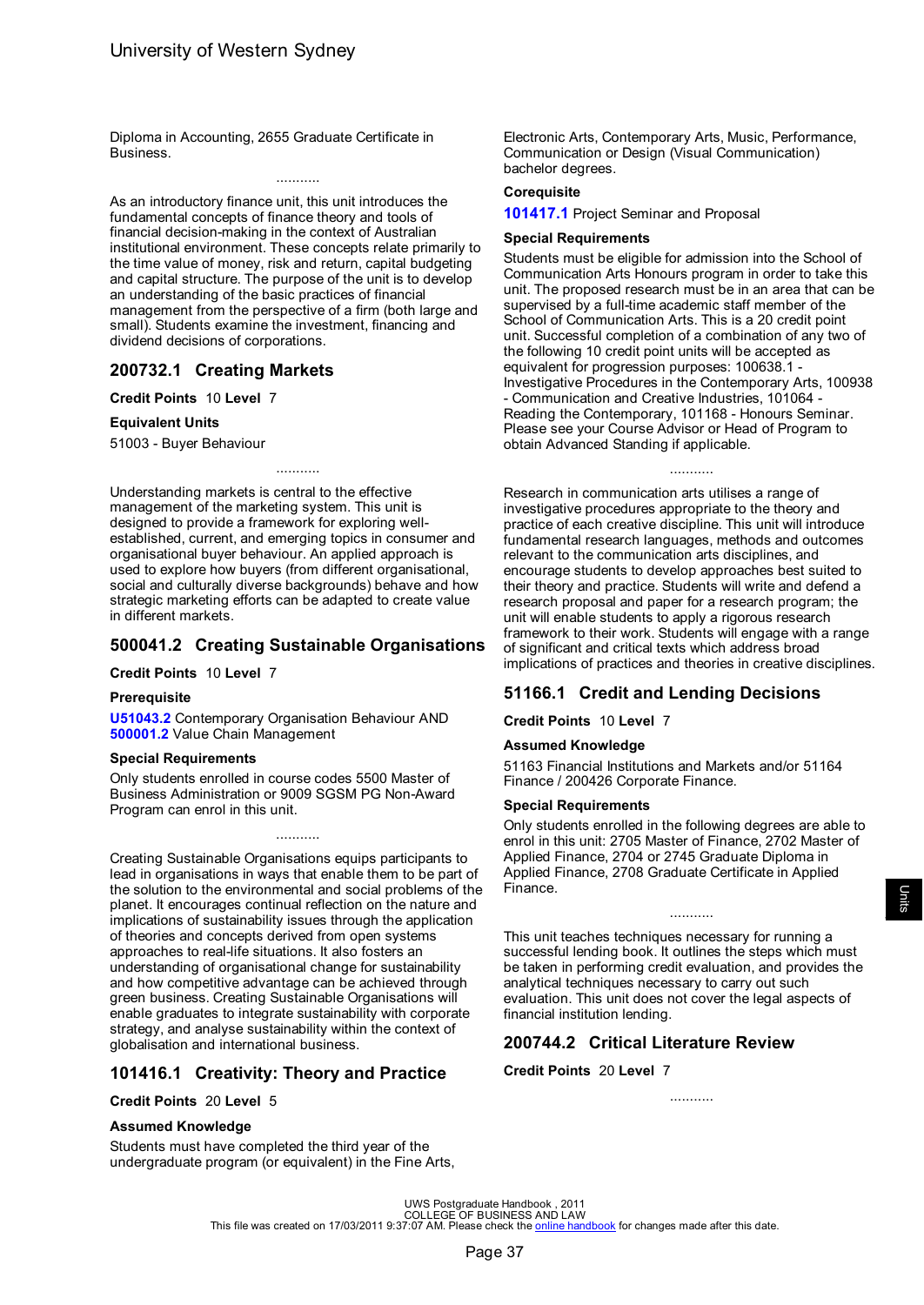## <span id="page-41-0"></span>**CO806A.1 Current Issues in Financial Planning (PG)**

#### **Credit Points** 10 **Level** 7

#### **Special Requirements**

Students wishing to take this unit as an elective need approval from the Head of Program or Course Advisor and must be enrolled in a postgraduate program within the College of Business.

This is a capstone unit which involves the construction of a comprehensive financial plan and a research project. Being a capstone unit it expects knowledge of all technical issues covered in core financial planning units.

...........

## **200736.1 Customer Relationship Marketing**

#### **Credit Points** 10 **Level** 7

...........

This is a hands-on unit introducing students to the concept and application of customer relationship marketing. It will present an understanding of relationship management principles as well as an overview and analysis of the various techniques available to companies. This unit will examine CRM in the context of different industries and examine the impact that CRM can have on firm performance. The key is to develop an understanding of customer and consumer needs and aspirations to create effective and long-term relationship strategies. There will be a emphasis on consumer loyalty programs and valueadded services. It will also examine how CRM can fit into the overall strategy of the firm.

### **51169.1 Derivatives**

#### **Credit Points** 10 **Level** 7

#### **Special Requirements**

Only students enrolled in the following degrees are able to enrol in this unit: 2705 Master of Finance, 2702 Master of Applied Finance, 2704 or 2745 Graduate Diploma in Applied Finance, 2708 Graduate Certificate in Applied Finance, 2703 Master of International Trade and Finance, 2631 Master of Business and Commerce

...........

This unit provides an introduction to the major classes of derivatives: forwards, futures, swaps and options. These are studied in detail with the objective of elucidating the ways in which these instruments can be used for the purposes of hedging, speculation and arbitrage. In addition to the analysis of derivative usage and market growth, considerable attention is given to the objective of gaining an understanding of the fundamentals of derivative pricing.

...........

## **200716.1 Developing Human Capital**

### **Credit Points** 10 **Level** 7

### **Equivalent Units**

51176 - Employee Training and Development.

The unit equips students to lead human resource development initiatives by developing specialist knowledge and skills. Contemporary HRD is studied within the context of strategic employment relations, challenges around talent management, the evolution of training and development in firms and in public institutions, and with some consideration of organisational learning. By working through stakeholder differences and labour market segments, students argue as they apply knowledge to different contexts. Through argument and application comes insight into critical perspectives on building human capability, career management and development, and current and future trends in HRD in a number of countries.

## **51206.1 Development of Accounting Information (PG)**

**Credit Points** 10 **Level** 7

#### **Special Requirements**

Students wishing to take this unit as an elective need approval from the Head of Program or Course Advisor and must be enrolled in a postgraduate program within the College of Business.

...........

Systems analysis and design refers to the process of examining a business situation with the intent of improving it through better procedure, methods and technology. Systems analysis and design provides a structured methodology for developing or improving information systems in business. The methodology does not necessitate the use of computers, although most contemporary business information systems are computerised.

### **500032.2 Economic Contexts for Managers**

#### **Credit Points** 10 **Level** 7

#### **Prerequisite**

**[U51045.3](#page-34-0)** Accounting Perspectives for Management AND **[500003.2](#page-43-0)** Financial Management

### **Equivalent Units**

U51044 - Economic Contexts for Managers

#### **Special Requirements**

Students must be enrolled in on the following courses 5500 Master of Business Administration, 5501 Graduate Diploma in Business Administration (Exit Only), 5502 Graduate Certificate in Business Administration, 9009 SGSM PG Non-Award Program to be eligible to enrol in this unit.

...........

This unit is concerned with the decision making processes of business firms and the economic environment in which they operate. To function efficiently and effectively as a manager students must gain a working knowledge of the macroeconomic setting within which a firm operates; the microeconomic elements of consumer behaviour; the objectives and goals of a firm; the revenue, cost and profit structures of a firm; its potential pricing and non-pricing strategies; the possible stance of government; and the implications of international influences. The emphasis throughout the unit is on practicality. All topics are taught using examples of real life situations.

UWS Postgraduate Handbook , 2011 COLLEGE OF BUSINESS AND LAW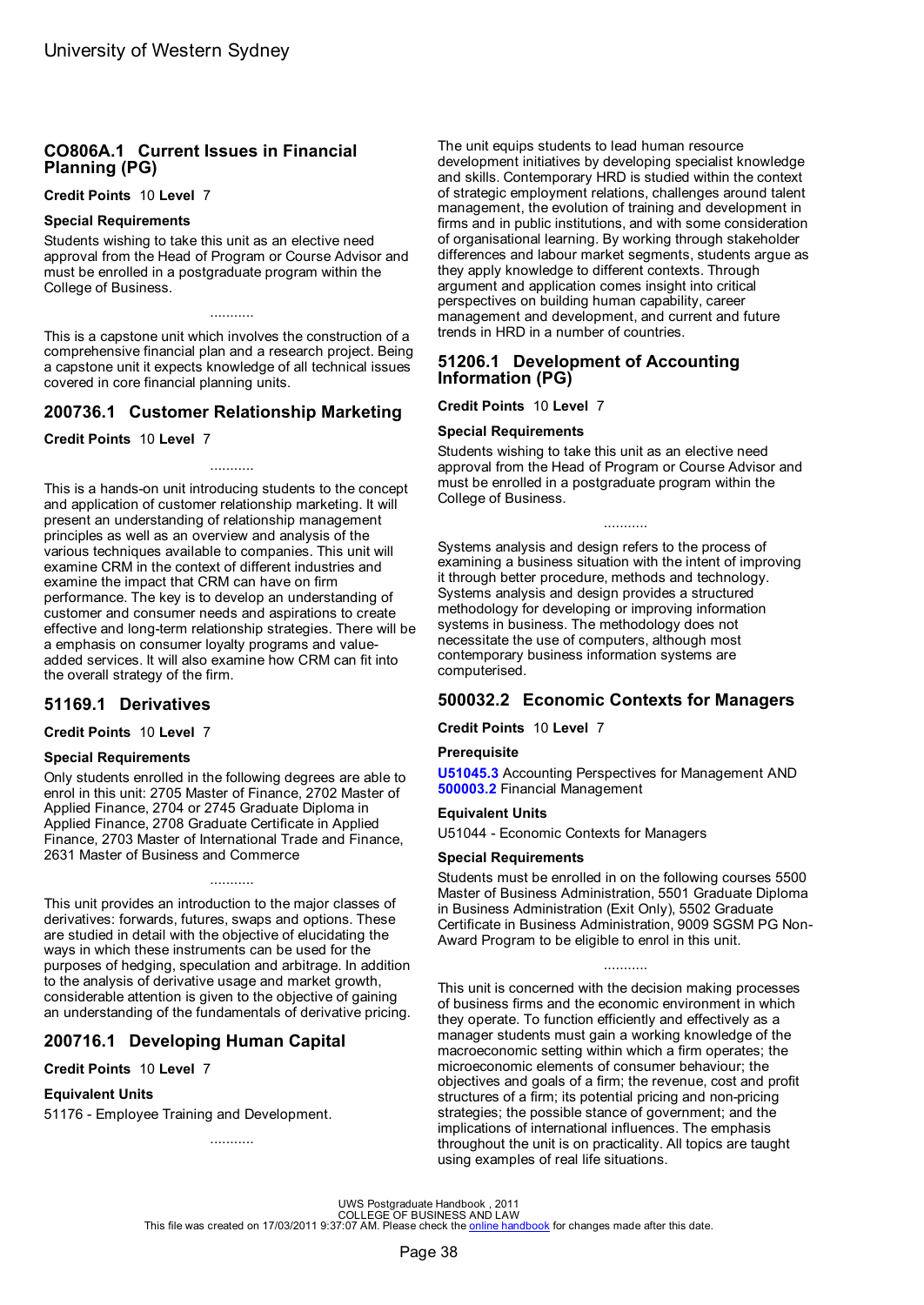## <span id="page-42-0"></span>**200425.1 Economics (PG)**

#### **Credit Points** 10 **Level** 7

#### **Equivalent Units**

51265 Economics (PG)

#### **Special Requirements**

Only students enrolled in the following degrees are able to enrol in this unit: 2705 Master of Finance, 2702 Master of Applied Finance,2704 or 2745 Graduate Diploma in Applied Finance, 2708 Graduate Certificate in Applied Finance, 2703 Master of International Trade and Finance, 2689 Master of Professional Accounting, 2691 Master of Accountancy, 2742 Master of Vocational Accounting, 2686 Graduate Certificate in Accounting and 2687 Graduate Diploma in Accounting , 2631 Master of Business & Commerce, 2632 Graduate Diploma in Business & Commerce, 2633 Graduate Certificate in Business & Commerce, 2603 Graduate Certificate in Human Resource Management and Industrial Relations.

This unit concentrates on both Microeconomic and Macroeconomic theories. Microeconomics is concerned with the study of individual units within the economy - the individual consumer, the individual firm, the type of market structure facing the firm and price and output determination. Macroeconomics is concerned with analysis of the factors determining the way in which the economic resources of an economy are utilised or under-utilised.

...........

## **200767.1 Employment Relations Law**

**Credit Points** 10 **Level** 7

#### **Equivalent Units**

48024 - Employment Relations Law

#### **Special Requirements**

Only students enrolled in a postgraduate program can enrol in this unit.

...........

Work and employment are governed by legislation and require ongoing negotiation among stakeholders, sometimes with the involvement of lawyers and tribunals using dispute resolution techniques. Understanding the principles of labour and employment law helps employment relations professionals define, assess and prioritise issues in terms of their potential legal ramifications. This unit provides a foundation for professionals to balancethe rights and responsibilities of employees and employers under changeable legislative frameworks: from engaging employees, to health, safety and welfare, to performance management, through to termination. Learning strategies include case discussion and investigating resources available for every day professional practice.

### **200717.1 Employment Relations Professional Practice**

### **Credit Points** 10 **Level** 7

#### **Assumed Knowledge**

Basic knowledge of human resource management objectives and functions from undergraduate study or work experience; it recommended that students complete this unit in the same quarter as 200718 Human Resource Management.

...........

Employment Relations Professional Practice concentrates on communicating and performing as employment relations professionals. Students practice the activities undertaken by professionals, such as advocacy and presentation, team work, information and knowledge management, research, analysis and problem solving, and producing reports, policies and analytical essays, with opportunities for feedback. The focus is knowledge of the ER professions, such as the role, function and ethics of human resource managers, industrial officers and the role of professional bodies in Australia and internationally. Support for academic practice will accompany professional activities. The unit is designed for those wanting to build a career in employment relations.

### **CO805A.1 Estate Planning and Professional Responsibilities (PG)**

**Credit Points** 10 **Level** 7

#### **Special Requirements**

Students wishing to take this unit as an elective need approval from the Head of Program or Course Advisor and must be enrolled in a postgraduate program within the College of Business.

This unit examines issues related to estate planning including wills and powers of attorney. In addition, the legal and professional responsibilities of financial planners is covered.

...........

### **100693.1 Evidence-based Professional Practice**

#### **Credit Points** 10 **Level** 7

Practitioners are continually seeking new ways of understanding and improving their practices in the workplace. A range of applied evidence-based research methodologies provides valuable tools to aid this process. For educators to benefit from such research they need to have control of the methodology and be able to embed that methodology in their workplace practice. This unit will introduce students to practitioner research methodologies in general and action research in particular. The unit will assist students to become reflective practitioners and researchers who are capable of making informed improvements to professional practice.

...........

### **DN805A.1 Feasibility Studies**

**Credit Points** 10 **Level** 7

#### **Assumed Knowledge**

Knowledge of property development

This unit places greater emphasis on the evaluation and development of feasibility studies for the purposes of selecting development projects, evaluating different options

...........

Page 39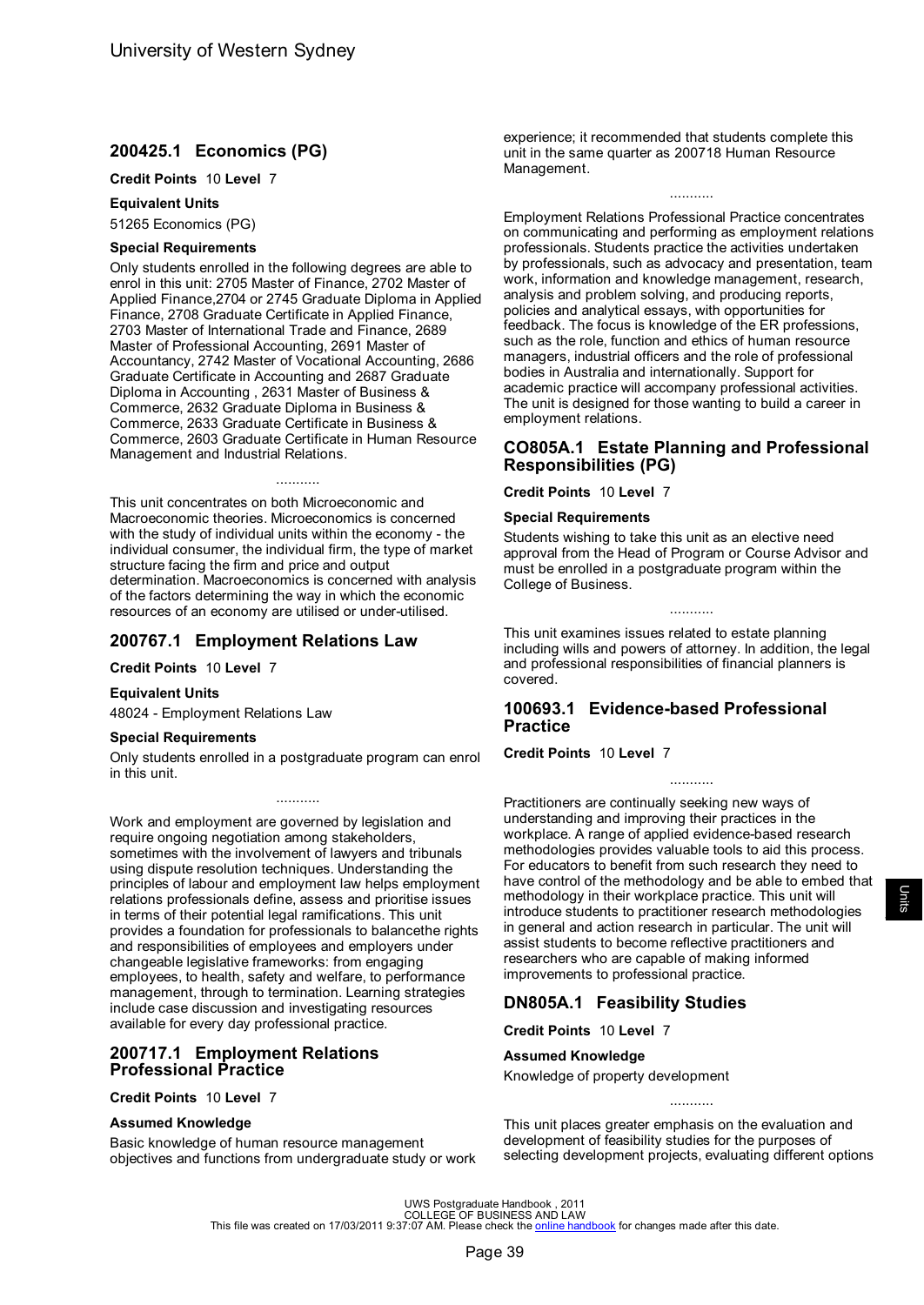<span id="page-43-0"></span>and making the decision as to whether to proceed to detailed feasibility study stage.

### **51164.1 Finance**

**Credit Points** 10 **Level** 7

Finance theory forms the basis of many of the Master of Applied Finance units. This unit sets out the basic principles of corporate finance, risk-return analysis, and financial markets. Topics covered include financial evaluation of projects; cost of capital calculations; management of cash and working capital; the choice between debt and equity in financing a business; dividend policy; and identification and management of risk.

### **200465.1 Financial Accounting - Critical Analysis (PG)**

**Credit Points** 10 **Level** 7

#### **Assumed Knowledge**

Bachelor's degree in Accounting

#### **Special Requirements**

Students wishing to take this unit as an elective need approval from the Head of Program or Course Advisor and must be enrolled in a postgraduate program within the College of Business.

...........

The unit explores external financial reporting from a wide and critical perspective. Important issues are the conceptual basis of financial accounting, measurement in accounting, including an evaluation of several current value models, users' needs for financial information, conceptual frameworks of the professional bodies, interpretation of the elements of the accounting system and harmonization of accounting standards. The particular topics emphasized in a given session will reflect current issues.

### **51165.1 Financial Institution Management**

**Credit Points** 10 **Level** 7

#### **Assumed Knowledge**

51163 - Financial Institutions and Markets and/or 200426 - Corporate Finance.

#### **Special Requirements**

Only students enrolled in the following degrees are able to enrol in this unit: 2705 Master of Finance, 2702 Master of Applied Finance, 2704 or 2745 Graduate Diploma in Applied Finance, 2708 Graduate Certificate in Applied Finance.

...........

This unit covers the tactics of financial institution management and the factors which determine short-term managerial decisions in financial institutions. A major part of the unit is the discussion of asset/liability management.

## **51163.1 Financial Institutions and Markets (MAF)**

**Credit Points** 10 **Level** 7

#### **Special Requirements**

Only students enrolled in the following degrees are able to enrol in this unit: 2705 Master of Finance, 2702 Master of Applied Finance, 2704 or 2745 Graduate Diploma in Applied Finance, 2708 Graduate Certificate in Applied Finance, 2703 Master of International Trade and Finance

...........

This unit helps students to: understand the role and nature of financial markets and institutions; develop computational skills for transactions in financial markets; understand the factors that determine share price, interest rates and exchange rates; and understand major derivative products and their use in financial markets. This subject contains financial institutions and markets and the transactions that take place in them.

### **500003.2 Financial Management**

**Credit Points** 10 **Level** 7

#### **Prerequisite**

**[U51045.3](#page-34-0)** Accounting Perspectives for Management

#### **Equivalent Units**

U51048 - Corporate Finance (MBA)

#### **Special Requirements**

Students must be enrolled in one of the following courses: 5500 Master of Business Administration, 5501 Graduate Diploma in Business Administration (Exit Only), 5502 Graduate Certificate in Business Administration, 9009 SGSM PG Non-Award Program to be eligible to enrol in this unit.

...........

The finance skills learnt in this unit can optimally be applied at the managerial decision-making level to add the most value personally and professionally. This unit considers the concepts of finance theory and tools of financial decisionmaking in the context of the Australian and international institutional environments. These concepts relate primarly to the time value of money, risk and return, capital budgeting and capital structure. Students examine the investment, financing and dividend decisions of corporations.

### **200260.1 Financial Management for Hospitality and Hotel Managers**

**Credit Points** 10 **Level** 7

#### **Equivalent Units**

200346 - Accounting and Finance for Tourism and Hospitality Managers

This unit presents the importance of managerial finance and accounting concepts and explains how they apply to specific operations in the hospitality and hotel industry. The focus is on the comprehending of basic financial statements, calculation of standard industry ratios and the

...........

UWS Postgraduate Handbook , 2011 COLLEGE OF BUSINESS AND LAW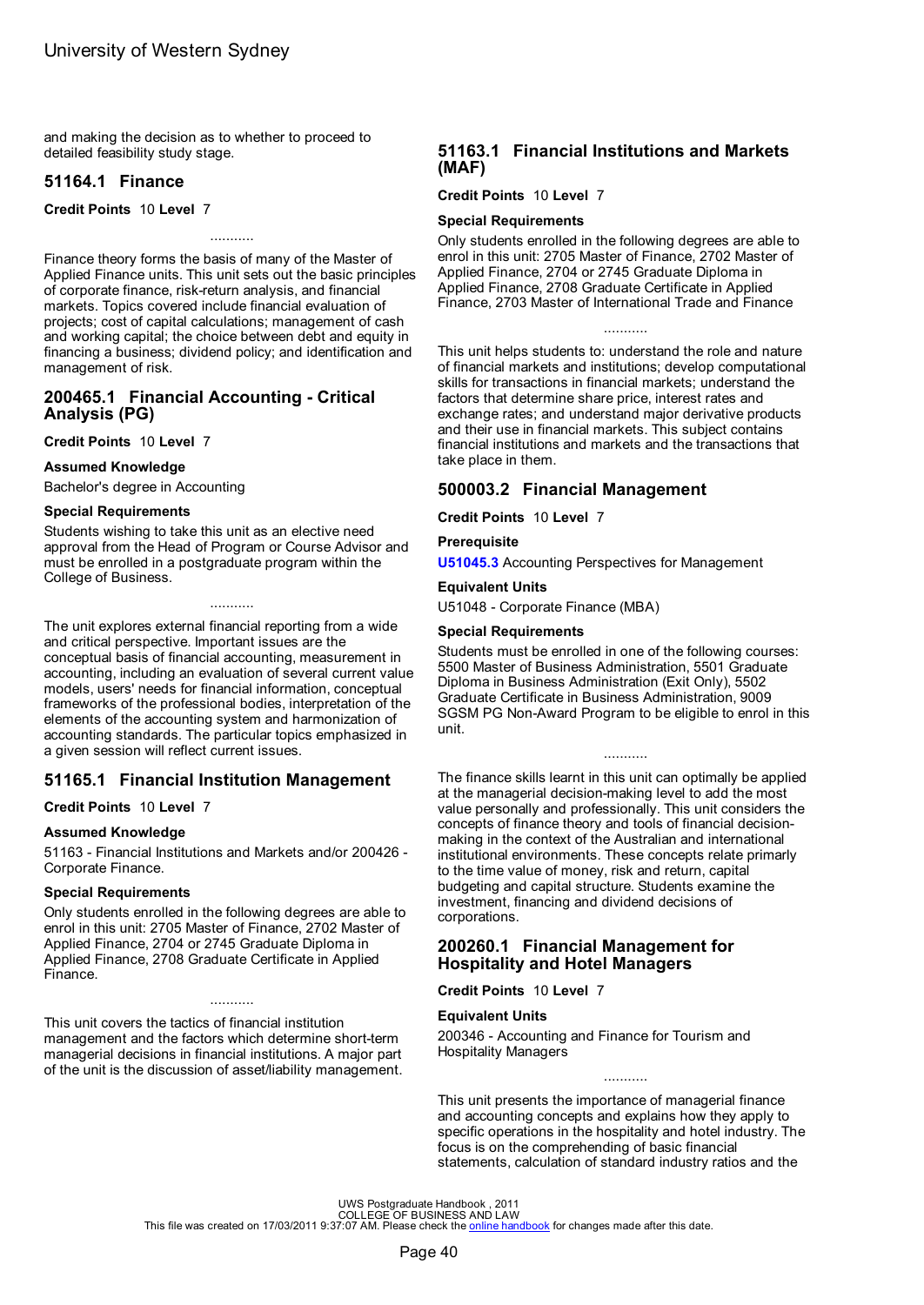<span id="page-44-0"></span>use of financial information in the managerial decision making process.

## **51054.1 Financial Modelling**

#### **Credit Points** 10 **Level** 7

#### **Special Requirements**

Only students enrolled in the following degrees are able to enrol in this unit: 2705 Master of Finance, 2702 Master of Applied Finance, 2704 or 2745 Graduate Diploma in Applied Finance, 2708 Graduate Certificate in Applied Finance, 2703 Master of International Trade and Finance

...........

This unit is essential to prepare students for applied financial analysis and modelling applications used extensively in other units in the Master of Applied Finance program. It familiarizes the students with the strengths and limitations of contemporary quantitative modelling techniques using multivariate statistical procedures and optimization approaches. The use of appropriate software notably STATA SE V.10.

## **51214.1 Financial Statement Analysis (PG)**

#### **Credit Points** 10 **Level** 7

#### **Special Requirements**

Students wishing to take this unit as an elective need approval from the Head of Program or Course Advisor and must be enrolled in a postgraduate program within the College of Business.

...........

The major sources of information on which to base judgements on borrowing capacity, liquidity, managerial effectiveness, and investment potential remain the financial statements of an organisation. This unit is a result of the claim made by Foster, an authority in the finance field, that developments in the fields of accounting, economics, finance and statistics (as they relate to financial statement analysis) are understood well enough to permit financial statement analysis to be studied intensively.

### **51168.1 Funds Management and Portfolio Selection**

#### **Credit Points** 10 **Level** 7

### **Special Requirements**

Only students enrolled in the following degrees are able to enrol in this unit: 2705 Master of Finance, 2702 Master of Applied Finance, 2704 or 2745 Graduate Diploma in Applied Finance, 2708 Graduate Certificate in Applied Finance, 2703 Master of International Trade and Finance, 2631 Master of Business and Commerce, 2655 Graduate Certificate in Business.

...........

This unit provides an introduction to the theory, concepts, tools, techniques and applications of investment management. The Australian financial system is used for illustration. The emphasis is on passive investment management and asset pricing for money market instruments, bonds and equity securities and the use of derivatives for risk management.

## **200727.1 Global Business**

**Credit Points** 10 **Level** 7

#### **Equivalent Units**

200369 - International Business Planning and Implementation

This unit covers activities pertinent to the planning and implementation of international business strategies. While structures and organisation of global businesses including human resource allocation are important the focus will be on risk management, governance and financial assessment of businesses. Further emphasis will be given to exporting and importing strategies and global production strategies.

...........

## **200232.3 Global E-Business Marketing**

#### **Credit Points** 10 **Level** 7

The unit is designed to create an awareness of the requirements for using the Internet and other forms of Ebusiness to create awareness, promote the offering and effect its distribution in international markets. The unit also explores the interaction between the internet and factors in the international business environment.

...........

### **200728.1 Global Networks**

**Credit Points** 10 **Level** 7

#### **Equivalent Units**

51014 - Business Marketing Strategy

This unit introduces students to the concept of international distribution networks and the value chains and their management. The unit explores the strategic issues of the role of building and managing international networks. Students will learn about how and why firms select and plan their entry into foreign markets, the management of intermediaries in the distribution channel (negotiation, power and type of relationships), and the methods of trade finance, insurance and logistics that companies use on a daily basis as they pursue success internationally. Emphasis will be given to contemporary channel structures such as Retail and eMarkets.

## **500017.2 Governance and Ethics**

**Credit Points** 10 **Level** 7

#### **Prerequisite**

**[U51043.2](#page-39-0)** Contemporary Organisation Behaviour AND **[500001.2](#page-63-0)** Value Chain Management

### **Special Requirements**

Only students enrolled 5500 Master of Business Administration or 9009 SGSM PG Non-Award Program can enrol in this unit.

...........

Governance refers to the control of corporate structures, risks, policies and relationships. While these can be externally regulated and monitored, stakeholders also

Page 41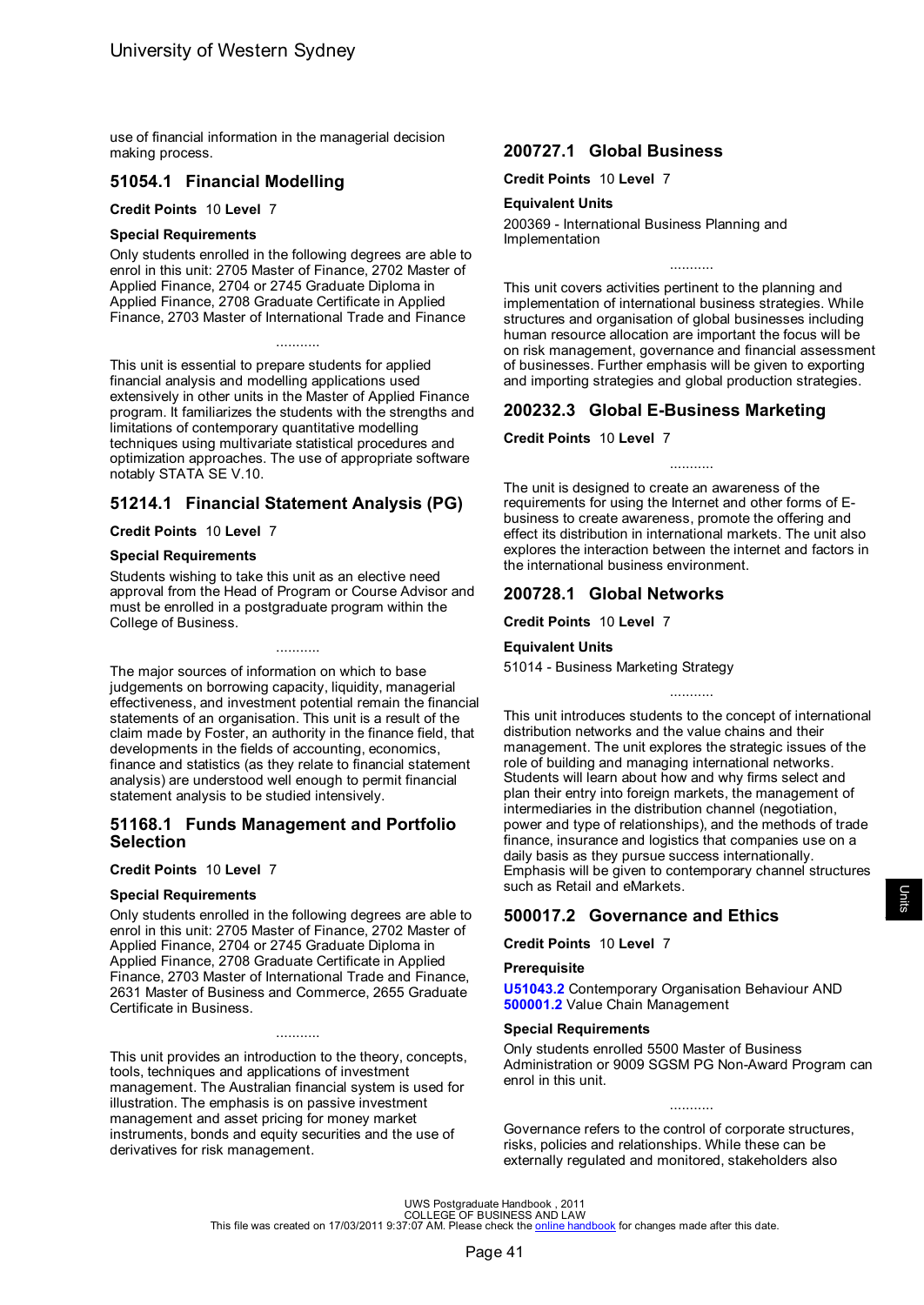<span id="page-45-0"></span>pressure corporations to act in socially responsible and ethical ways. While other MBA units address governance, ethics and risk management around particular business functions, this unit integrates and applies that learning. Ethical principles will be studied to provide a foundation for analysis and application to practice. Seminars will enhance self-awareness and engender sensitivity to ethical perspectives, potentials and pitfalls, locally and internationally. Methods for the resolution of ethical dilemmas and using risk management frameworks are emphasised.

### **400548.2 Honours Pathway**

#### **Credit Points** 20 **Level** 5

#### **Special Requirements**

Students enrolled in course 4598 Bachelor of Social Work must pass unit 400507 - Research and the Human Services.

...........

This unit is designed to support the process of completion of an honours degree and the production of an honours thesis. It is only available to students who have been accepted into the honours programmes for the following Bachelors degrees - Aboriginal Studies, Adult Education, Community Welfare, Health Science, Policing and Social Science. It is delivered in three main components workshops and seminars; topics in research and theory; and a mini-conference

### **200765.1 Hospitality Operations and Revenue Management**

**Credit Points** 10 **Level** 7

**Equivalent Units**

200343 - Hospitality Operations Management

#### **Incompatible Units**

200223 - Operations Management

Managing revenue and distribution channels is critical to hospitality businesses' competitiveness and sustainability because of the perishable nature of hotels and restaurant services: selling the right service at the right time to the right person for the best price. This unit examines opportunities for maximising revenue and utilising resources for efficient and effective operations, using emerging information technology. Opportunities for maximising revenue are found from analysis of customers' preferences, yields, return on investment, forecasting, inventory management, and capacity planning. Tools, tactics and resources include pricing analysis, probability concepts, quality management, economic principles and strategic planning.

...........

### **200718.1 Human Resource Management**

...........

**Credit Points** 10 **Level** 7

#### **Equivalent Units**

46518 - Human Resource Management.

The unit serves as an introduction to human resource management for those considering careers in employment relations and those who will potentially have people management responsibilities. HR processes and practices are studied in contexts and with a consideration of the interests of stakeholders, leading to an appreciation of the contribution of human resource management to organisational success. Students will evaluate particular approaches to human resource management through analysing real-world cases and practical activities.

## **200695.1 Income Property Appraisal**

**Credit Points** 10 **Level** 7

#### **Assumed Knowledge**

Students undertaking this unit should have a sound knowledge of the property industry and an understanding of elementary financial mathematics.

#### **Equivalent Units**

VA802Z - Income Property Appraisal

Develop understanding of theory and practice of valuation of retail, office and industrial property. Critically evaluate the various risk factors in retail, office and industrial property investments. This unit concentrates upon income producing properties. It forms an essential resource for property investment analysis and property development.

...........

### **100703.1 Independent Study 1**

**Credit Points** 10 **Level** 7

...........

Independent Study 1 enables students to engage in an intensive study of an aspect of workplace learning in order to develop, implement or improve some aspect of current professional practice. It provides opportunities for students to use workplace-based research skills and related theory directly in a workplace-based research task. The workplace may be a classroom or other professional setting.

### **100704.1 Independent Study 2**

**Credit Points** 10 **Level** 7

Independent Study 2 enables students to engage in a second intensive study of an aspect of workplace learning in order to develop, implement or improve some aspect of current professional practice. It provides opportunities for students to use workplace-based research skills and related theory directly in a workplace-based research task. The workplace may be a classroom or other professional setting.

...........

### **100705.2 Independent Study 3**

**Credit Points** 20 **Level** 7

#### **Prerequisite**

**[100693.1](#page-42-0)** Evidence-based Professional Practice

...........

UWS Postgraduate Handbook , 2011 COLLEGE OF BUSINESS AND LAW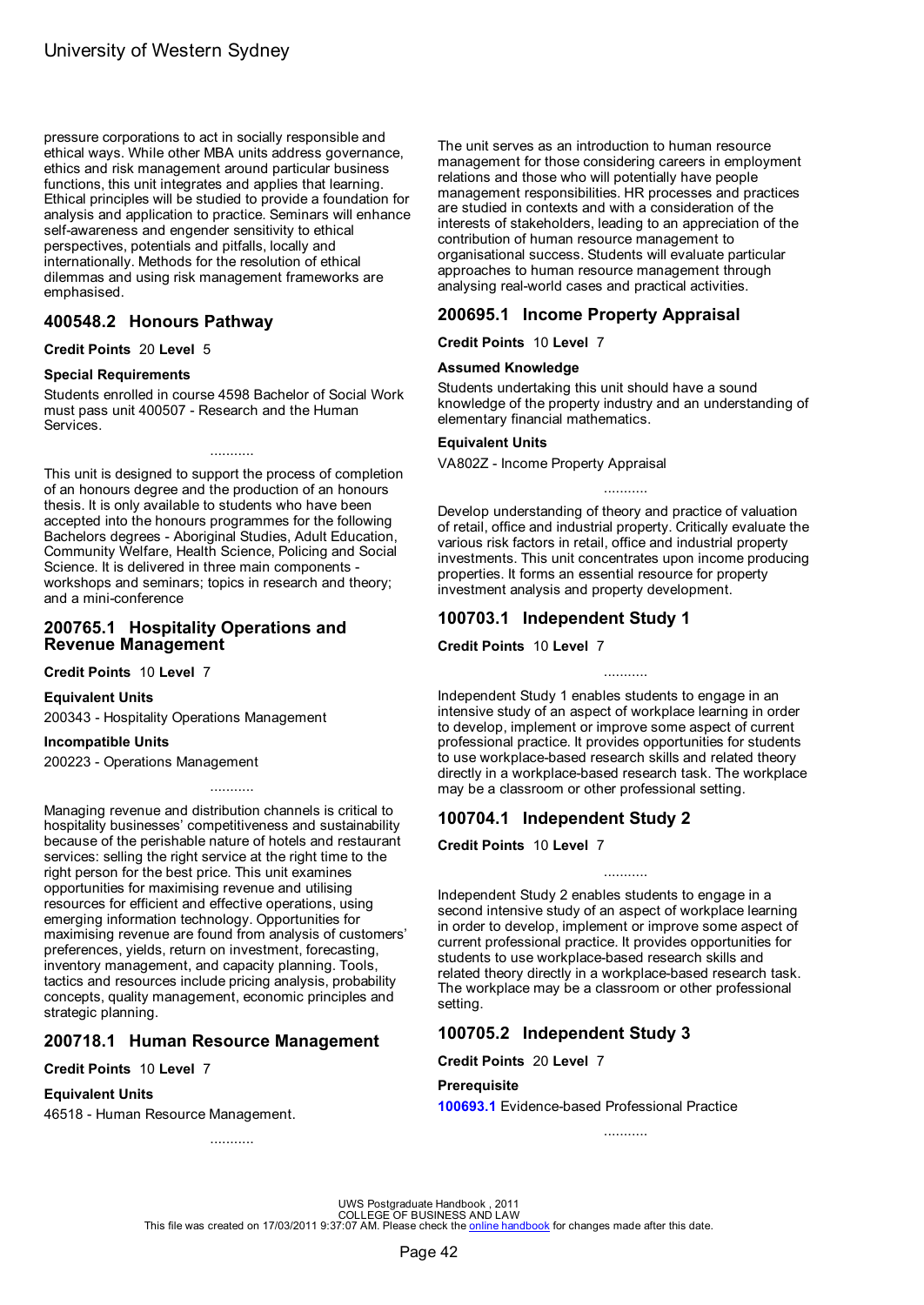<span id="page-46-0"></span>This unit is a continuation of Independent Study 1 and/or 2 and is designed to provide an opportunity for students to undertake in-depth research into an educational area, issue, or perspective that will make a major contribution both to their own and colleagues educational practices. This unit will contribute to the student's ability to engage with and sustain an intensive research focus on an identified aspect or aspects of workplace practice using acquired competence in research methodology. They will also be required to sustain a research focus over an extended period of time and produce a research project report. The unit is designed to advance the status of the student's profession through high level, in-depth study of a topic of major significance to the profession.

### **200719.1 Industrial Relations and Workplace Change**

**Credit Points** 10 **Level** 7

#### **Equivalent Units**

46525 - The Industrial Relations Process.

Industrial Relations and Workplace Change is designed to equip current and future employment relations professionals and practitioners with the knowledge necessary to analyse and implement the processes for workplace change and workplace-level bargaining, and to compare and contrast the approaches taken in Australia with those of other countries and systems. The unit focuses on problem solving and workplace change for employee engagement and dispute resolution.

...........

### **200726.1 Information for Business**

#### **Credit Points** 10 **Level** 7

#### **Equivalent Units**

200370 - Marketing Research, 200368 - International Business Research

This unit examines the information requirement for effective marketing decisions. The unit explores approaches managers can use to identify information requirements and then to use different financial, environmental and market information. Topics include interpretation of business performance, preparation of marketing forecasts and budget allocations.

### **200399.1 Information Systems for Accountants (PG)**

#### **Credit Points** 10 **Level** 7

#### **Corequisite**

**200396.1** Introductory Accounting

#### **Equivalent Units**

51269 - Information Systems for Accountants (PG)

#### **Special Requirements**

Students wishing to take this unit as an elective need approval from the Head of Program or Course Advisor and must be enrolled in a postgraduate program within the College of Business.

...........

This unit examines the theory and application of information technology on the accounting discipline. It covers principles of systems analysis, design and database management relating to accounting information systems. The functions, control, data and processes of accounting information systems are discussed in the context of businesses. The communication of accounting information through the internet or intranet and the development of integrated systems is also explored.

### **51277.2 Innovation and Entrepreneurship**

**Credit Points** 10 **Level** 7

#### **Special Requirements**

Only students enrolled in a postgraduate program can enrol in this unit.

...........

Entrepreneurialism and creativity can mean success or failure for large, small and new businesses, as organisations strive to stay abreast of turbulent environments and to exploit new opportunities. This unit investigates entrepreneurialism and change, aiming to equip participants with an appreciation of entrepreneurialism, ways of managing innovation for growth, approaches to identifying and developing opportunities, ways of adding value to products and services, and strategic thinking around technological development and organisational change. Tools and concepts for entrepreneurialism and innovation are analysed and applied, such as feasibility studies, commercialisation, product life cycles, business plans, intellectual property, knowledge management and forecasting.

### **CO804A.1 Insurance & Risk Management (PG)**

**Credit Points** 10 **Level** 7

#### **Special Requirements**

Students wishing to take this unit as an elective need approval from the Head of Program or Course Advisor and must be enrolled in a postgraduate program within the College of Business.

...........

This unit introduces students to the use of insurance to manage risk. It aims to identify, evaluate and manage risk in relation to a financial plan. In addition, a thorough coverage of available insurance products will be undertaken.

## **200392.2 International Accounting (PG)**

**Credit Points** 10 **Level** 7

#### **Assumed Knowledge**

Bachelor degree with a major in accounting.

#### **Equivalent Units**

51215 - International Accounting, H7204 - International Accounting

Units Units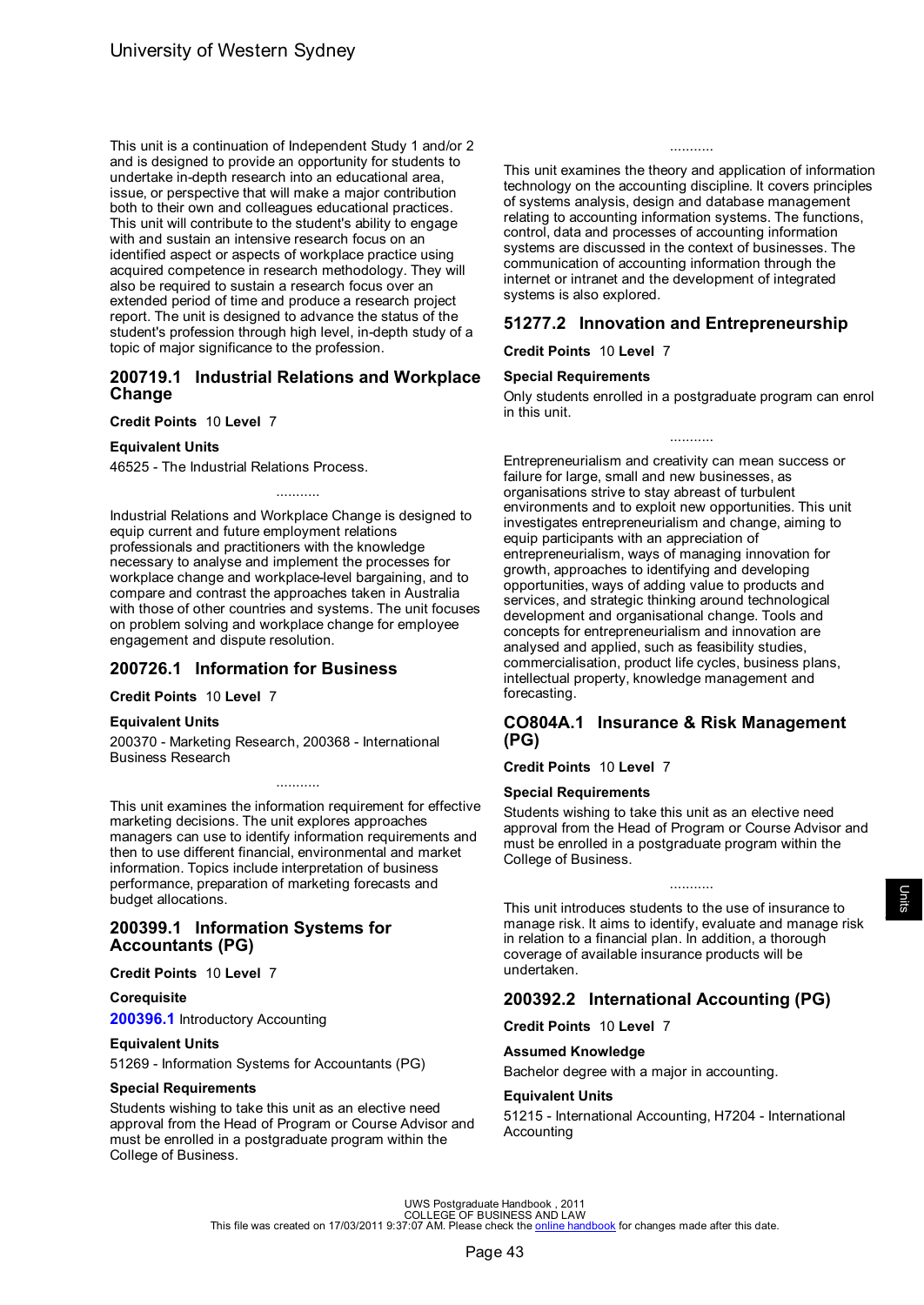#### <span id="page-47-0"></span>**Special Requirements**

Students wishing to take this unit as an elective need approval from the Head of Program or Course Advisor and must be enrolled in a postgraduate program within the College of Business.

...........

The purpose of this unit is to provide students with a knowledge and understanding of the range of contemporary and emerging practices and issues associated with international dimensions of accounting, auditing and financial management.

### **200720.1 International and Global Employment Relations**

**Credit Points** 10 **Level** 7

#### **Incompatible Units**

46557 - International Human Resource Management, 46530 - Themes in International and Comparative Employment Relations

This unit is designed to put national-level employment relations into international and global perspectives. Students will be equipped to work in globalised labour markets and to assist organisations in responding effectively to international environments. The nature of globalisation, national systems of employment relations and significant contemporary human resource management issues are explored. The implications of social, cultural, political and economic factors in differing national, international and global contexts for employment relations strategies and practices are examined.

...........

### **500004.1 International Business**

**Credit Points** 10 **Level** 7

#### **Assumed Knowledge**

Prior learning in: organisational behaviour and managing people; accounting and corporate finance; and marketing.

#### **Equivalent Units**

U51051 - Globalisation and Business Management

#### **Special Requirements**

Students must be enrolled in one of the following courses: 5500 Master of Business Administration, 5501 Graduate Diploma in Business Administration, 5502 Graduate Certificate in Business Administration, 9009 SGSM PG Non-Award Program to be eligible to enrol in this unit.

...........

This unit is a foundational benchmark for management students wishing to gain an understanding of international management issues in multi-national enterprises (MNEs). The unit provides practical guidance in how to develop and sustain competitive advantage in the international arena. Functional areas of MNE's are discussed in a broader economic context and international business processes are analysed for companies wishing to embark on global expansion. This unit will provide: a framework for the study of international business; an analytical and strategic perspective to the study of international business issues, in

particular, on the strategies, which are required to produce international competitiveness.

### **51026.2 International Business Environment**

#### **Credit Points** 10 **Level** 7

This unit is a foundation for students wishing to gain a better understanding of the international business environment. It provides practical guidance in how to develop and maintain competitive advantage in the international arena. Central questions are: How can an international business survive and thrive in a dynamic, often turbulent, international business environment? Can a level playing field be constructed for developed and transitional economies alike? As many issues in international business are complex, this unit will explore the pros and cons of economic theories, government policies, business issues and political and organisational structures. A thorough understanding of the international business environment is learned through a combination of conceptual learning and applying that learning to real life international business situations.

#### **51211.1 International Finance**

**Credit Points** 10 **Level** 7

#### **Special Requirements**

Only students enrolled in the following degrees are able to enrol in this unit: 2705 Master of Finance, 2702 Master of Applied Finance, 2704 or 2745 Graduate Diploma in Applied Finance, 2708 Graduate Certificate in Applied Finance, 2703 Master of International Trade and Finance, 2631 Master of Business and Commerce, 2692 Master of International Business

The general aim of this subject is to examine how financial and non-financial firms use key foreign exchange and interest rate products to manage the risk associated with their international investment and financing decisions. This subject compliments other aspects of managerial decisionmaking, including the marketing and production decisions of the international firm.

...........

### **500009.2 International Financial Management**

**Credit Points** 10 **Level** 7

#### **Prerequisite**

**[500003.2](#page-43-0)** Financial Management

#### **Special Requirements**

Students must be enrolled in one of the following courses: 5500 Master of Business Administration, 5501 Graduate Diploma in Business Administration (Exit Only), 5502 Graduate Certificate in Business Administration, 9009 SGSM PG Non-Award Program to be eligible to enrol in this unit.

Global financial management and business creates specific challenges for organisations: understanding diverse international financial markets, providing risk management strategies, managing currency risk exposures, devising capital structures, managing liquidity and investments and

...........

UWS Postgraduate Handbook , 2011 COLLEGE OF BUSINESS AND LAW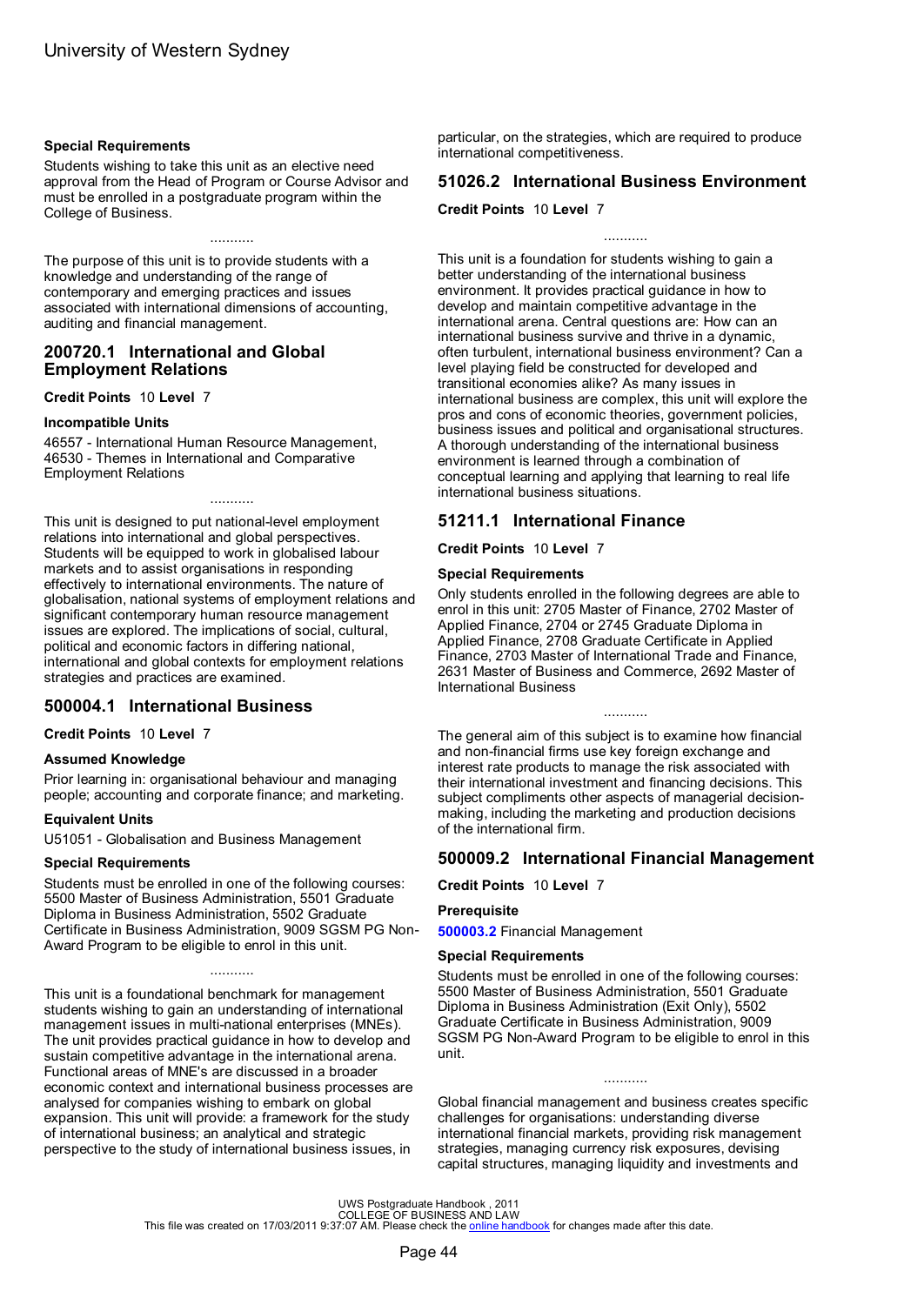<span id="page-48-0"></span>providing appropriate financial support of business operations in an uncertain and risky international context. Business managers need to recognise the complexities of global financial forces and understand how to mobilise global financial resources for the benefits of organisations. This unit aims to strengthen the financial decision-making capacity of students. Learning occurs through collaborative problem-solving and case analysis.

## **51012.2 International Marketing**

**Credit Points** 10 **Level** 7

This unit covers the nature of the social, economic, political and business environment in international markets; dynamic interrelationships between the environment, marketing strategies, and practices; global market opportunity assessment, alternative entry strategies, global marketing strategy formulation, problems and current issues affecting international marketing with emphasis on the Asia-Pacific region.

...........

### **500016.1 International Marketing Management**

**Credit Points** 10 **Level** 7

#### **Assumed Knowledge**

A sound understanding of marketing theory and practice.

#### **Special Requirements**

Students must be enrolled in one of the following courses: 5500 Master of Business Administration, 5501 Graduate Diploma in Business Administration (Exit Only), 5502 Graduate Certificate in Business Administration, 9001 Master of Business Administration (UWS), 9003 Graduate Diploma in Business Administration (UWS), 9004 Graduate Certificate in Business Administration (UWS), 9009 SGSM PG Non-Award Program to be eligible to enrol in this unit.

...........

This unit aims to introduce students to international marketing using the marketing concept. It firstly considers environmental factors and then studies how marketing strategies are affected by those environmental factors. It aims to give students an awareness and understanding of international marketing concepts and highlight their importance in a rapidly changing global economy.

### **H7331.1 International Trade and Industry Economics**

#### **Credit Points** 10 **Level** 7

#### **Special Requirements**

Only students enrolled in the following degrees are able to enrol in this unit: 2705 Master of Finance, 2702 Master of Applied Finance, 2704 or 2745 Graduate Diploma in Applied Finance, 2708 Graduate Certificate in Applied Finance, 2703 Master of International Trade and Finance.

This unit is concerned with microeconomic policy development in an open economy setting. It applies and extends microeconomic theory to provide an understanding of the principles governing the formulation of international

...........

trade and industry policies. The unit reviews traditional and recent models of the behaviour of firms in international economics. It also overviews the traditional and strategic theories of trade performance and the design, formulation and implementation of trade policy.

### **100921.1 Interpreting and Translation Theory**

**Credit Points** 10 **Level** 7

#### **Equivalent Units**

A7454 - Interpreting and Translation Theory

This unit will aim to provide an overview of the major theoretical notions which underpin the practice of Interpreting and Translation. A background knowledge of this theory is essential in the development of professional skills, behaviour and praxis.

...........

### **100963.2 Interpreting Australia: Australian Historians and Historiography**

**Credit Points** 10 **Level** 3

### **Special Requirements**

Successful completion of 60 credit points

The unit critically reflects on the practices and debates in the writing of Australian history. It examines the approaches of major Australian historians including Manning Clark, Geoffrey Blainey and Humphrey McQueen, as well as themes such as empiricism versus postmodernism, the 'new social history' and Marxism and Australian historiography.

...........

## **100710.1 Introduction to Honours Research**

**Credit Points** 10 **Level** 5

#### **Assumed Knowledge**

Appropriate number of units and level of credit for honours.

...........

#### **Special Requirements**

Students must be enrolled in 1600 Bachelor of Arts (Honours).

Introduction to Honours Research is an intensive introduction to both theoretical and practical aspects of honours research and writing in the humanities and communication studies.

### **200396.2 Introductory Accounting (PG)**

**Credit Points** 10 **Level** 7

#### **Special Requirements**

Students wishing to take this unit as an elective need approval from the Head of Program or Course Advisor and must be enrolled in a postgraduate program within the College of Business.

The nature of accounting requires the first unit in accounting to attend to the process and system, which represents what accountants do. Many of the most difficult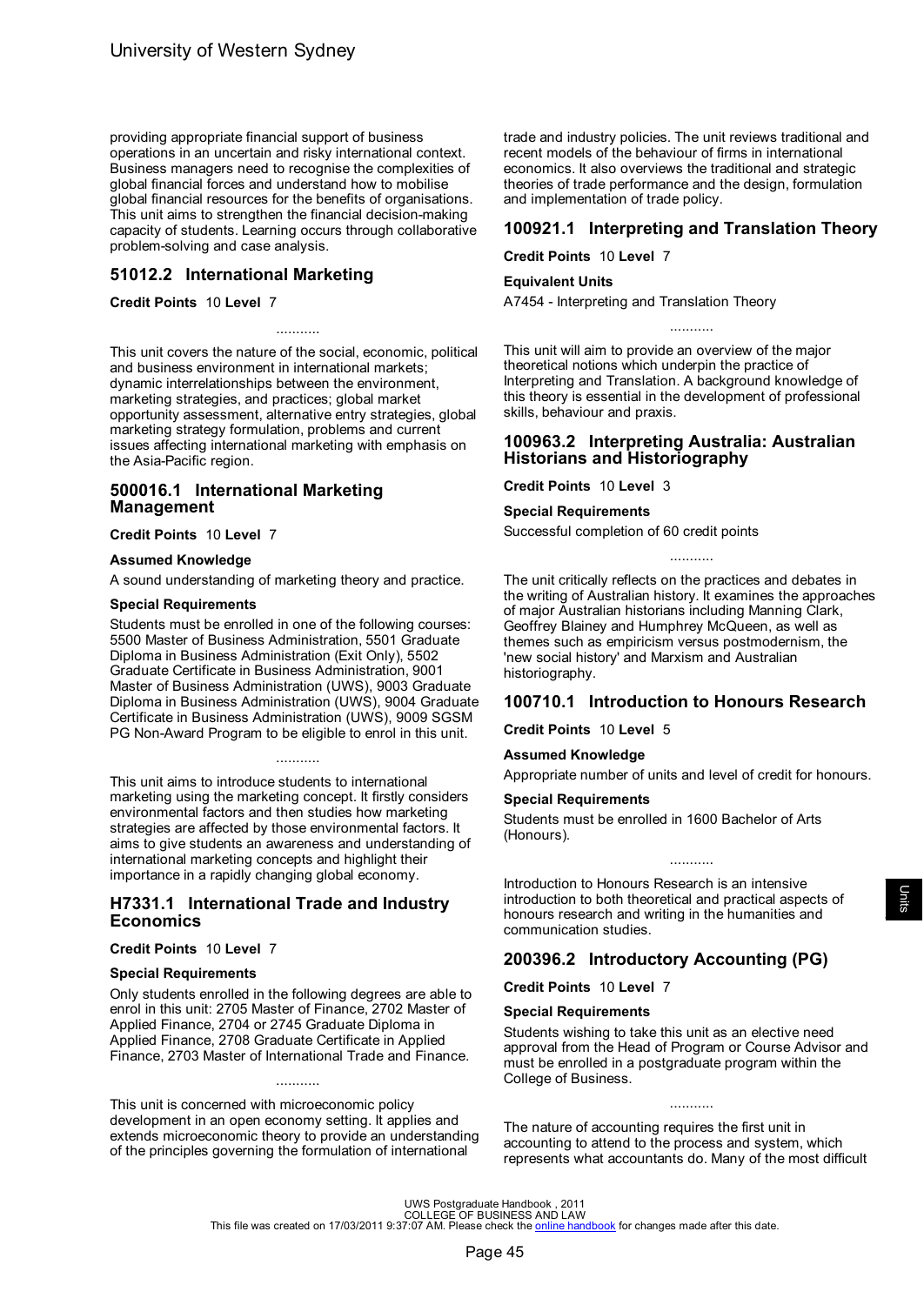<span id="page-49-0"></span>theoretical, conceptual and practical problems encountered by accountants originate in the basic model A=O+E and the necessity of making data and events conform to that model. Concepts and principles in accounting ultimately must face the test of procedure and relate to the systematic processing of the data. Introduction to accounting regulation and ethics.

### **500010.2 Investment Management**

**Credit Points** 10 **Level** 7

#### **Prerequisite**

**[U51045.3](#page-34-0)** Accounting Perspectives for Management AND **[500003.2](#page-43-0)** Financial Management

...........

This unit will provide knowledge of the theories and practices of investment management to make informed managerial investment decisions. The unit describes the theory and practice of investment decision-making. The general objective of the unit is to introduce finance theory and tools of financial decision making by providing a conceptual framework within which the key financial decision of investment can be analysed.

### **A7444.1 Language and Linguistics Research Methods**

#### **Credit Points** 10 **Level** 7

...........

This unit aims to help postgraduate students acquire the knowledge and skills to design and carry out a research project in the field of Languages and Linguistics (i.e. Contrastive Linguistics, Sociolinguistics, Language-in-Education Planning, First and Second Language Acquisition, Interpreting and Translation, Discourse Analysis and Descriptive Linguistics). It includes theoretical and practical work in specific areas of research in Languages and Linguistics.

#### **101297.1 Languages and Linguistics Special Project**

**Credit Points** 10 **Level** 7

#### **Assumed Knowledge**

Depending on the project chosen, the student should be familiar with research design and procedure, as in A7444 - Research Methods, or be familiar with TESOL methodology or be undertaking concurrently 100725 - TESOL Methodology.

#### **Equivalent Units**

100726 - TESOL Internship, 100720 - TESOL Dissertation, A7526 - Languages and Linguistics Dissertation

#### **Special Requirements**

This unit is restricted to students who are enrolled in courses 1595 - Master of Arts (TESOL), 1635 - Graduate Diploma in TESOL, 1636 - Graduate Certificate in TESOL, 1640 - Master of Arts Translation and Interpreting Studies.

...........

This unit provides the opportunity for students in postgraduate TESOL and Interpreting and Translation programs to undertake a special project related to their needs and interests, such as a professional Internship in TESOL; or an action research project in TESOL; or an independent research project in TESOL or Translation and Interpreting Studies.

### **51167.1 Law of Finance and Securities**

**Credit Points** 10 **Level** 7

#### **Special Requirements**

Only students enrolled in the following degrees are able to enrol in this unit: 2705 Master of Finance, 2702 Master of Applied Finance, 2704 or 2745 Graduate Diploma in Applied Finance, 2708 Graduate Certificate in Applied Finance.

...........

This unit covers the aspects of the law which are relevant to financial institutions and financing decisions. It describes the legal environment within which the finance industry operates and places special emphasis on the laws regulating the day-to-day conduct of financial business. It provides candidates with the knowledge of legal fundamentals necessary for finance professionals to function in a business and financial environment that is becoming increasingly sensitive to legal pitfalls.

### **F7031.1 Legal Practice: Ethics and Management**

**Credit Points** 20 **Level** 7

#### **Special Requirements**

Must be enrolled in one of the following courses; 0F25 - Graduate Diploma in Legal Practice, 0F27 - Master of Legal Practice, 2510 - Master of Legal Practice, 2668 - Graduate Diploma in Legal Practice.

...........

Legal Practice Ethics and Management is the core unit in the GDLP which will focus on meeting the students need, that at the point of admission to practice they will be expected to provide evidence they have achieved the requisite competence in the following Skills (Work Management and Business Skills; Trust and Office Accounting) and Values (Ethics and Professional Responsibility) as prescribed in the Competency Standards for Entry Level Lawyers for practical legal training that have been jointly developed by the Australasian Professional Legal Education Council (APLEC) and the Law Admissions Consultative Committee (LACC).

### **F7033.1 Litigious Legal Practice**

**Credit Points** 20 **Level** 7

#### **Prerequisite**

**[F7030.1](#page-55-0)** Professional Legal Skills AND **F7031.1** Legal Practice: Ethics and Management

#### **Special Requirements**

Students enrolled in course 2502.1 - Bachelor of Laws (Non graduate entry) must obtain permission to enrol in this unit.

...........

Litigious Legal Practice will focus on meeting the students' needs that, at the point of admission to practice, they will

UWS Postgraduate Handbook , 2011 COLLEGE OF BUSINESS AND LAW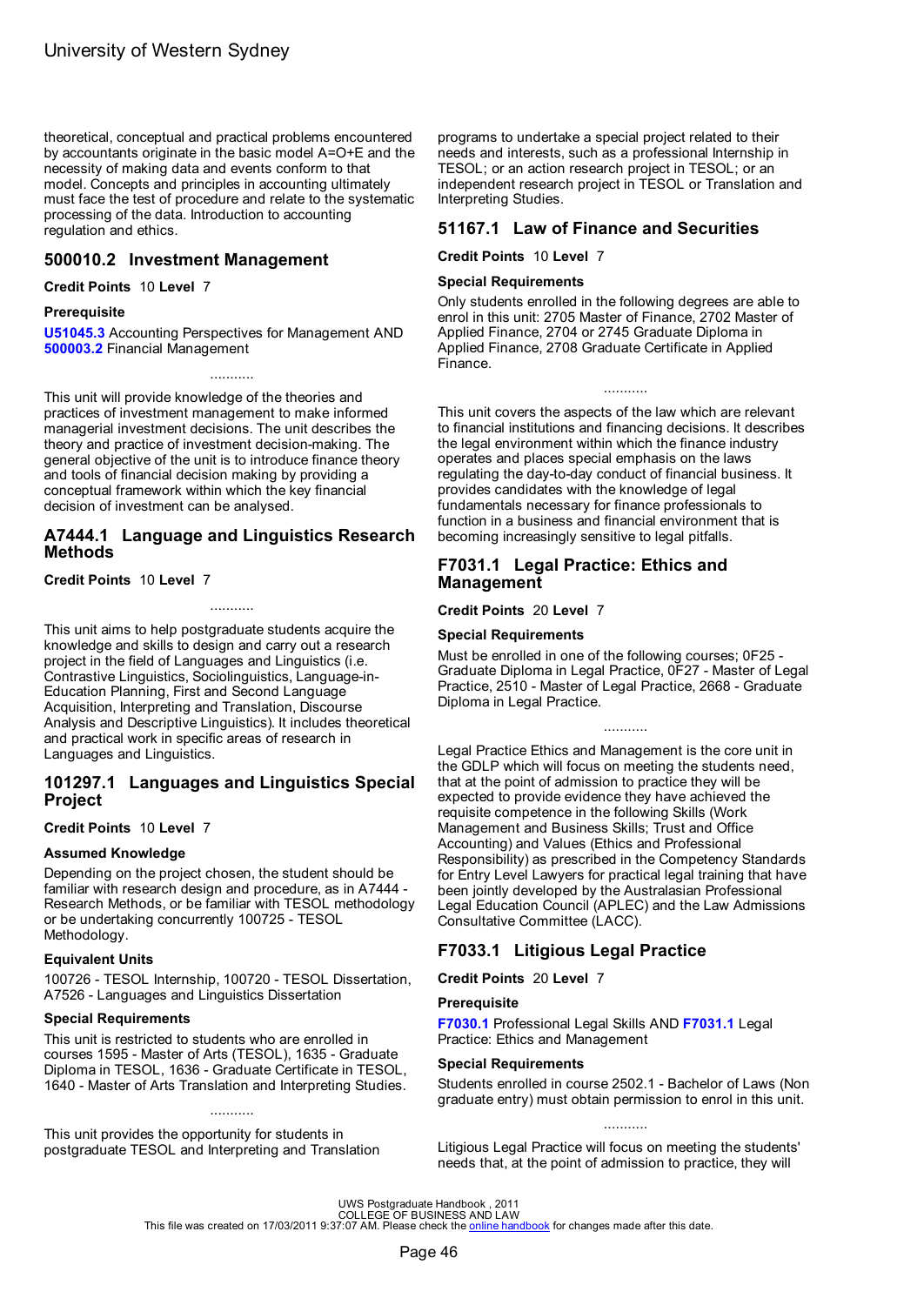<span id="page-50-0"></span>be expected to provide evidence that, they have achieved the requisite competence in all three (3) of the following Practice Areas. These areas are Civil Litigation Practice; Commercial and Corporate Practice; and Property Law Practice as prescribed in the Competency Standards for Entry Level Lawyers for practical legal training. These have been jointly developed by the Australasian Professional Legal Education Council (APLEC) and the Law Admissions Consultative Committee (LACC). On satisfactory completion of The College of Law, Professional Program UWS, or equivalence, Advance Standing (Academic Credit) can be applied for in this unit.

## **200494.1 Management Accounting (PG)**

#### **Credit Points** 10 **Level** 7

#### **Corequisite**

**200396.1** Introductory Accounting

#### **Equivalent Units**

51266.1 - Management Accounting (PG)

#### **Special Requirements**

Students wishing to take this unit as an elective need approval from the Head of Program or Course Advisor and must be enrolled in a postgraduate program within the College of Business.

...........

The fundamental of any management accounting system in organization is to provide appropriate information for (1) costing of products and services; (2) support functions planning, controlling, evaluation, continuous improvement and decision making and (3) competitive support - focuses on the provision of both financial and non-financial services to the management team to enhance the firm's competitiveness. This unit is designed to provide an overview in understanding all these areas of information.

### **200224.2 Management of Quality**

#### **Credit Points** 10 **Level** 7

#### **Special Requirements**

Only students enrolled in a postgraduate program are able to enrol in this unit.

...........

The main objective of this unit is to explore quality management principles, quality management systems, and the quality tools and techniques needed for creating customer value and improving competitiveness and organisational effectiveness. Participants will gain an understanding the notion of quality, its history and importance, definitions, basic principles, and its impact on competitive advantage and financial return.

### **500031.2 Management Principles for Company Directors**

#### **Credit Points** 10 **Level** 7

#### **Prerequisite**

**[U51043.2](#page-39-0)** Contemporary Organisation Behaviour AND **[500000.1](#page-52-0)** Marketing Management AND **[500001.2](#page-63-0)** Value Chain Management AND **[U51045.3](#page-34-0)** Accounting Perspectives for Management

#### **Special Requirements**

Only students enrolled in 5500 Master of Business Administration or 9009 SGSM PG Non-Award Program can enrol in this unit.

...........

This unit is intended to provide students with the core knowledge and skills that company directors require and an understanding of the critical issues they face. This includes an understanding of statutory regulation in relation to company boards, directors, financial reporting, contracts, intellectual property, trade practices, and the associated roles and responsibilities of company directors. The unit also examines the role of company directors in relation to strategic planning for company direction, risk assessment and in the meeting of environmental challenges.

### **500024.1 Management Research Project I**

#### **Credit Points** 10 **Level** 7

#### **Assumed Knowledge**

It is assumed student has knowledge of the material covered in the core units of the Graduate Diploma in Business Administration or equivalent, and has relevant work experience to frame the research project.

#### **Prerequisite**

**[500000.1](#page-52-0)** Marketing Management AND **500001.1** Value Chain Management AND **500002.1** Managing People AND **500003.1** Financial Management AND **U51043.1** Contemporary Organisation Behaviour AND **U51045.1** Accounting Perspectives for Management

#### **Special Requirements**

Students must be enrolled in one of the following courses: 5500 Master of Business Administration, 5501 Graduate Diploma in Business Administration (Exit Only), 5502 Graduate Certificate in Business Administration, 9001 Master of Business Administration (UWS), 9003 Graduate Diploma in Business Administration (UWS), 9004 Graduate Certificate in Business Administration (UWS), 9009 SGSM PG Non-Award Program to be eligible to enrol in this unit.

The aim of this research project is to give the student the experience of working in-depth on an individual project with a nominated supervisor. The report must show an understanding of a specific topic, based on competent application of an appropriate method, and students are encouraged to publish their findings.

...........

### **500025.1 Management Research Project II**

#### **Credit Points** 20 **Level** 7

#### **Assumed Knowledge**

It is assumed student has knowledge of the material covered in the core units of the Graduate Diploma in Business Administration or equivalent, and has relevant work experience to frame the research project.

#### **Prerequisite**

**[500000.1](#page-52-0)** Marketing Management AND **500001.1** Value Chain Management AND **500002.1** Managing People AND **500003.1** Financial Management AND **U51043.1**

Units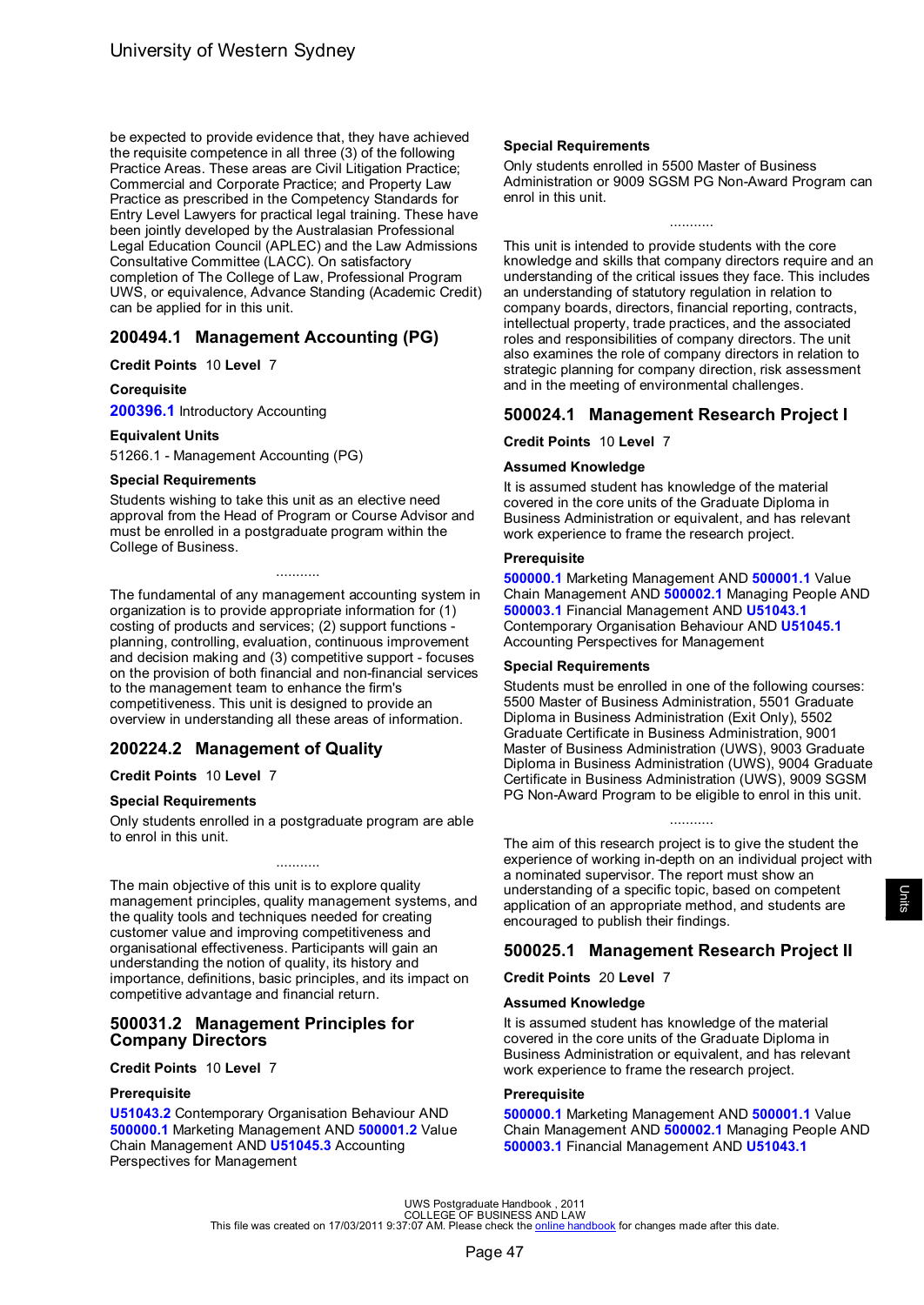<span id="page-51-0"></span>Contemporary Organisation Behaviour AND **U51045.1** Accounting Perspectives for Management

#### **Special Requirements**

Students must be enrolled in one of the following courses: 5500 Master of Business Administration, 5501 Graduate Diploma in Business Administration (Exit Only), 5502 Graduate Certificate in Business Administration, 9001 Master of Business Administration (UWS), 9003 Graduate Diploma in Business Administration (UWS), 9004 Graduate Certificate in Business Administration (UWS), 9009 SGSM PG Non-Award Program to be eligible to enrol in this unit.

The aim of this research project is to give the student the experience of working in-depth on an individual project with a nominated supervisor, leading to the production of a major report. The report must show an understanding of a specific topic, based on competent application of an appropriate method, and students are encouraged to publish their findings.

...........

### **200768.1 Management Skills**

#### **Credit Points** 10 **Level** 7

#### **Special Requirements**

Students must be enrolled in postgraduate study to enrol in this unit.

...........

This unit explores the skills of managers and their effect on organisational leadership. The contemporary organisations in which we work bring together a complex array of relationships and processes that require ongoing development of a broad range of skills for the manager. Management and leadership, and the skills required for both, are not seen as separate in this unit. This unit focuses on building the skills which will best prepare managers and leaders for dynamic and changing organisational environments.

### **500014.1 Managerial Psychology**

#### **Credit Points** 10 **Level** 7

#### **Special Requirements**

Students must be enrolled in one of the following courses: 5500 Master of Business Administration, 5501 Graduate Diploma in Business Administration (Exit Only), 5502 Graduate Certificate in Business Administration, 9001 Master of Business Administration (UWS), 9003 Graduate Diploma in Business Administration (UWS), 9004 Graduate Certificate in Business Administration (UWS), 9009 SGSM PG Non-Award Program to be eligible to enrol in this unit.

...........

This unit is designed to provide an introduction to theories of personality, learning and motivation, and their relevance for modern management. It aims to: promote an understanding of the application of psychological principles and research findings to management; analyse human behaviour at work, especially issues of personality, learning, motivation and effort, and leadership; assess individual differences and evaluate the role of psychological testing in the workplace; and promote an understanding of

the application of psychological principles and research to the workplace.

### **500011.1 Managing E-Business**

**Credit Points** 10 **Level** 7

#### **Special Requirements**

Students must be enrolled in one of the following courses: 5500 Master of Business Administration, 5501 Graduate Diploma in Business Administration (Exit Only), 5502 Graduate Certificate in Business Administration, 9001 Master of Business Administration (UWS), 9003 Graduate Diploma in Business Administration (UWS), 9004 Graduate Certificate in Business Administration (UWS), 9009 SGSM PG Non-Award Program to be eligible to enrol in this unit.

...........

The use of information technology has dramatically transformed the way organisations, groups or teams and individual managers within organisations deal with each other. The creation, use and dissemination of electronic documents is a central feature of this changing landscape. This unit will investigate the application of information technology to the business processes of organisations. Specifically, it will consider the convergence of information and communications technologies as manifested in electronic document interchange and the emerging electronic commerce revolution. Within the context of electronic commerce, this unit will look at the rise of electronic transaction processing, with particular emphasis on the development of e-commerce as an alternate way of doing business, new systems of payment, security issues about the conduct of business through Internet portals and web pages. The unit will consider the new social, ethical and legal issues that could emerge when organisations and individuals conduct business transactions over the Internet. Finally, the unit will also investigate and review new trends in the different ways that individuals, organisations and governments may interact with one another in the future, such as the use of intelligent agents.

### **500002.2 Managing People**

**Credit Points** 10 **Level** 7

#### **Prerequisite**

**[500001.2](#page-63-0)** Value Chain Management OR **[U51043.2](#page-39-0)** Contemporary Organisation Behaviour

#### **Equivalent Units**

U51047 - Strategic Human Resource Management

#### **Incompatible Units**

200718 - Human Resource Management

#### **Special Requirements**

Only students enrolled 5500 Master of Business Administration, 5501 Graduate Diploma in Business Administration and 9009 SGSM PG Non-Award Program can enrol in this unit.

...........

Managing People addresses the management of the employment relationship and work as crucial for organisational performance. The role of line managers relative to HR specialists is considered. There is an overview of human resource and industrial relations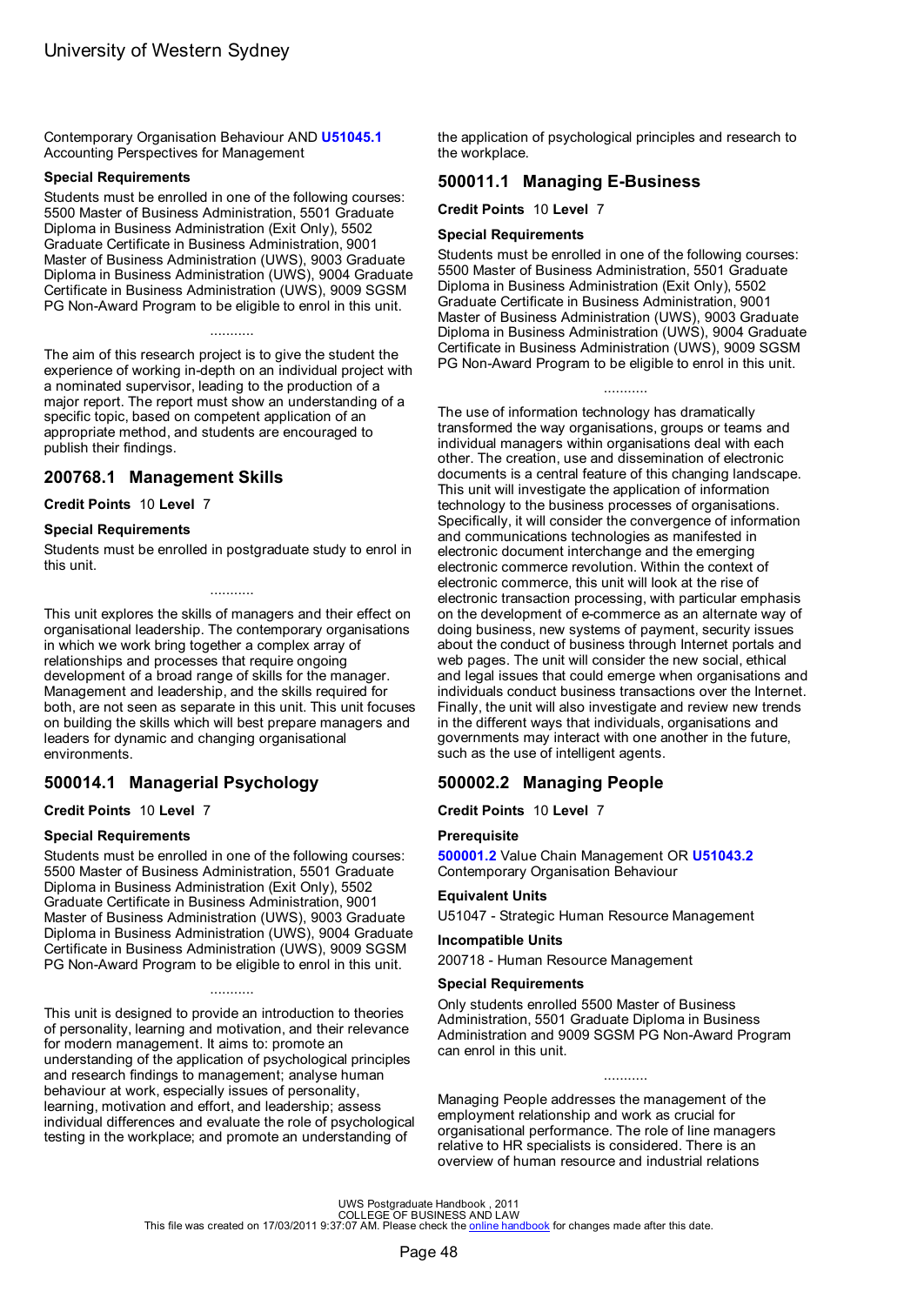<span id="page-52-0"></span>functions, with consideration of their integration with organisational strategy, around the theme of ways that human resource management can be difficult, for commercial, social, ethical and legal reasons. The scope for strategy relative to environmental imperatives is debated, using the concepts of the psychological contract and labour market competition. Participants draw from personal experience to debate theory, case studies/ simulations and contemporary developments.

## **200761.1 Managing the Hospitality Context**

**Credit Points** 10 **Level** 7

#### **Equivalent Units**

HS801A - Hospitality Property and Facilities

#### **Incompatible Units**

200344 - Hospitality Facilities Development and Planning

...........

The unit comprises three modules that have the hospitality setting as a central focus: Hospitality Property Analysis; Environmental Management in the Hospitality Industry, and Hospitality Risk Management. Hospitality managers must deal with financial, ethical and social issues around property, including asset management, the property's relationship to the environment, and the minimisation of risk to customers, employees and to the facility itself. Managing the Hospitality Context provides a management perspective on problem identification, assessment and evaluation in each of the three areas. Students choose two modules most relevant to their career aspirations and interests.

## **200764.1 Managing the Hospitality Experience**

**Credit Points** 10 **Level** 7

#### **Incompatible Units**

200342 - Gastronomy and the Management of the Food **Experience** 

...........

The unit comprises three modules that have the hospitality experience as the central focus. Restaurants, special events and servicescapes all offer customers the opportunity to engage in the experience that is the hospitality industry. The unit provides a management perspective on the planning, design, operation and evaluation of each of the three interrelated types of hospitality experiences. Students are required to select and study two only of the modules.

### **200760.1 Managing the Hospitality Workforce**

#### **Credit Points** 10 **Level** 7

#### **Equivalent Units**

200168 - Employment Relations in Tourism and Hospitality, 200261 - Employment Relations in Hospitality and Hotel Management

#### **Incompatible Units**

46518 - Human Resource Management, 200718 - Human Resource Management

...........

Hospitality is about people. Motivated, skilled and engaged staff are crucial in service interactions. Multicultural and internationally mobile workforces present challenges to managers. This unit examines human resource management, industrial relations and labour markets for those who will have people management responsibilities in a range of hospitality businesses. Human resource management functions and policies are studied, with consideration of employment law and competing stakeholder interests. Contemporary trends are considered, such as work as theatre, emotional labour and aesthetic labour. Diversity management and occupational health and safety in the context of casualisation and high turnover are a focus.

### **200735.1 Marketing in Context**

**Credit Points** 10 **Level** 7

### **Equivalent Units**

51016 - Services Marketing Management

This unit builds on previous coursework in marketing by developing analytical skills that address the specific sectors and markets. The focus is on current trends and implications that set the pace for sectors and markets. Sectors covered may include services, not-for-profit, causerelated marketing and events marketing amongst others. Markets change with environmental trends and may include hedonistic consumption, elder markets as well as government markets.

...........

### **200738.1 Marketing Innovation**

#### **Credit Points** 10 **Level** 7

This unit builds on previous coursework in marketing by developing analytical skills that address the development of strategic brands and products. It stresses customer, competitor and environmental analysis, and analysis of market segmentation and product positioning. A continual focus is made on creative and critical thinking, commercial innovation and entrepreneurship.

...........

### **500000.1 Marketing Management**

**Credit Points** 10 **Level** 7

#### **Assumed Knowledge**

Prior learning in organisational behaviour.

### **Equivalent Units**

U51046 - Strategic Marketing (MBA)

#### **Special Requirements**

Students must be enrolled in one of the following Courses to be eligible to enrol in this unit: 5500 Master of Business Administration, 5501 Graduate Diploma in Business Administration, 5502 Graduate Certificate in Business Administration, 9009 SGSM PG Non-Award Program.

Marketing Management is designed to provide an introduction to the key concepts, principles and practices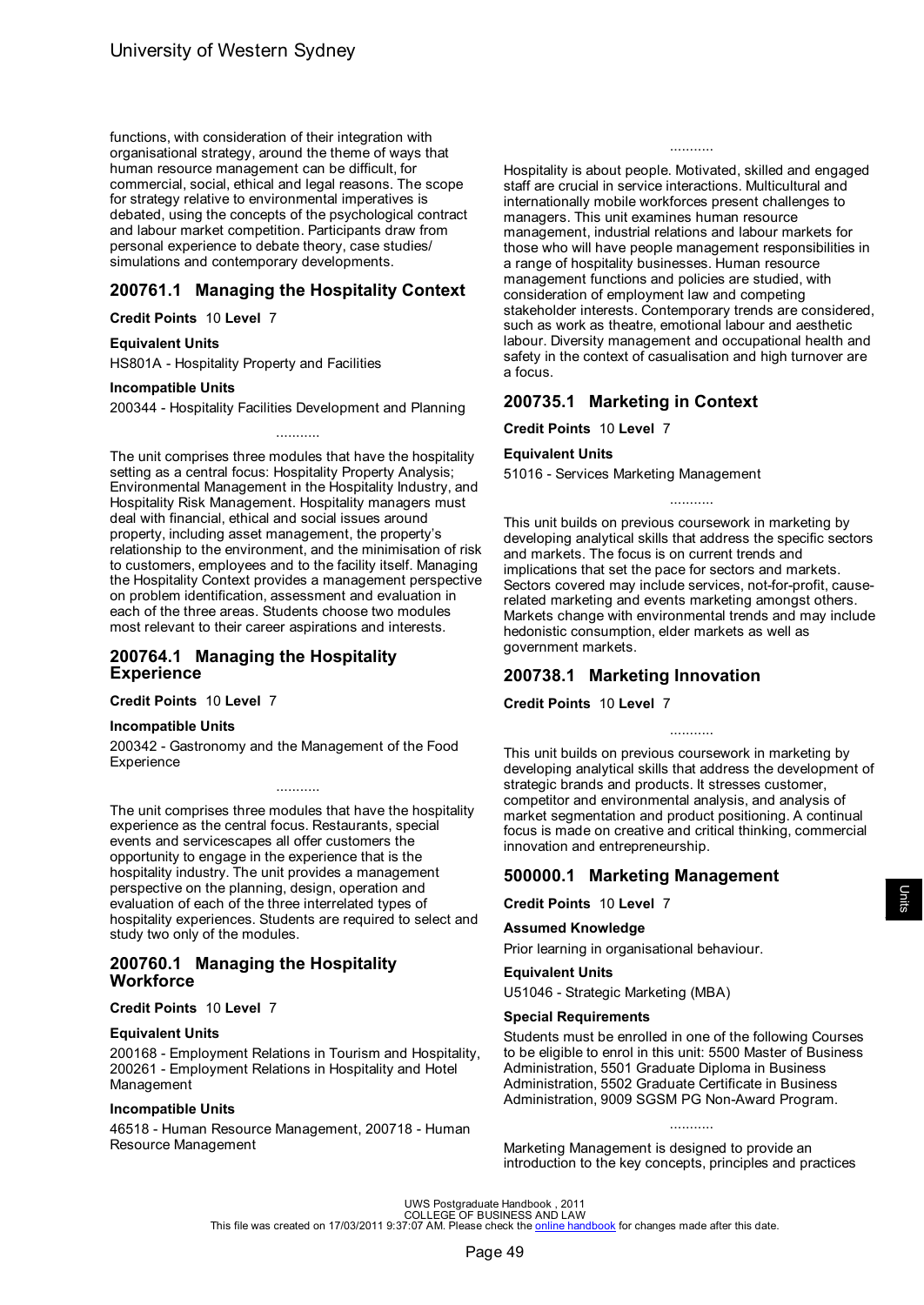<span id="page-53-0"></span>that constitute the Marketing discipline. It will develop a focus on marketing as a business philosophy underpinning the activities of the firm.

## **51002.1 Marketing Management**

**Credit Points** 10 **Level** 7

From 2010, this unit replaced by 200737 Marketing Systems. This unit introduces marketing management to post-graduate students whose previous studies and current occupations can be quite diverse. It provides students with an appreciation of marketing concepts and principles as part of their marketing studies. In addition, it exposes students to a systematic thinking approach expected from them in postgraduate studies in marketing.

...........

## **51172.1 Marketing of Financial Products**

#### **Credit Points** 10 **Level** 7

#### **Special Requirements**

Only students enrolled in the following degrees are able to enrol in this unit: 2705 Master of Finance, 2702 Master of Applied Finance, 2704 or 2745 Graduate Diploma in Applied Finance, 2708 Graduate Certificate in Applied Finance, 2703 Master of International Trade and Finance

...........

This unit outlines the basic principles of marketing and discusses their application to the marketing of financial services. The unit will provide an understanding of how markets function and of customer behaviour, giving students the ability to formulate a marketing strategy for financial services.

### **200737.1 Marketing Systems**

#### **Credit Points** 10 **Level** 7

#### **Equivalent Units**

51002 - Marketing Management

This unit introduces students to marketing from a holistic point of view which considers social, economic and organisational marketing systems. The unit also covers the evolution of marketing environments and the corresponding adaptations to marketing. Further emphasis is given to businesses capacities to engage in markets and therefore considers areas such as risk management, governance and financial assessments. This unit exposes students to the systematic and analytical approaches expected from them in postgraduate studies in marketing.

...........

## **200280.2 Masters Project**

**Credit Points** 10 **Level** 7

#### **Equivalent Units**

51019 - Applied Marketing Planning, 51030 - Masters Project in International Business, 200230 - Business Project (International Marketing)

#### **Special Requirements**

Students must have completed 40 credit points of core units in 2692 Master of International Business or 40 credit points of core units in 2698 Master of Business (Marketing).

...........

This unit provides students with the opportunity to apply the knowledge and skills gained in previous sessions to solve a real-world business problem. This would be an actionlearning project with the student working closely with a marketing organisation or business entity to undertake an assignment for the organisation (e.g. evaluation of a particular international business opportunity culminating in specific recommendations for future action). Marketing students will investigate a domestic business project while international business students will examine an international business case.

## **500036.2 Methods of Business Research**

#### **Credit Points** 10 **Level** 7

#### **Prerequisite**

**[500000.1](#page-52-0)** Marketing Management AND **[500001.2](#page-63-0)** Value Chain Management AND **[U51043.2](#page-39-0)** Contemporary Organisation Behaviour

#### **Special Requirements**

Only students enrolled 5500 Master of Business Administration or 9009 SGSM PG Non-Award Program can enrol in this unit.

...........

Methods of Business Research will provide participants with a clear and practical appreciation of research methods applied in a business context. Emphasis will be placed on the identification of appropriate research methods to support business decision making, ensuring graduates are in a strong position to write clear research briefs and to evaluate research proposals. A range of data collection methods and a range of qualitative and quantitative data analytic techniques will be used.

### **300398.1 Methods of Researching**

**Credit Points** 10 **Level** 7

### **Assumed Knowledge**

Library research skills, project design and management, an area of science.

#### **Equivalent Units**

ASC411 - Research Methodology & Experimental Design, SC808A - Research Methodology & Experimental Design, NU808A - Introduction to Research PHC, EH838A - Research methods: science in context, 300277 - Professional Praxis - Inquiring in Context

### **Special Requirements**

Students must be enrolled in a Postgraduate course.

This unit aims for postgraduate students to apply scientific methods to a variety of research situations and questions; to understand the range of ways in which additions to knowledge in the applied sciences are initiated, validated and communicated and to prepare and trial research

UWS Postgraduate Handbook , 2011 COLLEGE OF BUSINESS AND LAW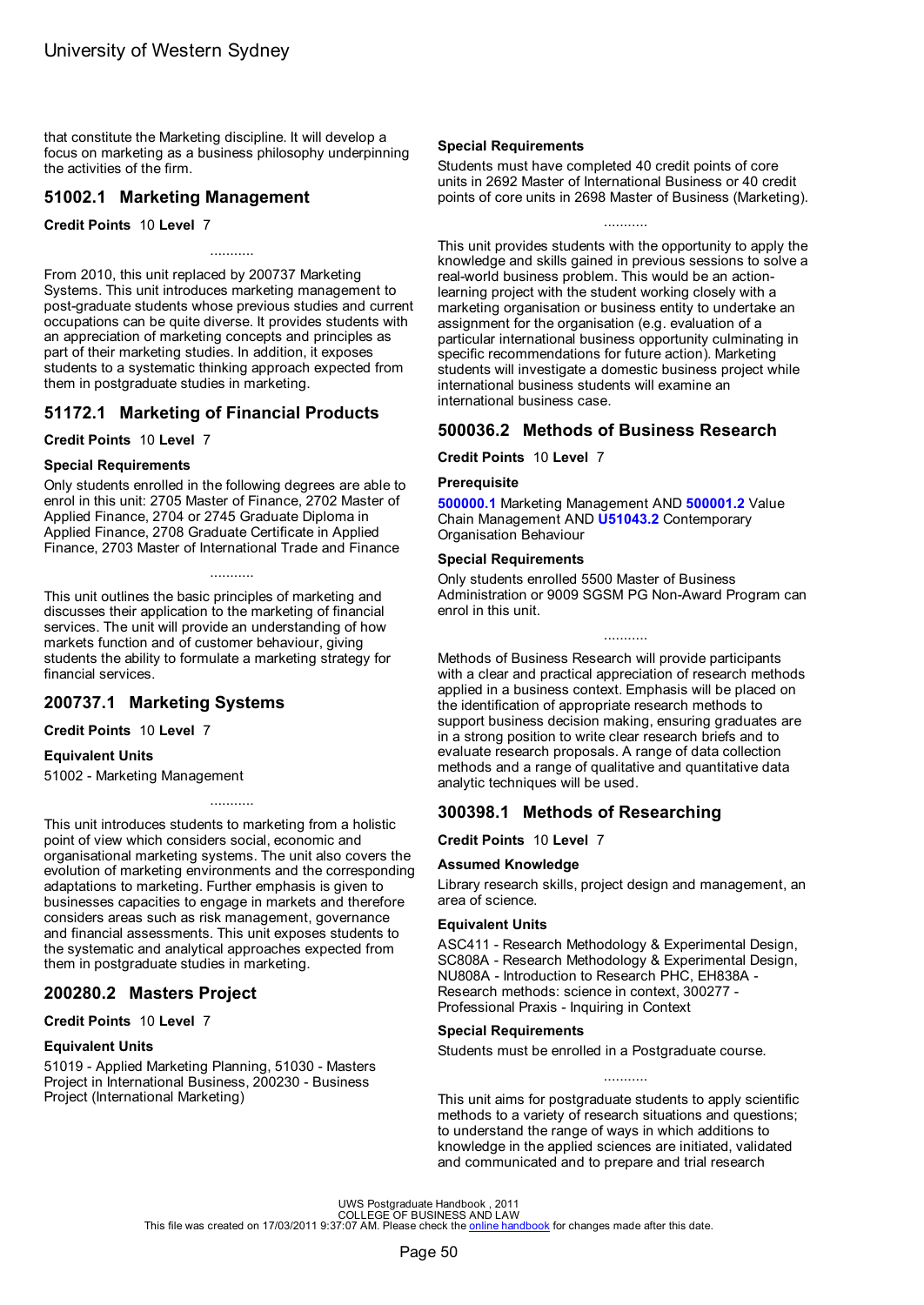<span id="page-54-0"></span>designs best suited to the particular type of issue each student wishes to address. The unit is taught through selfpaced, self-directed learning. Class contact will be a threeday workshop, in the first and second half of session, respectively. Students will have the opportunity to field test their own research design.

### **100271.1 Modern Japanese History**

**Credit Points** 10 **Level** 3

#### **Equivalent Units**

63036 - Themes in Asian History

#### **Special Requirements**

Successful completion of 60 credit points at Level 1.

This unit presents a social and cultural history of Japan from the mid nineteenth century to the present. The principle organising theme is the question of modernity: what are the different ways that Japan has expressed its modern identity? How has this been shaped by Japan's position in relation to both the West and its Asian neighbours? What is the relationship among the state, its citizens, and history in negotiating identity? How has war affected Japanese modernity and what we know of modern Japan?

...........

## **200731.1 Multicultural Marketing**

**Credit Points** 10 **Level** 7

#### **Equivalent Units**

51015 - Multinational Relationship Marketing

This unit provides students with the opportunity to learn about the cultural orientations of different groups of people often indigenous cultures are ignored by multinational companies, this unit will, by using the Australian Indigenous culture as an exemplar, explore the issue of marketing to a number of diverse cultures within the one national boarder. The course is designed specifically to assist students in developing a genuine appreciation for other cultures apart from one's own. It is hoped that the end result will be the attainment of a level of empathy that may assist in one's adaptation to another culture.

...........

### **500018.2 Negotiation for Managers**

**Credit Points** 10 **Level** 7

#### **Prerequisite**

**[U51043.2](#page-39-0)** Contemporary Organisation Behaviour

#### **Special Requirements**

Only students enrolled 5500 Master of Business Administration or 9009 SGSM PG Non-Award Program can enrol in this unit.

...........

Managers frequently negotiate, often around issues of critical importance. Negotiation errors can be costly to the interests of the organisation. Negotiation for Managers will show participants how to obtain optimal results for stakeholders and will build knowledge of the role of negotiation relative to contracts, disputes and litigation. Key

negotiation theories and techniques are addressed, to facilitate the development of participants as negotiators. Cultural, social and interpersonal dimensions, human behaviour during negotiation, and ethical principles are analysed. Practical activities and learning from experience dominate classroom activities, for which participants must be well-prepared to make the most of the learning opportunities.

### **300391.1 Occupational Health Management**

#### **Credit Points** 10 **Level** 7

### **Equivalent Units**

EH831A - Occupational Health Management

#### **Special Requirements**

This unit is restricted to the following courses 3602 - Master of Environmental Management, 3605 - Master of Occupational Safety, Health and Environmental Management, 3606 - Graduate Diploma in Occupational Safety, Health and Environmental Management, 3607 - Graduate Certificate in Occupational Safety, Health and Environmental Management, 3647 - Master of Science, 3648 - Graduate Diploma in Science (exit only), 3649 - Graduate Certificate in Science, 4651 - Master of Health Science, 4652 - Graduate Diploma in Health Science, 4653 - Graduate Certificate in Health Science

This unit focuses on the practice of occupational health within national and international frameworks. It explores issues such as the physical, social and mental impact of the occupational environment on health and includes the human body's response to occupational health hazard exposure through toxicological and epidemiological principles. Strategies for the management of occupational health are examined, together with methods of monitoring and evaluating occupational health programs.

...........

## **200223.2 Operations Management**

**Credit Points** 10 **Level** 7

#### **Special Requirements**

Only students enrolled in a postgraduate program can enrol in this unit.

...........

This unit introduces participants to operations management in a range of organisational and industry contexts. Operations management is an important element of business strategy that touches upon other business functions. Participants will learn about the role and significance of operations management and how it connects to other business functions. They will also learn and apply some quantitative techniques for analysing problems and making recommendations. This unit provides an excellent foundation for further specialist study in operations management but also works well for students in general business programs.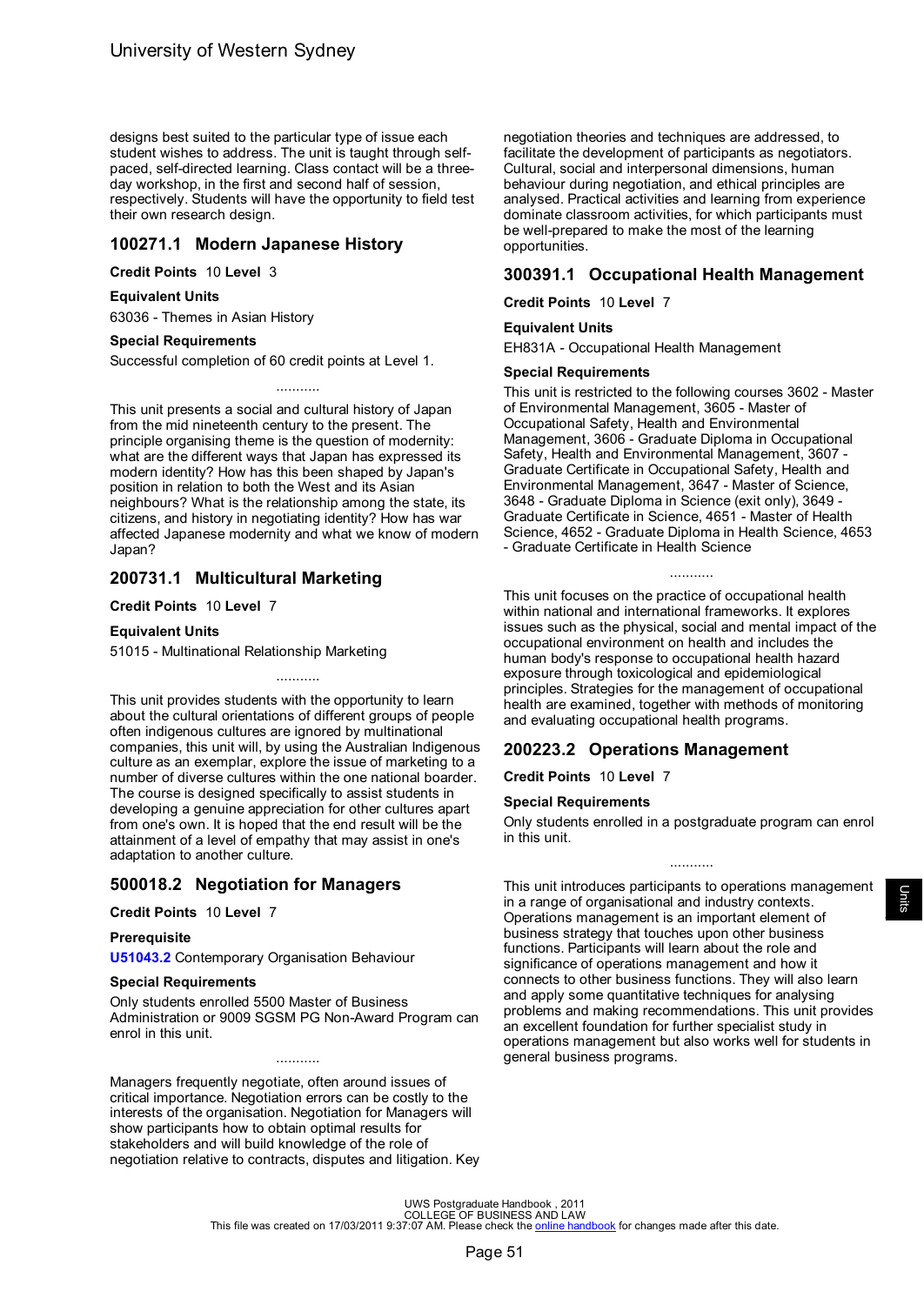### <span id="page-55-0"></span>**200227.2 Performance Measurement and Benchmarking**

#### **Credit Points** 10 **Level** 7

### **Special Requirements**

Only students enrolled in a postgraduate program can enrol in this unit.

...........

Performance measurement and benchmarking provides firms, managers, and employees with a better understanding of the strengths and weaknesses of the organisation and its business processes. Performance measures are also a good way for communicating the strategies of the firm throughout the organisation. Furthermore, performance measurement is the first step in planning and implementing quality and productivity in an organisation. The unit offers an opportunity to critically review and apply a range of performance measurements, such as the balanced scorecard approach.

### **200743.1 Philosophical Foundations of Business Research**

#### **Credit Points** 20 **Level** 7

This unit aims to develop a deeper understanding of the theoretical traditions in business research, the philosophy of science that informs research and the methodological approaches in business research. We discuss in depth the assumptions behind two major paradigms: The deductive (quantitative) and the inductive (qualitative) paradigms.

...........

### **CO803A.1 Planning for Retirement (PG)**

#### **Credit Points** 10 **Level** 7

### **Special Requirements**

Students wishing to take this unit as an elective need approval from the Head of Program or Course Advisor and must be enrolled in a postgraduate program within the College of Business.

...........

This unit provides an understanding of the complex arrangements associated with the legal and financial aspects of retirement planning. It emphasises analysis of complex recent superannuation changes.

### **CO801A.1 Principles of Financial Planning (PG)**

#### **Credit Points** 10 **Level** 7

#### **Special Requirements**

Students wishing to take this unit as an elective need approval from the Head of Program or Course Advisor and must be enrolled in a postgraduate program within the College of Business.

...........

This introductory unit describes the nature and process of financial planning within the Australian economic and taxation environment. A range of investment products are introduced, along with an elementary exposure to risk management, retirement planning and estate planning. These issues will be extended in later units.

### **CO802A.1 Principles of Investment Planning (PG)**

**Credit Points** 10 **Level** 7

#### **Special Requirements**

Students wishing to take this unit as an elective need approval from the Head of Program or Course Advisor and must be enrolled in a postgraduate program within the College of Business.

...........

This unit introduces basic concepts of risk and return in relation to investment planning. Various investment vehicles are covered including shares, fixed interest investments and real estate.

## **F7034.1 Professional Legal Practice**

**Credit Points** 0 **Level** 7

#### **Special Requirements**

Students enrolled in course 2502 - Bachelor of Laws (Non graduate entry) must obtain permission to enrol in this unit.

...........

Professional Legal Practice is a requirement for completion of the GDLP and for admission as a legal practitioner in NSW, that those students who undertake the GDLP being an accredited professional training course must complete a component of workplace training. Completion of this Unit is a requirement to gain the award of the UWS GDLP and for admission as a legal practitioner. Workplace training experience means supervised employment in a law or law related work environment or equivalent unpaid engagement in such an environment for a period of 45 days.

### **F7030.1 Professional Legal Skills**

### **Credit Points** 20 **Level** 7

### **Special Requirements**

Students enrolled in course 2502 - Bachelor of Laws (Non graduate entry) must obtain permission to enrol in this unit.

...........

Professional Legal Skills will focus on meeting the students need, that at the point of admission to practice they will be expected to provide evidence they have achieved the requisite competence in the following Skills (Lawyer's Skills; Problem Solving) and Practice Areas (Criminal Law Practice; certain aspects of Civil Litigation Practice) as prescribed in the Competency Standards for Entry Level Lawyers for practical legal training that have been jointly developed by the Australasian Professional Legal Education Council (APLEC) and the Law Admissions Consultative Committee (LACC). On satisfactory completion of 200278 Professional Legal Skills 1 and Professional Legal Skills 2 and Advance Standing (Academic Credit) can be applied for in this unit.

This file was created on 17/03/2011 9:37:07 AM. Please check the online [handbook](http://handbook.uws.edu.au/hbook/) for changes made after this date.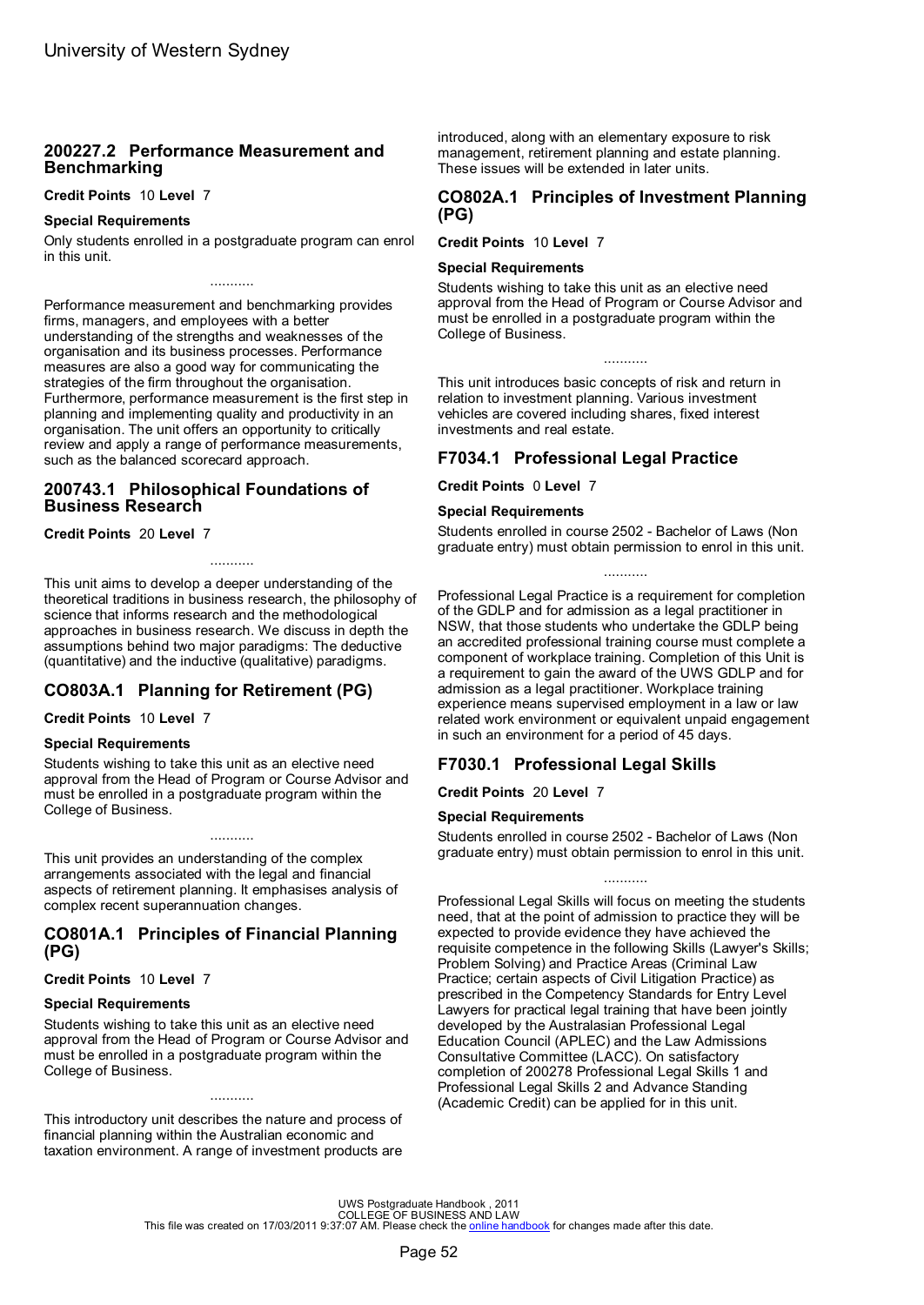## <span id="page-56-0"></span>**CO813A.1 Project**

### **Credit Points** 10 **Level** 7

As a result of completing this unit, students will get a full understanding of conducting a property research project report to examine a property issue in detail.

...........

### **51240.2 Project Management**

**Credit Points** 10 **Level** 7

#### **Special Requirements**

Only students enrolled in a postgraduate program can enrol in this unit.

...........

This unit introduces students to the philosophy, tools and techniques for effectively managing projects in an organisation. Learning activities focus particularly on case analysis; cases of success and of failure. Participants will be required to apply lessons from cases to real-world examples in ways that are relevant to their future careers. Topics include organisational strategy and project selection, identification of stakeholder needs, project definition, tools and techniques, human resource issues, team management, project planning ,developing networks, scheduling and control, resource allocation and control, cost analysis and budgetary control, and determinants of project success and project failure.

### **101417.1 Project Seminar and Proposal**

**Credit Points** 20 **Level** 5

#### **Assumed Knowledge**

Students must have completed third Year of the undergraduate program (or equivalent) in the Fine Arts, Electronic Arts, Contemporary Arts, Music, Performance, Communication or Design (Visual Communication) Bachelor degrees.

#### **Corequisite**

**[101416.1](#page-40-0)** Creativity: Theory and Practice

#### **Equivalent Units**

100640 - Research Project Seminar, 101169 - Honours Thesis Proposal

#### **Special Requirements**

Students must be eligible for admission into the School of Communcation Arts Honours program in order to take this unit. The proposed research must be in an area that can be supervised by a full-time academic staff member of the School of Communication Arts. This is a 20 credit point unit. The equivalent unit 101169 is 20 credit points, and advanced standing for this unit will be automatically granted. The equivalent unit 100640 is a 10 credit point unit, and therefore equivalents will be established with 4th Year Professional Program units offered by the School, e.g. Reading the Contemporary or Communication and Creative Industries. Please see your Course Advisor or Head of Program for further information if applicable.

This unit provides training in practical applications of research in the communication arts. Students delineate project-based research topics in their fields. Students may produce research papers, or focus on projects involving creative practical works with accompanying documentation. Students will work in class and with their supervisor, to propose and create an artistic presentation with comprehensive documentation (including theoretical underpinnings), or propose and submit a research paper. These will include literature surveys or works reviews that demonstrate the students' knowledge of their areas of specialisation. Participation in Research Seminars will give students an opportunity to present work for feedback and critique.

### **MCB617.1 Property Development (V2)**

**Credit Points** 10 **Level** 7

Property development is an extremely complex activity which involves a vast range of considerations over a wide range of inter related subject areas. It is probably the most complex activity undertaken by property people except perhaps 'active' property management which should incorporate property development activities. The aims of this unit are to provide a wide ranging study of the property development process including such considerations as the objectives, functions, roles and methods of operation of all those involved in the development process, the financial aspects of development, social considerations, taxation aspects, planning matters and others, and to provide students with the opportunity to develop their understanding of and their expertise in the subject.

...........

### **MCB612.1 Property Finance and Taxation**

**Credit Points** 10 **Level** 7

#### **Assumed Knowledge**

Basic working knowledge of business and property operations.

This unit is focussed to develop the student's knowledge of finance and taxation with particular reference to the property industry.

...........

### **200696.1 Property Investment Analysis (V2)**

**Credit Points** 10 **Level** 7

#### **Assumed Knowledge**

Students undertaking this unit should have a sound knowledge of the property industry

#### **Equivalent Units**

CO811A - Property Investment Analysis (V2)

This unit introduces the concepts of investment analysis in the context of a study of the performance of individual created property investments.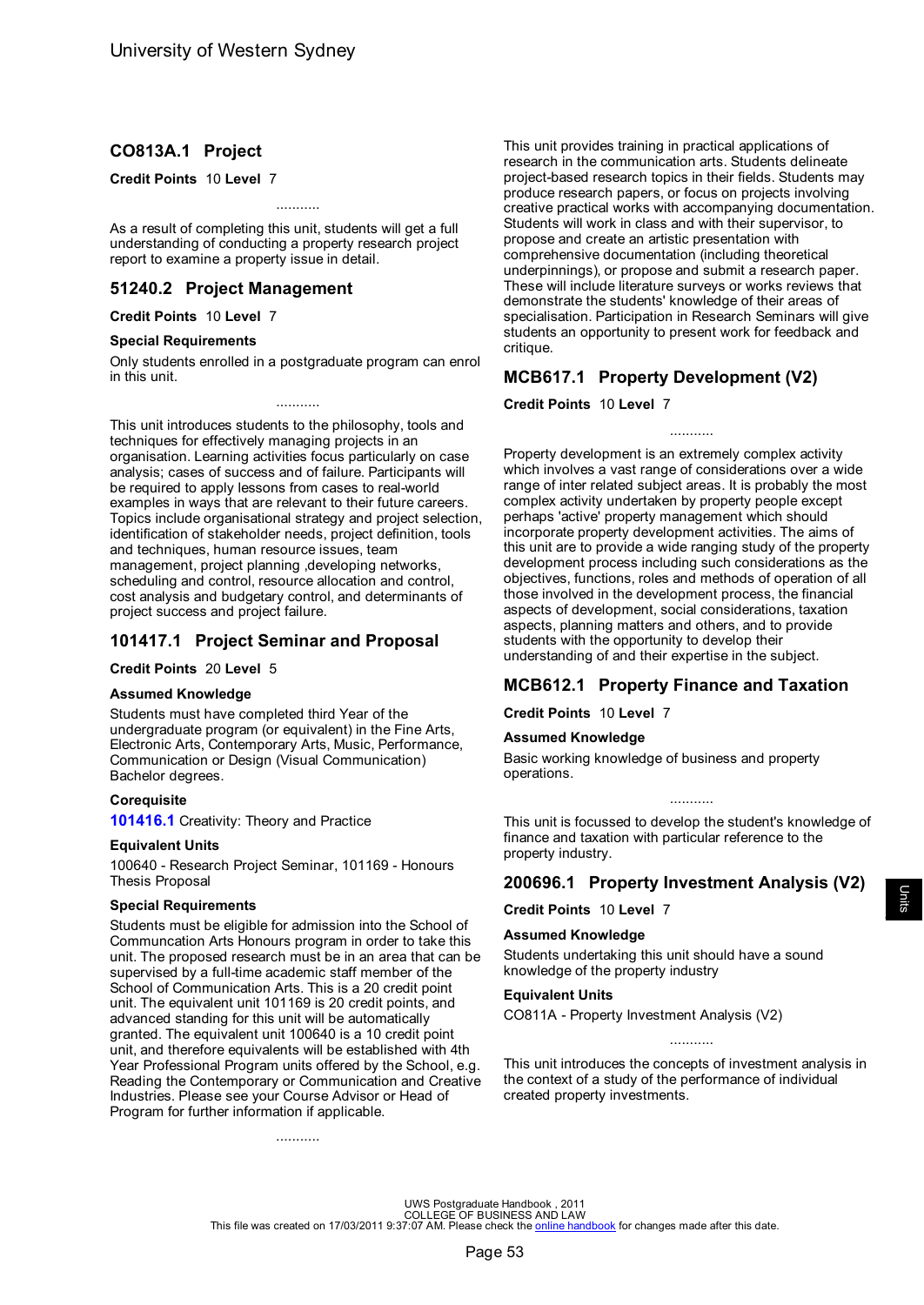## <span id="page-57-0"></span>**CO810A.1 Property Portfolio Analysis**

**Credit Points** 10 **Level** 7

#### **Assumed Knowledge**

Knowledge of property.

This unit examines the role of property in an investment portfolio, with particular attention given to property portfolio performance analysis and property investment strategy. The performance analysis of both direct and indirect property is also examined to assess the strategic contribution of property to an investment portfolio.

### **200462.2 Public Sector Accounting and Financial Control (PG)**

**Credit Points** 10 **Level** 7

#### **Assumed Knowledge**

Bachelor degree with a major in accounting or equivalent.

#### **Special Requirements**

Students wishing to take this unit as an elective need approval from the Head of Program or Course Advisor and must be enrolled in a postgraduate program within the College of Business.

...........

The public sector is a common feature of our modern society. There are a variety of entities in the public sector which account for a large proportion of national output and employment in many countries including Australia. This unit examines the role of government entities in our society, decision-making processes and their accountability structures with an in-depth examination of various accounting, reporting, auditing, financial management and control techniques used by them.

### **51259.2 Purchasing and Materials Management**

#### **Credit Points** 10 **Level** 7

#### **Special Requirements**

Only students enrolled in a postgraduate program can enrol in this unit.

...........

This unit provides the concepts, tools and techniques needed in purchasing and materials management. It includes purchasing policy and strategy, organising and staffing in purchasing and materials functions, supplier selection and evaluation, price/cost analysis, negotiation skills, inventory management, value analysis and standardisation, purchasing in the international market, government purchasing, and legal aspects of purchasing. These issues are examined in contexts such as the opportunities of globalisation and new information and communication technologies. A key learning strategy is case analysis.

## **SE828A.1 Qualitative Research Design**

**Credit Points** 10 **Level** 7

...........

The unit is designed to enable students to (using social ecology framework) select a topic for investigation, define achievable research goals, and design and plan a research program based on familiarity with a range of qualitative methodologies (eg; phenomenology, hermeneutics, heuristics, grounded theory, biography, ethnomethodology, case study, narratology, action research, collaborative inquiry, transpersonal research), select appropriate ones, conduct a focused literature search, write a critical review of literature relevant to the topic and the chosen methodologies prepare an ethics application, conduct a pilot project and write a 'publication quality' report of the work.

## **51171.1 Real Estate Finance and Investment**

**Credit Points** 10 **Level** 7

#### **Special Requirements**

Only students enrolled in the following degrees are able to enrol in this unit: 2705 Master of Finance, 2702 Master of Applied Finance, 2704 or 2745 Graduate Diploma in Applied Finance, 2708 Graduate Certificate in Applied Finance.

...........

This unit examines real estate/property as an asset class. Sectors considered are industrial, retail, residential, and agricultural/rural. The taxation environment in Australia and in selected overseas countries is examined in detail. The unit considers property performance indices (IPD/PCA Property Index in Australia,and similar property index series in USA, Canada, UK and Europe), lease incentives and effective rentals, unlisted property trusts, and precommitment style property valuation, including the increasing use of DCF-based techniques in the property valuation/appraisal profession in Australia and overseas.

### **200692.1 Research and Communicating Skills for Accounting (PG)**

#### **Credit Points** 10 **Level** 7

#### **Special Requirements**

Students wishing to take this unit as an elective need approval from the Head of Program or Course Advisor and must be enrolled in a postgraduate program within the College of Business.

This unit is designed to assist students enhance their research skills and their ability to make written and oral reports suitable for presentation to employers and clients in a modern business and commercial environment.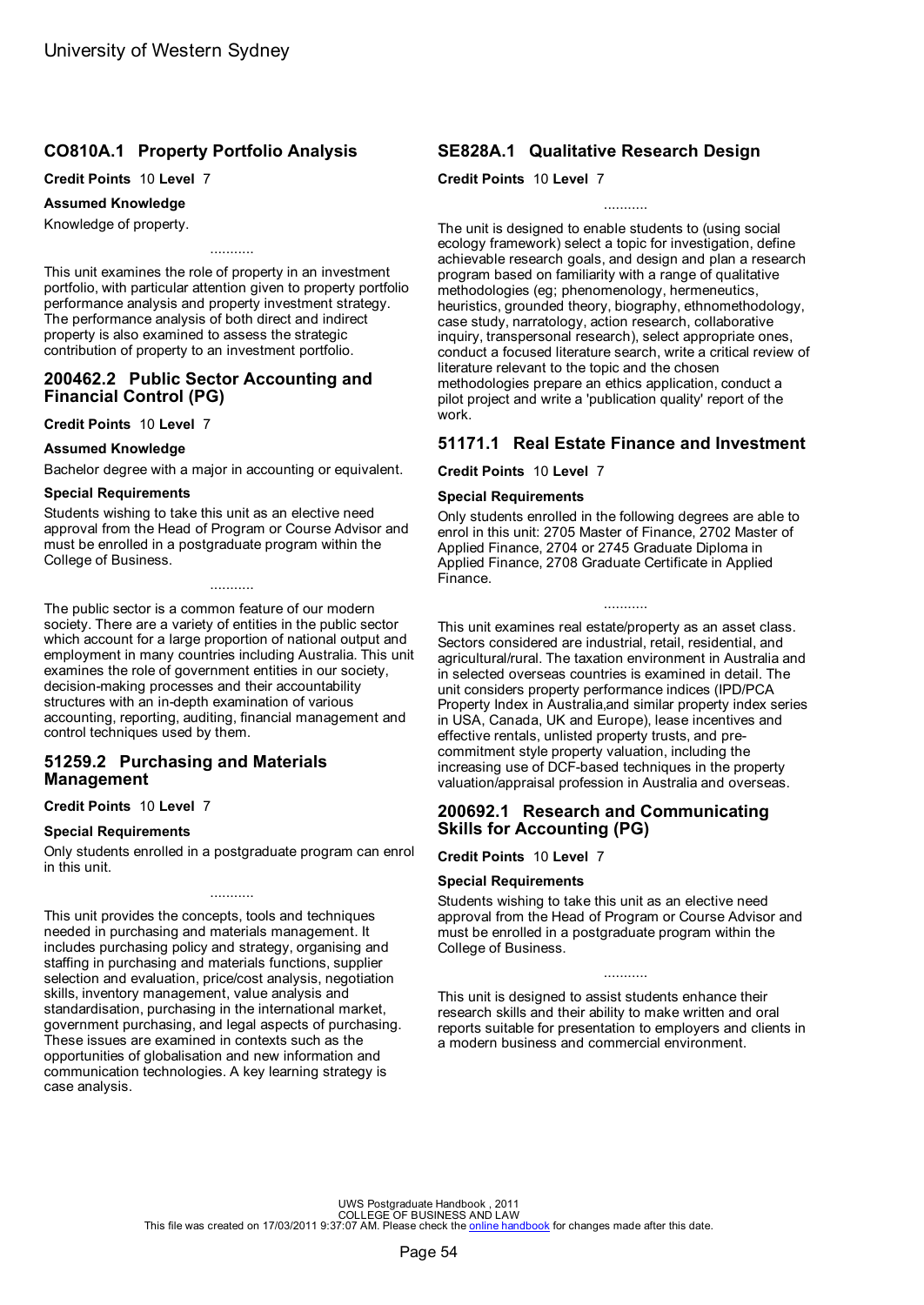## <span id="page-58-0"></span>**300411.3 Research Methodology and Experimental Design**

### **Credit Points** 20 **Level** 8

#### **Assumed Knowledge**

Appropriate background in a scientific discipline to conduct research in that area. No previous research experience is required.

### **Equivalent Units**

SC809A - Research methodology and experimental design, 14429 - Science research project, proposal and seminar

#### **Incompatible Units**

300398 - Methods of Researching

#### **Special Requirements**

Students must be enrolled in a postgraduate degree.

This unit is being replaced by 300768 Methods of Scientific Researching in 2011. This unit introduces students to the principles and tools of scientific research. It is designed for students who are undertaking Master of Science and those who have not previously undertaken training in research. Students attend a series of classes covering topics such as critical thinking, problem definition, formulation and testing of hypotheses, analysis of quantitative and qualitative results, communication of research findings, bibliographic techniques and advanced information retrieval methods. Students are required to prepare a intention to research, a annotated bibliography, seminar, and a research poster.

...........

### **400421.1 Research Methods for Humanities and Social Sciences**

#### **Credit Points** 10 **Level** 7

#### **Assumed Knowledge**

Students need to be enrolled in a course at the appropriate level

...........

#### **Equivalent Units**

53220 - Research Methods for Humanities and Social Sciences

This unit provides core research training within a range of postgraduate courses. It requires the completion of four research topics in the following areas: research theory and design (e.g. epistemology, qualitative & quantitative) specific approaches (e.g. critical discourse analysis, feminist research); data collection methods (e.g. interviews, questionnaires) and methods of analysis (e.g. quantitative & qualitative). This unit is offered in flexible mode according to topic (typically one day's attendance or equivalent per topic). Topics vary each session depending on student demand.

### **EH838A.1 Research Methods: Science in Context**

...........

**Credit Points** 10 **Level** 7

In this unit, you will be introduced to various schools of research and be encouraged to think eclectically about exploration and investigation within your own interest areas. Rather than think of methods, for example, as quantitative or qualitative, this class will encourage you to work from the problem out. In other words, you will be asked to identify what it is you wish to know about, then develop a methodological approach that can best answer that question. This unit uses experiential learning reinforced by propositional and practical learning. While you are still a 'learner' creating new knowledge and abilities for yourselves, this unit goes a step further as you attempt to become a 'researcher'. As a researcher you will be attempting to create new knowledge not only for yourself, but for others as well. The unit's design is based on the readings, workshops and your own problem solving skills. Your own areas of interest will provide the theme for your learning in this unit.

## **200397.1 Revenue Law (PG)**

**Credit Points** 10 **Level** 7

**Assumed Knowledge**

200433 - Company Law

**Prerequisite**

**[200432.1](#page-37-0)** Commercial Law (PG)

#### **Equivalent Units**

51228 - Revenue Law (PG)

#### **Special Requirements**

Students wishing to take this unit as an elective need approval from the Head of Program or Course Advisor and must be enrolled in a postgraduate program within the College of Business.

...........

Australian taxation law is complex and varied. This unit briefly introduces the various types of taxes (including Goods and Services Tax) and the overall scheme for the application of taxes in Australia and then focuses on the key provisions of Income Tax Law including the interrelationship of income tax and fringe benefits tax).

## **200721.1 Reward Management**

**Credit Points** 10 **Level** 7

### **Equivalent Units**

51280 - Remuneration Theory and Practice

This unit enables employment relations professionals to deploy advanced practitioner skills in specific workplace and institutional contexts. The management and the negotiation of reward are emphasised. Innovations such as strategic and total reward strategies are critically examined. These innovations relate to the key issues of marketimperatives and fairness, including the balance between collective and individually-determined reward and reward strategies related to performance.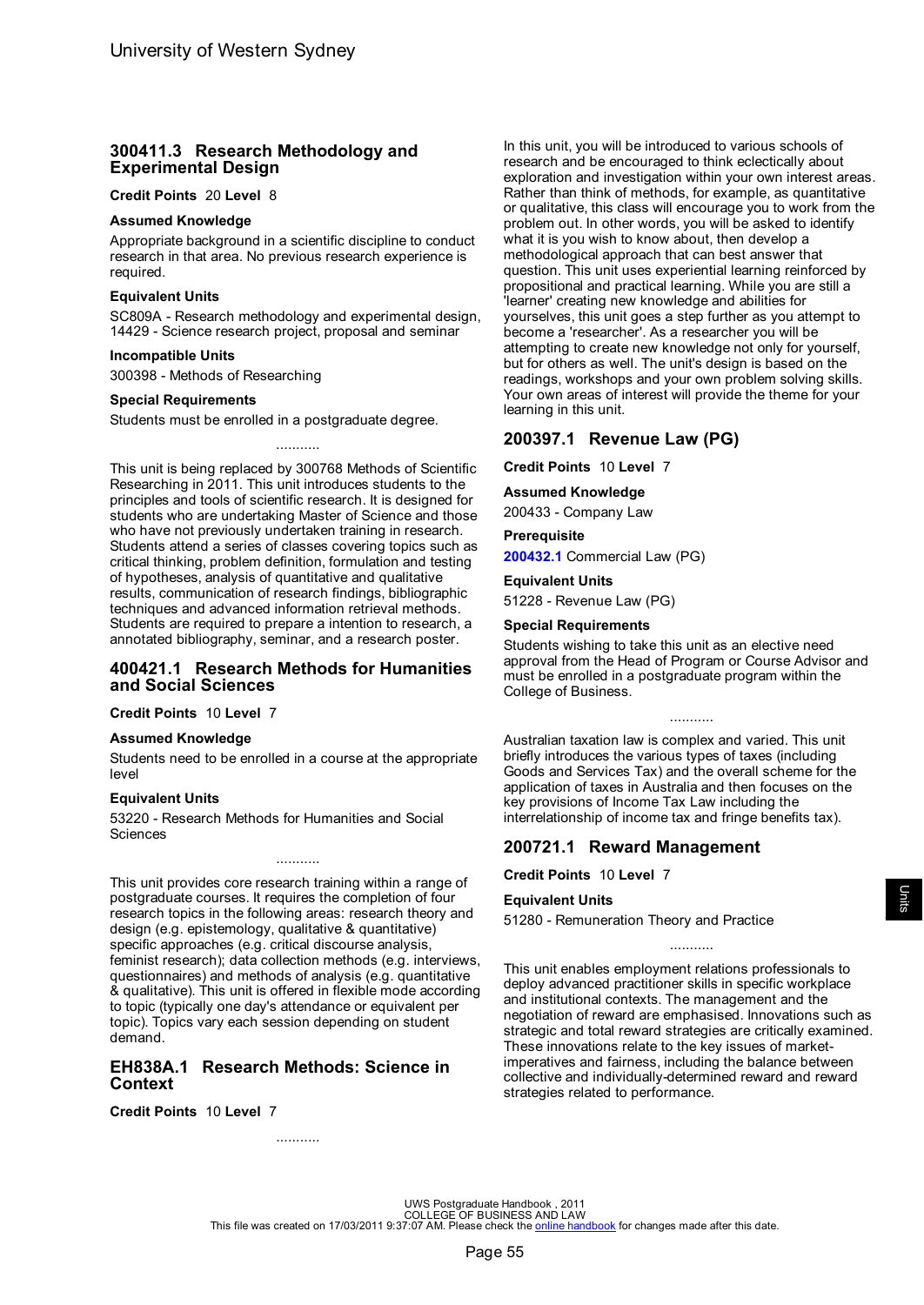### <span id="page-59-0"></span>**H7072.1 Risk Management**

#### **Credit Points** 10 **Level** 7

#### **Special Requirements**

Only students enrolled in a postgraduate program can enrol in this unit.

...........

All operations within an organisation involve some risk. In many cases decisions are made in conditions of uncertainty where the key variables are beyond the control of the decision maker. In order to maximise the probability of making the optimum decisions, managers must understand how to manage the risks involved. This unit aims to introduce students to variety of risks encountered by organisations, to provide them with the tools necessary to analyse these risks and objectively evaluate the alternatives available.

### **300677.1 Safety and Risk Management**

**Credit Points** 10 **Level** 7

#### **Assumed Knowledge**

Recognition that OHS procedures are legislatively required at the workplace and the ability to recognise the need to protect workers from harm at the workplace. Knowledge of the basics of OHS legislation in the students' jurisdiction.

### **Equivalent Units**

300390 - Safety Management. 300395 - Risk Assessment ...........

This unit provides a critical insight into the theory and practice of managing safety and health at the workplace with a dual focus on risk management and safety management. Students have the opportunity to develop a safety systems approach concentrating on hazard identification, risk assessment and devising control measures incorporating safety management principles. Safety culture and its influence on OHS practice is also detailed. In addition, the unit addresses the legal underpinning of OHS requirements at the workplace. Labour market change and the role of government, unions and employer organisations are also examined. Global perspectives on OHS from various jurisdictions ranging from the USA, Hong Kong and China are also scrutinised.

### **200763.1 Sales Management and Marketing for Hospitality**

**Credit Points** 10 **Level** 7

#### **Equivalent Units**

200174 - Strategic Marketing for Tourism and Hospitality

#### **Incompatible Units**

200262 - Strategic Marketing for Hospitality and Hotel Management

#### **Special Requirements**

Only students enrolled in a postgraduate program can enrol in this unit.

...........

As service provision becomes increasingly important across a number of industries, some firms are moving beyond the idea of providing a service to providing a total customer experience. Managing Service and Experience introduces students to the exciting concepts of management in the service and experience economy. The unit examines the development of the experience economy and the specialist skills required to manage commercial organisations in the emerging experience economy. Key areas which are covered include: the experience economy, the characteristics of service, service development, service evaluation & service improvement.

### **51212.1 Security Analysis and Portfolio Theory**

**Credit Points** 10 **Level** 7

#### **Special Requirements**

Only students enrolled in the following degrees are able to enrol in this unit: 2705 Master of Finance, 2702 Master of Applied Finance, 2704 or 2745 Graduate Diploma in Applied Finance, 2708 Graduate Certificate in Applied Finance.

This unit examines the valuation of assets, firms and securities. The focus is on the attempt by active investors to identify mispriced securities by projecting the future cash flows of a firm based on pro forma financial statements, translating those projections to values and dividing the firm value among the different security holders of the firm. Students develop their understanding of accounting, finance and economic concepts in this applied unit by building models of a firm and conducting analyses of the equity valuation.

### **200497.1 Social and Environmental Accounting (PG)**

**Credit Points** 10 **Level** 7

#### **Assumed Knowledge**

Bachelor's degree in Accounting

#### **Special Requirements**

Students wishing to take this unit as an elective need approval from the Head of Program or Course Advisor and must be enrolled in a postgraduate program within the College of Business.

...........

This unit reflects the expanding scope of corporate accountability, the rise of corporate environmentalism and the role of stakeholder pressures such as regulation in driving changes to organizational performance measurement and reporting. It provides students with an appreciation of the range of organisational stakeholders and the changing expectations for social and environmental responsibility and accountability. In particular, students will explore issues relating to social and environmental accounting, triple bottom line measurement and disclosures and corporate governance.

UWS Postgraduate Handbook , 2011 COLLEGE OF BUSINESS AND LAW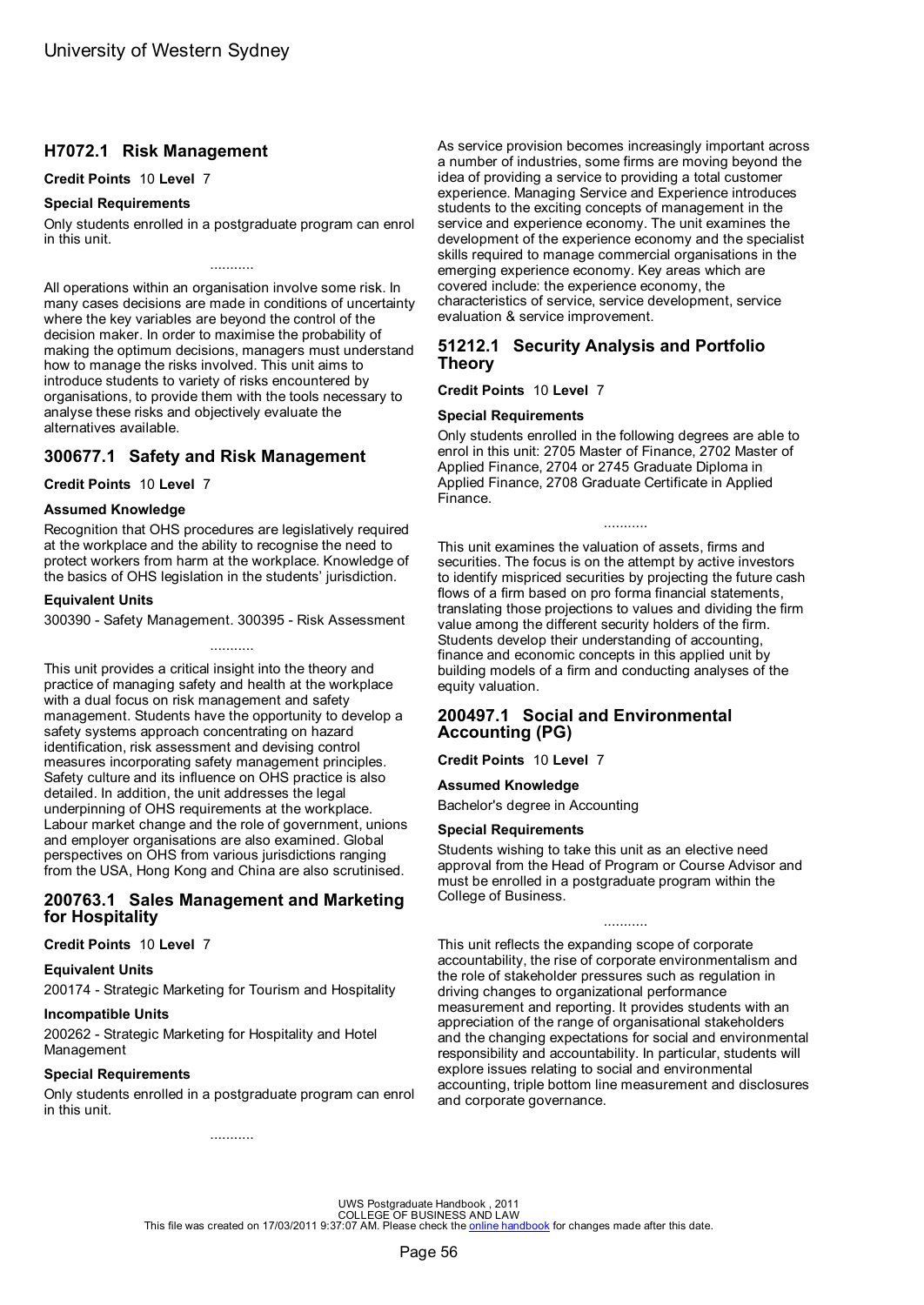## <span id="page-60-0"></span>**SE813A.1 Social Ecology Research**

**Credit Points** 10 **Level** 7

The unit is designed to enable students to (using a social ecology framework) conduct a research investigation, employing usually two or more qualitative methodologies (eg; phenomenology, hermeneutics, heuristics, grounded theory, biography, ethnomethodology, case study, narratology, action research, collaborative inquiry, transpersonal research, prepare an ethics application, and write a 'publication quality' report of the work.

...........

## **H7343.1 Special Topic in Accounting A (PG)**

**Credit Points** 10 **Level** 7

#### **Special Requirements**

Students wishing to take this unit as an elective need approval from the Head of Program or Course Advisor and must be enrolled in a postgraduate program within the College of Business.

...........

This unit critically studies selected topics in accounting not addressed in detail in other masters units in accounting. The topics addressed relate to one theme. Unit available for masters only.

## **H7344.1 Special Topic in Accounting B (PG)**

**Credit Points** 10 **Level** 7

#### **Special Requirements**

Students wishing to take this unit as an elective need approval from the Head of Program or Course Advisor and must be enrolled in a postgraduate program within the College of Business.

...........

This unit critically studies selected topics in accounting not addressed in detail in other masters units in accounting. The topics addressed relate to one theme. Unit available for masters only.

## **200424.2 Statistics for Accountants (PG)**

**Credit Points** 10 **Level** 7

#### **Assumed Knowledge**

Mathematics to the HSC level.

### **Equivalent Units**

51268 - Statistics

#### **Special Requirements**

Students wishing to take this unit must be enrolled in a postgraduate program within the College of Business.

Statistics for Accountants introduces the basic concepts and techniques for statistical inference and decision making in a business context.

...........

## **51109.2 Strategic Analysis and Decision-Making**

**Credit Points** 10 **Level** 7

#### **Incompatible Units**

U51050 - Strategic Management

### **Special Requirements**

Only students enrolled in a postgraduate program can enrol in this unit.

...........

Strategic management processes determine the direction of an enterprise and its viability in the light of the changes in its environments. This unit examines strategic management processes, recognising the interests of stakeholders and a range of external and internal constraints. It critically examines the major theoretical approaches to strategy and emerging trends. A strong emphasis is on the application of knowledge to industry and organisational contexts relevant to the student. Participants research and analyse how decision-making processes, leadership, and organisational politics impact on the strategy process. A dynamic, contingent and contested view of contemporary strategic management processes is presented.

## **51173.1 Strategic Bank Management**

**Credit Points** 10 **Level** 7

#### **Assumed Knowledge**

200426 - Corporate Finance and 51166 - Credit and Lending Decisions

### **Prerequisite**

**[51165.1](#page-43-0)** Financial Institution Management

#### **Special Requirements**

Only students enrolled in the following degrees are able to enrol in this unit: 2705 Master of Finance, 2702 Master of Applied Finance, 2704 or 2745 Graduate Diploma in Applied Finance, 2708 Graduate Certificate in Applied Finance.

...........

This unit examines a range of contemporary issues facing financial services firms in the twenty-first century. The unit provides an in-depth examination of changing demands and needs of the various stakeholders of financial services firms and a major emphasis is put on the evaluation and analysis of resulting implications. For each identified issue, major conclusions are drawn and strategies developed to deal with the associated challenges and opportunities for management. Special topics are covered in line with pertinent events in the industry.

## **200722.1 Strategic Employment Relations**

**Credit Points** 10 **Level** 7

### **Assumed Knowledge**

Knowledge of human resource management and industrial relations from studying at least 40 credit points at the postgraduate level.

Units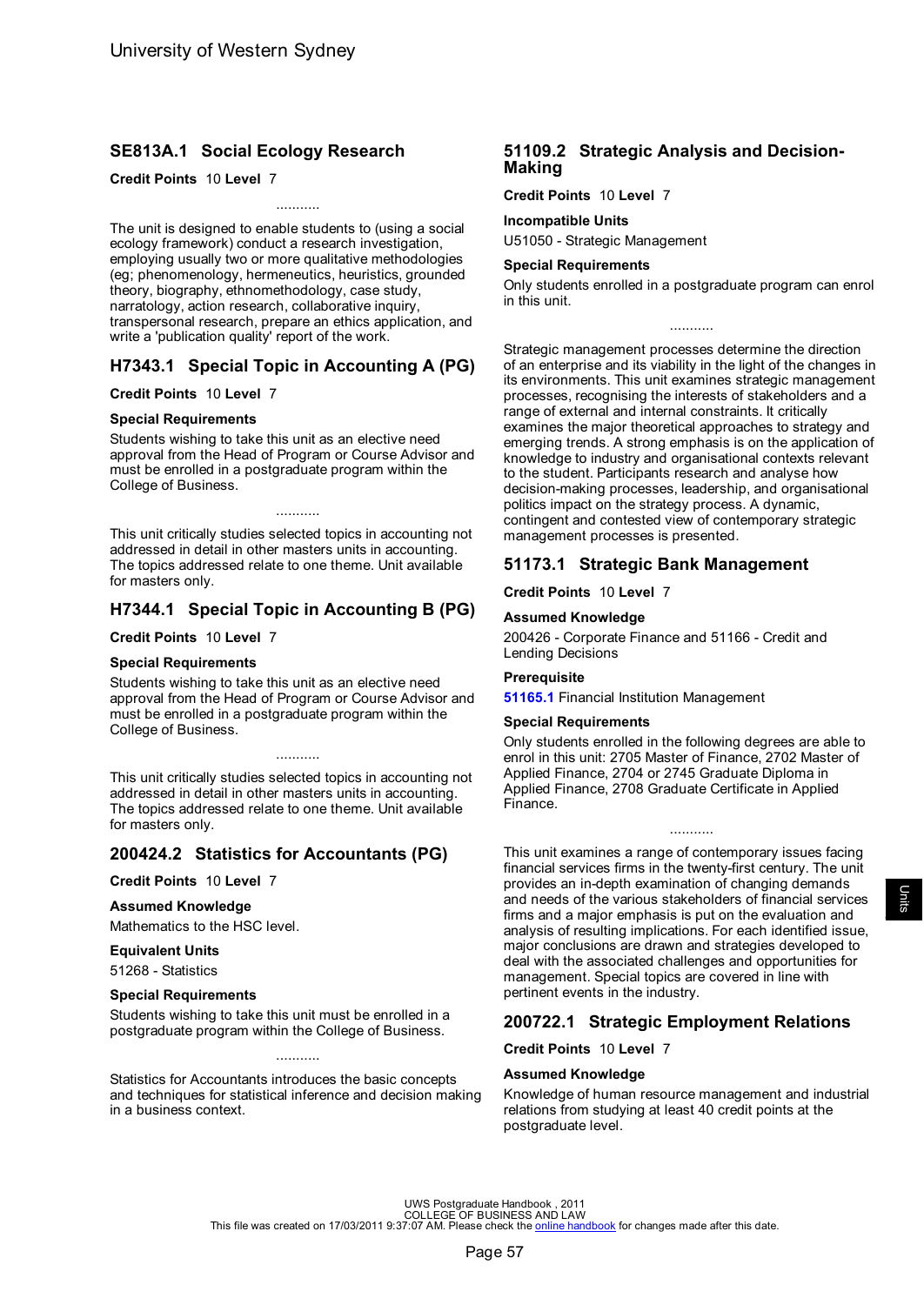#### <span id="page-61-0"></span>**Incompatible Units**

46519 - Employment Relations Strategy and Change.

This capstone unit aims for students to acquire the skills, knowledge and understanding of the challenges of managing people strategically in complex and turbulent environments. The unit examines theories on business strategy, strategic management, human resource strategy and industrial relations strategy. The use of knowledge of HR and IR in strategic analysis and evaluation for transforming the people management function is explained. Management practice is considered through examining ways of acting strategically relative to tendencies for the human resource function to become mired in tactical responses. The tools and techniques for analysing, implementing and evaluating strategy are emphasised.

...........

## **U51050.2 Strategic Management (MBA)**

**Credit Points** 10 **Level** 7

#### **Prerequisite**

**[U51043.2](#page-39-0)** Contemporary Organisation Behaviour AND **[U51045.3](#page-34-0)** Accounting Perspectives for Management AND **[500000.1](#page-52-0)** Marketing Management AND **[500001.2](#page-63-0)** Value Chain Management

#### **Incompatible Units**

51109 - Strategic Analysis and Decision Making

#### **Special Requirements**

Only students enrolled 5500 Master of Business Administration or 9009 SGSM PG Non-Award Program can enrol in this unit.

...........

Strategic Management integrates business functional knowledge. The practical approach provides opportunities to use a range of strategic analysis tools and to engage in problem-solving (individually and collaboratively). Simulated strategic decision-making that includes data interpretation and generating options requires exercise of communication, research, and information literacy capabilities. This unit will allow MBA graduates to interpret data, generate strategic options and contribute to strategic decision-making in a number of organisational contexts. It lays a foundation for continued professional development by creating a capacity to evaluate trends in strategic management through the study of theory that underpins strategic management models.

### **200422.1 Strategic Management Accounting (PG)**

**Credit Points** 10 **Level** 7

#### **Assumed Knowledge**

Bachelor's degree in Accounting

#### **Special Requirements**

Students wishing to take this unit as an elective need approval from the Head of Program or Course Advisor and must be enrolled in a postgraduate program within the College of Business.

...........

Contemporary management accounting systems (MAS) have been criticized for providing misleading information in changing operational environments. MAS should assist operations management with performance measures that reflect new technologies and balanced for the organizational stakeholders. This unit examines the roles of management accounting and the impact of changes on those roles. It also examines various aspects MAS design to link the organizational strategy formulation to management control.

### **H7104.2 Strategic Technology Management**

**Credit Points** 10 **Level** 7

#### **Special Requirements**

Only students enrolled in a postgraduate program can enrol in this unit.

...........

This unit provides participants with an understanding of the diverse and complex issues surrounding the strategic management of technology. Special emphasis will be placed on the basic concepts and theories that will be needed to understand, anticipate, acquire, and use technology strategically for attaining a competitive edge in the market. The unit is of particular relevance to managers, engineers, technologists, and scientists who have, or will have, responsibilities for managing technological change and innovation.

### **200734.1 Strategic Value Creation**

**Credit Points** 10 **Level** 7

#### **Equivalent Units**

51006 - Promotion Management, 200231 - Promotion and Advertising Overseas

...........

This unit focuses on a holistic approach to creating value through the brand building process and including integrated marketing communication strategies. The main objective of the unit is to address the value creation process and the central role that brands play as the mechanism for value creation and communication with interest groups (consumers, employees and other stakeholders). This unit will also cover corporate communications and new media as means of value creation strategies.

### **200329.2 Supply Chain Management**

**Credit Points** 10 **Level** 7

#### **Special Requirements**

Only students enrolled in a postgraduate program can enrol in this unit.

...........

The movement of product from suppliers through to transformation at a factory and then on forward to distributors and customers is an expensive process. The ability of the manager to balance these costs against increasing customer service expectations and to integrate the complex network of business relationships of the organisation is essential. Supply chain management goes beyond operational and logistical issues to cross-functional

UWS Postgraduate Handbook , 2011 COLLEGE OF BUSINESS AND LAW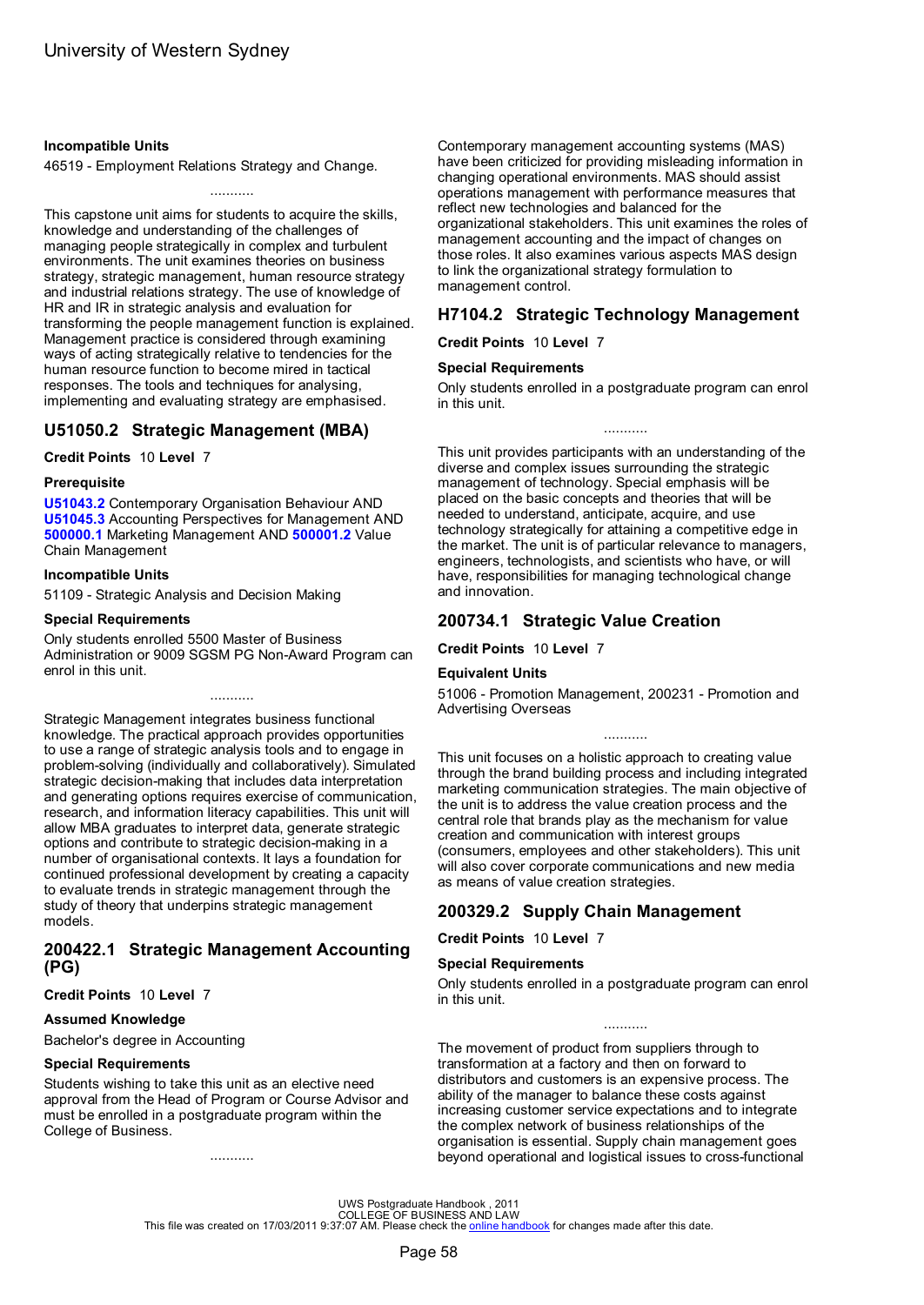<span id="page-62-0"></span>integration of key business processes both within the organisation and across the external network of organisations that comprise the supply chain. Managing the supply chain in the context of globalisation and increasing international trade provides opportunities for delivering value to customers. Case studies are a key learning strategy.

## **AC808A.1 Taxation Planning and Implications (PG)**

**Credit Points** 10 **Level** 7

This unit provides an overview of complex tax areas which affect financial planning. It explores most areas of taxation including identifying income and deductions as well Capital Gains Tax and GST. It concludes with an analysis of tax avoidance issues as they affect financial planners.

...........

### **200762.1 The International Hospitality Industry**

**Credit Points** 10 **Level** 7

#### **Equivalent Units**

200347 - The Tourism System, 200258 - The Hospitality Industry

...........

This new unit commences in Quarter 2 2010. International hospitality, including hotels, leisure, and allied services, is an increasingly important component of the global economy in the transition from a commodity-based economy to the 'experience economy'. The unit examines the development of the concept of hospitality and the commercial provision of hospitality services. The industry's economic and social significance is evaluated. This unit canvasses many facets of the industry to help graduates assess and understand new trends relative to the historical and global evolution of the industry in its varied social and economic contexts. Skills in cross-cultural communication required by managers are examined, with opportunities for practice.

### **100926.2 The Language of the Law**

**Credit Points** 10 **Level** 7

#### **Equivalent Units**

A7528 - The Language of the Law

This unit aims to develop in students an understanding of the intricacies of the language of the law when used in written documents and mainly in the context of the courtroom. It will provide students with a historical overview of the development of Law English, its aims and purposes and its current uses. Special emphasis will be placed on the implications of legal language on legal translations and court interpreting, but the unit is suitable for monolingual students interested in the language of the law.

...........

...........

## **CO809A.1 The Property Environment**

**Credit Points** 10 **Level** 7

This unit is part of the foundation for the other property units in the Master of Commerce course. Students will develop an understanding of the property industry and its role in the investment context, as well as the collection and analysis of property data. The areas of markets, institutional property portfolios, the role of Government policy, and the controls that effect development will all be studied.

### **200464.1 The Role of Accounting in Corporate Governance (PG)**

**Credit Points** 10 **Level** 7

#### **Assumed Knowledge**

Undergraduate or equivalent degree in Accounting

#### **Special Requirements**

Students wishing to take this unit as an elective need approval from the Head of Program or Course Advisor and must be enrolled in a postgraduate program within the College of Business.

...........

Good corporate governance is crucial to the sound functioning of the economic systems. Not only has the topic succeeded in attracting much attention to adopt best practices in improving corporate performance and sustainable economic growth, but also it has drawn attention to the importance of high level of transparency and accountability to the various stakeholders. This unit is concerned with the role of accounting and auditing in the corporate governance process.

### **400585.1 Theories of the Social**

**Credit Points** 10 **Level** 7

#### **Special Requirements**

Must be enrolled in a Postgraduate course to be able to enrol in this unit.

This unit develops critical reflection on the role of theory in the social sciences. It requires the completion of topics regarding such matters as identity, power and resistance as these are related to themes including class and consumption; social movements; globalisation and nationhood; gender, sexuality, and race; governmentality and social discipline; and various theoretical understandings of the unconscious and society.

...........

### **F7032.1 Transactional Legal Practice**

**Credit Points** 20 **Level** 7

### **Prerequisite**

**[F7030.1](#page-55-0)** Professional Legal Skills AND **[F7031.1](#page-49-0)** Legal Practice: Ethics and Management

#### **Special Requirements**

Students enrolled in course 2502 - Bachelor of Laws (Non graduate entry) must obtain permission to enrol in this unit.

...........

Transactional Legal Practice will focus on meeting the students' needs that, at the point of admission to practice, they will be expected to provide evidence that, they have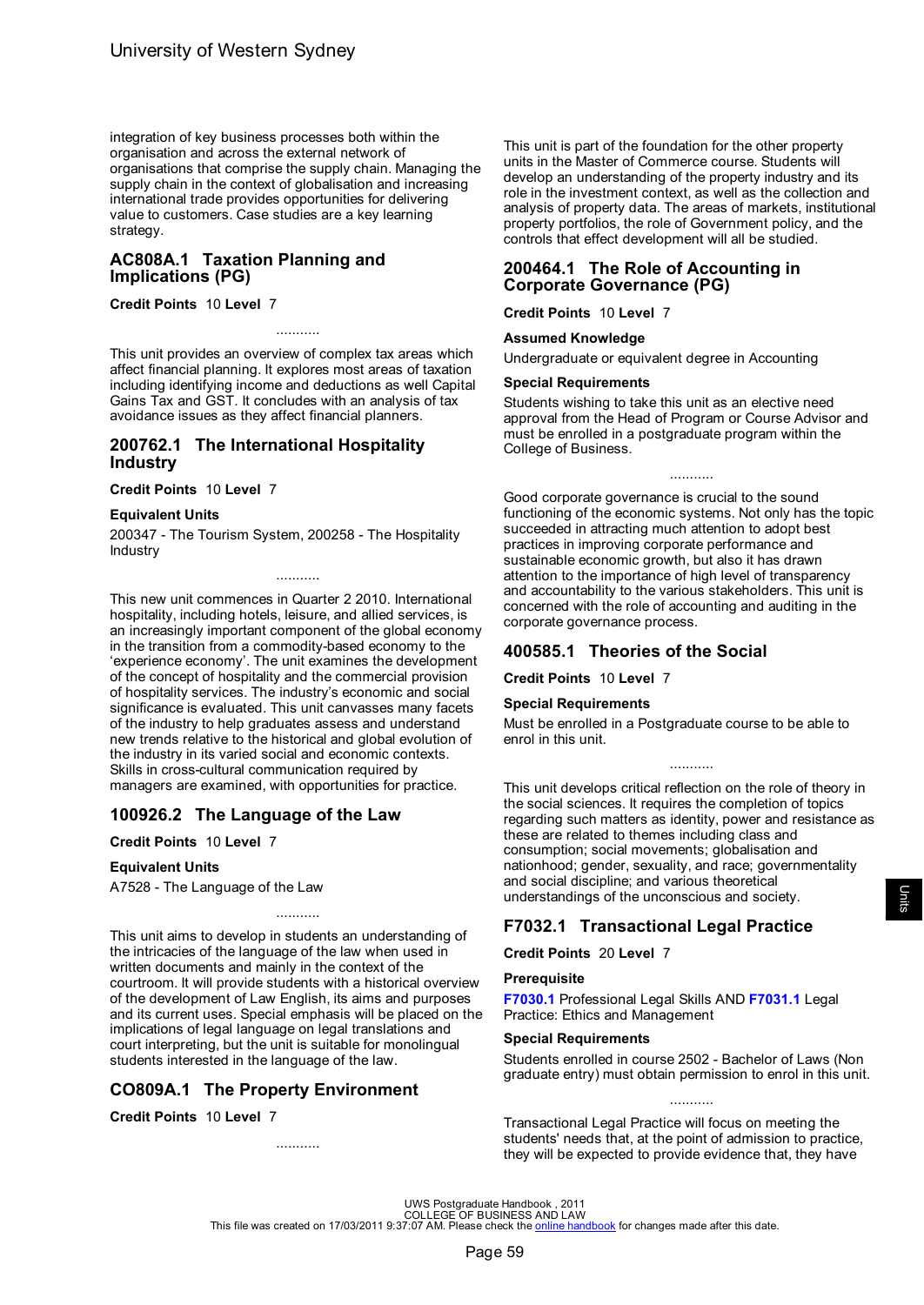<span id="page-63-0"></span>achieved the requisite competence in one (1) of the following Practice Areas. These areas are Consumer Law Practice; Employment and Industrial Relations Practice; Planning and Environment Law Practice; Wills and Estates Practice as prescribed in the Competency Standards for Entry Level Lawyers for practical legal training. These have been jointly developed by the Australasian Professional Legal Education Council (APLEC) and the Law Admissions Consultative Committee (LACC). On satisfactory completion of The College of Law, Professional Program UWS, or equivalence, Advance Standing (Academic Credit) can be applied for in this unit.

## **500001.2 Value Chain Management**

**Credit Points** 10 **Level** 7

#### **Equivalent Units**

U51049 - Operations Management and Leadership

#### **Incompatible Units**

200223 - Operations Management

#### **Special Requirements**

Only students enrolled 5500 Master of Business Administration, 5501 Graduate Diploma in Business Administration, 5502 Graduate Certificate in Business Administration and 9009 SGSM PG Non-Award Program can enrol in this unit.

...........

Value Chain Management introduces the management of operations in the value chain for many industry sectors (including services, public sector, manufacturing and distribution). The objective is to equip future managers with an ability to analyse value creation and business performance in a range of situations. The knowledge and analytical skills developed will facilitate consideration and appropriate management of the operational and supply chain issues of many aspects of business that participants will encounter in later MBA units and in their organisations. Learning activities emphasise case analysis and reflection, as well as quantitative techniques that can support decisionmaking and evaluation.

### **100294.2 Warlords, Artists and Emperors: Power and Authority in Premodern Japan**

**Credit Points** 10 **Level** 3

#### **Special Requirements**

Successful completion of 60 credit points

This unit will look at the historical heritage of Japan that is central to contemporary Japanese identity and culture.

...........

### **200723.1 Work, Society and Labour Markets**

**Credit Points** 10 **Level** 7

#### **Incompatible Units**

47021 - Work and Society.

Society shapes work and labour markets, but society in turn is influenced by work and labour markets. Key factors are dominant social values and norms as well as economic,

...........

technological, demographic and political changes. This unit equips students to analyse and respond effectively to these interactions and changes in a range of contexts. A key theme is the changing patterns and nature of work (paid and unpaid), workforce participation, and the impact on stakeholders such as individuals, families and communities. Future trends and directions in relation to work, society and labour markets are explored.

## **200724.1 Workforce Planning**

**Credit Points** 10 **Level** 7

...........

In an era of globalisation and economic and social change, workforce planning is a strategic tool, both for the management of organisations and human resource strategy, and for broader issues of public policy and economic development. The unit is designed to enable employment relations professionals to plan for building organisational capability. Planning for demographic changes, skill shortages and economic shocks is crucial for managing risk and growing organisations, but makes planning more difficult and complex. The aim is for managers to influence organisations by demonstrating the vital importance of planning in relation to sustainability and to undertake planning using quantitative tools.

### **200725.1 Workplace Management Dynamics**

**Credit Points** 10 **Level** 7

#### **Incompatible Units**

200359 - Dynamics of Workplace Management, 51031 - Managing Diversity.

...........

Workplace interactions are dynamic, fluid and responsive to changing economic, social and political circumstances. Adopting a critical approach, the focus is on the concerns of managers and employees in their day-to-day interactions. The unit explores the impact of organisational and socioeconomic change on organisations with emphasis on the impact of the new forms of work and technology, economic developments, diversity and cross-cultural communication. Dynamics equips business students with the ability to analyse and manage a changing business environment, appropriate for careers in Australia and internationally.

UWS Postgraduate Handbook , 2011 COLLEGE OF BUSINESS AND LAW This file was created on 17/03/2011 9:37:07 AM. Please check the online [handbook](http://handbook.uws.edu.au/hbook/) for changes made after this date.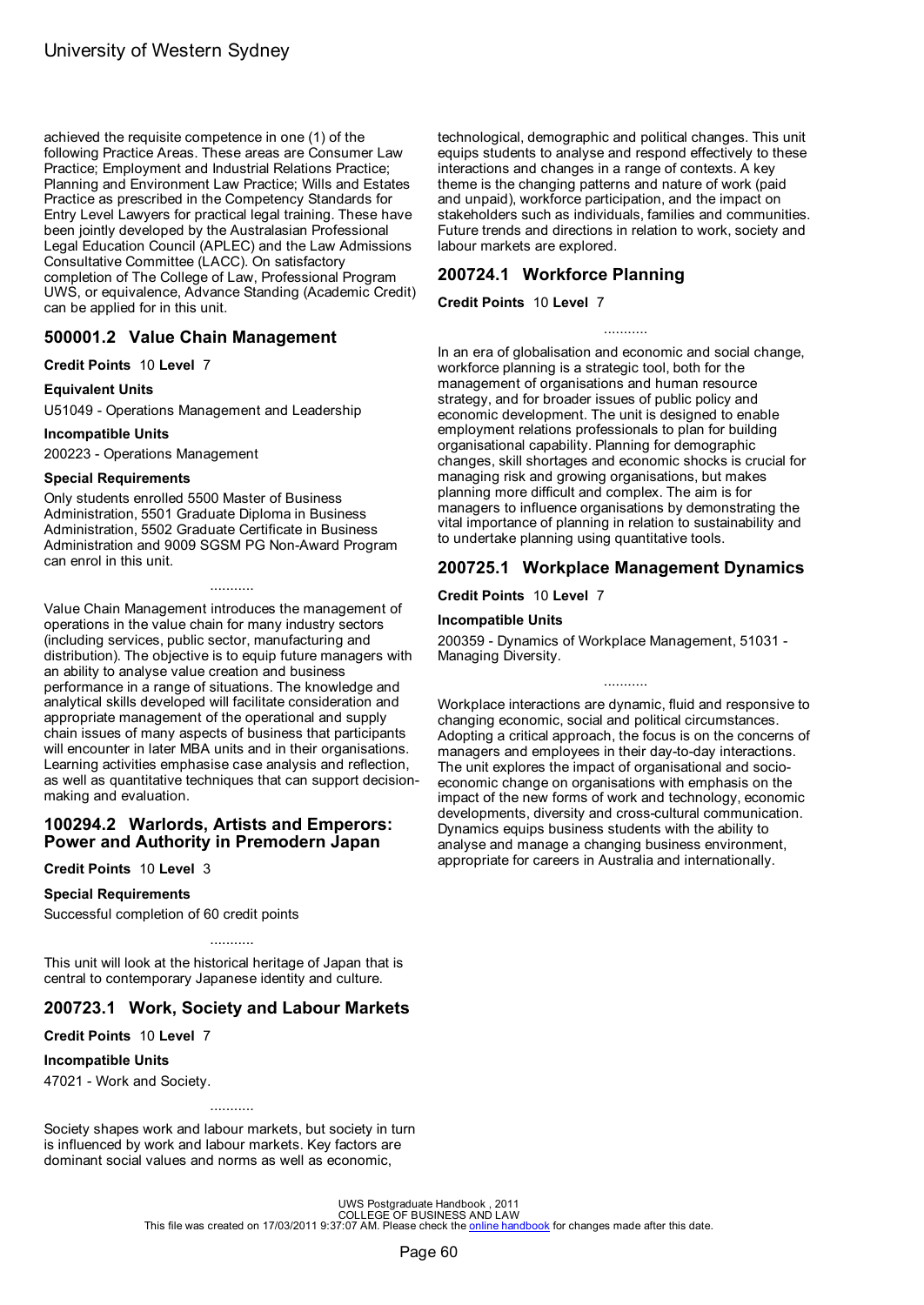### **Index for courses by course code order**

| Course           | <b>Description</b>                                                                       | Page     |
|------------------|------------------------------------------------------------------------------------------|----------|
| 2592.2           | Graduate Certificate in International<br><b>Business</b>                                 | 25       |
| 2601.2           | Master of Commerce (Human Resource<br>Management and Industrial Relations)               | 20       |
| 2602.2           | Graduate Diploma in Human Resource<br>Management and Industrial Relations (exit<br>only) | 21       |
| 2603.3           | Graduate Certificate in Human Resource<br>Management and Industrial Relations            | 21       |
| 2615.2           | Master of Business (Engineering<br>Management)                                           | 6        |
| 2616.2           | Graduate Diploma in Business (Engineering<br>Management) (exit only)                     | 7        |
| 2617.2           | Graduate Certificate in Business<br>(Engineering Management)                             | 7        |
| 2624.2           | Master of Business (Operations<br>Management)                                            | 9        |
| 2625.2           | Graduate Diploma in Business (Operations<br>Management) (exit only)                      | 10       |
| 2626.2           | Graduate Certificate in Business<br>(Operations Management)                              | 10       |
| 2631.2<br>2632.2 | Master of Business and Commerce<br>Graduate Diploma in Business and                      | 17<br>18 |
| 2633.2           | Commerce (exit only)<br>Graduate Certificate in Business and                             | 18       |
| 2655.2           | Commerce (exit only)<br>Graduate Certificate in Business                                 | 11       |
| 2668.1           | Graduate Diploma in Legal Practice                                                       | 28       |
| 2671.1           | Master of Commerce (Financial Planning)                                                  | 19       |
| 2686.2           | Graduate Certificate in Accounting                                                       | 2        |
| 2687.2           | Graduate Diploma in Accounting                                                           | 1        |
| 2688.2           | Master of Commerce (Accounting)                                                          | 2        |
| 2689.2<br>2690.1 | Master of Professional Accounting                                                        | 3<br>19  |
|                  | Graduate Certificate in Commerce (Financial<br>Planning)                                 |          |
| 2691.3           | Master of Accountancy                                                                    | 1        |
| 2692.3           | Master of International Business                                                         | 24       |
| 2698.4           | Master of Business (Marketing)                                                           | 8        |
| 2700.3           | Graduate Certificate in Marketing                                                        | 8        |
| 2702.1           | Master of Applied Finance                                                                | 4        |
| 2703.2<br>2705.1 | Master of International Trade and Finance<br>Master of Finance                           | 27<br>24 |
| 2708.2           | Graduate Certificate in Applied Finance                                                  | 5        |
| 2724.2           | Graduate Certificate in Research Studies                                                 | 16       |
| 2725.1           | Master of Commerce (Property Investment<br>and Development)                              | 22       |
| 2726.1           | Graduate Diploma in Property Investment<br>and Development                               | 23       |
| 2728.4           | Master of International Hospitality and Hotel<br>Management                              | 25       |
| 2729.4           | Graduate Diploma in International<br>Hospitality and Hotel Management (exit only)        | 26       |
| 2730.4           | Graduate Certificate in International<br>Hospitality and Hotel Management                | 26       |
| 2744.1           | Master of Business and Commerce<br>(Research Studies)/PhD                                | 13       |
| 2745.1           | Graduate Diploma in Applied Finance (exit<br>only)                                       | 5        |
| 2746.2           | Master of Professional Accounting<br>(Advanced)                                          | 4        |
| 2749.1           | Master of Business Research Studies (Exit<br>Only)                                       | 15       |
| 2750.1           | Graduate Diploma in Business Studies (Exit<br>Only)                                      | 15       |
| 2751.1           | Graduate Certificate in Business Studies<br>(Exit Only)                                  | 17       |
| 5500.4<br>5501.3 | Master of Business Administration<br>Graduate Diploma in Business                        | 11<br>12 |
|                  | Administration (Exit Only)                                                               |          |

| Course | Description                                        | Page |
|--------|----------------------------------------------------|------|
| 5502.3 | Graduate Certificate in Business<br>Administration | 12   |
|        |                                                    |      |
|        |                                                    |      |
|        |                                                    |      |
|        |                                                    |      |
|        |                                                    |      |
|        |                                                    |      |
|        |                                                    |      |
|        |                                                    |      |
|        |                                                    |      |
|        |                                                    |      |
|        |                                                    |      |
|        |                                                    |      |
|        |                                                    |      |
|        |                                                    |      |

| Index | Index | Index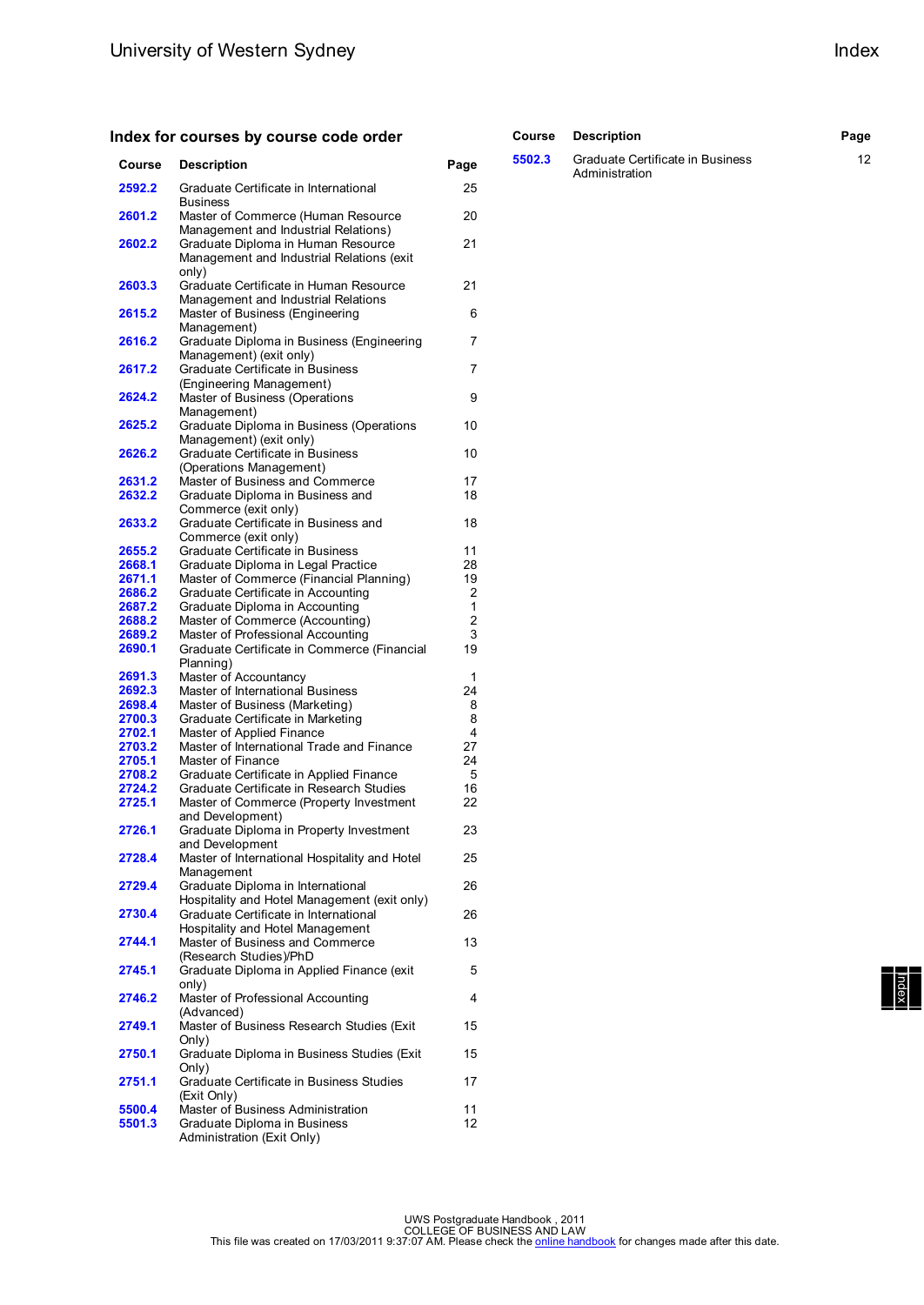## **Index for courses by course description order**

| Course           | <b>Description</b>                                                                       | Page     |
|------------------|------------------------------------------------------------------------------------------|----------|
| 2686.2           | Graduate Certificate in Accounting                                                       | 2        |
| 2708.2           | Graduate Certificate in Applied Finance                                                  | 5        |
| 2655.2           | Graduate Certificate in Business                                                         | 11       |
| 2617.2           | Graduate Certificate in Business                                                         | 7        |
| 2626.2           | (Engineering Management)<br>Graduate Certificate in Business                             | 10       |
| 5502.3           | (Operations Management)<br>Graduate Certificate in Business                              | 12       |
| 2633.2           | Administration<br>Graduate Certificate in Business and<br>Commerce (exit only)           | 18       |
| 2751.1           | Graduate Certificate in Business Studies<br>(Exit Only)                                  | 17       |
| 2690.1           | Graduate Certificate in Commerce (Financial<br>Planning)                                 | 19       |
| 2603.3           | Graduate Certificate in Human Resource<br>Management and Industrial Relations            | 21       |
| 2592.2           | Graduate Certificate in International<br><b>Business</b>                                 | 25       |
| 2730.4           | Graduate Certificate in International<br>Hospitality and Hotel Management                | 26       |
| 2700.3           | Graduate Certificate in Marketing                                                        | 8        |
| 2724.2           | Graduate Certificate in Research Studies                                                 | 16       |
| 2687.2           | Graduate Diploma in Accounting                                                           | 1        |
| 2745.1           | Graduate Diploma in Applied Finance (exit<br>only)                                       | 5        |
| 2616.2           | Graduate Diploma in Business (Engineering<br>Management) (exit only)                     | 7        |
| 2625.2           | Graduate Diploma in Business (Operations<br>Management) (exit only)                      | 10       |
| 5501.3           | Graduate Diploma in Business<br>Administration (Exit Only)                               | 12       |
| 2632.2           | Graduate Diploma in Business and<br>Commerce (exit only)                                 | 18       |
| 2750.1           | Graduate Diploma in Business Studies (Exit<br>Only)                                      | 15       |
| 2602.2           | Graduate Diploma in Human Resource<br>Management and Industrial Relations (exit<br>only) | 21       |
| 2729.4           | Graduate Diploma in International<br>Hospitality and Hotel Management (exit only)        | 26       |
| 2668.1           | Graduate Diploma in Legal Practice                                                       | 28       |
| 2726.1           | Graduate Diploma in Property Investment<br>and Development                               | 23       |
| 2691.3           | Master of Accountancy                                                                    | 1        |
| 2702.1           | Master of Applied Finance                                                                | 4        |
| 2615.2           | Master of Business (Engineering<br>Management)                                           | 6        |
| 2698.4           | Master of Business (Marketing)                                                           | 8        |
| 2624.2           | Master of Business (Operations<br>Management)                                            | 9        |
| 5500.4           | Master of Business Administration                                                        | 11       |
| 2631.2           | Master of Business and Commerce                                                          | 17       |
| 2744.1           | Master of Business and Commerce<br>(Research Studies)/PhD                                | 13       |
| 2749.1           | Master of Business Research Studies (Exit<br>Only)                                       | 15       |
| 2688.2           | Master of Commerce (Accounting)                                                          | 2        |
| 2671.1<br>2601.2 | Master of Commerce (Financial Planning)<br>Master of Commerce (Human Resource            | 19<br>20 |
| 2725.1           | Management and Industrial Relations)<br>Master of Commerce (Property Investment          | 22       |
|                  | and Development)                                                                         |          |
| 2705.1           | Master of Finance                                                                        | 24       |
| 2692.3<br>2728.4 | Master of International Business<br>Master of International Hospitality and Hotel        | 24<br>25 |
| 2703.2           | Management<br>Master of International Trade and Finance                                  | 27       |
| 2689.2           | Master of Professional Accounting                                                        | 3        |

|        | <b>Course Description</b>                       | Page |
|--------|-------------------------------------------------|------|
| 2746.2 | Master of Professional Accounting<br>(Advanced) | 4    |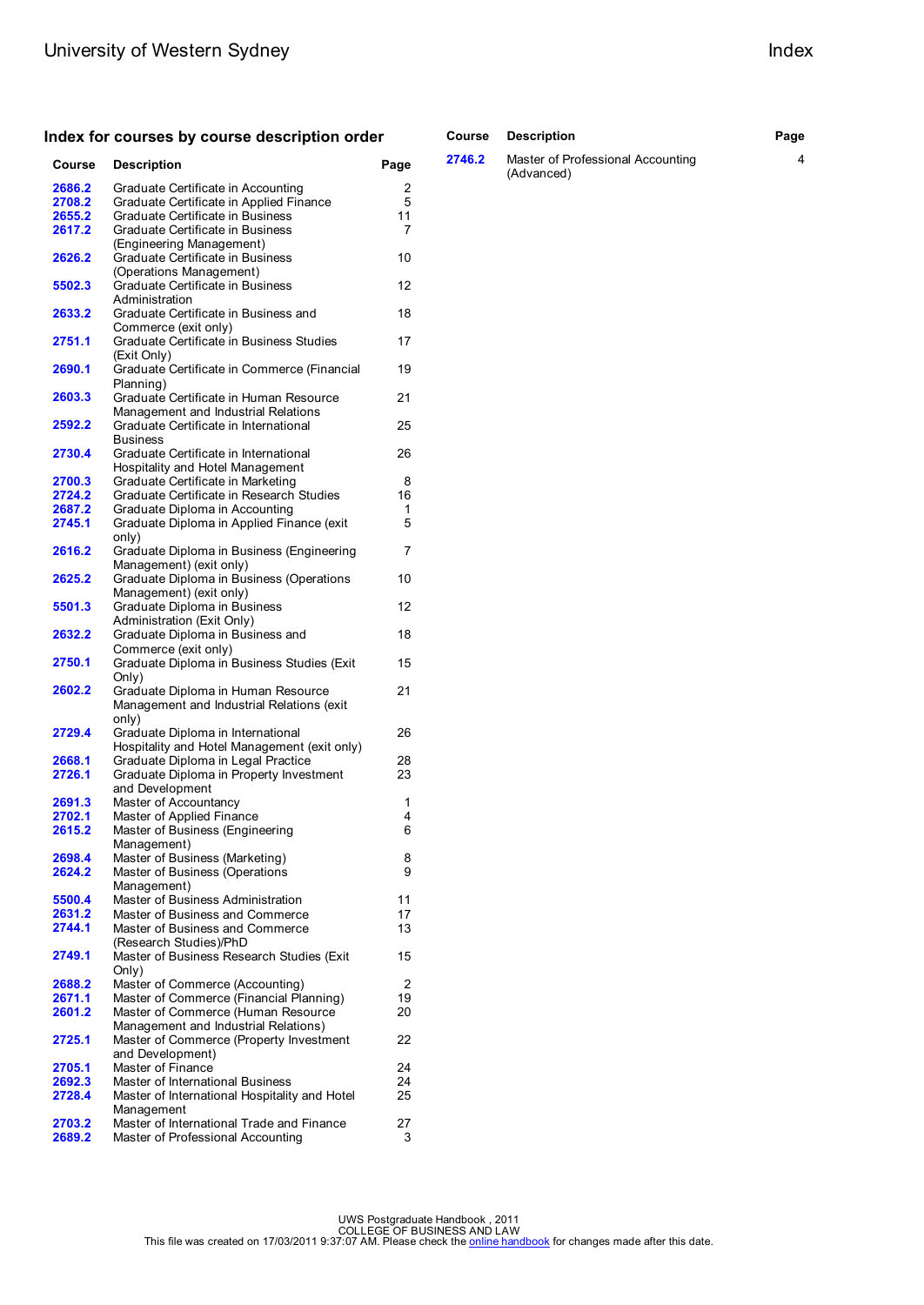### **Index for unit sets by unit sets code order**

| <b>Unit Set</b>  | <b>Description</b>                                           | Page |
|------------------|--------------------------------------------------------------|------|
| <b>SP2000.1</b>  | Property Investment                                          | 29   |
| SP2001.1         | Marketing                                                    | 29   |
| SP2002.1         | Human Resource Management and<br><b>Industrial Relations</b> | 29   |
| SP21000.1        | <b>Funds Management</b>                                      | 29   |
| SP21001.1        | Banking                                                      | 29   |
| SP21011.1        | <b>Operations Management</b>                                 | 29   |
| SP21012.1        | Finance                                                      | 30   |
| SP2706.1         | Treasury                                                     | 30   |
| <b>SPA2631.1</b> | Accounting                                                   | 30   |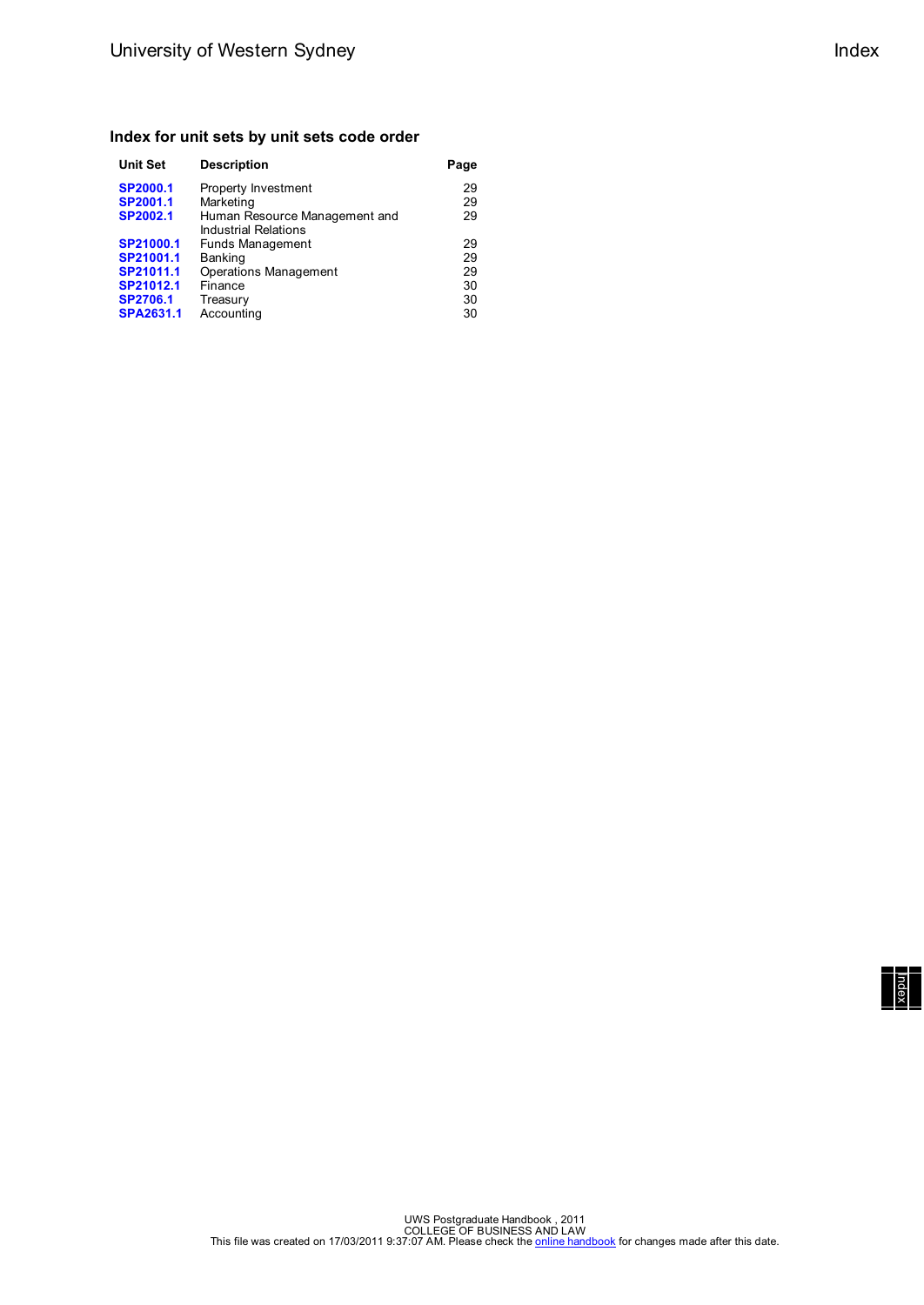### **Index for unit sets by unit set description order**

| <b>Unit Set</b>  | <b>Description</b>                                    | Page |
|------------------|-------------------------------------------------------|------|
| <b>SPA2631.1</b> | Accounting                                            | 30   |
| SP21001.1        | <b>Banking</b>                                        | 29   |
| SP21012.1        | Finance                                               | 30   |
| SP21000.1        | <b>Funds Management</b>                               | 29   |
| SP2002.1         | Human Resource Management and<br>Industrial Relations | 29   |
| SP2001.1         | Marketing                                             | 29   |
| SP21011.1        | <b>Operations Management</b>                          | 29   |
| <b>SP2000.1</b>  | Property Investment                                   | 29   |
| <b>SP2706.1</b>  | Treasury                                              | 30   |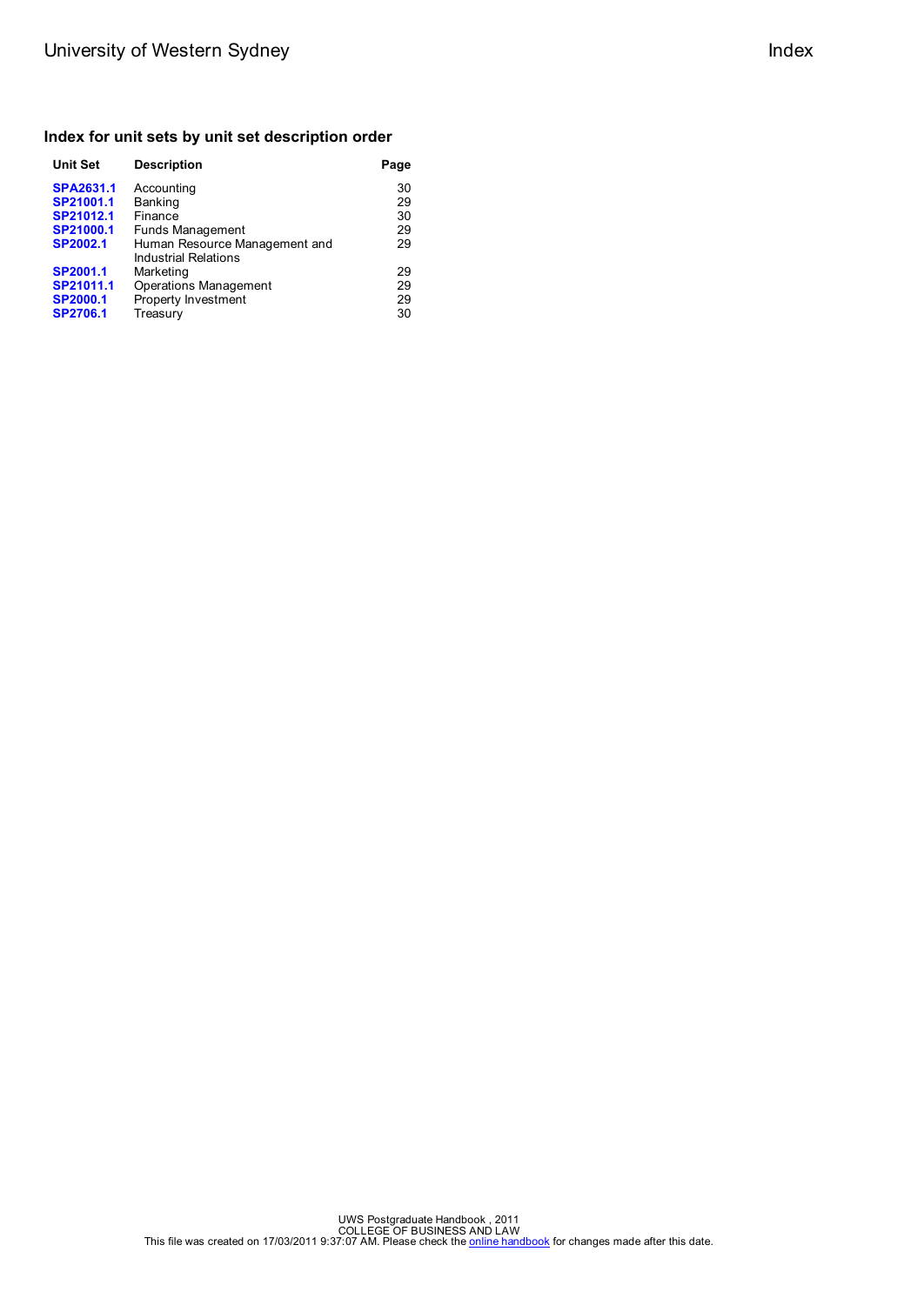## **Index for units by unit code order**

| ndex for units by unit code order |                                                                  | Unit     | <b>Description</b>   | Page                                                              |          |
|-----------------------------------|------------------------------------------------------------------|----------|----------------------|-------------------------------------------------------------------|----------|
| Unit                              | <b>Description</b>                                               | Page     | 200718.1<br>200719.1 | Human Resource Management<br>Industrial Relations and Workplace   | 42<br>43 |
| 100271.1<br>100294.2              | Modern Japanese History<br>Warlords, Artists and Emperors: Power | 51<br>60 | 200720.1             | Change<br>International and Global Employment                     | 44       |
|                                   | and Authority in Premodern Japan                                 |          |                      | Relations                                                         |          |
| 100693.1                          | Evidence-based Professional Practice                             | 39       | 200721.1             | Reward Management                                                 | 55       |
| 100703.1                          | Independent Study 1                                              | 42       | 200722.1             | <b>Strategic Employment Relations</b>                             | 57       |
| 100704.1                          | Independent Study 2                                              | 42       | 200723.1             | Work, Society and Labour Markets                                  | 60       |
| 100705.2                          | Independent Study 3                                              | 42       | 200724.1             | Workforce Planning                                                | 60       |
| 100710.1                          | Introduction to Honours Research                                 | 45       | 200725.1             | Workplace Management Dynamics                                     | 60       |
| 100921.1                          | Interpreting and Translation Theory                              | 45       | 200726.1             | Information for Business                                          | 43       |
| 100926.2                          | The Language of the Law                                          | 59       | 200727.1             | <b>Global Business</b>                                            | 41       |
| 100963.2                          | Interpreting Australia: Australian                               | 45       | 200728.1             | <b>Global Networks</b>                                            | 41       |
|                                   | Historians and Historiography                                    |          | 200729.1             | Aspects of International Business Law                             | 33       |
| 101297.1                          | Languages and Linguistics Special                                | 46       | 200730.1             | Contemporary Issues in Marketing                                  | 36       |
|                                   | Project                                                          |          | 200731.1             | Multicultural Marketing                                           | 51       |
| 101416.1                          | Creativity: Theory and Practice                                  | 37       | 200732.1             | <b>Creating Markets</b>                                           | 37       |
| 101417.1                          | Project Seminar and Proposal                                     | 53       | 200733.1             | <b>Applied Channel Systems</b>                                    | 32       |
| 200223.2                          | Operations Management                                            | 51       | 200734.1             | <b>Strategic Value Creation</b>                                   | 58       |
| 200224.2                          | Management of Quality                                            | 47       | 200735.1             | Marketing in Context                                              | 49       |
| 200227.2                          | Performance Measurement and                                      | 52       | 200736.1             | <b>Customer Relationship Marketing</b>                            | 38       |
|                                   |                                                                  |          | 200737.1             | <b>Marketing Systems</b>                                          | 50       |
|                                   | Benchmarking                                                     |          | 200738.1             |                                                                   | 49       |
| 200232.3                          | Global E-Business Marketing                                      | 41       | 200743.1             | Marketing Innovation                                              | 52       |
| 200260.1                          | Financial Management for Hospitality and                         | 40       |                      | Philosophical Foundations of Business                             |          |
|                                   | Hotel Managers                                                   |          |                      | Research                                                          |          |
| 200280.2                          | Masters Project                                                  | 50       | 200744.2             | <b>Critical Literature Review</b>                                 | 37       |
| 200299.2                          | <b>Business Research Skills Seminar</b>                          | 34       | 200745.1             | <b>Advanced Research Skills</b>                                   | 32       |
| 200329.2                          | Supply Chain Management                                          | 58       | 200760.1             | Managing the Hospitality Workforce                                | 49       |
| 200361.3                          | <b>Advanced Thesis Preparation</b>                               | 32       | 200761.1             | Managing the Hospitality Context                                  | 49       |
| 200389.1                          | Accounting Research Essay (PG)                                   | 31       | 200762.1             | The International Hospitality Industry                            | 59       |
| 200390.1                          | Business Essay (PG)                                              | 33       | 200763.1             | Sales Management and Marketing for                                | 56       |
| 200391.1                          | Accounting Research Project (PG)                                 | 31       |                      | Hospitality                                                       |          |
| 200392.2                          | International Accounting (PG)                                    | 43       | 200764.1             | Managing the Hospitality Experience                               | 49       |
| 200394.1                          | Accounting Research (PG)                                         | 31       | 200765.1             | Hospitality Operations and Revenue                                | 42       |
| 200395.1                          | Accounting Theory (PG)                                           | 32       |                      | Management                                                        |          |
| 200396.2                          | Introductory Accounting (PG)                                     | 45       | 200766.1             | Applied Strategic Hospitality Management                          | 33       |
| 200397.1                          | Revenue Law (PG)                                                 | 55       | 200767.1             | <b>Employment Relations Law</b>                                   | 39       |
| 200398.1                          | Auditing (PG)                                                    | 33       | 200768.1             | <b>Management Skills</b>                                          | 48       |
| 200399.1                          | Information Systems for Accountants (PG)                         | 43       | 200769.1             | <b>Business Internship</b>                                        | 34       |
| 200400.2                          | Company Accounting (PG)                                          | 34       | 300391.1             | Occupational Health Management                                    | 51       |
| 200401.1                          | Accounting Theory and Applications (PG)                          | 32       | 300398.1             | Methods of Researching                                            | 50       |
| 200415.1                          | Corporate Failure and Forensic                                   | 36       | 300411.3             | Research Methodology and Experimental                             | 55       |
|                                   | Accounting (PG)                                                  |          |                      | Design                                                            |          |
|                                   |                                                                  |          | 300677.1             |                                                                   | 56       |
| 200416.1                          | Assurance Services (PG)                                          | 33       | 400421.1             | Safety and Risk Management<br>Research Methods for Humanities and | 55       |
| 200422.1                          | Strategic Management Accounting (PG)                             | 58       |                      |                                                                   |          |
| 200424.2                          | Statistics for Accountants (PG)                                  | 57       |                      | Social Sciences                                                   |          |
| 200425.1                          | Economics (PG)                                                   | 39       | 400548.2             | Honours Pathway                                                   | 42       |
| 200426.1                          | Corporate Finance (PG)                                           | 36       | 400585.1             | Theories of the Social                                            | 59       |
| 200432.1                          | Commercial Law (PG)                                              | 34       | 500000.1             | Marketing Management                                              | 49       |
| 200433.1                          | Company Law (PG)                                                 | 35       | 500001.2             | Value Chain Management                                            | 60       |
| 200462.2                          | Public Sector Accounting and Financial                           | 54       | 500002.2             | Managing People                                                   | 48       |
|                                   | Control (PG)                                                     |          | 500003.2             | Financial Management                                              | 40       |
| 200464.1                          | The Role of Accounting in Corporate                              | 59       | 500004.1             | <b>International Business</b>                                     | 44       |
|                                   | Governance (PG)                                                  |          | 500009.2             | International Financial Management                                | 44       |
| 200465.1                          | Financial Accounting - Critical Analysis                         | 40       | 500010.2             | Investment Management                                             | 46       |
|                                   | (PG)                                                             |          | 500011.1             | Managing E-Business                                               | 48       |
| 200494.1                          | Management Accounting (PG)                                       | 47       | 500014.1             | Managerial Psychology                                             | 48       |
| 200495.2                          | Accounting: A Business Perspective (PG)                          | 32       | 500016.1             | International Marketing Management                                | 45       |
| 200497.1                          | Social and Environmental Accounting                              | 56       | 500017.2             | Governance and Ethics                                             | 41       |
|                                   | (PG)                                                             |          | 500018.2             | <b>Negotiation for Managers</b>                                   | 51       |
| 200691.1                          | <b>Business Research Paper</b>                                   | 34       | 500019.1             | <b>Conflict Resolution</b>                                        | 35       |
| 200692.1                          |                                                                  | 54       | 500020.1             | Competitive Intelligence                                          | 35       |
|                                   | Research and Communicating Skills for                            |          | 500024.1             | Management Research Project I                                     | 47       |
|                                   | Accounting (PG)                                                  |          |                      |                                                                   |          |
| 200693.1                          | Accounting Professional Engagement                               | 31       | 500025.1             | Management Research Project II                                    | 47       |
|                                   | (PG)                                                             |          | 500031.2             | Management Principles for Company                                 | 47       |
| 200695.1                          | Income Property Appraisal                                        | 42       |                      | Directors                                                         |          |
| 200696.1                          | Property Investment Analysis (V2)                                | 53       | 500032.2             | Economic Contexts for Managers                                    | 38       |
| 200715.1                          | Contemporary Applied Research in                                 | 36       | 500033.1             | Consumer Behaviour                                                | 35       |
|                                   | <b>Employment Relations</b>                                      |          | 500036.2             | Methods of Business Research                                      | 50       |
| 200716.1                          | Developing Human Capital                                         | 38       | 500041.2             | Creating Sustainable Organisations                                | 37       |
| 200717.1                          | <b>Employment Relations Professional</b>                         | 39       | 51002.1              | Marketing Management                                              | 50       |
|                                   | Practice                                                         |          | 51012.2              | International Marketing                                           | 45       |
|                                   |                                                                  |          | 51026.2              | International Business Environment                                | 44       |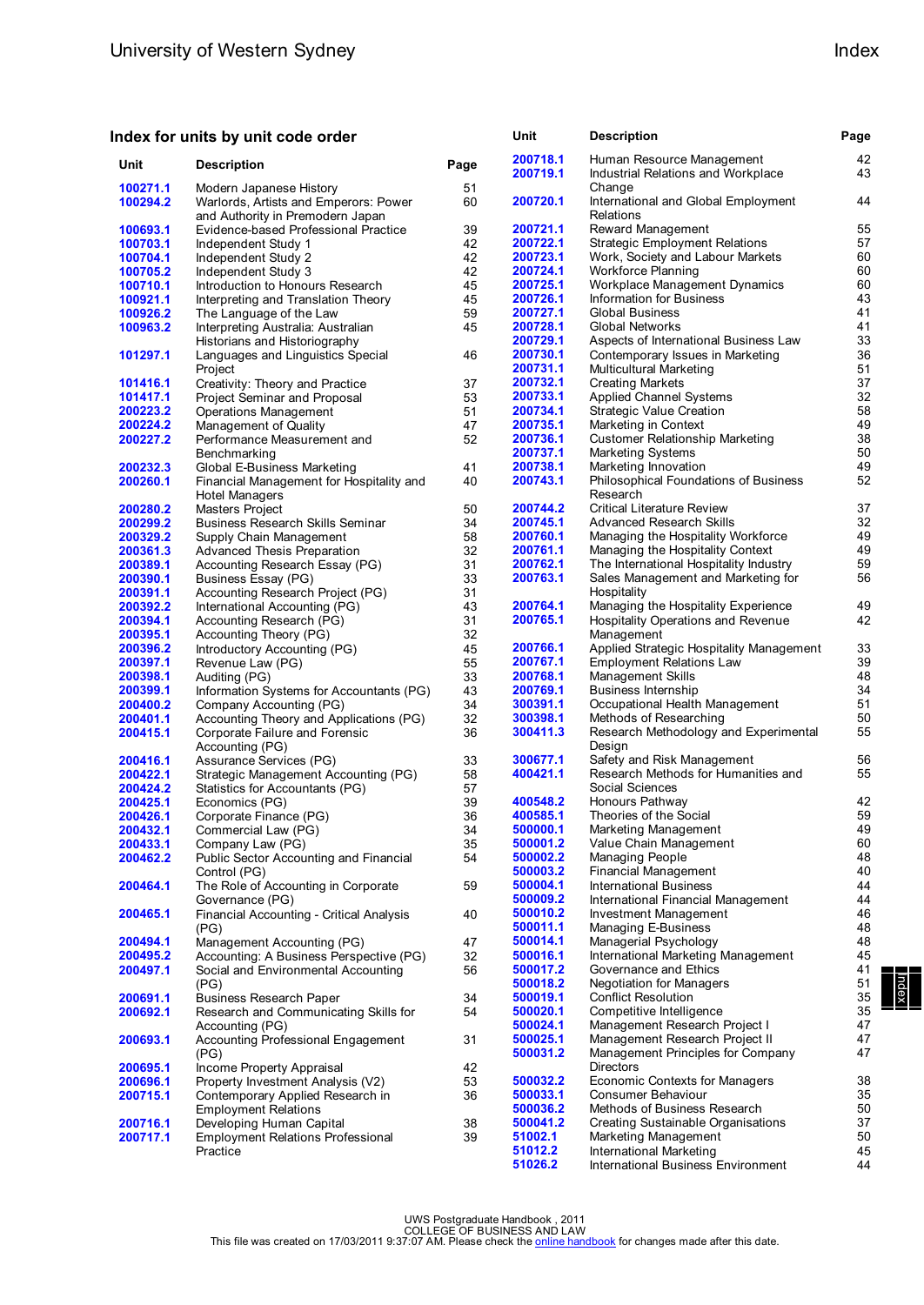| Unit            | Description                               | Page |
|-----------------|-------------------------------------------|------|
| 51054.1         | Financial Modelling                       | 41   |
| 51109.2         | Strategic Analysis and Decision-Making    | 57   |
| 51163.1         | Financial Institutions and Markets (MAF)  | 40   |
| 51164.1         | Finance                                   | 40   |
| 51165.1         | Financial Institution Management          | 40   |
| 51166.1         | Credit and Lending Decisions              | 37   |
| 51167.1         | Law of Finance and Securities             | 46   |
| 51168.1         | <b>Funds Management and Portfolio</b>     | 41   |
|                 | Selection                                 |      |
| 51169.1         | Derivatives                               | 38   |
| 51171.1         | Real Estate Finance and Investment        | 54   |
| 51172.1         | Marketing of Financial Products           | 50   |
| 51173.1         | Strategic Bank Management                 | 57   |
| 51206.1         | Development of Accounting Information     | 38   |
|                 | (PG)                                      |      |
| 51211.1         | International Finance                     | 44   |
| 51212.1         | Security Analysis and Portfolio Theory    | 56   |
| 51214.1         | Financial Statement Analysis (PG)         | 41   |
| 51240.2         | Project Management                        | 53   |
| 51259.2         | Purchasing and Materials Management       | 54   |
| 51276.2         | Business Re-engineering                   | 34   |
| 51277.2         | Innovation and Entrepreneurship           | 43   |
| 51286.2         | Contemporary Engineering Organisation     | 36   |
|                 | and Management Practice                   |      |
| A7444.1         | Language and Linguistics Research         | 46   |
|                 | Methods                                   |      |
| AC808A.1        | Taxation Planning and Implications (PG)   | 59   |
| CO801A.1        | Principles of Financial Planning (PG)     | 52   |
| CO802A.1        | Principles of Investment Planning (PG)    | 52   |
| CO803A.1        | Planning for Retirement (PG)              | 52   |
| CO804A.1        | Insurance & Risk Management (PG)          | 43   |
| CO805A.1        | Estate Planning and Professional          | 39   |
|                 | Responsibilities (PG)                     |      |
| CO806A.1        | Current Issues in Financial Planning (PG) | 38   |
| CO809A.1        | The Property Environment                  | 59   |
| CO810A.1        | Property Portfolio Analysis               | 54   |
| CO813A.1        | Project                                   | 53   |
| <b>DN805A.1</b> | <b>Feasibility Studies</b>                | 39   |
| EH838A.1        | Research Methods: Science in Context      | 55   |
| F7030.1         | Professional Legal Skills                 | 52   |
| F7031.1         | Legal Practice: Ethics and Management     | 46   |
| F7032.1         | Transactional Legal Practice              | 59   |
| F7033.1         | Litigious Legal Practice                  | 46   |
| F7034.1         | Professional Legal Practice               | 52   |
| H7072.1         | Risk Management                           | 56   |
| H7104.2         | Strategic Technology Management           | 58   |
| H7331.1         | International Trade and Industry          | 45   |
|                 | Economics                                 |      |
| H7343.1         | Special Topic in Accounting A (PG)        | 57   |
| H7344.1         | Special Topic in Accounting B (PG)        | 57   |
| <b>LW805A.2</b> | Capital Gains Tax (PG)                    | 34   |
| <b>MCB612.1</b> | Property Finance and Taxation             | 53   |
| <b>MCB617.1</b> | Property Development (V2)                 | 53   |
| SE813A.1        | Social Ecology Research                   | 57   |
| <b>SE828A.1</b> | Qualitative Research Design               | 54   |
| U51043.2        | Contemporary Organisation Behaviour       | 36   |
| U51045.3        | Accounting Perspectives for Management    | 31   |
| U51050.2        | Strategic Management (MBA)                | 58   |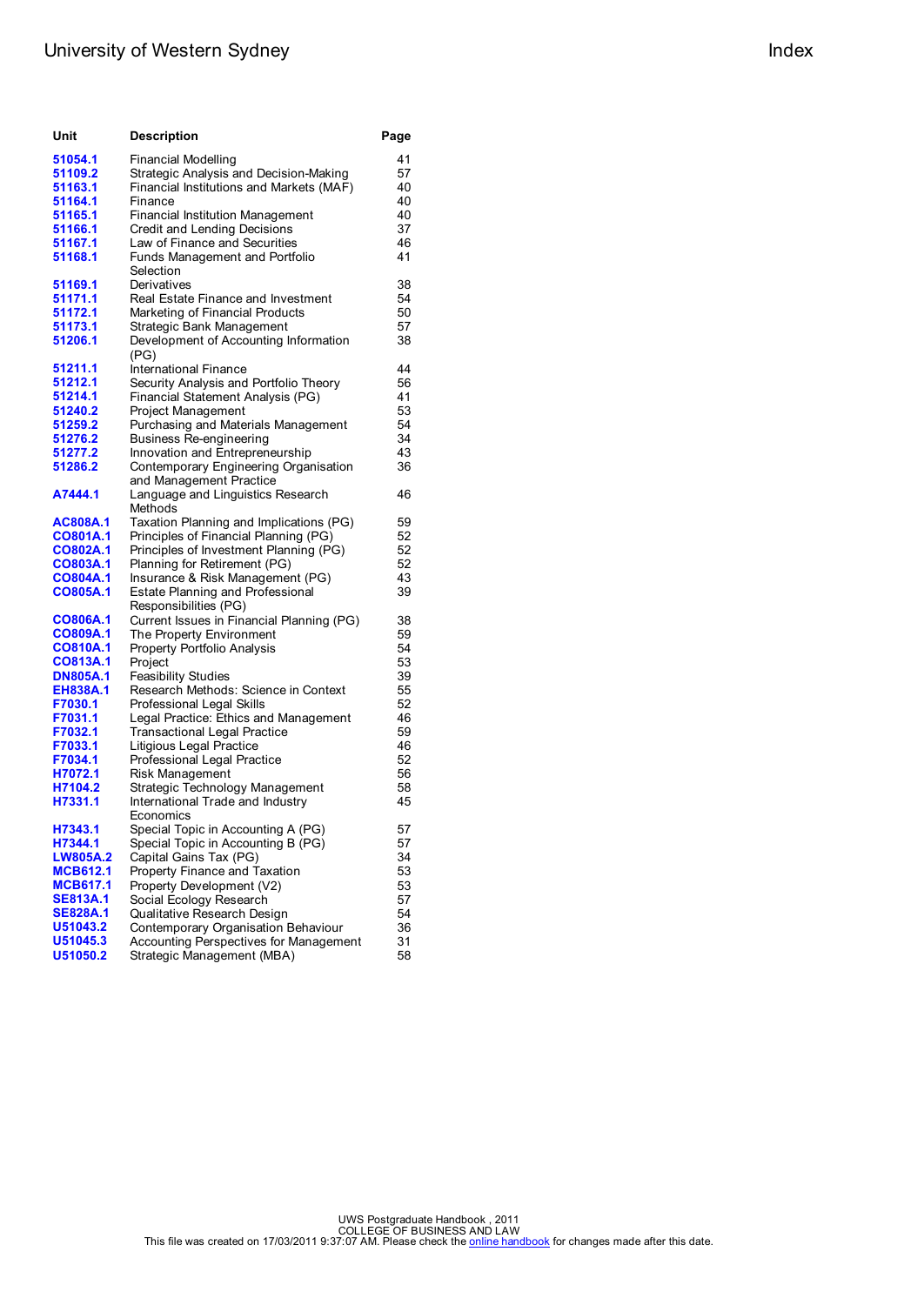### **Index for units by unit description order**

|                      | ndex for units by unit description order                   |          |                    | <b>Description</b>                                         | Page     |
|----------------------|------------------------------------------------------------|----------|--------------------|------------------------------------------------------------|----------|
| Unit                 | <b>Description</b>                                         | Page     | 200232.3           | Global E-Business Marketing                                | 41       |
|                      |                                                            |          | 200728.1           | <b>Global Networks</b>                                     | 41       |
| U51045.3             | Accounting Perspectives for Management                     | 31       | 500017.2           | Governance and Ethics                                      | 41       |
| 200693.1             | Accounting Professional Engagement                         | 31       | 400548.2           | Honours Pathway                                            | 42       |
|                      | (PG)                                                       |          | 200765.1           | Hospitality Operations and Revenue                         | 42       |
| 200394.1             | Accounting Research (PG)                                   | 31       | 200718.1           | Management                                                 | 42       |
| 200389.1             | Accounting Research Essay (PG)                             | 31<br>31 | 200695.1           | Human Resource Management                                  | 42       |
| 200391.1             | Accounting Research Project (PG)<br>Accounting Theory (PG) | 32       | 100703.1           | Income Property Appraisal<br>Independent Study 1           | 42       |
| 200395.1<br>200401.1 | Accounting Theory and Applications (PG)                    | 32       | 100704.1           | Independent Study 2                                        | 42       |
| 200495.2             | Accounting: A Business Perspective (PG)                    | 32       | 100705.2           | Independent Study 3                                        | 42       |
| 200745.1             | <b>Advanced Research Skills</b>                            | 32       | 200719.1           | Industrial Relations and Workplace                         | 43       |
| 200361.3             | <b>Advanced Thesis Preparation</b>                         | 32       |                    | Change                                                     |          |
| 200733.1             | <b>Applied Channel Systems</b>                             | 32       | 200726.1           | Information for Business                                   | 43       |
| 200766.1             | Applied Strategic Hospitality Management                   | 33       | 200399.1           | Information Systems for Accountants (PG)                   | 43       |
| 200729.1             | Aspects of International Business Law                      | 33       | 51277.2            | Innovation and Entrepreneurship                            | 43       |
| 200416.1             | Assurance Services (PG)                                    | 33       | CO804A.1           | Insurance & Risk Management (PG)                           | 43       |
| 200398.1             | Auditing (PG)                                              | 33       | 200392.2           | International Accounting (PG)                              | 43       |
| 200390.1             | Business Essay (PG)                                        | 33       | 200720.1           | International and Global Employment                        | 44       |
| 200769.1             | <b>Business Internship</b>                                 | 34       |                    | Relations                                                  |          |
| 51276.2              | Business Re-engineering                                    | 34       | 500004.1           | <b>International Business</b>                              | 44       |
| 200691.1             | <b>Business Research Paper</b>                             | 34       | 51026.2            | International Business Environment                         | 44       |
| 200299.2             | <b>Business Research Skills Seminar</b>                    | 34       | 51211.1            | International Finance                                      | 44       |
| <b>LW805A.2</b>      | Capital Gains Tax (PG)                                     | 34       | 500009.2           | International Financial Management                         | 44       |
| 200432.1             | Commercial Law (PG)                                        | 34       | 51012.2            | International Marketing                                    | 45       |
| 200400.2             | Company Accounting (PG)                                    | 34       | 500016.1           | International Marketing Management                         | 45       |
| 200433.1             | Company Law (PG)                                           | 35       | H7331.1            | International Trade and Industry                           | 45       |
| 500020.1             | Competitive Intelligence                                   | 35       |                    | Economics                                                  |          |
| 500019.1             | <b>Conflict Resolution</b>                                 | 35       | 100921.1           | Interpreting and Translation Theory                        | 45       |
| 500033.1             | Consumer Behaviour                                         | 35       | 100963.2           | Interpreting Australia: Australian                         | 45       |
| 200715.1             | Contemporary Applied Research in                           | 36       |                    | Historians and Historiography                              |          |
|                      | <b>Employment Relations</b>                                |          | 100710.1           | Introduction to Honours Research                           | 45       |
| 51286.2              | Contemporary Engineering Organisation                      | 36       | 200396.2           | Introductory Accounting (PG)                               | 45       |
|                      | and Management Practice                                    |          | 500010.2           | Investment Management                                      | 46       |
| 200730.1             | Contemporary Issues in Marketing                           | 36       | A7444.1            | Language and Linguistics Research                          | 46       |
| U51043.2             | Contemporary Organisation Behaviour                        | 36       |                    | Methods                                                    |          |
| 200415.1             | Corporate Failure and Forensic                             | 36       | 101297.1           | Languages and Linguistics Special                          | 46       |
|                      | Accounting (PG)                                            |          |                    | Project                                                    |          |
| 200426.1             | Corporate Finance (PG)                                     | 36       | 51167.1            | Law of Finance and Securities                              | 46<br>46 |
| 200732.1             | <b>Creating Markets</b>                                    | 37       | F7031.1<br>F7033.1 | Legal Practice: Ethics and Management                      | 46       |
| 500041.2             | Creating Sustainable Organisations                         | 37<br>37 | 200494.1           | Litigious Legal Practice                                   | 47       |
| 101416.1<br>51166.1  | Creativity: Theory and Practice                            |          | 200224.2           | Management Accounting (PG)                                 | 47       |
| 200744.2             | Credit and Lending Decisions<br>Critical Literature Review | 37<br>37 | 500031.2           | Management of Quality<br>Management Principles for Company | 47       |
| CO806A.1             | Current Issues in Financial Planning (PG)                  | 38       |                    | <b>Directors</b>                                           |          |
| 200736.1             | <b>Customer Relationship Marketing</b>                     | 38       | 500024.1           | Management Research Project I                              | 47       |
| 51169.1              | Derivatives                                                | 38       | 500025.1           | Management Research Project II                             | 47       |
| 200716.1             | Developing Human Capital                                   | 38       | 200768.1           | <b>Management Skills</b>                                   | 48       |
| 51206.1              | Development of Accounting Information                      | 38       | 500014.1           | Managerial Psychology                                      | 48       |
|                      | (PG)                                                       |          | 500011.1           | Managing E-Business                                        | 48       |
| 500032.2             | Economic Contexts for Managers                             | 38       | 500002.2           | Managing People                                            | 48       |
| 200425.1             | Economics (PG)                                             | 39       | 200761.1           | Managing the Hospitality Context                           | 49       |
| 200767.1             | <b>Employment Relations Law</b>                            | 39       | 200764.1           | Managing the Hospitality Experience                        | 49       |
| 200717.1             | <b>Employment Relations Professional</b>                   | 39       | 200760.1           | Managing the Hospitality Workforce                         | 49       |
|                      | Practice                                                   |          | 200735.1           | Marketing in Context                                       | 49       |
| CO805A.1             | Estate Planning and Professional                           | 39       | 200738.1           | Marketing Innovation                                       | 49       |
|                      | Responsibilities (PG)                                      |          | 500000.1           | Marketing Management                                       | 49       |
| 100693.1             | Evidence-based Professional Practice                       | 39       | 51002.1            | Marketing Management                                       | 50       |
| <b>DN805A.1</b>      | <b>Feasibility Studies</b>                                 | 39       | 51172.1            | Marketing of Financial Products                            | 50       |
| 51164.1              | Finance                                                    | 40       | 200737.1           | <b>Marketing Systems</b>                                   | 50       |
| 200465.1             | Financial Accounting - Critical Analysis                   | 40       | 200280.2           | Masters Project                                            | 50       |
|                      | (PG)                                                       |          | 500036.2           | Methods of Business Research                               | 50       |
| 51165.1              | Financial Institution Management                           | 40       | 300398.1           | Methods of Researching                                     | 50       |
| 51163.1              | Financial Institutions and Markets (MAF)                   | 40       | 100271.1           | Modern Japanese History                                    | 51       |
| 500003.2             | Financial Management                                       | 40       | 200731.1           | Multicultural Marketing                                    | 51       |
| 200260.1             | Financial Management for Hospitality and                   | 40       | 500018.2           | Negotiation for Managers                                   | 51       |
|                      | Hotel Managers                                             |          | 300391.1           | Occupational Health Management                             | 51       |
| 51054.1              | Financial Modelling                                        | 41       | 200223.2           | Operations Management                                      | 51       |
| 51214.1              | Financial Statement Analysis (PG)                          | 41       | 200227.2           | Performance Measurement and                                | 52       |
| 51168.1              | Funds Management and Portfolio                             | 41       |                    | Benchmarking                                               |          |
|                      | Selection                                                  |          | 200743.1           | Philosophical Foundations of Business                      | 52       |
| 200727.1             | <b>Global Business</b>                                     | 41       |                    | Research                                                   |          |
|                      |                                                            |          | CO803A.1           | Planning for Retirement (PG)                               | 52       |

| Index | Index | Index